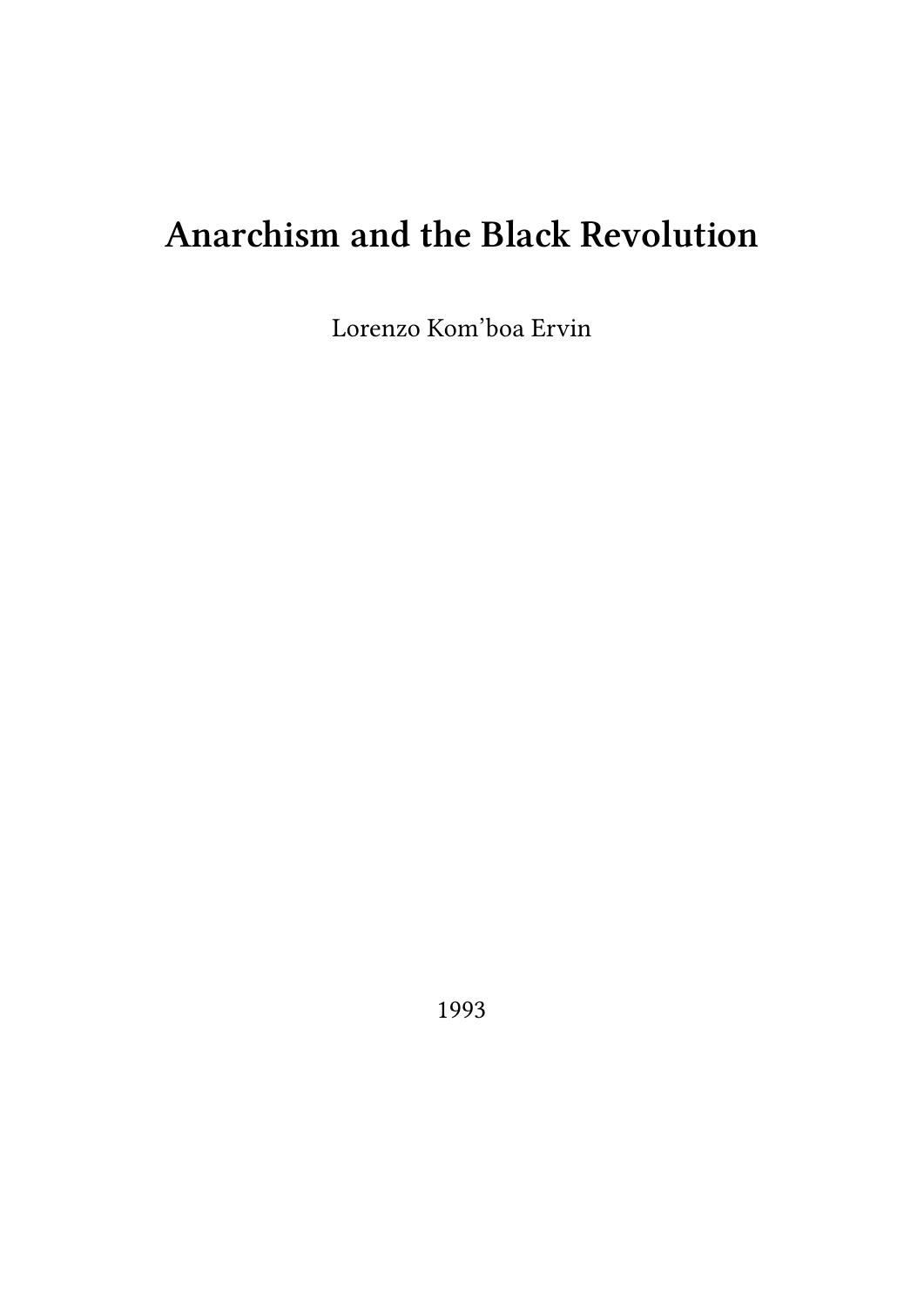# **Contents**

| Dedication For the second edition of Anarchism and the Black Revolution | 4              |
|-------------------------------------------------------------------------|----------------|
| <b>Chapter 1. An Analysis of White Supremacy</b>                        | 5              |
|                                                                         | 5              |
| Race and Class: the Combined Character of Black Oppression              | 6              |
| So What Type of Anti-Racist Group is Needed?                            | $\overline{7}$ |
|                                                                         | 9              |
|                                                                         | 11             |
|                                                                         | 15             |
| Chapter 2. Where is the Black struggle and where should it be going?    | 19             |
| A Call for a New Black Protest Movement                                 | 21             |
|                                                                         | 22             |
|                                                                         | 23             |
|                                                                         | 24             |
| A National Rent Strike and Urban Squatting                              | 24             |
|                                                                         | 25             |
| A Black General Strike                                                  | 26             |
| The Commune: Community Control of the Black Community                   | 28             |
|                                                                         | 32             |
|                                                                         | 35             |
|                                                                         | 40             |
|                                                                         | 43             |
| The Drug Epidemic: A New Form of Black Genocide?                        | 47             |
|                                                                         | 50             |
|                                                                         | 55             |
|                                                                         | 58             |
| <b>Chapter 3. Anarchist Theory and Practice</b>                         | 61             |
|                                                                         | 64             |
| Anarchist Versus Marxist-Leninist Thought on Organization of Society    | 67             |
| General Principles of Anarchist-Communism                               | 72             |
| Capitalism, the State and Private Property                              | 74             |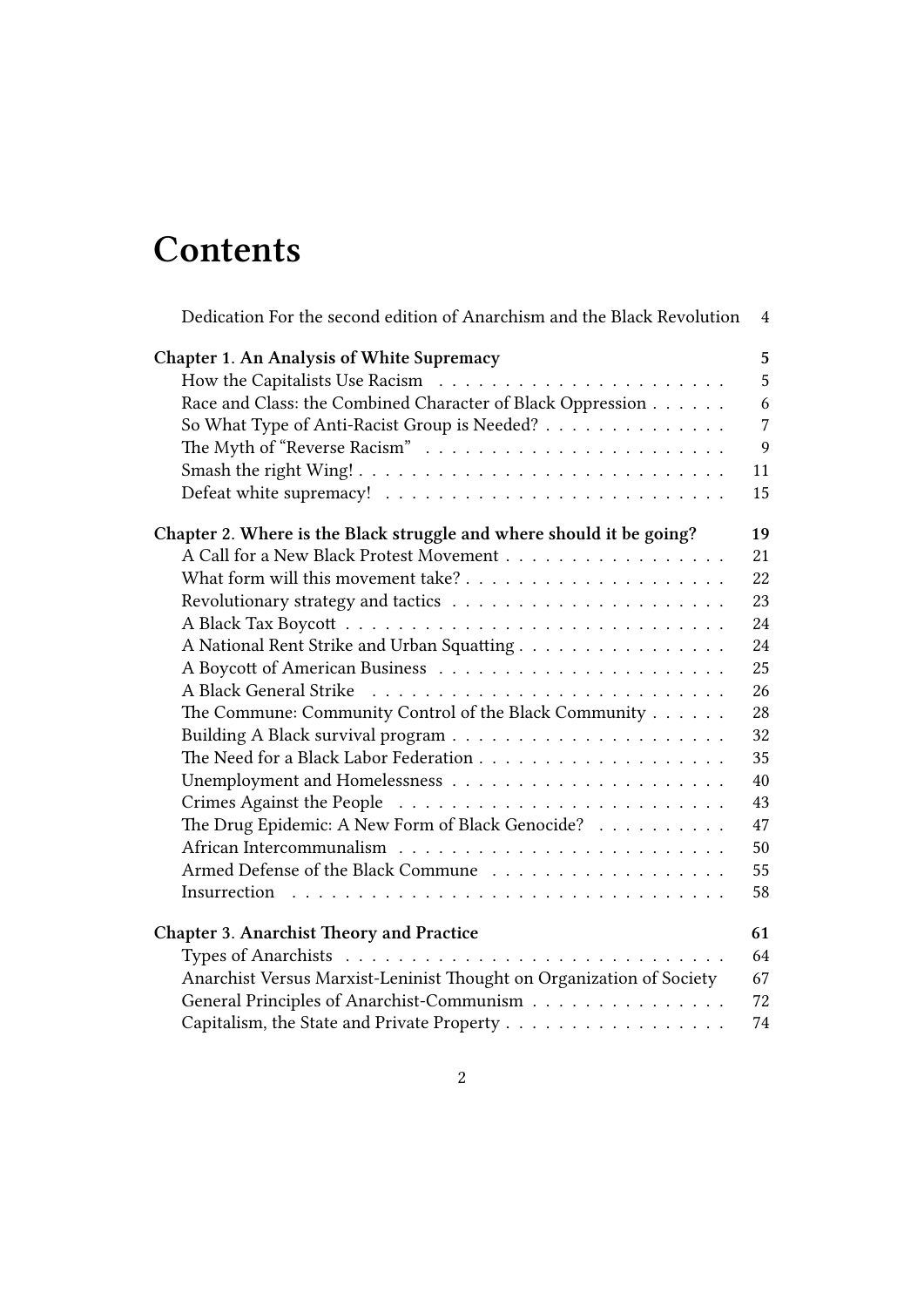| Appendix                                   |  |
|--------------------------------------------|--|
| A Short Biography of Lorenzo Kom'boa Ervin |  |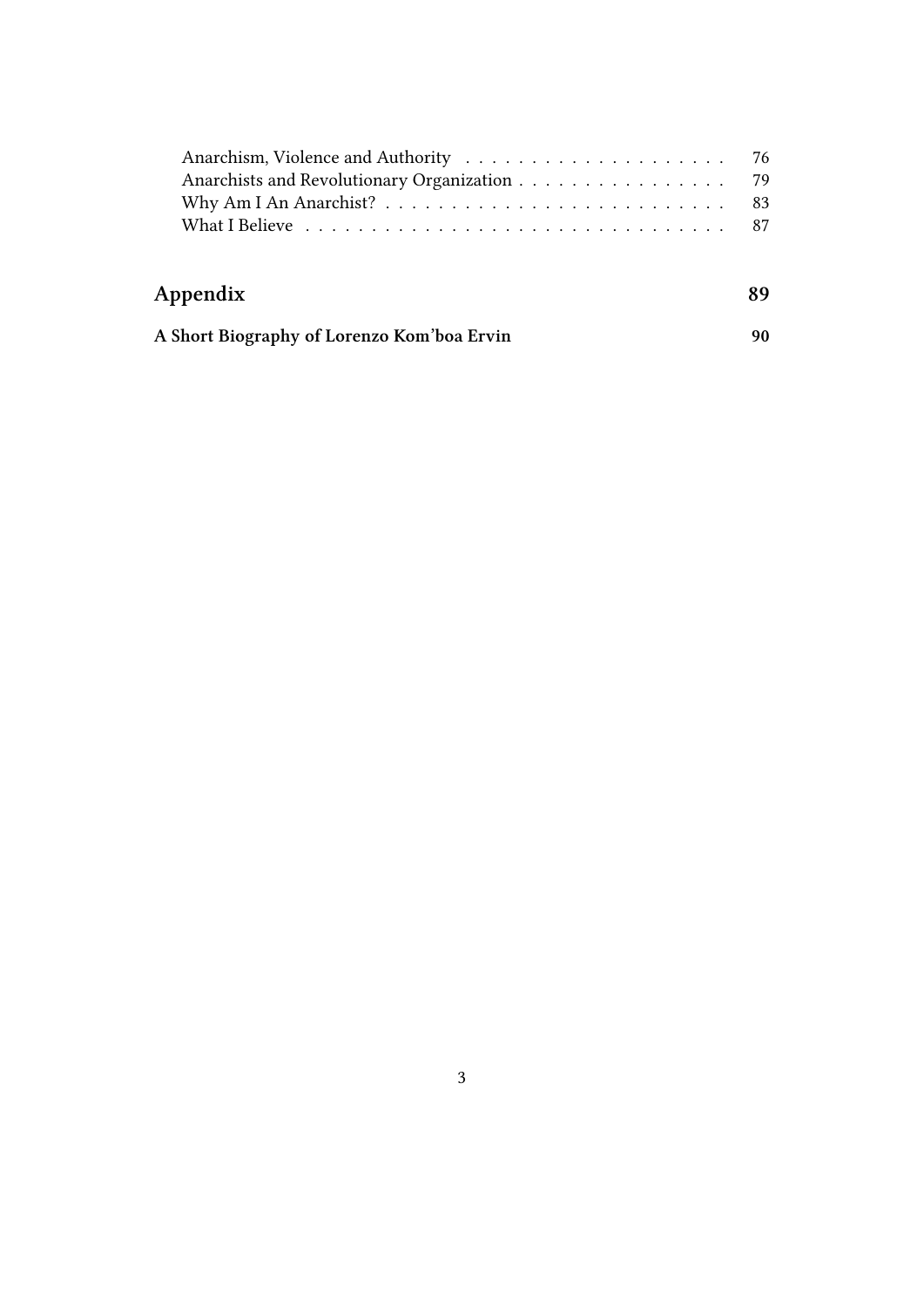## <span id="page-3-0"></span>**Dedication For the second edition of Anarchism and the Black Revolution**

I dedicate this second edition of Anarchism and the Black Revolution to Comrade Ginger Katz, one of the founders of the original North American Anarchist Black Cross almost 15 years ago. It was Ginger Katz who almost single-handedly arranged for the typesetting, publishing and printing of the first edition, and then she went out and sold them by the thousands. Without her, this second edition would not have been possible.

She had to fight to get the books published, and to get a hearing for myself and other Black Anarchists, who had things to say about the direction of the movement. The "Anarchist purists," who wanted to keep the movement all white and as an Individualist, counter-cultural phenomenon, fought her tooth and nail. Some of these criticisms and struggles were thinly veiled racism, and I am sure that they frustrated and exhausted Comrade Ginger. If so, she never relayed it to me, but I heard it from other sources. I remember my dealings with Anarchists in the movement during the 1970s, who denied the existence of racism as something we should fight entirely. But not Comrade Ginger. She was one of the few Anarchists who understood how the American state was organized, and how it used white skin privilege to split the working class, and to continue the dictatorship of Capitalism through such "divide and rule" tactics.

I still have some of the letters that Ginger wrote me 15 years ago when I was in prison. But I lost contact with her since the early 1980. In 1983, I was released from prison, and became estranged from the Anarchist and prison movements, so I do not know where she is. But wherever she is, I hope she will know how much I appreciate what she did to make this project a reality, and how she laid the seeds for the growth of the present and future Libertarian Socialist movement on this continent, and hopefully around the world. I am hopeful that I might one day meet her, maybe when I am on a national book tour for this and other books I have written, and just thank her for helping me, when I could not help myself. To this comrade, I will give my love and respect always. Thank you.

Lorenzo Kom'boa Ervin September 1993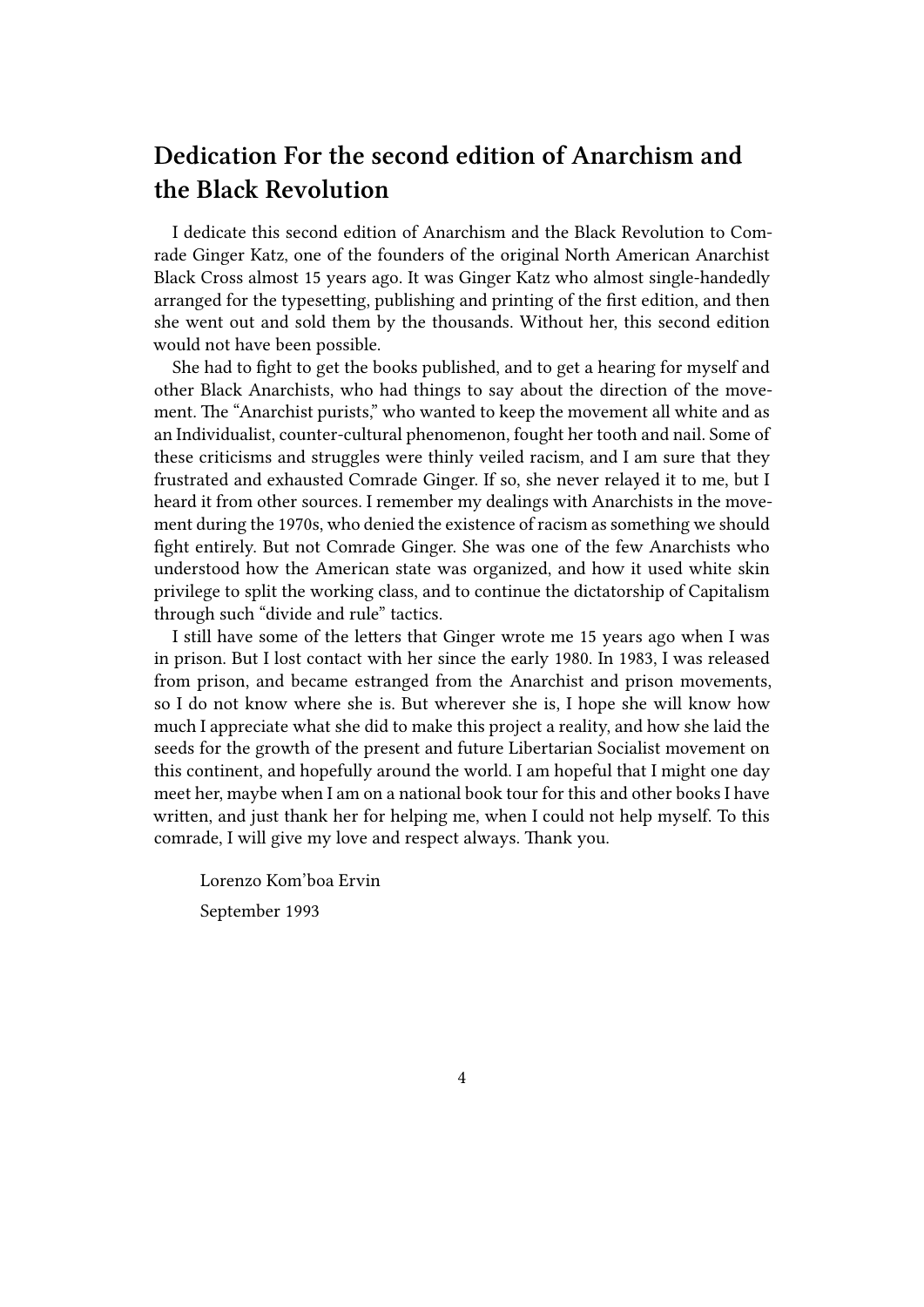# <span id="page-4-0"></span>**Chapter 1. An Analysis of White Supremacy**

This pamphlet will briefly discuss the nature of Anarchism and its relevance to the Black Liberation movement. Because there have been so many lies and distortions of what Anarchism really stands for, by both its left- and right-wing ideological opponents, it will be necessary to discuss the many popular myths about it. This in itself deserves a book, but is not the intention of this pamphlet, which is merely to introduce the Black movement to revolutionary Anarchist ideals. It is up to the reader to determine whether these new ideas are valid and worthy of adoption.

#### <span id="page-4-1"></span>**How the Capitalists Use Racism**

The fate of the white working class has always been bound with the condition of Black workers. Going as far back as the American colonial period when Black labor was first imported into America, Black slaves and indentured servants have been oppressed right along with whites of the lower classes. But when European indentured servants joined with Blacks to rebel against their lot in the late 1600s, the propertied class decided to "free" them by giving them a special status as "whites" and thus a stake in the system of oppression.

Material incentives, as well as the newly elevated social status were used to ensure these lower classes allegiance. This invention of the "white race" and racial slavery of the Africans went hand-in-glove, and is how the upper classes maintained order during the period of slavery. Even poor whites had aspirations of doing better, since their social mobility was ensured by the new system. This social mobility, however, was on the backs of the African slaves, who were superexploited.

But the die had been cast for the dual-tier form of labor, which exploited the African, but also trapped white labor. When they sought to organize unions or for higher wages in the North or South, white laborers were slapped down by the rich, who used enslaved Black labor as their primary mode of production. The so-called "free" labor of the white worker did not stand a chance.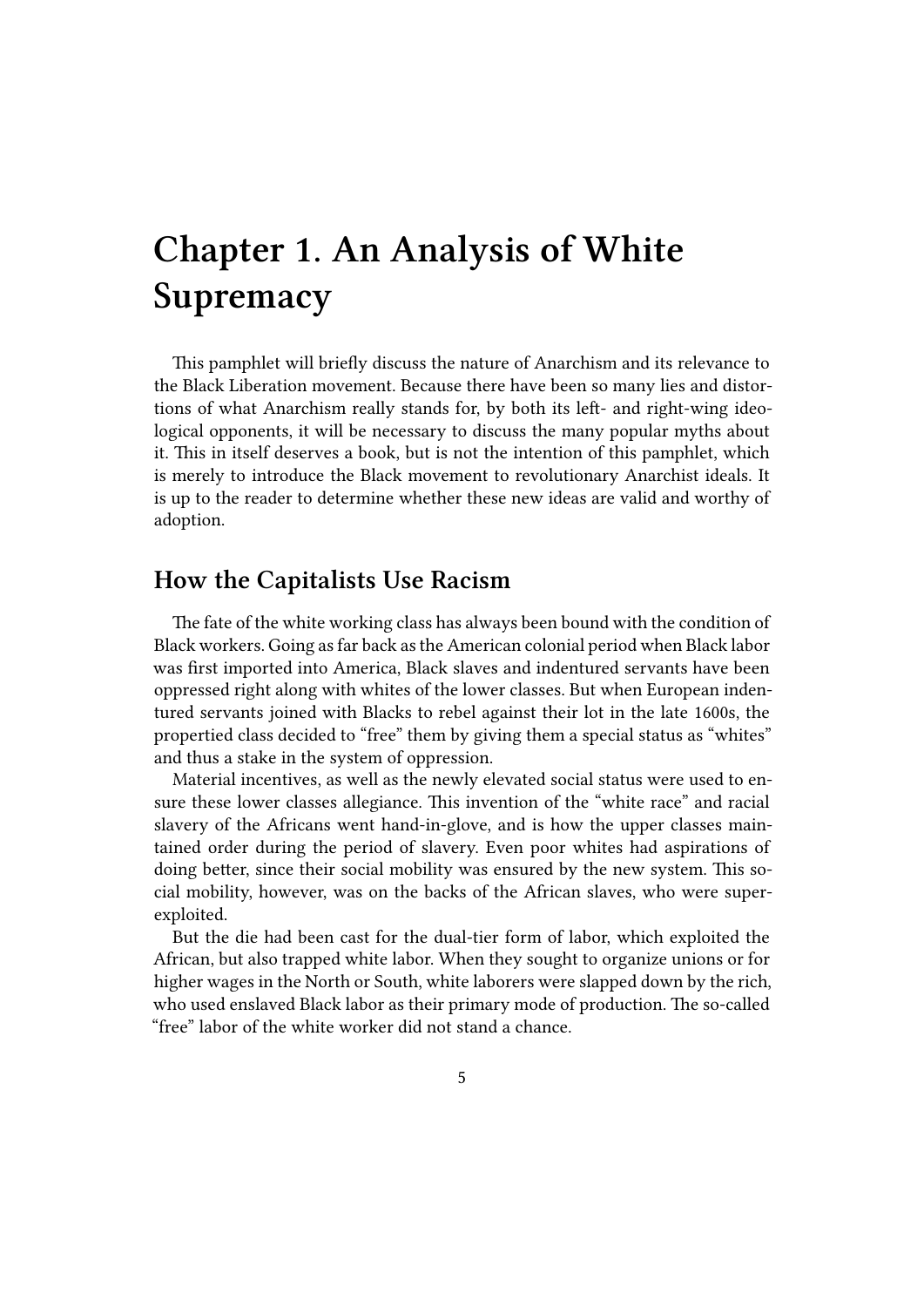Although the Capitalists used the system of white skin privilege to great effect to divide the working class, the truth is that the Capitalists only favored white workers to use them against their own interests, not because there was true "white" class unity. The Capitalists didn't want white labor united with Blacks against their rule and the system of exploitation of labor. The invention of the "white race" was a scam to facilitate this exploitation. White workers were bought off to allow their own wage slavery and the African's super-exploitation; they struck a deal with the devil, which has hampered all efforts at class unity for the last four centuries.

The continual subjugation of the masses depends on competition and internal disunity. As long as discrimination exists, and racial or ethnic minorities are oppressed, the entire working class is oppressed and weakened. This is so because the Capitalist class is able to use racism to drive down the wages of individual segments of the working class by inciting racial antagonism and forcing a fight for jobs and services. This division is a development that ultimately undercuts the living standards of all workers. Moreover, by pitting whites against Blacks and other oppressed nationalities, the Capitalist class is able to prevent workers from uniting against their common class enemy. As long as workers are fighting each other, Capitalist class rule is secure.

If an effective resistance is to be mounted against the current racist offensive of the Capitalist class, the utmost solidarity between workers of all races is essential The way to defeat the Capitalist strategy is for white workers to defend the democratic rights won by Blacks and other oppressed peoples after decades of hard struggle, and to fight to dismantle the system of white skin privilege. White workers should support and adopt the concrete demands of the Black movement, and should work to abolish the white identity entirely. These white workers should strive for multicultural unity, and should work with Black activists to build an antiracist movement to challenge white supremacy. However, it is also very important to recognize the right of the Black movement to take an independent road in its own interests. That is what self-determination means.

# <span id="page-5-0"></span>**Race and Class: the Combined Character of Black Oppression**

Because of the way this nation has developed with the exploitation of African labor and the maintenance of an internal colony, Blacks and other non-white peoples are oppressed both as members of the working class and as a racial nationality. As Africans in America, they are a distinct people, hounded and segregated in U.S. society. By struggling for their human and civil rights they ultimately come into con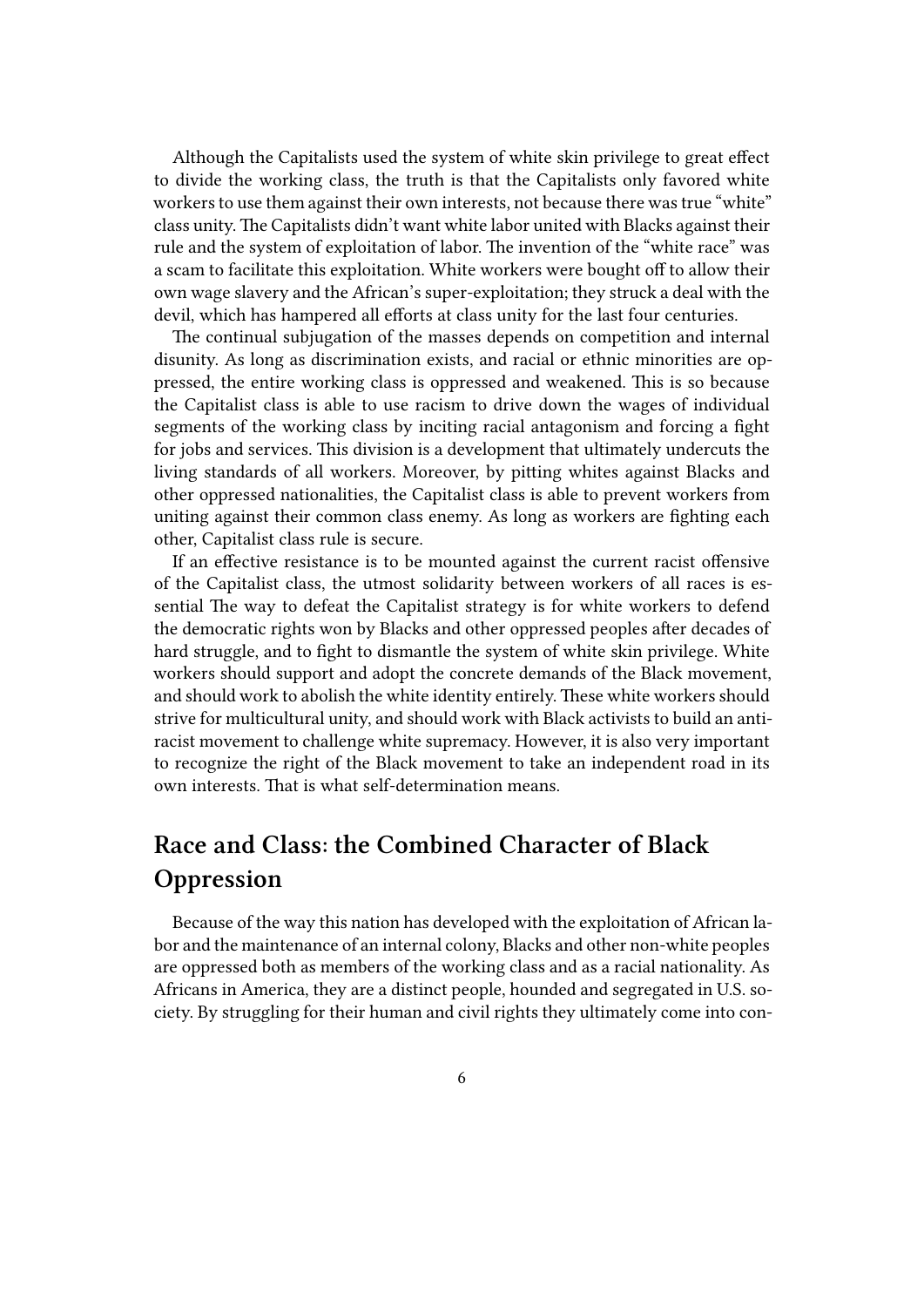frontation with the entire Capitalist system, not just individual racists or regions of the country. The truth soon becomes apparent: Blacks cannot get their freedom under this system because, based on historically uneven competition, Capitalist exploitation is inherently racist.

At this juncture the movement can go into the direction of revolutionary social change, or limit itself to winning reforms and democratic rights within the structure of Capitalism. The potential is there for either. In fact, the weakness of the 1960s Civil rights movement was that it allied itself with the liberals in the Democratic Party and settled for civil rights protective legislation, instead of pushing for social revolution. This self-policing by the leaders of the movement is an abject lesson about why the new movement has to be self-activated and not dependent on personalities and politicians.

But if such a movement does become a social revolutionary movement, it must ultimately unite its forces with similar movements like Gays, Women, radical workers, and others who are in revolt against the system. For example, in the late 1960s the Black Liberation movement acted as a catalyst to spread revolutionary ideas and images, which brought forth the various opposition movements we see today. This is what we believe will happen again, although it is not enough to call for mindless "unity" as much of the white left does.

Because of the dual forms of oppression of non-white workers and the depth of social desperation it creates, Blacks workers will strike first, whether their potential allies are available to do so or not. This is self-determination and that is why it is necessary for oppressed workers to build independent movements to unite their own peoples first. This is why it is absolutely necessary for white workers to defend the democratic rights and gains of non-white workers. This self-activity of the oppressed masses, (such as the Black Liberation movement) is inherently revolutionary, and is an essential part of the social revolutionary process of the entire working class. These are not marginal issues; it cannot be downgraded or ignored by white workers if a revolutionary victory is to be had. It has to be recognized as a cardinal principle by all, that oppressed peoples have a right to self-determination, including the right to run their own organizations and liberation struggle. The victims of racism know best how to fight back against it.

#### <span id="page-6-0"></span>**So What Type of Anti-Racist Group is Needed?**

The Black movement needs allies in its battle against the racist Capitalist class not the usual liberal or phony "radical" support, but genuine revolutionary working class support and solidarity, otherwise called "mutual aid" by Anarchists. The basis of such unity however must be principled and be based on class interest,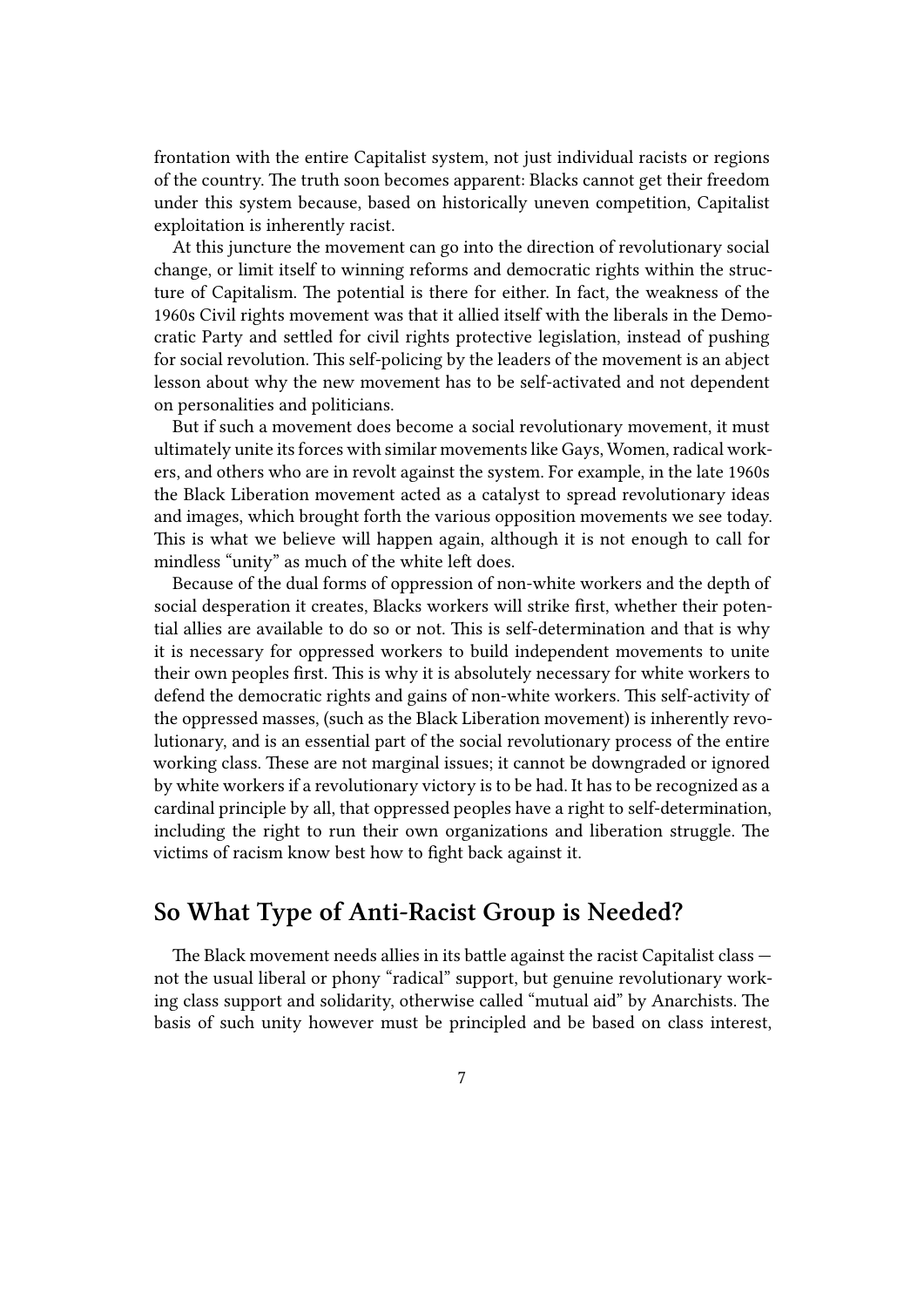rather than liberal "guilt tripping," "do-gooding" or opportunism and manipulation by liberal or radical political parties. The needs of the oppressed people must be the most important consideration, but they want genuine support, not fakery or leftist rhetoric.

The Anarchist movement, which is overwhelmingly white, must start to understand that they need to do propaganda work among the Black and other oppressed community, and they need to make it possible for non-white Anarchists to organize in their communities by providing them with technical resources (printing of zines, video and audio cassette production, etc.) and assisting with financial resources.

One reason there are so few Black Anarchists is because the movement provides no means to reach people of color, win them over to Anarchism and help them organize themselves. This must change if we want the social revolution to take place in America, and if we want North American Anarchism to be more than "white rights" movement.

The type of organization needed must be a "mass" organization working to unite all workers in common class struggle, but must be able to recognize the duty to support and adopt the special demands of the Black and other non-white peoples as those of the entire working class. It must challenge white supremacy on a daily basis, it must refute racist philosophy and propaganda, and must counter racist mobilization and attacks, with armed self-defense and street fighting, when necessary. The objective of such a mass movement is to win the white working class over to an anti-white supremacy, class-conscious position; to unite the entire working class; and to directly confront and overthrow the Capitalist state, and its rulers. The cooperation of and solidarity of all workers is essential for full Social revolution, not just its privileged white sector.

For instance, an existing organization like Anti-Racist Action, if adopting such politics as an Anarchist group, should be given a higher priority by our movement. Every city and town should have ARA-type collectives, and every existing Anarchist federation should have internal working groups that do work around racism and police brutality. In fact, the type of group that I am talking about would be a federation itself to coordinate struggles on the national and maybe even international level.

This would be a revolutionary movement, not content to sit around and read books, elect a few Black politicians or "friends of Labor" to Congress or the State Legislature, write protest letters, circulate petitions, or other such tame tactics. It would take the examples of the early radical labor movements like the IWW, as well as the Civil rights movement of the 1960s, to show that only direct action tactics of confrontation and militant protest will yield any results at all. It would also have the example of the 1992 Los Angeles rebellion to show that people will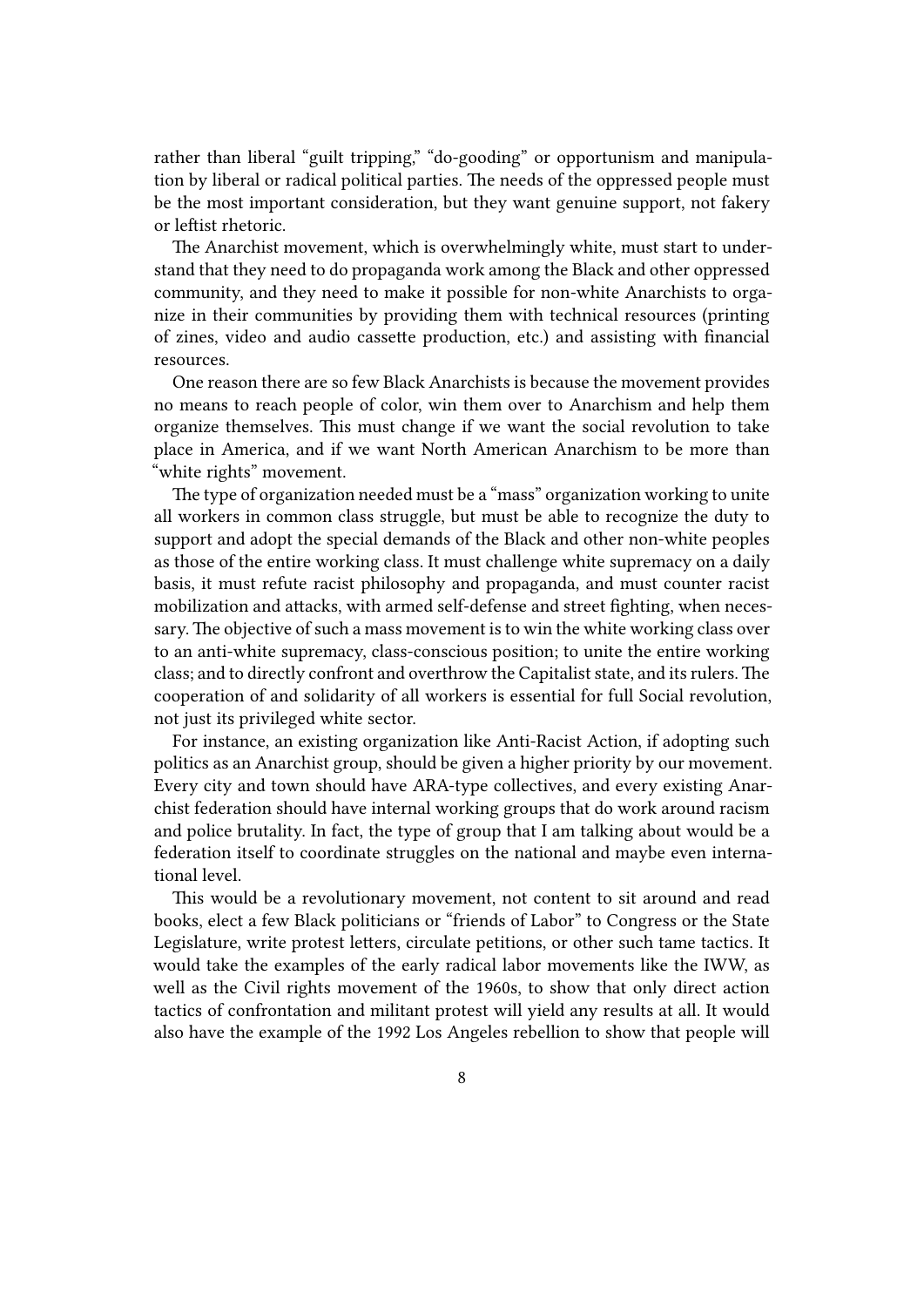revolt, but there need to be powerful allies extending material aid and resistance info, and an existing mass movement to take it to the next step and spread the insurrection.

The Anarchists must recognize this and help build a militant anti-racist group, which would be both a support group for the Black revolution and a massorganizing center to unite the class. It is very important to wrest the mass influence of the racial equality movement out of the hands of the left-liberal Democratic wing of the ruling class. The left liberals may talk a good fight, but as long as they are not for overthrowing Capitalism and smashing the state, they will betray and sabotage the entire struggle against racism. The strategy of the left-liberals is to deflect classconsciousness into strictly race consciousness. They refuse to appeal on the basis of class material interests to the U.S. working and middle classes to support Black rights, and as a result allow the right-wing to capitalize unopposed on the latent racist feeling among whites, as well as on their economic insecurity. The kind of movement I am proposing will step in the breach and attack white supremacy, and dismantle the very threads of what holds Capitalism together. Without the mass white consensus to the rule of the American state, and the system of white skin privilege, Capitalism could not go on into the next century!

## <span id="page-8-0"></span>**The Myth of "Reverse Racism"**

"Reverse Discrimination" has become the war cry of all those racists trying to roll back civil rights gains won by Blacks and other oppressed nationalities in housing, education, employment, and every aspect of social life. The racists feel these things should only go to white males, and that "minorities" and women are taking them away from white men. Millions of white workers day-in and day-out are bombarded by this racist propaganda, and it is having e big impact. Many whites believe this lie of reverse discrimination against white people. This belief is embraced by many duped white workers, who consider "reverse discrimination" to be at least partly responsible for the economic problems so many of them are suffering from today. Such beliefs propelled Ronald Reagan to his two terms as U.S. president. Reagan tried to use this racist propaganda line to precipitate a rollback in the civil rights gains of oppressed nationalities.

The racists claim the concept of reverse discrimination suggests the wholesale discrimination against Blacks and other racially oppressed groups is a hoax. Baldly stated, the idea is that the passage of the 1964 Civil rights Act ended discrimination against Blacks, Latinos and other nationalities, and women, and now the law is discriminating against white people. The racists say racial minorities and women are the new privileged groups in American society. They are allegedly getting the pick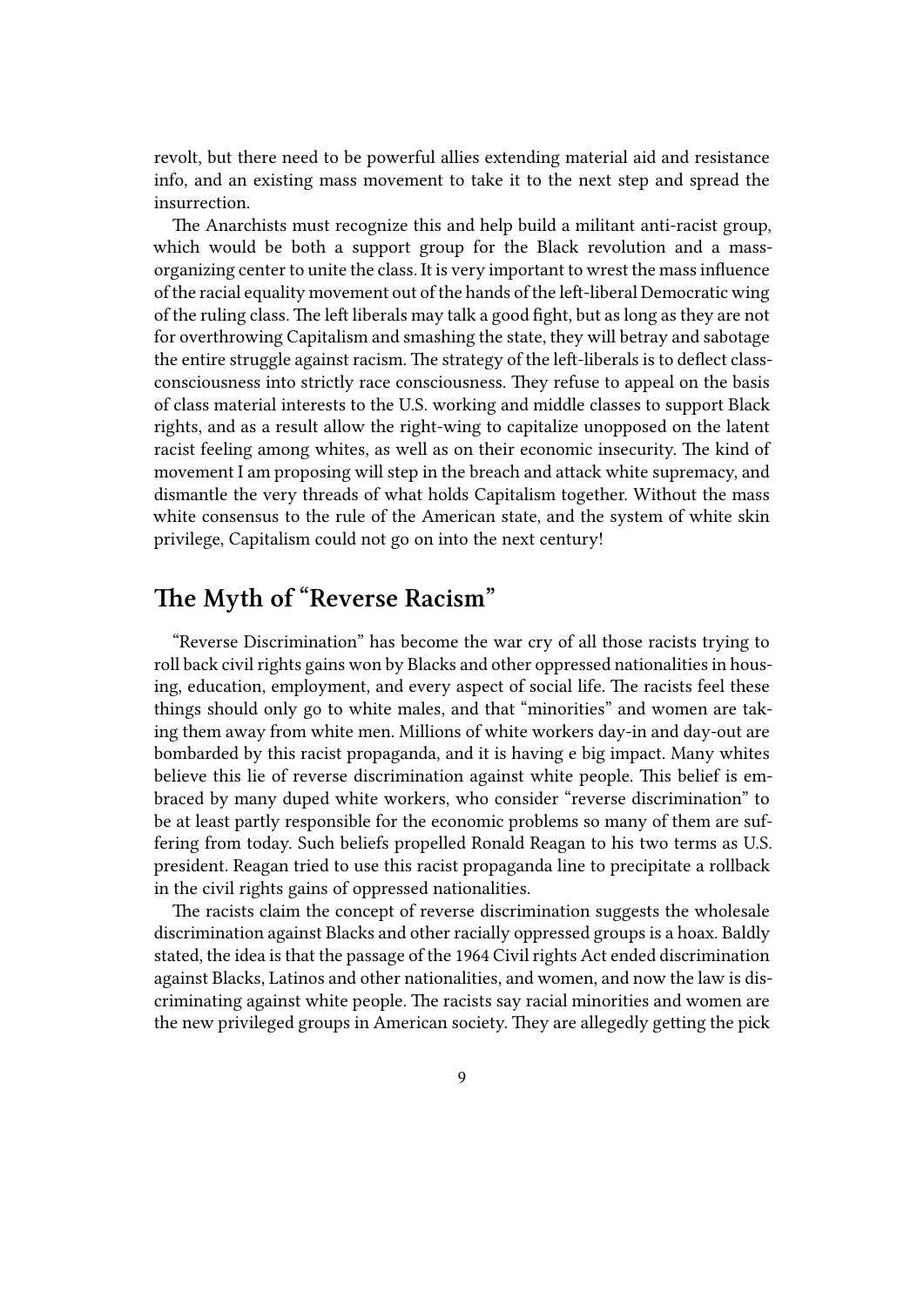of jobs, preferential college placements, the best housing, government grants, and so on at the expense of white workers. The racists say programs to end discrimination are not only unnecessary, but are actually attempts by minorities to gain power at the expense of white workers. They say Blacks and women do not want equality, but rather hegemony over white workers.

An Anarchist anti-racist movement would counter such propaganda and expose it as a ruling class weapon. The Civil Rights Act did not cause inflation by "excessive" spending on welfare, housing, or other social services. Further, Blacks aren't discriminating against whites: whites are not being herded into ghetto housing; removed from or prohibited from entering professions; deprived of decent education; forced into malnutrition and early death; subjected to racial violence and police repression, forced to suffer disproportionate levels of unemployment, and other forms of racial oppression. But for Blacks the oppression starts with birth and childhood. Infant mortality rate is nearly three times that of whites, and it continues an throughout their lives. The fact is "reverse discrimination" is a hoax. Anti-Black discrimination is not a thing of the past. It is the systematic, all pervasive reality today!

Malcolm X pointed out in the 1960s that no civil rights statutes will give Black people their freedom, and asked if Africans in America were really citizens why would civil rights be necessary. Malcolm X observed civil rights had been fought for at great sacrifice, and therefore should be enforced, but if the government won't enforce the laws, then the people will have to do so, and the movement will have to pressure the government authorities to protect democratic rights. To unite the masses of people behind a working class anti-racist movement, the following practical demands, which are a combination revolutionary and radical reformism, to ensure democratic rights, are necessary:

- 1. Black and white workers' solidarity. Fight racism on the job and in society.
- 2. Full democratic and human rights for all non-white peoples. Make unions fight racism and discrimination.
- 3. Armed self-defense against racist attacks. Build mass movement against racism and fascism.
- 4. Community control of the police, replacement of cops by community selfdefense force elected by residents. End police brutality. Prosecution of all killer cops.
- 5. Money for rebuilding the cities. Creation of public works brigades to rebuild inner city areas, made up of community residents.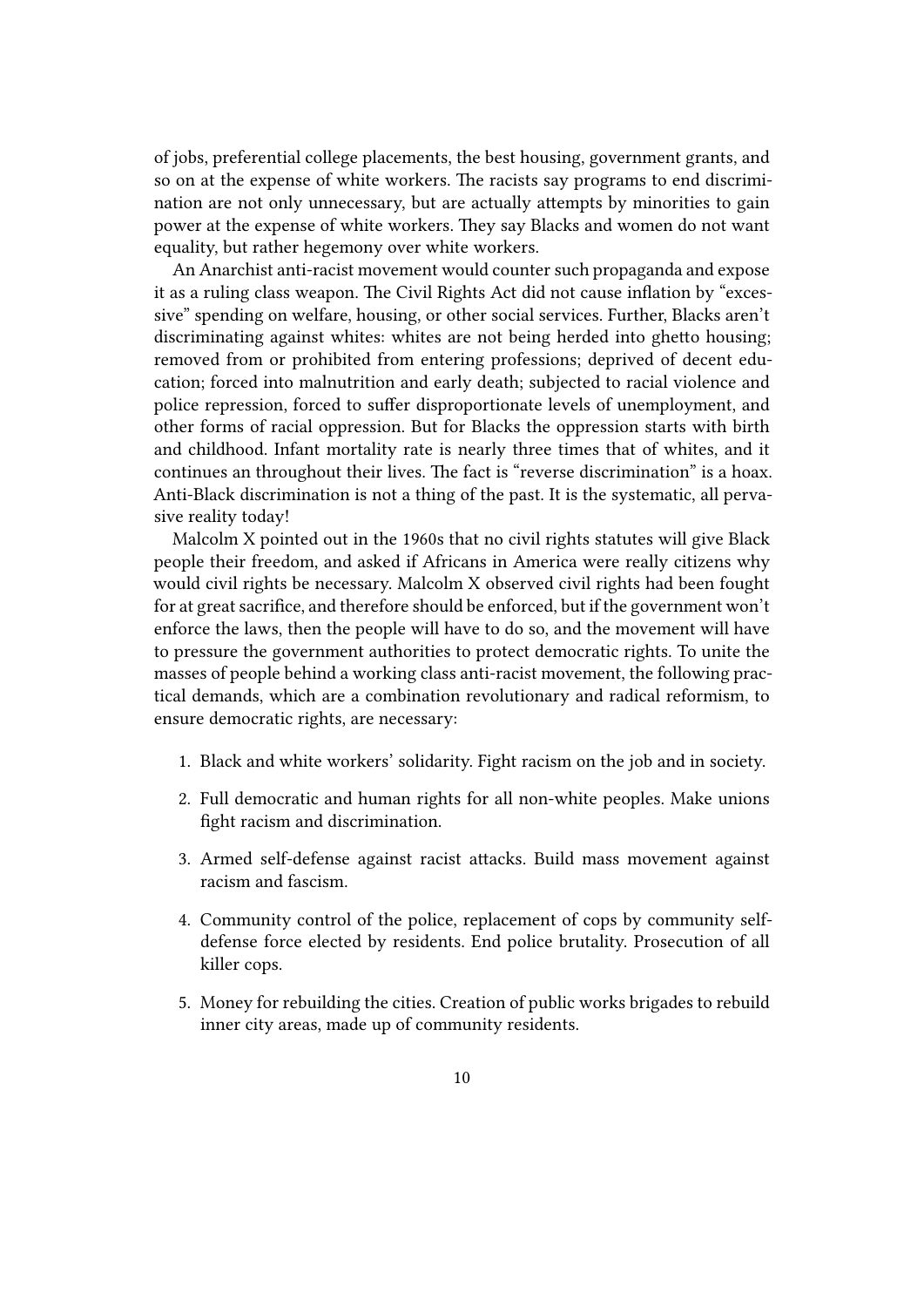- 6. Full socially useful employment at union wages for all workers. End racial discrimination in jobs, training and promotions. Establish affirmative: action programs to reverse past racist employment practices.
- 7. Ban the Ku Klux Klan, Nazis and other fascist organizations. Prosecution of all racists for attacks on people of color.
- 8. Free open admissions to all institutions of learning for all those qualified to attend. No racial exclusion in higher education.
- 9. End taxes of workers and poor. Tax the rich and major corporations.
- 10. Full health and medical care for all persons and communities, regardless of race and class.
- 11. Free all political prisoners and innocent victims of racial injustice. Abolish prisons. Fight economic disparity.
- 12. Rank and file democratic control of the unions by building an Anarcho-Syndicalist labor movement. Make unions active in social issues.
- 13. Stop racist harassment and discrimination of undocumented workers.

### <span id="page-10-0"></span>**Smash the right Wing!**

"Fascism is not to be debated. It is to be smashed…"

— Buenaventura Durritti, Spanish Anarchist revolutionary, 1936.

As Capitalist society decays, people will look for radical and total solutions to the misery they face. The Nazis and the Klan are among the few right-wing political forces that offer, or appear to offer, a radical answer to the current problems of society for the white masses. That these solutions are false will matter little to confused and hysterical people searching desperately for a way out of the socioeconomic crisis the Capitalist world is facing. Sections of the middle class, better-off layers of the white working class, poor and unemployed white workers, all poisoned by the racism of this society, are easy prey for Nazi and Klan demagogues.

The Nazis, skinheads and the Klan are the most extreme right-wing racist/fascist organizations in the United States. Today these groups are small, and many liberals like to downplay the threat they represent, even to argue for their legal "rights" to spread their racist venom. But these groups have a tremendous growth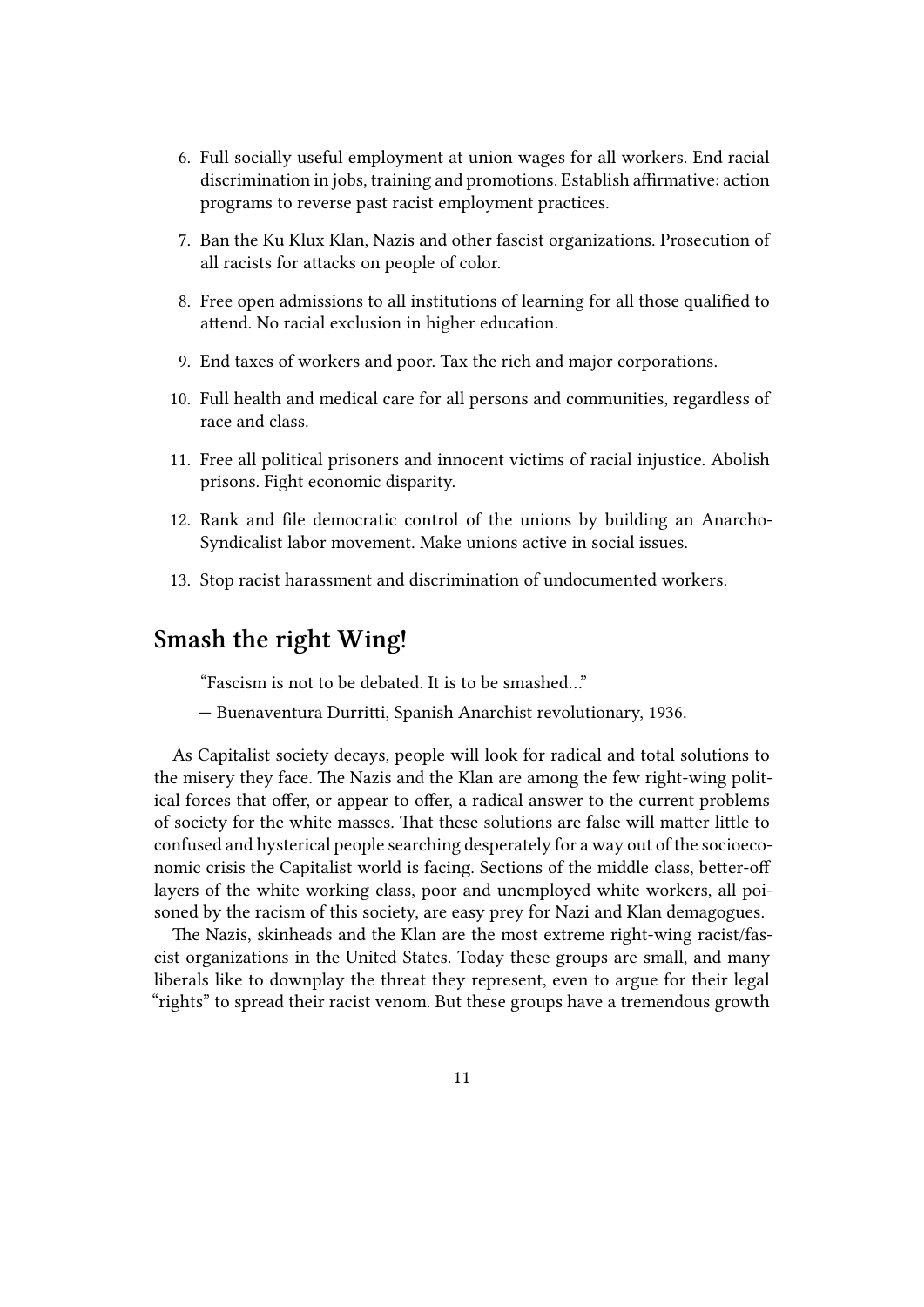potential and could become a mass movement in a surprisingly short period of time, especially during an economic and political crisis like we are now in.

Basing themselves on alienated white social forces, the Nazis and Klan are trying to build a mass movement that can hire itself out to the Capitalists at the proper moment and assume state power. When the Capitalist feel that they might need an additional club to keep the workers and the oppressed in line, they will turn to the Nazis, Klan and similar right-wing organizations, with both money and support, in addition to strengthening the state police and military forces. If need be, the Capitalists will place them in power, (as they did in Spain, Germany and Italy in the 1920s and 1930s), so the fascists will smash the unions and other working class organizations; place Blacks, Latinos Gays, Asians, and Jews into concentration camps; and turn the rest of the workers into State slaves. Fascism is the ultimate authoritarian society when in power, even though it has changed its face to a mixture of crude racism and smoother racism in the modern democratic state.

So in addition to the Nazis and the Klan, there are other right-wing forces that have been on the rise in the last 15 years. They include ultra-conservative rightist politicians and Christian fundamentalist preachers, along with the extreme right section of the Capitalist ruling class itself — small business owners, talk show hosts like Rush Limbaugh, along with the professors, economists, philosophers and others in academia providing the ideological weaponry for the Capitalist offensive against the workers and oppressed people. Not all the racists wear sheets. These are the "respectable" racists, the new right conservatives, who are far more dangerous than the Klan or Nazis because their politics have become acceptable to large masses of white workers, who in turn blame racial minorities for their problems.

The Capitalist class has already shown their willingness to use this conservative movement as a smoke screen for an attack on the Labor movement, Black struggle and the entire working class. Many city public workers have been fired; schools, hospitals and other social services have been curtailed; government agencies have been privatized; welfare rolls have been cut drastically; and the budgets of city and state governments slashed. Banks have even used their dictatorial powers to demand these budget cuts, and to even, make entire cities default if they did not submit. This even happened to New York City in the 1970s. So this is not just an issue of poor, dumb rednecks in hoods. This is about hoods in business suits.

A first step in organizing and preparing the working class in the economic crisis we face is to directly take on the right-wing threat. Repressive economic legislation by conservative politicians to punish the poor and working class must be defeated; taxes on the rich and major corporations must be increased, while taxes on the workers and farmers must be abolished. If the politicians will not do it, we will organize a tax boycott to force them to do it.The Nazis and Klan must be confronted through direct action. Anarchists, the left and labor organizations must organize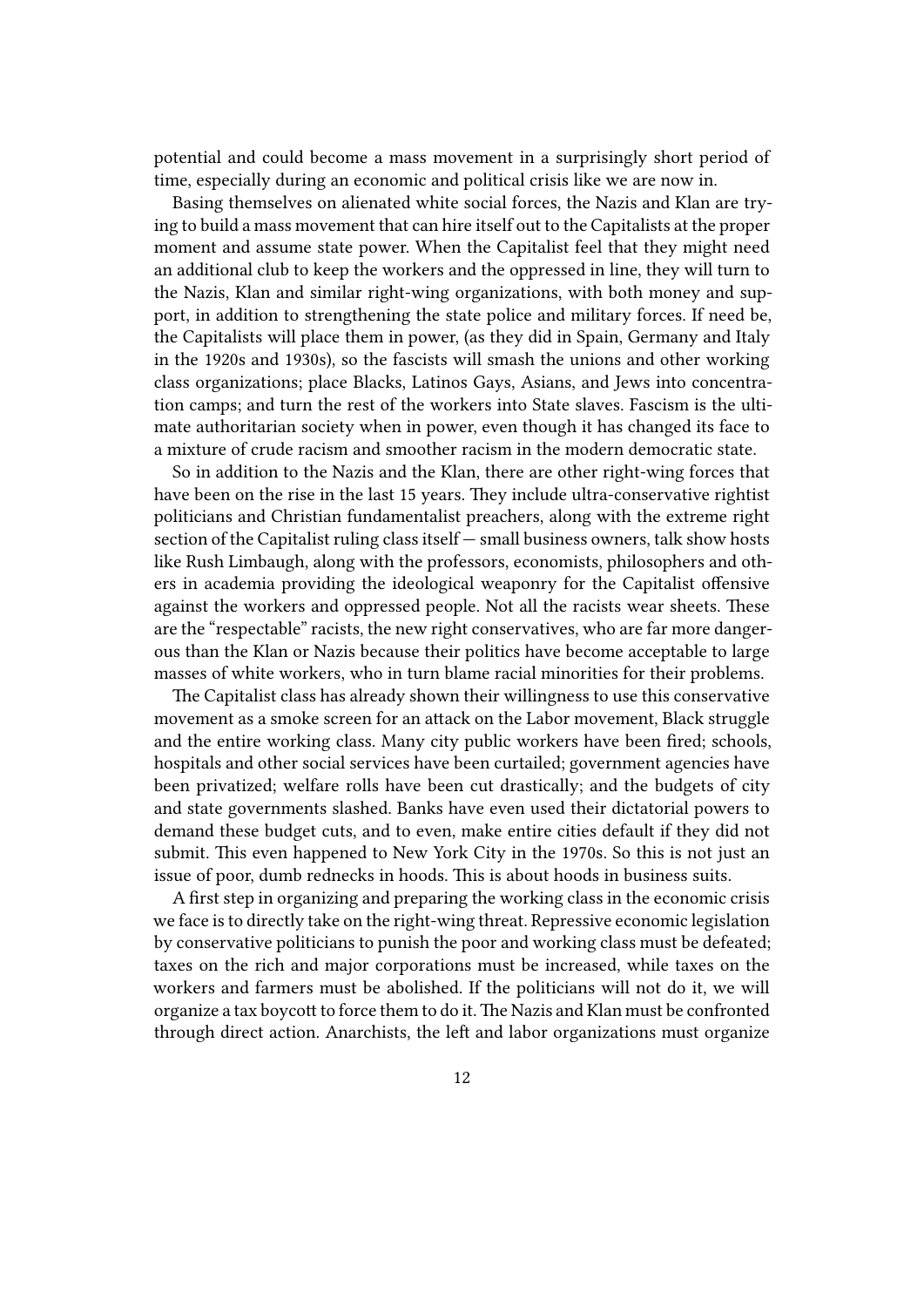to defend workers and oppressed from physical assaults by the racists, as well as hold mass demonstrations in the streets at fascist rallies. We also must oppose scum like Operation Rescue that uses violent Fascist tactics against women's rights to abortions. It is part of the same battleground.

Here is the situation: David Duke, the "ex"-Klansman is now part of the "respectable" right, which picks up support among the upper middle class. Meanwhile the Klan and Nazi skinheads are making headway among different social layers, mainly poor white workers and unemployed white youth. Tom Metzger, the leader of white Aryan Resistance, called the Nazi skinheads his "Brown-shirts of the '90s." This is very dangerous, but we cannot leave these people to the Nazis and Klan uncontested. We should try to win them over, or at least neutralize any active opposition on their part. This is a defensive tactic at the very least, but really we have no choice, and it is part of our revolutionary duty to organize the entire working class anyway. We should direct propaganda to these workers to expose the Nazis and Klan for the scum they are, and show how the workers are being misled. We should also make it possible for them to fight this misery against the real enemy: the Capitalist class.

But in addition to defensive operations for propaganda, we must take direct offensive action to physically resist the racists when this is possible. For example, where the balance of forces allows it, we must organize to forcefully drive the Nazis and Klan off the streets. In order to smash their movements we must organize commando-type actions to attack their rallies, close their bookshops and newspapers, destroy their meeting halls, and break up their marches. Since the Nazis and Klan organize by threatening and using violence, we must be prepared to reply to them in kind, but in a better-organized and more effective way. For instance, pigs like David Duke and Tom Metzger, who have been advocating and leading the fascist movement in America, should be assassinated. We should infiltrate Klan and Nazi demonstrations in order to assault leaders and disrupt them, or hide at a distance and snipe at them with high-powered rifles. I have always felt that underground guerilla movements like the Black Liberation Army, Weather Underground, and New World Liberation Front should have attacked fascist movements and assassinated their leaders. If we cripple the fascists in this fashion, we can smash the entire right and begin to smash the State. This is the only way to stop fascists. *Death to the Klan and all fascists!*

None other than Adolph Hitler has been quoted as saying: "Only one thing could have stopped our movement. If our adversaries had understood its principle, and from the first day had smashed with the utmost brutality the nucleus of our new movement." We should take heed.

One other thing that we must do, and is something which tactically separates us Anarchists from the Marxist-Leninists, is that we use our studies of the author-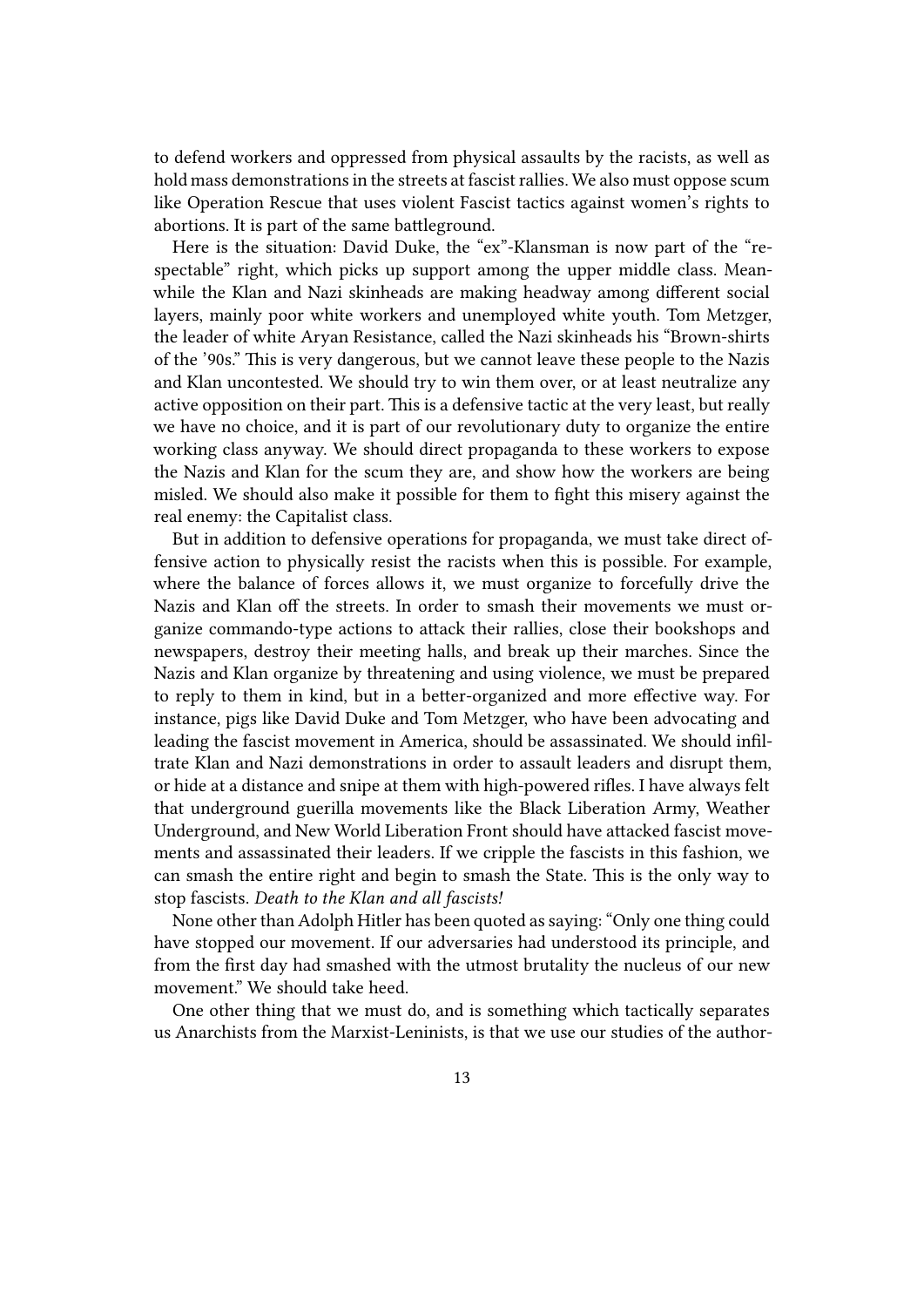itarian personality to help us organize against fascist recruitment All the M-L's "United Fronts" care about is a strict political approach to defeat fascism and prevent them from attaining state power, while being able to usher the Communist party in instead. They organize liberals and others into mass coalitions just to seize power, and then crush all radical and liberal ideological opponents after they get done with the fascists. That is why the Stalinist 'Communist" states resemble fascist police states so much in refusing to allow ideological plurality — they are both totalitarian. For that matter, how much difference was there really between Stalin and Hitler? So, I say that merely physically beating back the fascists is not the issue. We need to study what accounts for the mass psychology of fascism and then defeat it ideologically, going to the core of the deep seated racist beliefs, emotions, and authoritarian conditioning of those workers who support fascism and all police state authority.

The third prong of our strategy is to organize among the workers and other oppressed sections of society with a program that addresses their needs. As has been said, the Klan and Nazis recruit among certain social layers — overwhelmingly white youth who are hard-pressed by the economic crisis. These people see Blacks, Latinos, Asians, Gays, women, and radical movements as a threat. They are racist, reactionary and potentially very violent. Fearful that they will lose the little they have, they buy the myth that the problems is "those people" trying to steal their jobs, homes, future, etc., rather than the decay of the Capitalist system.

As long as there appears to be no alternative to fighting over a shrinking social "pie," the fascists, with their simple minded "solutions," will get a hearing among the degenerate elements of the working class. The only way to undercut the appeal of the right is to organize a Libertarian workers movement that can fight for and win the things that people need  $-$  jobs, decent housing and schools, health care, etc. This can demonstrate concretely that there is an alternative to the right wing's poisonous "solutions," and it can win to the ranks of the workers' movement some of those people attracted to the fascist movement.

In all areas of our organizing, we must carry out consistent revolutionary propaganda explaining Capitalism is responsible for unemployment, rising prices, rotten schools and housing and the rest of the decay we see around us. We must expose the fact that, while the Nazis, Klan and other right-wingers make Black, Gays, Latinos and other oppressed people the scapegoat for the economic crisis, their real aim is to destroy the entire workers movement, commit genocide, start an adventuristic war and turn workers into outright slaves of the State. Therefore, these fascist forces are a threat to all workers of every nationality. It must be explained that they only want to use white workers as pawns in their scheme to create a fascist dictatorship, and all workers must unite and fight back and overthrow the state if they are to be free. *Death to the Klan, death to the nazis!*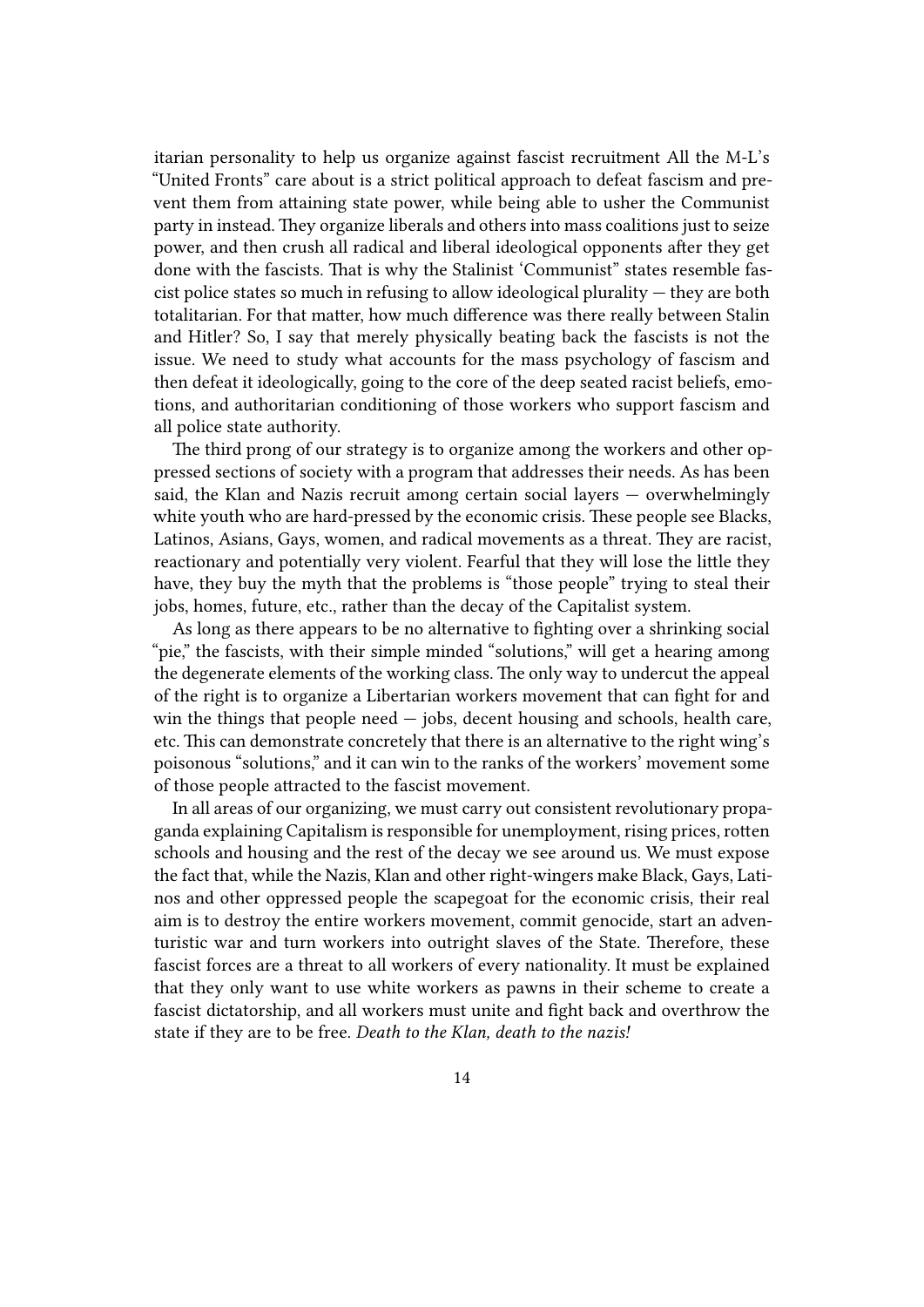### <span id="page-14-0"></span>**Defeat white supremacy!**

The very means of class control by the rich is the least understood. White supremacy is more than just a set of ideas or prejudices. It is national oppression. Yet to most white people, the term conjures up images of the Nazis or Ku Klux Klan rather than the system of white skin privileges that really undergrids the Capitalist system in the U.S. Most white people, Anarchists included, believe in essence that Black people are "the same" as whites, and that we should just fight around "common issues" rather than deal with "racial matters," if they see any urgency in dealing with the matter at all. Some will not raise it in such a blunt fashion, they will say that "class issues should take precedence," but it means the same thing. They believe it's possible to put off the struggle against white supremacy until after the revolution, when in fact there will be no revolution if white supremacy is not attacked and defeated first. They won't win a revolution in the U.S. until they fight to improve the lot of Blacks and oppressed people who are being deprived of their democratic rights, as well as being super-exploited as workers.

Almost from the very inception of the North American socialist movement, the simple-minded economist position that all Black and white workers have to do to wage a revolution is to engage in a "common (economic) struggle" has been used to avoid struggle against white supremacy. In fact, the white left has always taken the chauvinist position that since the white working class is the revolutionary vanguard anyway, why worry about an issue that will "divide the class"? Historically Anarchists have not even brought up the matter of "race politics," as one Anarchist referred to it the first time this pamphlet was published. This is a total evasion of the issue.

Yet it is the Capitalist bourgeoisie that creates inequality as a way to divide and rule over the entire working class. White skin privilege is a form of domination by Capital over white labor as well as oppressed nationality labor, not just providing material incentives to "buy off" white workers and set them against Black and other oppressed workers. This explains the obedience of white labor to Capitalism and the State. The white working class does not see their better off condition as part of the system of exploitation. After centuries of political and social indoctrination, they feel their privileged position is just and proper, and what is more has been "earned." They feel threatened by social gains of non-white workers, which is why they so vehemently opposed affirmative action plans to benefit minorities in jobs and hiring, and to redress years of discrimination against them. It is also why white workers have opposed most civil rights legislation.

Yet it is the day-to-day workings of white supremacy that we must fight most vigorously. We cannot remain ignorant or indifferent to the workings of race and class under this system, so that oppressed workers remain victimized. For years,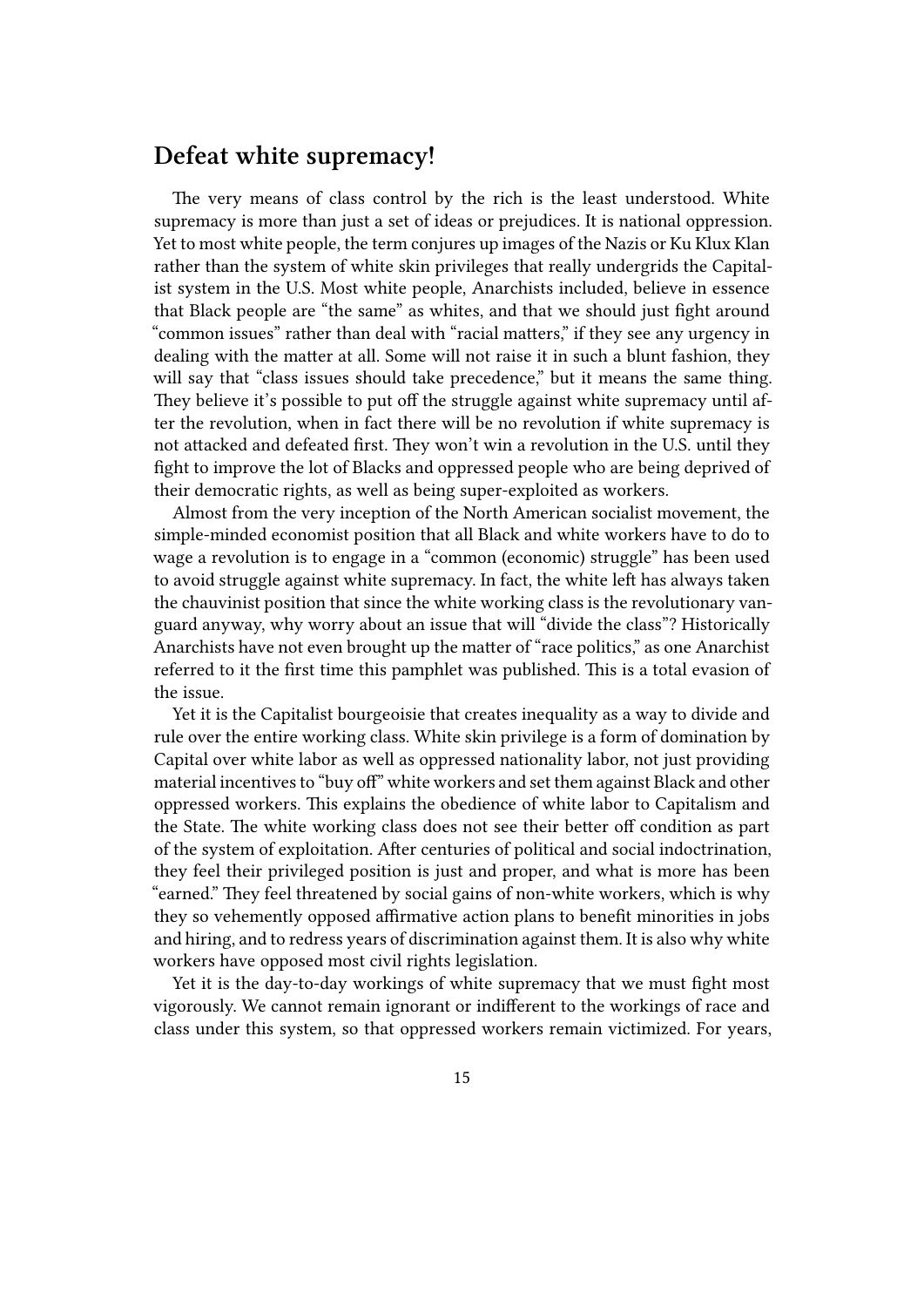Blacks have been "first hired, first fired" by Capitalist industry. Further, seniority systems have engaged in open racial discrimination, and are little more than white job trusts. Blacks have even been driven out of whole industries, such as coal mining. Yet the white labor bosses have never objected or intervened on behalf of their class brothers, nor will they if not pressed up against the wall by white workers.

As pointed out there are material incentives to this white worker opportunism: better jobs, higher pay, improved living conditions in white communities, etc., in short what has come to be known as the "white middle class lifestyle." This is what labor and the left have always fought to maintain, not class solidarity, which would necessitate a struggle against white supremacy. This lifestyle is based on the super-exploitation of the non-white sector of the domestic working class as well as countries exploited by imperialism around the world.

In America, class antagonism has always included racial hatred as an essential component, but it is structural rather than just ideological. Since all of the institutions, the culture, and the socioeconomic system of U.S. Capitalism are based on white supremacy, how then is it possible to truly fight the rule of Capital without being forced to defeat white supremacy? The dual-tier economy of whites on top and Blacks on the bottom (even with all the class differences among whites has successfully resisted every attempt by radical social movements. These reluctant reformers have danced around the issue. While winning reforms, in many cases primarily for white workers only, these white radicals have yet to topple the system and open the road to social revolution.

The fight against white skin privilege also requires the rejection of the vicious identification of North Americans as "white" people, rather than as Welsh, German, Irish, etc. as their national origin.This "white race" designation is a contrived supernationality designed to inflate the social importance of European ethnics and to enlist them as tools in the Capitalist system of exploitation. In North America, white skin has always implied freedom and privilege: freedom to gain employment, to travel, to obtain social mobility out of one's born class standing, and a whole world of Eurocentric privileges. Therefore, before a social revolution can take place, there must be an abolition of the social category of the "white race." (with few exceptions in this essay, I will begin referring to them as "North Americans.")

These "white" people must engage in class suicide and race treachery before they can truly be accepted as allies of Black and nationally oppressed workers; the whole idea behind a "white race" is conformity and making them accomplices to mass murder and exploitation. If white people do not want to be saddled with the historical legacy of colonialism, slavery and genocide themselves, then they must rebel against it. So the "whites" must denounce the white identity and its system of privilege, and they must struggle to redefine themselves and their relationship with others. As long as white society, (through the State which says it is acting in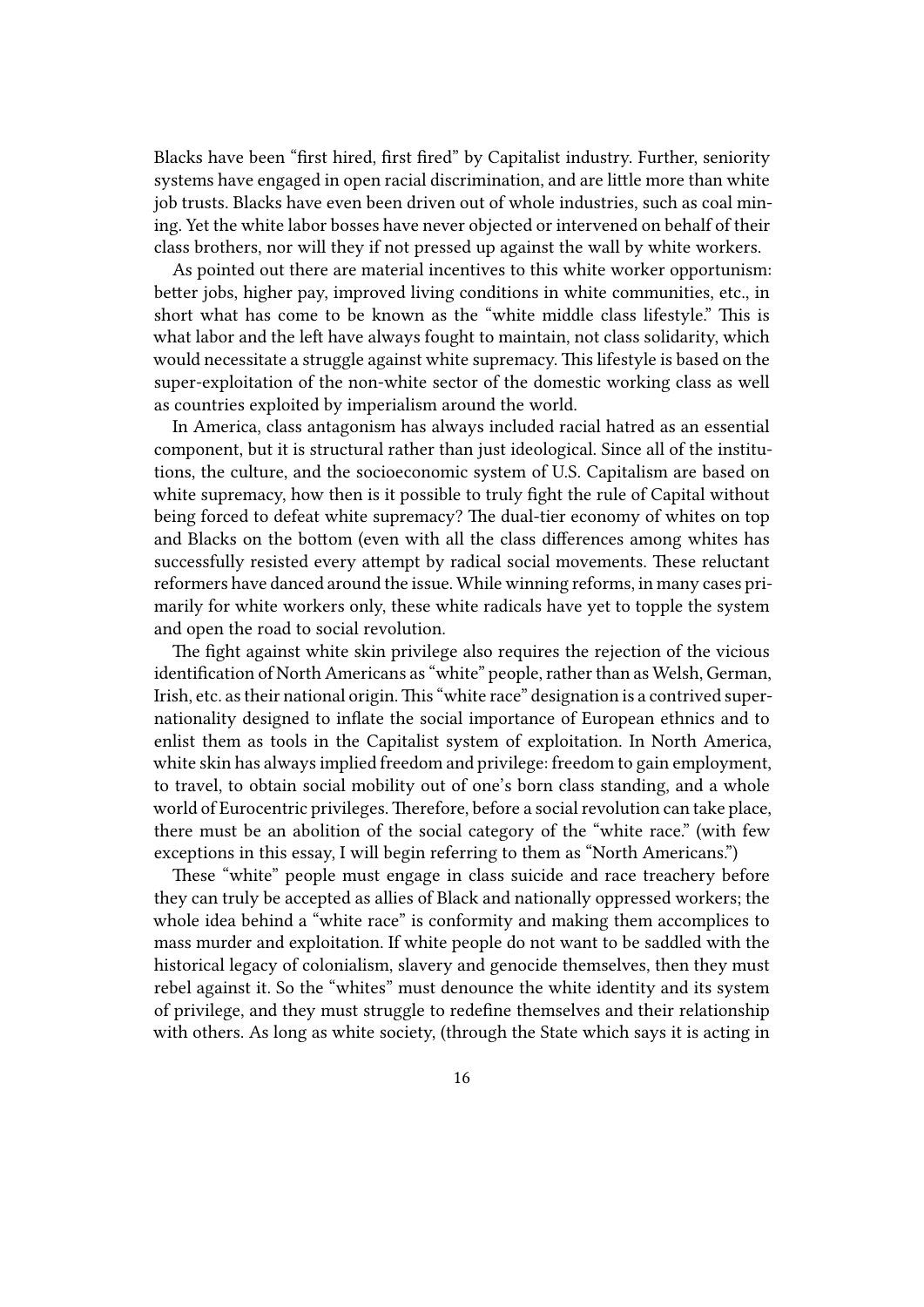the name of white people), continues to oppress and dominate all the institutions of the Black community, racial tension will continue to exist, and whites generally will continue to be seen as the enemy.

So what do North Americans start to do to defeat racial opportunism, white skin privileges and other forms of white supremacy? First they must break down the walls separating them from their non-white allies. Then together they must wage a fight against inequality in the workplace, communities, and in the social order. Yet it not just the democratic rights of African people we are referring to when we are talking about "national oppression." If that were the whole issue, then maybe more reforms could obtain racial and social equality. But no, that is not what we are talking about.

Blacks (or Africans in America) are colonized. America is a mother country with an internal colony. For Africans in America, our situation is one of total oppression. No people are truly free until they can determine their own destiny. Ours is a captive, oppressed colonial status that must be overthrown, not just smashing ideological racism or denial of civil rights. In fact, without smashing the internal colony first means the likelihood of a continuance of this oppression in another form. We must destroy the social dynamic of a very real existence of America being made up of an oppressor white nation and an oppressed Black nation, (in fact there are several captive nations).

This requires the Black Liberation movement to liberate a colony, and this is why it is not just a simple matter of Blacks just joining with white Anarchists to fight the same type of battle against the State. That is also why Anarchists cannot take a rigid position against all forms of Black nationalism (especially revolutionary groups like the Black Panther Party), even if there are ideological differences about the way some of them are formed and operate. But North Americans must support the objectives of racially oppressed liberation movements, and they must directly challenge and reject white skin privilege. There is no other way and there is a shortcut; white supremacy is a huge stumbling block to revolutionary social change in North America.

The Black Revolution and other national liberation movements in North America are indispensable parts of the overall Social revolution. North American workers must join with Africans, Latinos and others to reject racial injustice, Capitalist exploitation, and national oppression. North American workers certainly have an important role in helping those struggles to triumph. Material aid alone, which can be assembled by white workers for the Black revolution, could dictate the victory or defeat of that struggle at a particular stage.

I am taking time to explain all this, because predictably some Anarchist purists will try to argue me down that having a white movement is a good thing, that Blacks and other oppressed nationalities just need to climb aboard the "Anarchist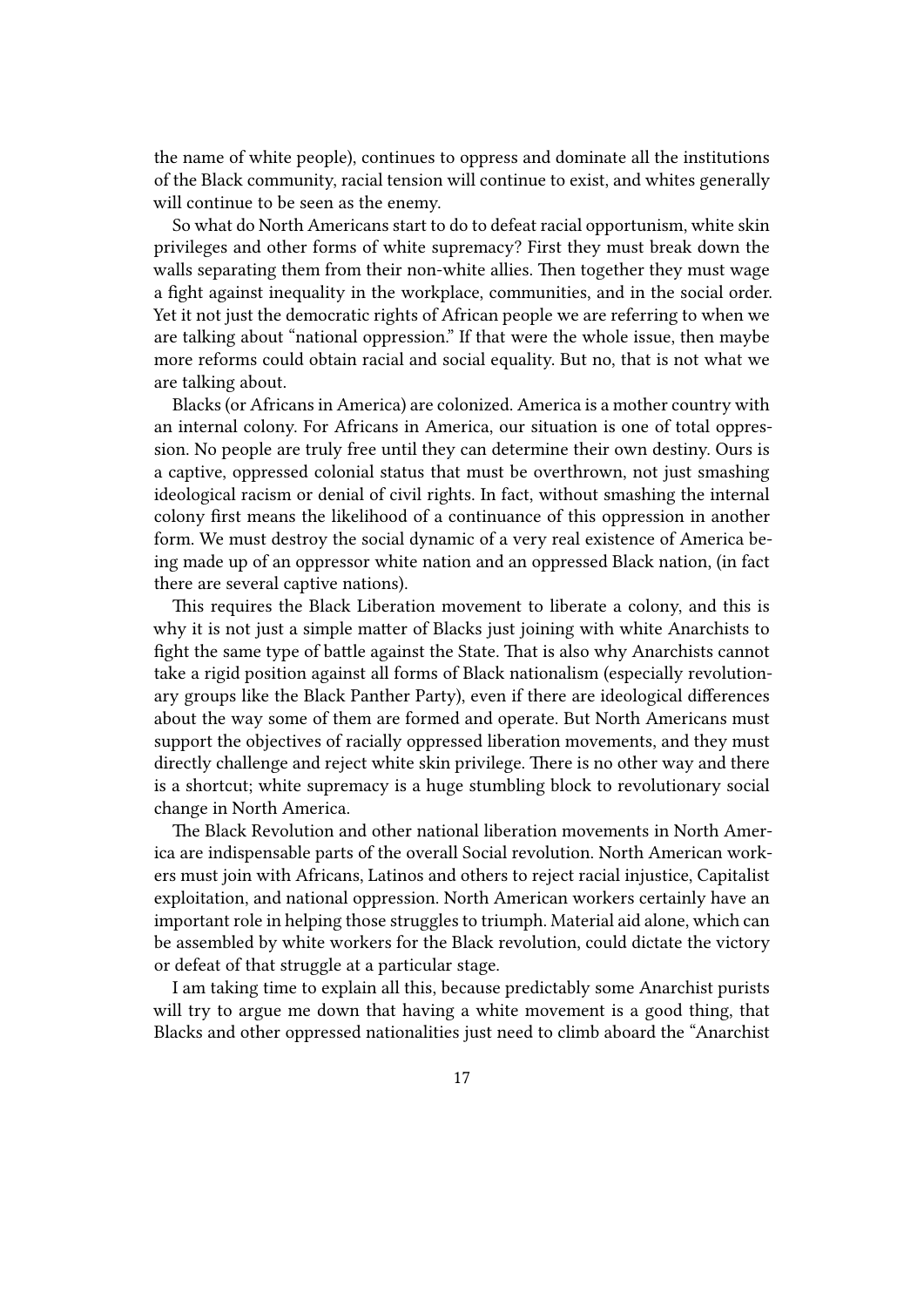Good Ship" (a ship of fools?), and all of this is just "Marxist national liberation nonsense." Well, we know part of the reason for an Anarchist anti-racist movement is to challenge this chauvinist perspective right in the middle of our own movement. An Anarchist Anti-Racist Federation would not exist just to fight Nazis. We need to challenge and correct racist and doctrinaire positions on race and class within our movement. If we cannot do that, then we cannot organize the working class, Black or white, and are of no use to anyone.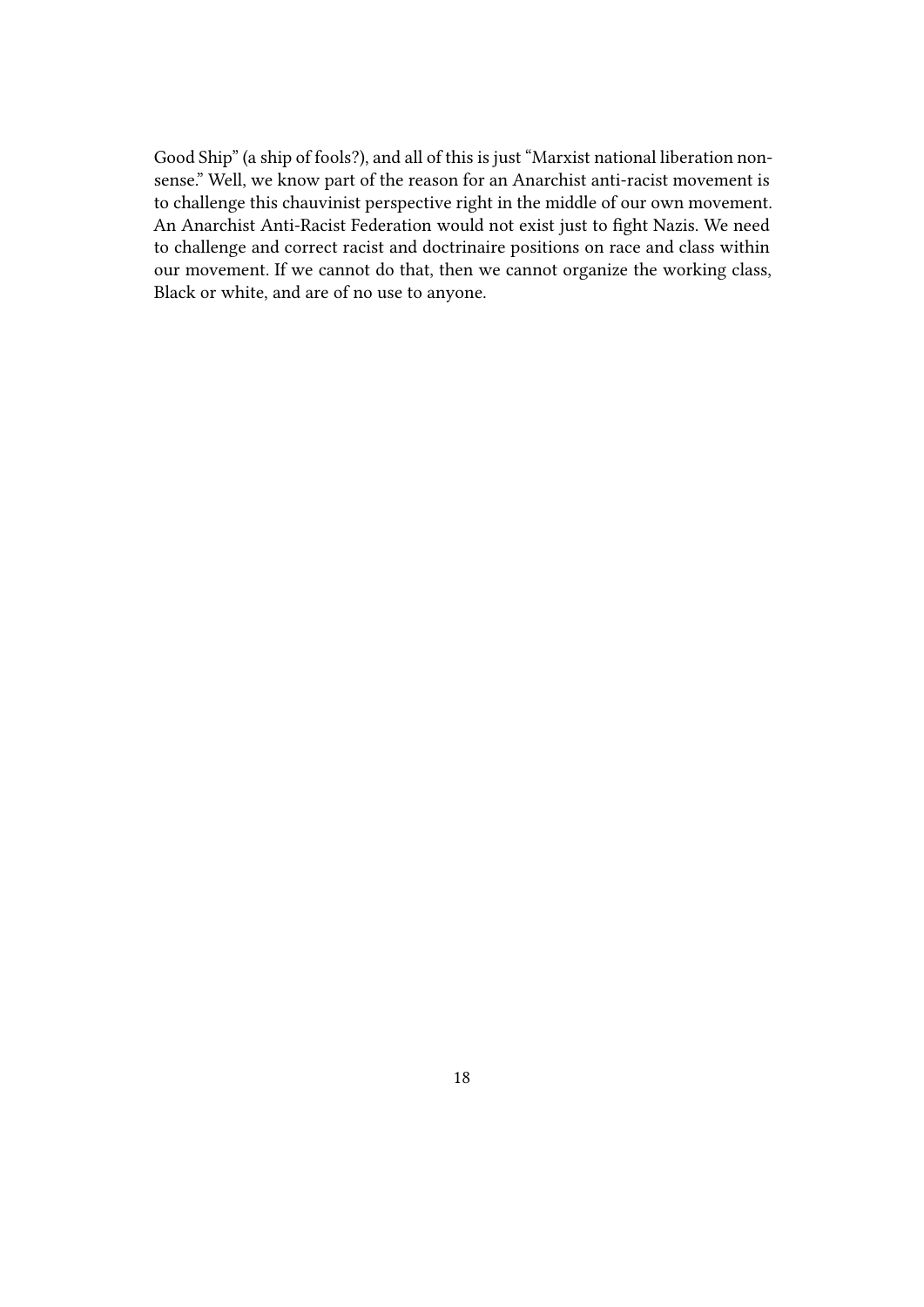# <span id="page-18-0"></span>**Chapter 2. Where is the Black struggle and where should it be going?**

Some — usually comfortable Black middle class professionals, politicians or businessmen who rode the 1960s Civil rights movement into power or prominence will say there is no longer any necessity to struggle in the streets during the 1990s for Black freedom. They say we have "arrived" and are now "almost free." They say our only struggle now is to "integrate the money," or win wealth for themselves and members of their social class, even though they give lip service to "empowering the poor." Look, they say, we can vote, our Black faces are all over TV in commercials and situation comedies, there are hundreds of Black millionaires, and we have political representatives in the halls of Congress and State houses all over the land. In fact, they say, there are currently over 7,000 Black elected officials, several of whom preside over the largest cities in the nation, and there is even a governor of a Southern state, who is an African-American. That's what they say. But does this tell the whole story?

The fact is we are in as bad or even worse a shape, economically and politically, as when the Civil rights movement began in the 1950s. One in every four Black males are in prison, on probation, parole, or under arrest; at least one-third or more of Black family units are now single parent families mired in poverty; unemployment hovers at 18–25 percent for Black communities; the drug economy is the number one employer of Black youth; most substandard housing units are still concentrated in Black neighborhoods; Blacks and other non-whites suffer from the worst health care; and Black communities are still underdeveloped because of racial discrimination by municipal governments, mortgage companies and banks, who "redline" Black neighborhoods from receiving community development, housing and small business loans which keep our communities poor. We also suffer from murderous acts of police brutality by racist cops which has resulted in thousands of deaths and wounding; and internecine gang warfare resulting in numerous youth homicides (and a great deal of grief). But what we suffer from most and what encompasses all of these ills is that fact that we are an oppressed people  $-$  in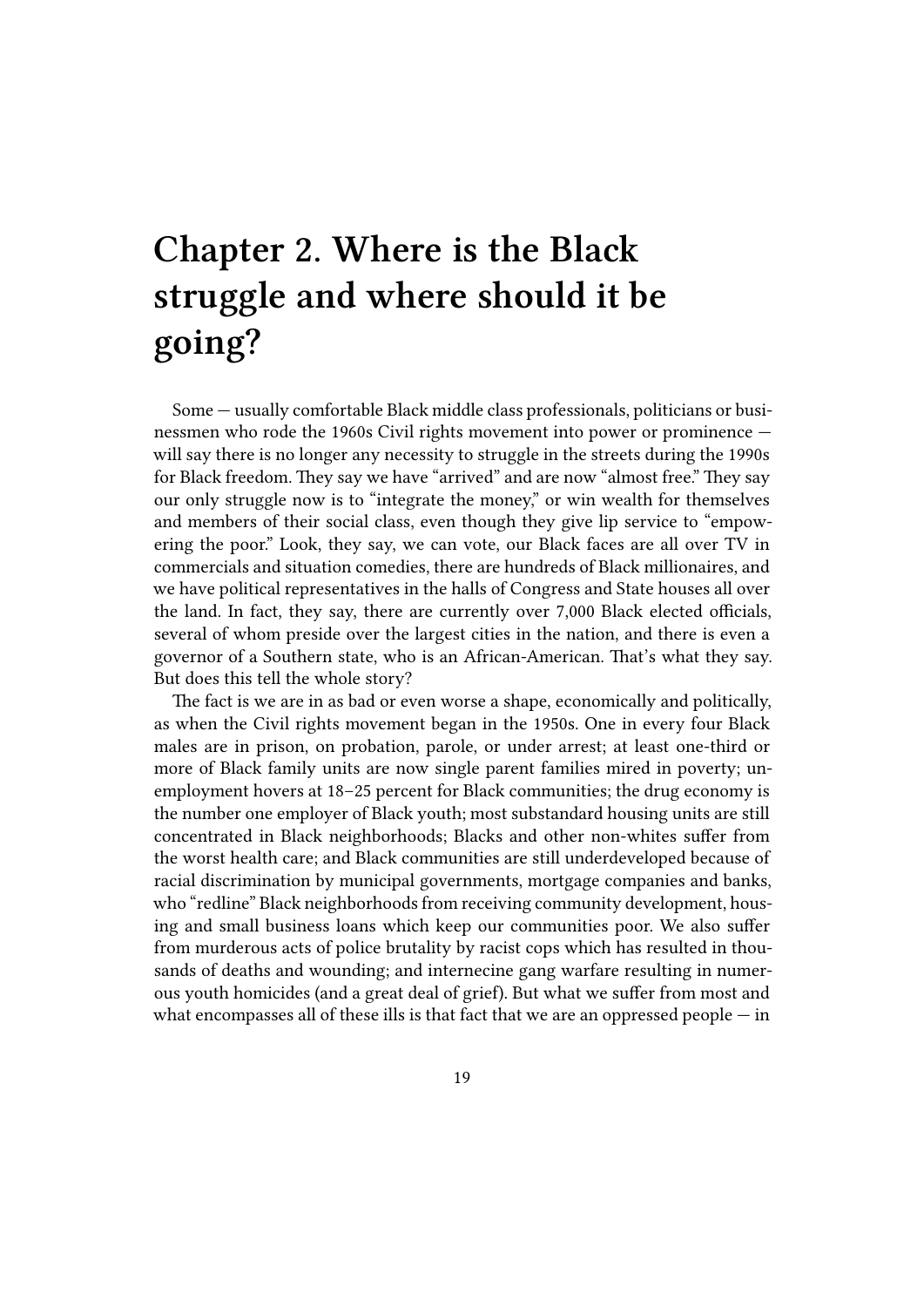fact a colonized people subject to the rule of an oppressive government. We really have no rights under this system, except that which we have fought for and even that is now in peril. Clearly we need a new mass Black protest movement to challenge the government and corporations, and expropriate the funds needed for our communities to survive.

Yet for the past 25 years the revolutionary Black movement has been on the defensive. Due to cooptation, repression and betrayals of the Black Liberation movement of the 1960s, today's movement has suffered a series of setbacks and has now become static in comparison. This may be because it is just now getting its stuff together after being pummeled by the State's police agencies, and also because of the internal political contradictions which arose in the major Black revolutionary groups like the Black Panther Party, Student Nonviolent Coordinating Committee (SNCC or "snick' as it was called in those days), and the League of Revolutionary Black Workers. I believe all were factors that led to the destruction of the 1960s' Black left in this country. Of course, many blame this period of relative inactivity in the Black movement on the lack of forceful leaders in the mold of Malcolm X, Martin Luther King, Marcus Garvey, etc., while other people blame the "fact" the Black masses have allegedly become "corrupt and apathetic," or just need the "correct revolutionary line."

Whatever the true facts of the matter, it can clearly be seen that the government, the Capitalist corporations, and the racist ruling class are exploiting the current weakness and confusion of the Black movement to make an attack on the Black working class, and are attempting to totally strip the gains won during the Civil rights era. In addition there is a resurgence of racism and conservatism among broad layers of the white population, which is a direct result of this right-wing campaign. Clearly this is a time when we must entertain new ideas and new tactics in the freedom struggle.

The ideals of Anarchism are something new to the Black movement and have never really been examined by Black and other non-white activists. Put simply, it means the people themselves should rule, not governments, political patties, or selfappointed leaders in their name. Anarchism also stands for the self-determination of all oppressed peoples, and their right to struggle for freedom by any means necessary.

So what road is in order for the Black movement? Continue to depend on opportunistic Democratic hack politicians like Bill Clinton or Ted Kennedy; the same old group of middle class sellout "leaders" of the Civil rights lobby; one or another of the authoritarian Leninist sects, who insist that they and they alone have the correct path to "revolutionary enlightenment"; or finally building a grassroots revolutionary protest movement to fight the racist government and rulers?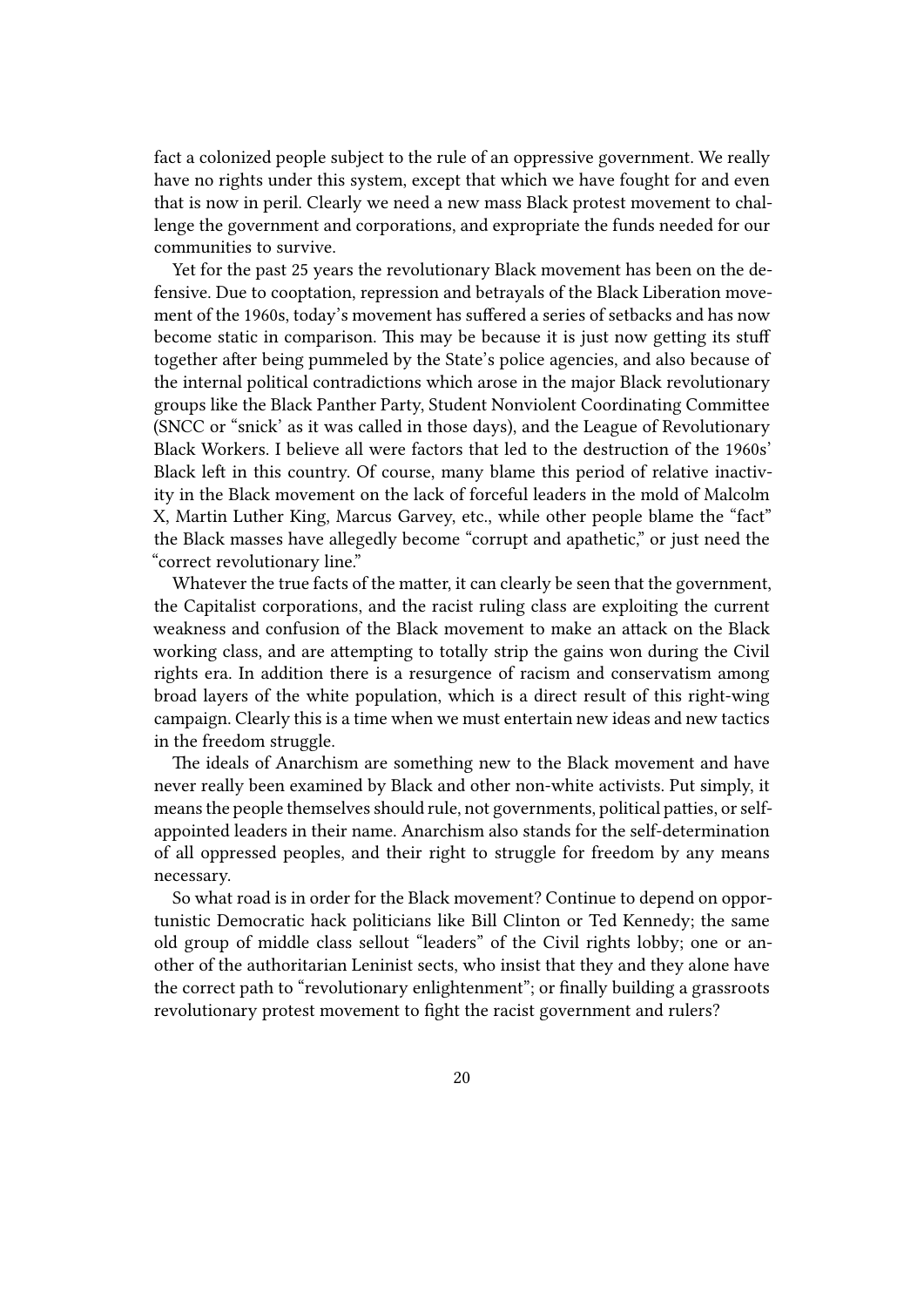Only the Black masses can finally decide the matter, whether they will be content to bear the brunt of the current economic depression and the escalating racist brutality, or will lead a fight back. Anarchists trust the best instincts of the people, and human nature dictates that where there is repression there will be resistance; where there is slavery, there will a struggle against it. The Black masses have shown they will fight, and when they organize they will win!

#### <span id="page-20-0"></span>**A Call for a New Black Protest Movement**

Those Anarchists who are Black like myself recognize there has to be a whole new social movement, which is democratic, on the grassroots level and is selfactivated. It will be a movement independent of the major political parties, the State and the government. It must be a movement that, although it seeks to expropriate government money for projects that benefit the people, does not recognize any progressive role for the government in the lives of the people. The government will not free us, and is part of the problem rather than part of the solution. In fact only the Black masses themselves can wage the Black freedom struggle, not a government bureaucracy (like the U.S. Justice Department), reformist civil rights leaders like Jesse Jackson, or a revolutionary vanguard party on their behalf.

Of course, at a certain historical moment, a protest leader can play a tremendous revolutionary role as a spokesperson for the people's feelings, or even produce correct strategy and theory for a certain period, (Malcolm X, Marcus Garvey, and Martin Luther King, Jr. come to mind), and a "vanguard party" may win mass support and acceptance among the people for a time (e.g., the Black Panther Party of the 1960s), but it is the Black masses themselves who will make the revolution, and, once set spontaneously in motion, know exactly what they want.

Though leaders may be motivated by good or bad, even they will act as a brake on the struggle, especially if they lose touch with the freedom aspirations of the Black masses. Leaders can only really serve a legitimate purpose as an advisor and catalyst to the movement, and should be subject to immediate recall if they act contrary to the people's wishes. In that kind of limited role they are not leaders at all — they are community organizers.

The dependence of the Black movement on leaders and leadership (especially the Black bourgeoisie) has led us into a political dead end. We are expected to wait and suffer quietly until the next messianic leader asserts himself, as if he or she were "divinely missioned" (as some have claimed to be). What is even more harmful is that many Black people have adopted a slavish psychology of "obeying and serving our leaders," without considering what they themselves are capable of doing. Thus, rather than trying to analyze the current situation and carrying on Brother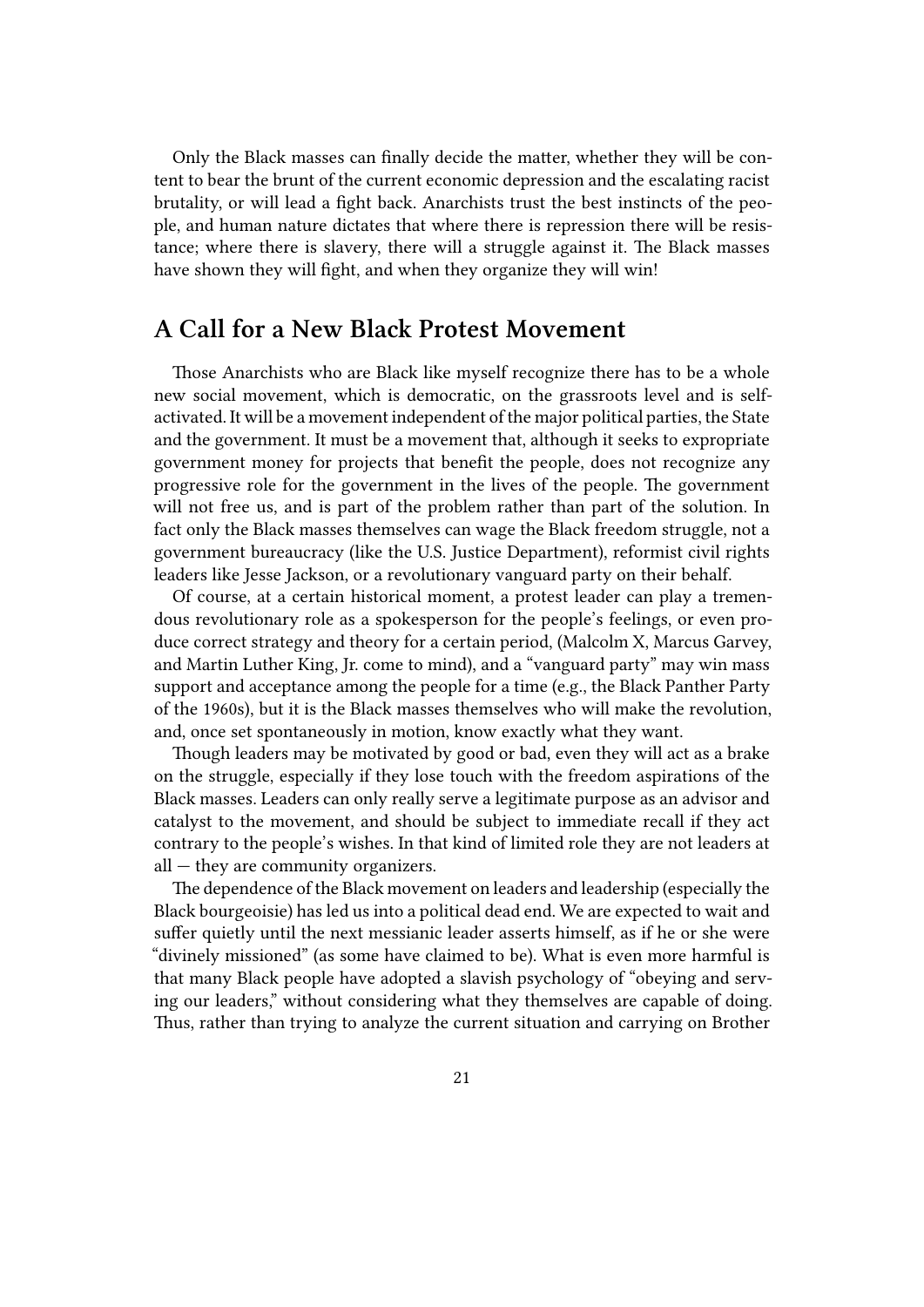Malcolm X's work in the community, they prefer to bemoan the brutal facts, for year after year, of how he was taken away from us. Some mistakenly refer to this as a leadership vacuum." The fact is there has not been much movement in the Black revolutionary movement since his assassination and the virtual destruction of groups like the Black Panther Party. We have been stagnated by middle class reformism and misunderstanding.

We need to come up with new ideas and revolutionary formations in how to fight our enemies. We need a new mass protest movement. It is up to the Black masses to build it, not leaders or political parties. They cannot save us. We can only save ourselves.

#### <span id="page-21-0"></span>**What form will this movement take?**

If there was one thing learned by anarchist revolutionary organizers in the 1960s, you don't organize a mass movement or a social revolution just by creating one central organization such as a vanguard political party or a labor union. Even though Anarchists believe in revolutionary organization, it is a means to an end, instead of the ends itself. In other words, the Anarchist groups are not formed with the intention of being permanent organizations to seize power after a revolutionary struggle. But rather to be groups which act as a catalyst to revolutionary struggles, and which try to take the people's rebellions, like the 1992 Los Angeles revolt, to a higher level of resistance.

Two features of a new mass movement must be the intention of creating dual power institutions to challenge the state, along with the ability to have a grassroots autonomist movement that can take advantage of a pre-revolutionary situation to go all the way.

Dual power means that you organize a number of collectives and communes in cities and town all over North America, which are, in fact, liberated zones, outside of the control of the government. Autonomy means that the movement must be truly independent and a free association of all those united around common goals, rather than membership as the result of some oath or other pressure.

So how would Anarchists intervene in the revolutionary process in Black neighborhoods? Well, obviously North American or "white" Anarchists cannot go into Black communities and just proselytize, but they certainly should work with any non-white Anarchists and help them work in communities of color. (I do think that the example of the New Jersey Anarchist Federation and its loose alliance with the Black Panther movement in that state is an example of how we must start.) And we are definitely not talking about a situation where Black organizers go into the neighborhood and win people to Anarchism so that they can then be controlled by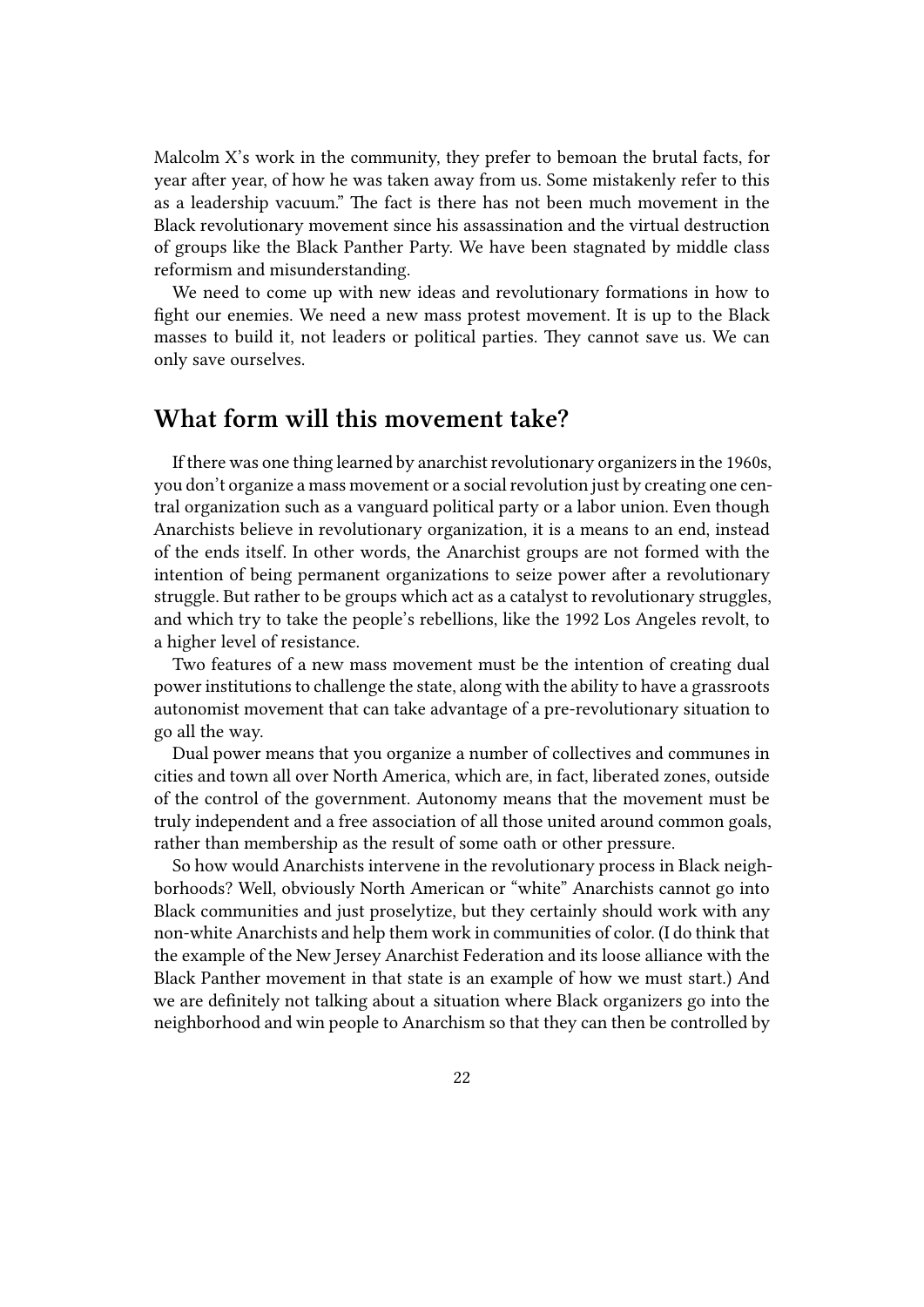whites and some party. This is how the Communist Party and other Marxist groups operate, but it cannot be how Anarchists work. We spread Anarchists beliefs not to "take over" people, but to let them know how they can better organize themselves to fight tyranny and obtain freedom. 'We want to work with them as fellow human beings and allies, who have their own experiences, agendas, and needs. The idea is to get as many movements of people fighting the state as possible, since that is what brings the day of freedom for us all a little closer.

There needs to be some sort of revolutionary organization for Anarchists to work on the local level, so we will call these local groups Black Resistance Committees. Each one of these Committees will be Black working class social revolutionary collectives in the community to fight for Black rights and freedom as part of the Social revolution The Committees would have no leader or "party boss," and would be without any type of hierarchy structure, it would also be anti-authority. They exist to do revolutionary work, and thus are not debating societies or a club to elect Black politicians to office. They are revolutionary political formations, which will be linked with other such groups all over North America and other parts of the world in a larger movement called a federation. A federation is needed or coordinate the actions of such groups, to let others know what is happening in each area, and to set down widespread strategy and tactics. (We will call this one, for wont of a better name, the "African Revolutionary Federation," or it can be part of a multicultural federation). A federation of the sort I am talking about is a mass membership organization which will be democratic and made up of all kinds of smaller groups and individuals. But this is not a government or representative system I am talking about; there would be no permanent positions of power, and even the facilitators of internal programs would be subject to immediate recall or have a regular rotation of duties. When a federation is no longer needed, it can be disbanded Try that with a Communist party or one of the major Capitalist parties in North America!

### <span id="page-22-0"></span>**Revolutionary strategy and tactics**

If we are to build a new Black revolutionary protest movement we must ask ourselves how we can hurt this Capitalist system, and how have we hurt it in the past when we have led social movements against some aspect of our oppression. Boycotts, mass demonstrations, rent strikes, picketing, work strikes, sit-ins, and other such protests have been used by the Black movement at different times in its history, along with armed self-defense and open rebellion. Put simply, what we need to do is take our struggle to an new and higher level: we need to take these tried and true tactics, (which have been used primarily on the local level up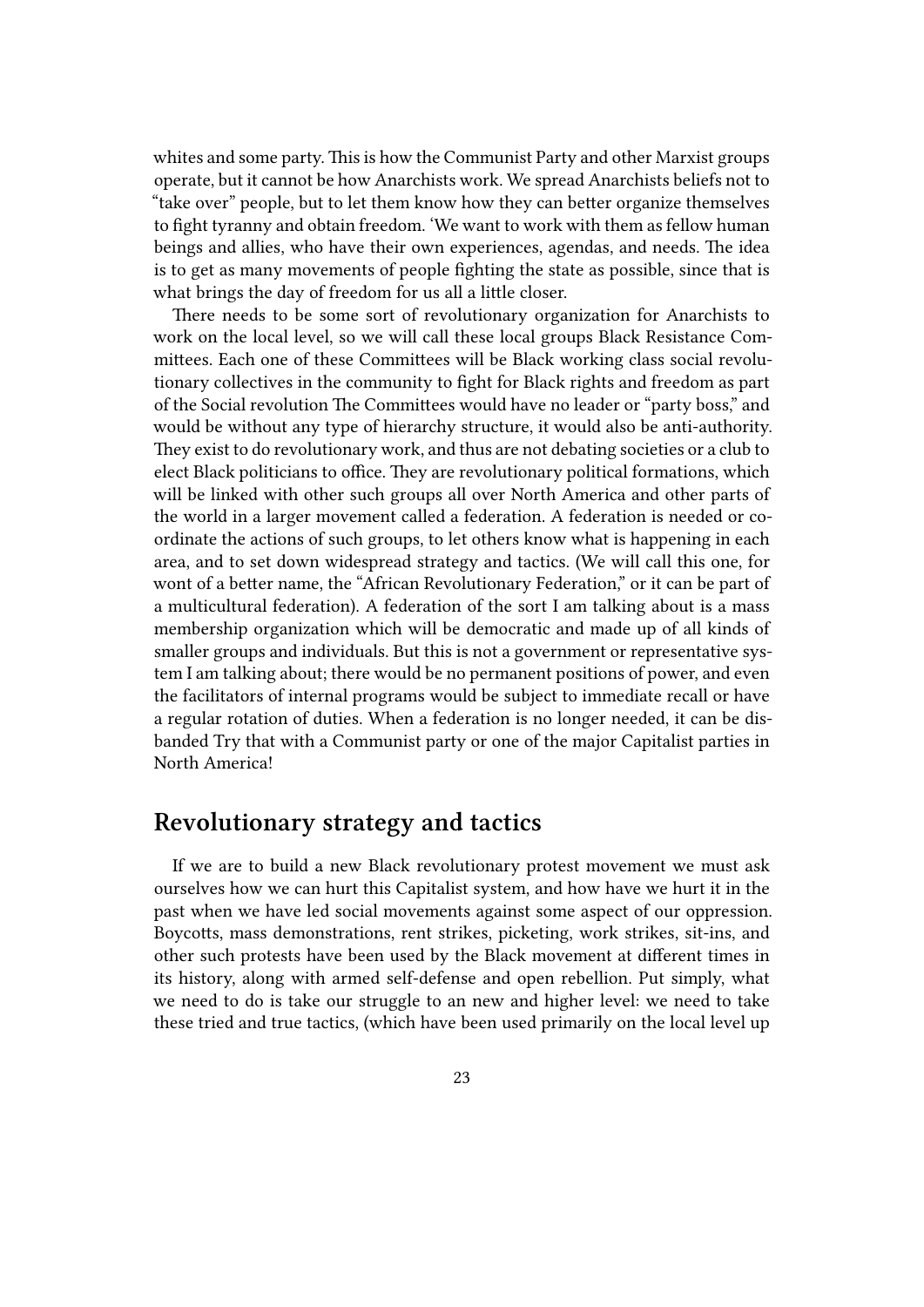to this point), an utilize them on a national level and then couple them with as yet untried tactics, for a strategic attack on the major Capitalist corporations and governmental apparatus. We shall discuss a few of them:

### <span id="page-23-0"></span>**A Black Tax Boycott**

Black people should refuse to pay any taxes to the racist government, including federal income, estate and sates taxes, while being subjected to exploitation and brutality. The rich and their corporations pay virtually no taxes; it is the poor and workers who bear the brunt of taxation. Yet they receive nothing in return. There are still huge unemployment levels in the Black community, the unemployment and welfare benefits are paltry; the schools am dilapidated; public housing is a disgrace, while rents by absentee landlord properties are exorbitant — all these conditions and more are supposedly corrected by government taxation of income, goods, and services. Wrong! It goes to the Pentagon, defense contractors, and greedy consultants, who like vultures prey on business with the government.

The Black Liberation movement should establish a mass tax resistance movement to lead a Black tax boycott as a means of protest and also as a method to create a fund to finance black community projects and organizations. Why should we continue to voluntarily support our own slavery? A Black tax boycott is just another means of struggle that the Black movement should examine and adopt, which is similar to the peace movement's "war tax resistance." Blacks should be exempted from all taxation on personal property, income taxes, stocks and bonds (the latter of which would be a new type of community development issuance). Tax the Rich!

#### <span id="page-23-1"></span>**A National Rent Strike and Urban Squatting**

Hand-in-glove with a tax boycott should be a refusal to pay rent for dilapidated housing. These rent boycotts have been used to great effect to fight back against rent gouging by landlords. At one time they were so effective in Harlem (NY) that they caused the creation of rent control legislation, preventing evictions, unjustified price increases, and requiring reasonable upkeep by the owners and the property management company. A mass movement could bring a rent strike to areas (such as in the. Southeast and Southwest where poor people are being ripped of by the greedy landlords, but are not familiar with such tactics. Unfair laws now on the books, so-called Landlord-Tenant (where the only "right" the tenants have is to pay the rent or be evicted) should also be liberalized or overturned entirely.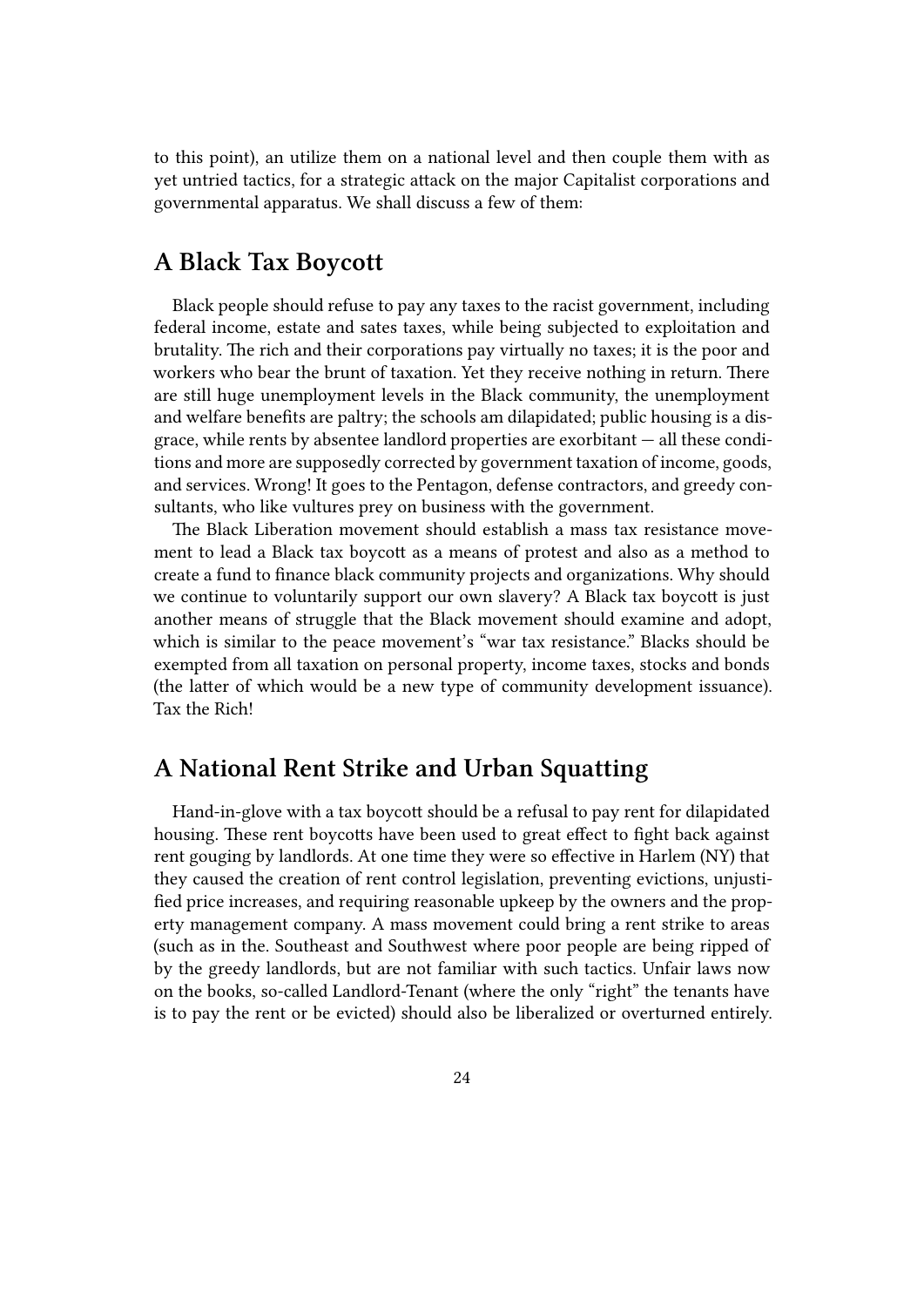These laws only help slumlords stay in business, and keep exploiting the poor and working class They account for mass evictions, which in turn account for homelessness. We should fight to rollback rents, prevent mass evictions, and house the poor and the homeless in decent affordable places.

Besides the refusal to pay the slumlords and exploitative banks and property management companies, there should be a campaign of "urban squatting" to just take over the housing, and have the tenants run it democratically as a housing collective. Then that money which would have gone toward rent could now go into repairing the dwelling of tenants. The homeless, poor persons needing affordable housing, and others who badly need housing should just take over any abandoned housing owned by an absentee landlord or even a bearded-up city housing project. Squatting is an especially good tactic in these times of serious housing shortages and arson-for-insurance by the slumlords. We should throw the bums out and just take over! Of course we will probably have to fight the cops and crooked landlords who will try to use strong-armed tactics, but we can do that too! We can win significant victories if we organize a nationwide series of rent strikes, and build an independent tenants movement that will self-manage all the facilities, not on behalf of the government (with the tricky "Kemp plan"), but on behalf of themselves!

#### <span id="page-24-0"></span>**A Boycott of American Business**

It was proven that one of the strangest weapons of the Civil rights movement was a Black consumer boycott of a community's merchants and public services. Merchants and other businessmen, of course, are the "leading citizens" of any community, and the local ruling class and boss of the government. In the 1960s when Blacks refused to trade with merchants as long as they allowed racial discrimination, their loss of revenue drove them to make concessions, and mediate the struggle, even hold the cops and the Klan at bay. What is true at the local level is certainly true at the national level. The major corporations and elite families run the country; the government is its mere tool. Blacks spend over \$350 billion a year in this Capitalist economy as consumes, and could just as easily wage economic warfare against the corporate structure with a well planned boycott to win political concessions. For instance, a corporation like General Motors is heavily dependent upon Black consumes, which means that it is very vulnerable to a boycott, if one were organized and supported widely. If Blacks would refuse to buy GM cars, it would result in significant losses for the corporation, to the tune of hundreds of millions of dollars. Something like this could even bring a company to its knees. Yet the revolutionary wing of the Black movement has yet to use boycotts, calling it "reformism" and outdated.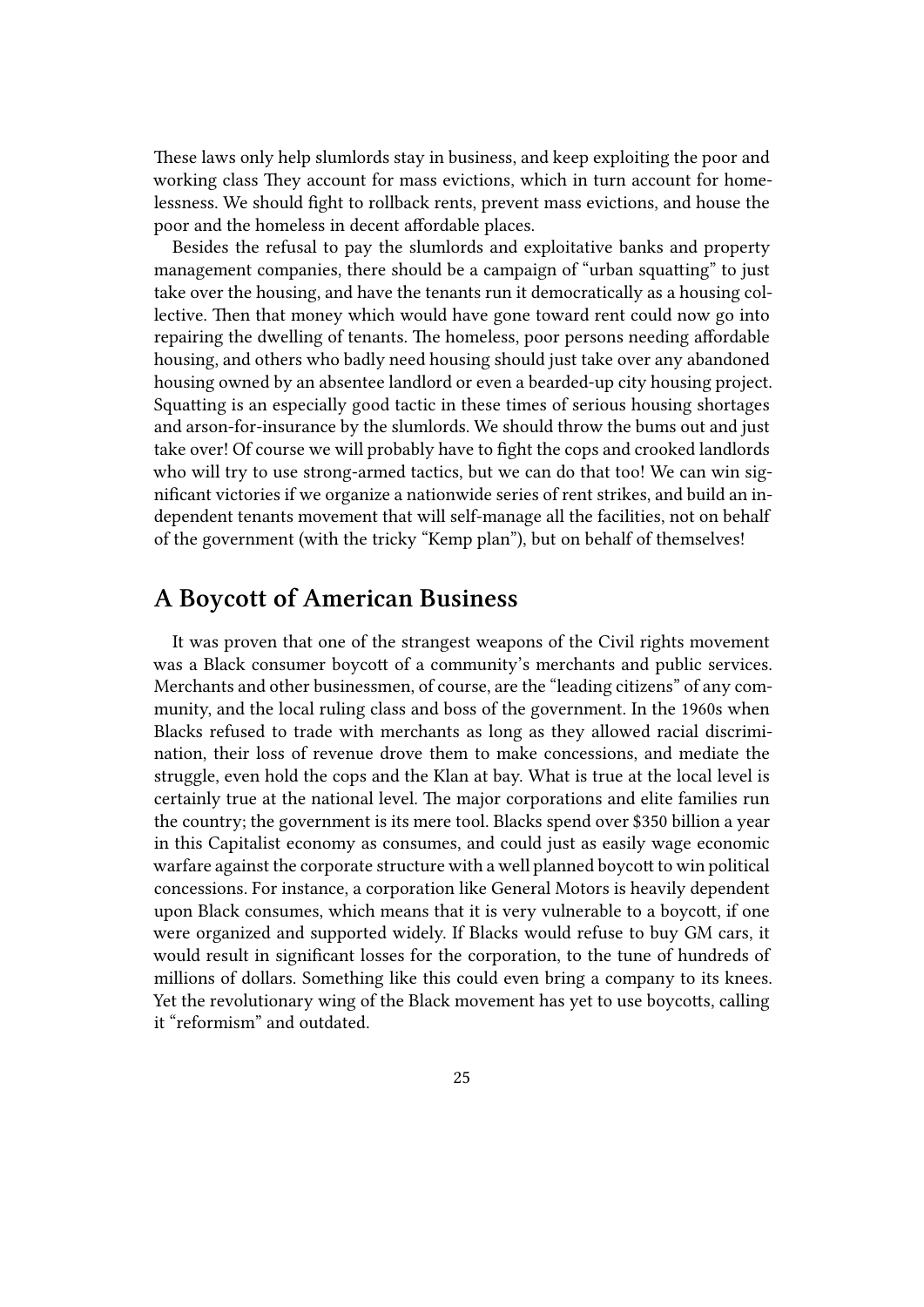But far from being an outdated tactic that we should abandon, boycotts have become even more effective in the last few years. In 1988, the Black and progressive movement in the United States hit on another tactic, boycotting the tourist industries of whole cities and states which engaged in discrimination. This reflected on the one hand how many cities have gone from smokestack industries since the 1960s to tourism as their major source of revenue, and on the other hand, a recognition by the movement that economic warfare was a potent weapon against discriminatory governments. The 1990–1993 Black Boycott against the Miami Florida tourism industry and the current Gay rights boycott against the State of Colorado (started in 1992) have been both successful and have gotten worldwide attention to the problems in their communities. In fact, boycotts have been expanded to cover everything from California grapes, beer (Coors), a certain brand of Jeans, all products made in the country of South Africa, a certain meat industry, and many things in between. Boycotts are more popular today than they ever have been.

Dr. Martin Luther King, Jr. recognized the potential revolutionary power of a national Black boycott of America's major corporations, which is why he established "Operation Breadbasket" shortly before an assassin killed him. This organization, with offices in Chicago was designed to be the conduit for the funds that the corporations were going to be forced to pour money into for a national Black community development project for poor communities. And although he was assassinated before this could happen, we must continue his work in this matter. All over the country Black Boycott offices should be opened! We should build it into a mass movement, involving all sectors of our people. We should demonstrate, picket, and sit-in at meetings and offices of target corporations all over the country We must take it to their very doorstep and stop their looting of the Black community.

### <span id="page-25-0"></span>**A Black General Strike**

Because of the role they play in production, Black workers are potentially the most powerful sector of the Black community in the struggle for Black freedom. The vast majority of the Black community is working class people. Barring the disproportionate numbers of unemployed, about 11 million Black men and women are today part of the work force of the United States. About 5–6 million of these are in basic industry, such as steel and metal fabrication, retail trades, food production and processing, meatpacking, the automobile industry, railroading, medical service and communications. Blacks number l/3 to l/2 of the basic blue-collar workers, and 1/3 of clerical laborers. Black labor is therefore very important to the Capitalist economy.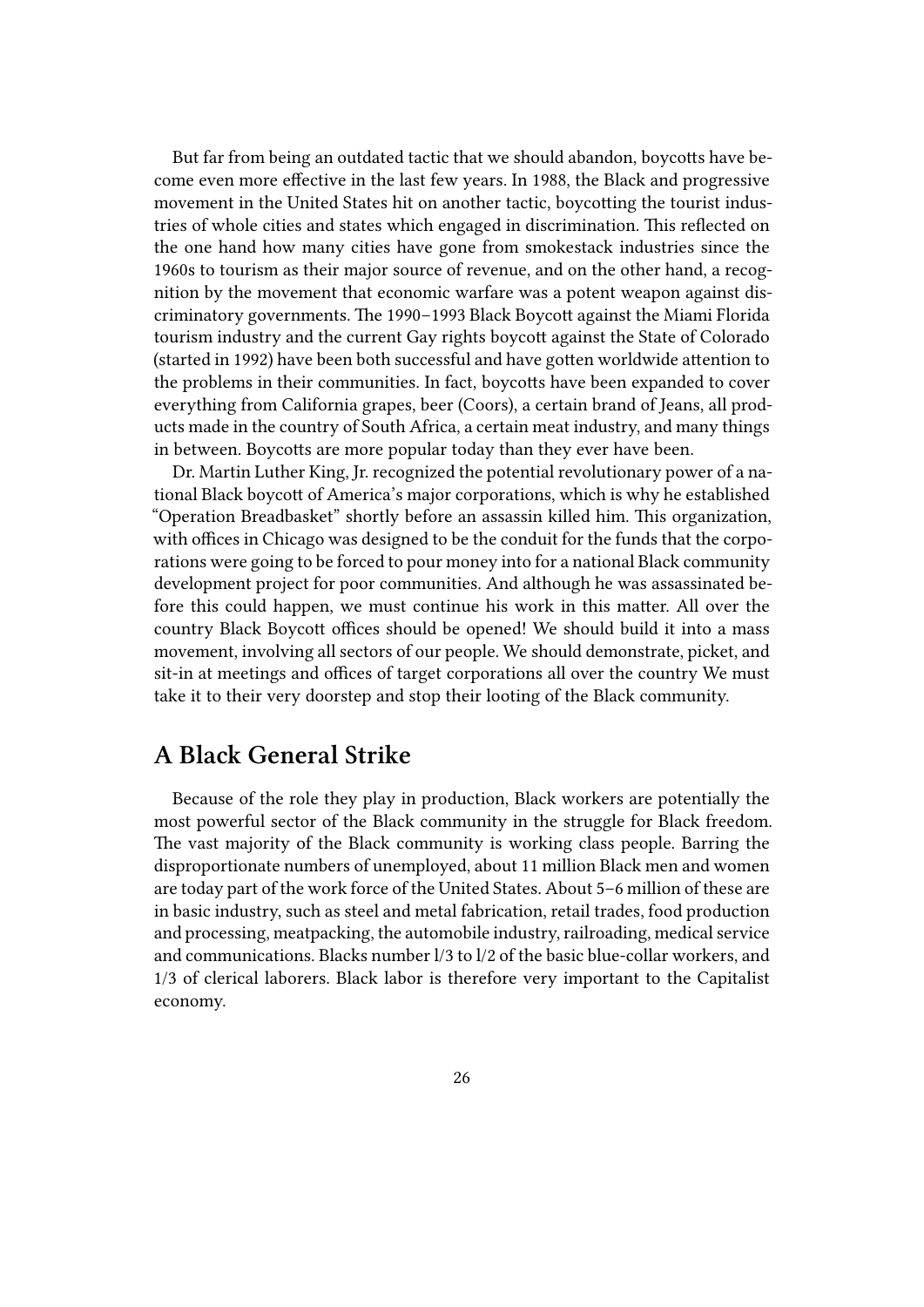Because of this vulnerability to job actions by Black workers, who are some of the most militant workers on the job, they could take a leading role in a protest campaign against racism and class oppression If they are properly organized they would be a class vanguard within our movement since they are at the point of production. Black workers could lead a nationwide General Strike at their place of work as a protest against racial discrimination in jobs and housing, the inordinately high levels of Black unemployment brutal working conditions, and to further the demands of the Black movement generally. This general strike is a Socialist strike, not just a strike for higher wages and over general working conditions; it is revolutionary in politics using other means. This general strike can take the form of industrial sabotage, factory occupations or sit-ins, work slowdowns, wildcats, and other work stoppages as a protest to gain concessions on the local and national level and restructure the workplace and win the 4-hour day for North American labor. The strike would not only involve workers on the job, but also Black community and progressive groups to give support with picket line duty, leafleting and publishing strike support newsletters, demonstrations at company offices and work sites, along with other activities.

It will take some serious community and workplace organizing to bring a general strike off. In workplaces all over the country, Black workers should organize General Strike Committees at the workplaces, and Black Strike Support Committees to carry on the strike work inside the Black community itself. Because such a strike would be especially hard-fought and vicious, Black workers should organize Worker's Defense Committees to defend workers fired or black listed by the bosses for their industrial organizing work. This defense committee would publicize a victimized worker's case and rally support from other workers and the community. The defense committee would also establish, a Labor strike and defense fund and also start food cooperative to financially and material support such victimized workers and their families while carrying on the strike.

Although there will definitely be an attempt to involve women and white workers; where they are willing to cooperate, the strike would be under Black leadership because only Black workers can effectively raise those issues which most effect them. White workers have to support the democratic rights of Blacks and other nationally oppressed laborers, instead of just white rights campaigns" on socalled "common economic issues," led by the North American left. In addition to progressive North American individuals or union caucuses, the labor union locals themselves should be recruited, but they are not the force to lead this struggle, although their help can be indispensable in a particular campaign. It takes major organizing to make them break free of their racist and conservative nature. So although we want and need the support of our fellow workers of other nationalities and genders, it is ridiculous and condescending to just tell Black workers to sit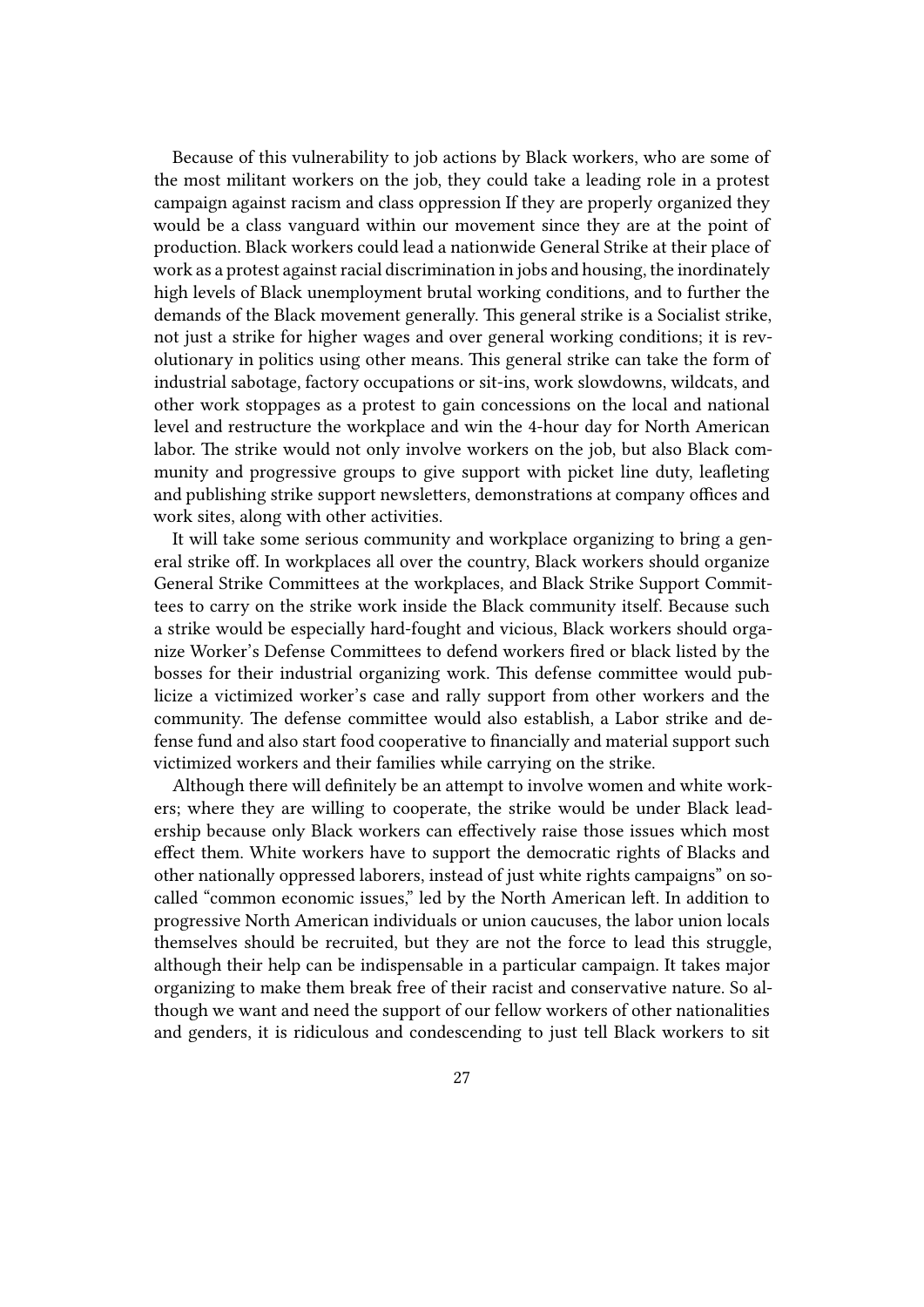around and wait for a "white workers vanguard" to decide it wants to fight. We will educate our fellow workers to the issues and why they should fight white supremacy at our side, but we will not defer our struggle for anyone! *We must organize the general strike for black freedom!*

## <span id="page-27-0"></span>**The Commune: Community Control of the Black Community**

"How do we raise a new revolutionary consciousness against a system programmed against our old methods? We must use a new approach and revolutionize the Black Central City Commune, and slowly provide the people with the incentive to fight by allowing them to create programs, which will meet all their social, political, and economic, needs. We must fill the vacuums left by the established order… In return, we must teach them the benefits of our revolutionary ideals. We must build a subsistence economy, and a sociopolitical infrastructure so that we can become an example for all revolutionary people."

— George Jackson, in his book 'BE'

The idea behind a mass commune is to create a dual power structure as a counter to the government, under conditions, which exist now. In fact, Anarchists believe the first step toward self-determination and the Social revolution is Black control of the Black community. This means that Black people must form and unify their own organizations of struggle, take control of the existing Black communities and all the institutions within them, and conduct a consistent fight to overcome every form of economic, political and cultural servitude, and any system of racial and class inequality which is the product of this racist Capitalist society.

The realization of this aim means that we can build inner-city Communes, which will be centers of Black counter-power and social revolutionary culture against the white political power structures in the principal cities of the United States. Once they assume hegemony, such communes would be an actual alternative to the State and serve as a force to revolutionize African people — and by extension large segments of American society, which could not possibly remain immune to this process. It would serve as a living revolutionary example to North American progressives and other oppressed nationalities.

There is tremendous fighting power in the Black community, but it is not organized in a structured revolutionary way to effectively struggle and take what is due. The white Capitalist ruling class recognizes this, which is why it pushes the fraud of "Black Capitalism" and Black politicians and other such "responsible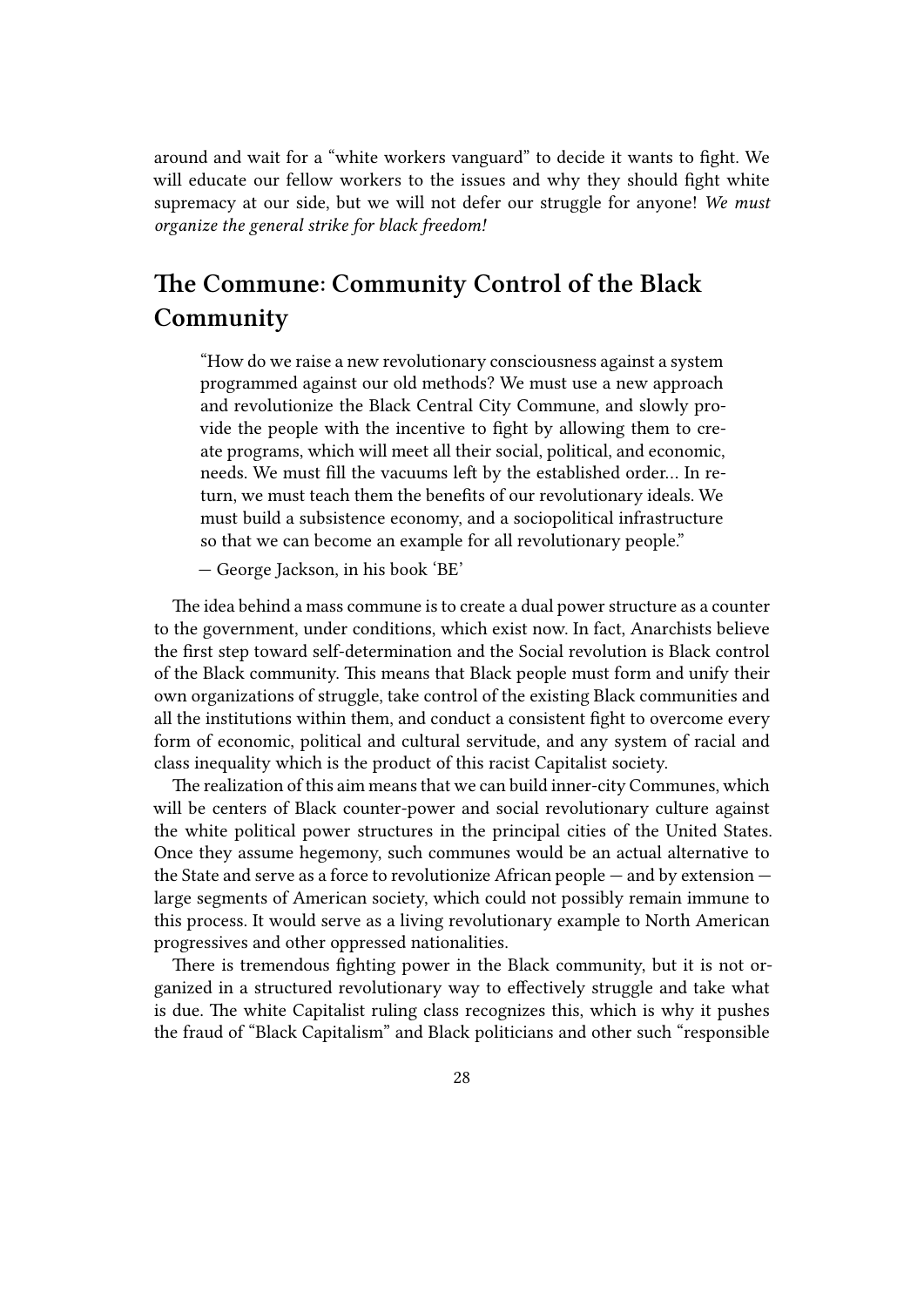leaders. These fakes and sellout artists lead us to the dead-end road of voting and praying for that which we must really be wilting to fight for. The Anarchists recognize the Commune as the primary organ of the new society, and as an alternative to the old society. But the Anarchists also recognize that Capitalism will not give up without a fight; it will be necessarily to economically and politically cripple Capitalist America. One thing for sure we should not continue to passively allow this system to exploit and oppress us.

The commune is a staging ground for Black revolutionary struggle. For instance, Black people should refuse to pay taxes to the racist government, should boycott the Capitalist corporations, should lead a Black General Strike all over the country, and should engage in an insurrection to drive the police out and win a liberated zone. This would be a powerful method to obtain submission to the demands of the movement, and weaken the power of the state. We can even force the government to make money available for community development as a concession; instead of as a payoff to buy-out the struggle as happened in the 1960s and thereafter. If we put a gun to a banker's head and said "Yore know you've got the money, now give it up," he would have to surrender. Now the question is: if we did the same thing to the government, using direct action means with an insurrectionary mass movement, would these would both be acts of expropriation? Or is it just to pacify the community why they gave us the money? One thing for sure, we definitely need the money, and however we compel it from the government, is of less important than the fact that we forced them to give it up to the people's forces at all. We would then use that money to rebuild our communities, maintain our organizations, and care for the needs of our people. It could be a major concession, a victory.

But we have also got to realize that Africans in America are not simply oppressed by force of arms, but that part of the moral authority of the state comes from the mind of the oppressed that consent to the right to be governed. As long as Black people believe that some moral or political authority of the white government has legitimacy in their lives, that they owe a duty to this nation as citizens, or even that they are responsible for their own oppression, then they cannot effectively fight back. They must free their minds of the ideas of American patriotism and begin to see themselves as a new people. This can only be accomplished under dual power, where the patriotism of the people for the state is replaced with love and support for the new Black commune. We do that by making the Commune a real thing in the day-to-day lives of ordinary people.

We should establish community councils to make policy decisions and administer the affairs of the Black community. These councils would be democratic neighborhood assemblies composed of representative elected by Black workers in various community institutions — factories, hospitals schools — as well as delegates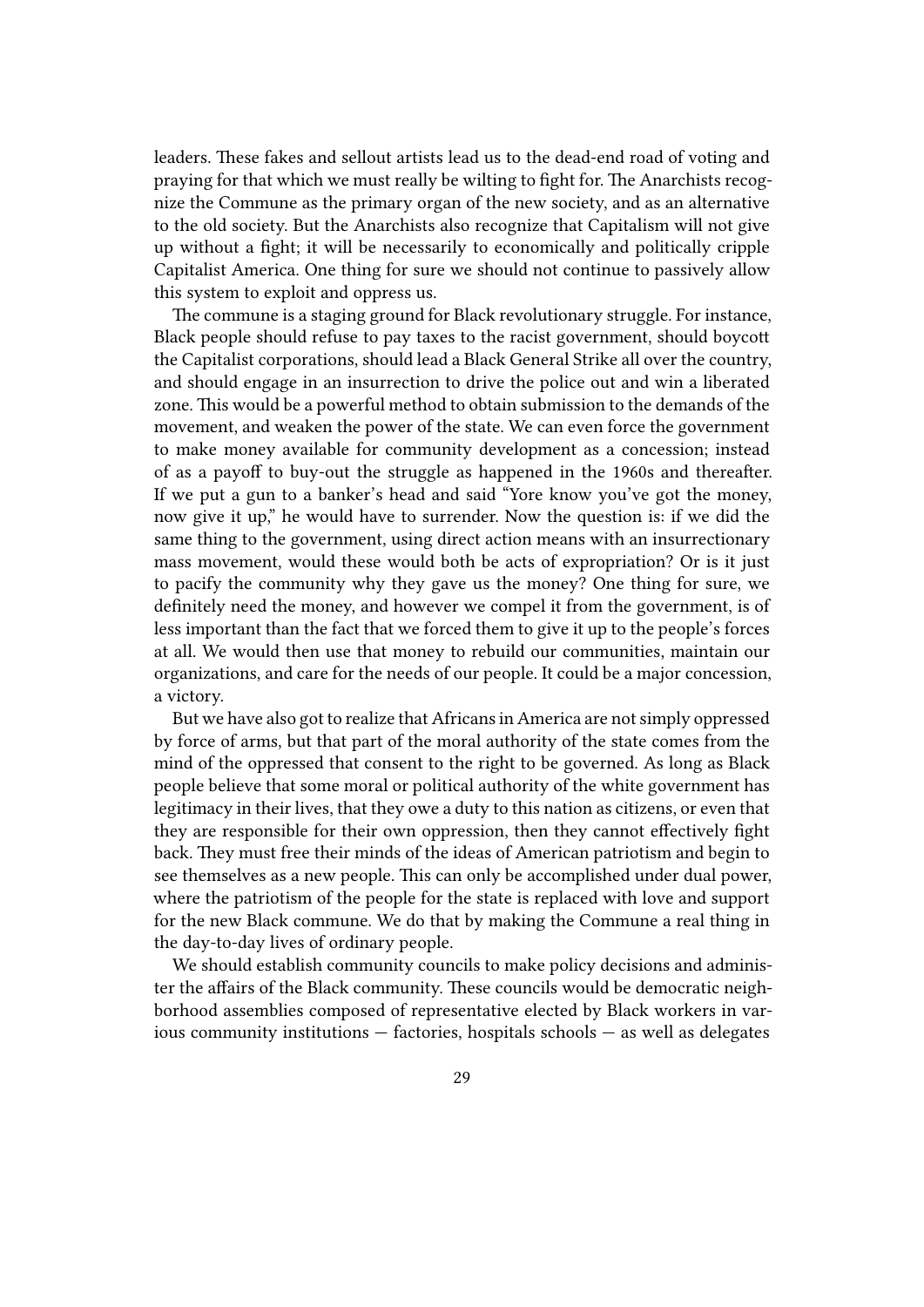elected on a block basis. We must reject Black Mayors and other politicians, or government bureaucrats, as a substitute for community power. We must therefore have community control of all the institutions of the Black community, instead of just letting the State decide what is good for us. Not just jobs and housing, but also full control over schools, hospitals, welfare cents, libraries, etc., must turned over to that community, because only the residents of a community have a true understanding of its needs and desires.

Here is an example of how it would work: we would elect a community council to supervise all schools in the Black community. We would encourage parents, students, teachers, and the community at large to work cooperatively in every phase of school administration, rather than have an authority figure like a principal and his/her uncaring bureaucratic administration run things as are done at present. The whole Black community will have to engage in a militant struggle to take over the public schools and turn them into centers of Black culture and learning. We cannot continue to depend on the racist or Black puppet school boards to do this for us.

The local council would then be federated, or joined together, on a local level to create a citywide group of councils who would run affairs in that community. The councils and other neighborhoods collectives organized for a variety of reasons would make a mass commune. This commune would be in turn federated at the regional and national level the aim being to create a national federation of Black communes, which would meet periodically in one or a number of mass assembly meetings. This federation would be composed of elected or appointed delegates representing their local commune or council Such a national federal of communes would allow community councils from all over North America to work out common policies and speak with one voice on all matters affecting their communities or regions. It would thus have far more power than any single community council could However, to prevent this national federation from bureaucratic usurpation of power by political factions or opportunistic leaders, elections should be held regularly and delegates would be subject to recall at any time for misconduct, so that they remain under the control of the local communities they represent.

The Black community councils are really a type of grassroots movement made up of all the social formations of our people, the block and neighborhood committees, Labor, student and youth groups, (even the church, to a limited degree), social activist groups, and others to unite the various protest actions around a common program of struggle for this period. The campaigns for this period must utilize the tactics of direct mass action, as it is very important that the people themselves must realize a sense of their organized power. These grassroots associations will provide to the usually mass spontaneous actions, a form of organization whose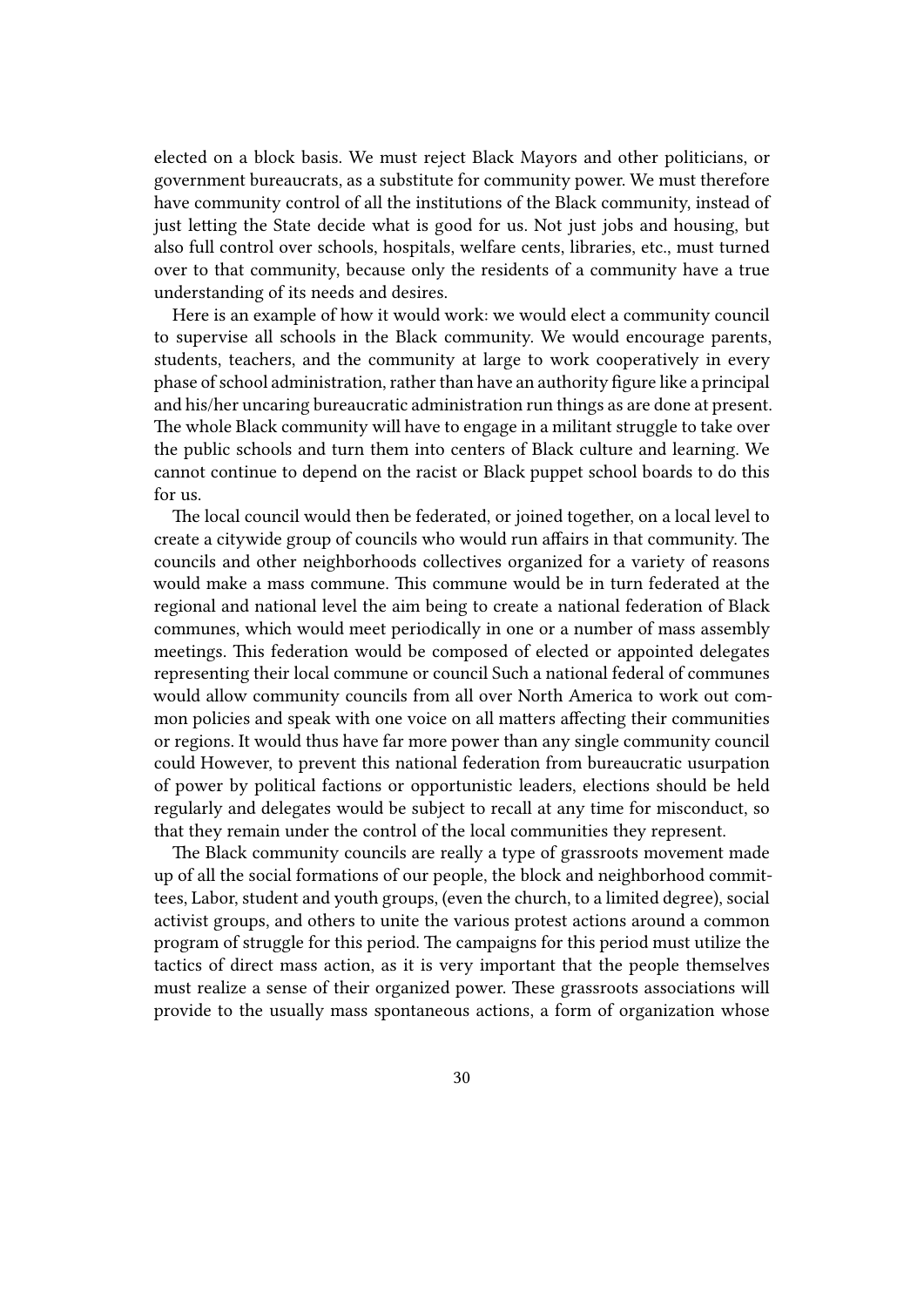social base is of the Black working class, instead of the usual Black middle class mis-leadership.

The Anarchists recognize these community councils as being a form of direct democracy, instead of the type of phony American "democracy," which is really nothing but control by politicians and businessmen. The councils are especially important because they provide embryonic self-rule and the beginnings of an alternative to the Capitalist economic system and its government. It is a way to undermine the government and make it an irrelevant dinosaur, because its services are no longer needed.

The Commune is also a Black revolutionary counterculture. It is the embryo of the new Black revolutionary society in the body of the old sick, dying one. It is the new lifestyle in microcosm, which contains the new Black social values and the new communal organizations, and institutions, which will become the sociopolitical infrastructure of the free society.

Our objective is to teach new Black social values of unity and struggle against the negative effects of white Capitalist society and culture. To do that we must build the Commune into a Black Consciousness movement to build race pride and respect, race and social awareness and to struggle against the Capitalist slave masters. This Black communalism would be both a repository of Black culture and ideology. We need to change both our lives and our lifestyles, in order to deal with the many interpersonal contradictions that exist in our community. We could examine the Black family, Black male/female relationships, the mental health of the Black community, relations between the community and the white establishment and among Black people themselves. We would hold Black consciousness raising sessions in schools, community centers, prisons and in Black communities all over North America — which would teach Black history and culture, new liberating social ideas and values to children and adults, as well as counseling and therapy techniques to resolve family and marital problems, all the while giving a Black revolutionary perspective to the issues of the day. Our people must be made to see that the self-hatred, disunity, distrust, internecine violence and oppressive social conditions among Black people are the result of the legacy of African slavery and the present day effects of Capitalism. Finally the main objective of Black revolutionary culture is to agitate and organize Black people to struggle for their freedom.

As Steve Biko, the murdered South African revolutionary, has been quoted as saying:

"The call for Black consciousness is the most positive call to come from ally group in the Black world for a long time. It is more than just a reactionary rejection of whites by Blacks… At the heart of this kind of thinking is the realization by Black that the most potent weapon in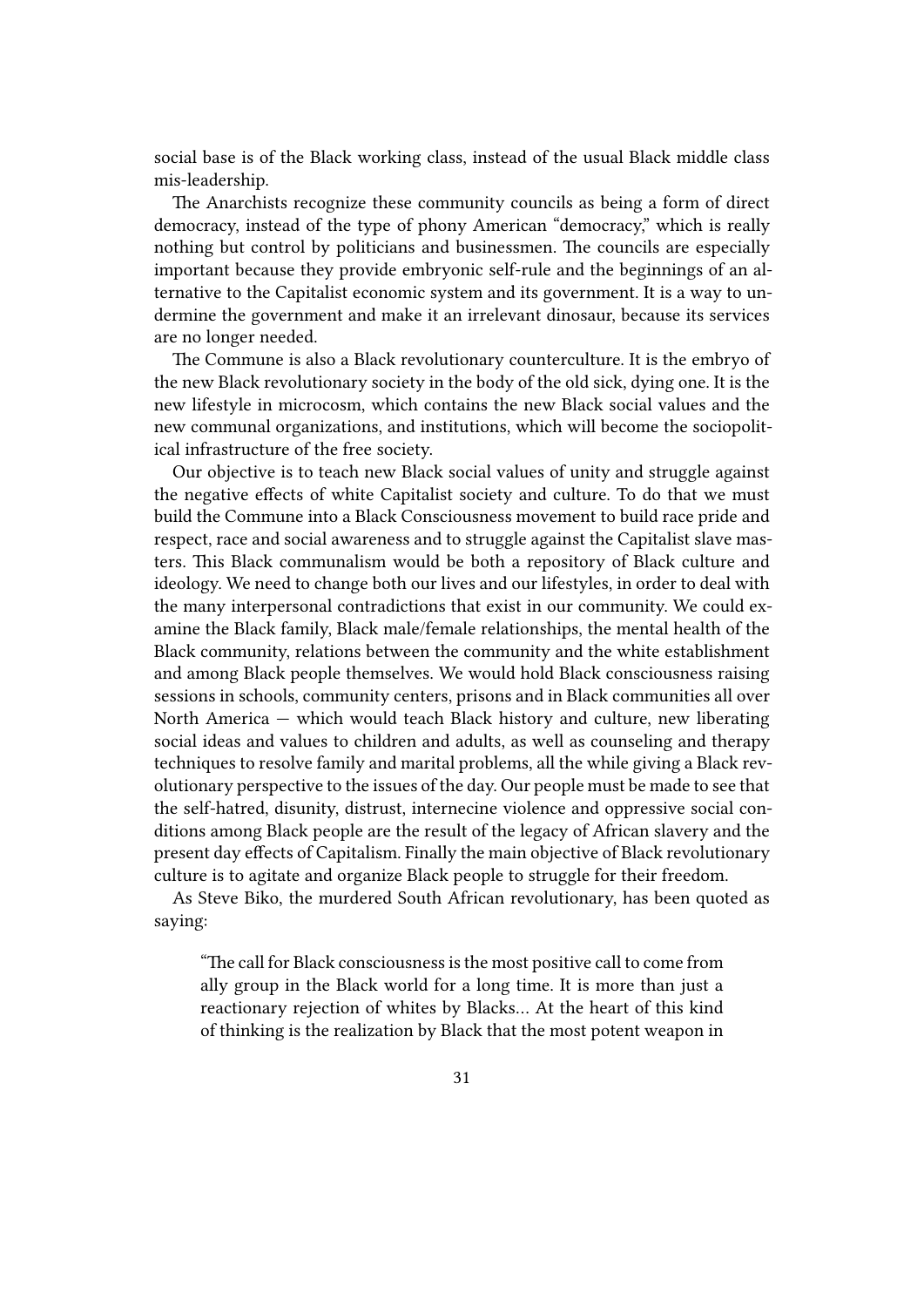the hands of the oppressor is the mind of the oppressed Once the latter has been so effectively manipulated and controlled try the oppressor as to make the oppressed believe that he is a liability to the white man, then there is nothing the oppressed can do that will really scare the powerful masters… The philosophy of Black consciousness, therefore expresses group pride and the determination by Blacks to rise up and attain the envisaged self."

By the "envisaged self," Biko refers to the Black self, a liberated psyche. It is that which we want to rescue with such a Black consciousness movement here in America. We need to counter Black self-hatred and the frivolous "party mentality. We also want to end the social degradation of our community, and rid it of drug addiction, prostitution, Black-on-Black crime, and other social evils that destroys the moral fiber of the Black community. Drugs and prostitution are mainly controlled by organized crime, and protected by the police, who accept bribes and gifts from gangsters. These negative social values, the so-called "dog-eat-dog" philosophy of the Capitalist system teaches people to be individualists of the worst sort. Willing to commit any kind of crime against each other, and to take advantage of each other. This oppressive culture is what we are fighting. As long as it exists, it will be hard to unify the people around a revolutionary political program.

## <span id="page-31-0"></span>**Building A Black survival program**

But there must also be some way to ensure their economic survival, in addition to providing new cultural role models. It is then when the Commune, a network of community organizations and institutions, assumes its greatest importance. We will build a sociopolitical infrastructure to intervene in every area of Black life: food and housing cooperatives, Black Liberation schools, people's banks and community mutual aid funds, medical clinics and hospitals, rodent control and pest extermination programs, cooperative factories, community cultural and entertainment centers, the establishment of an intercommunal electronic communications network, land and building reclamation projects, public works brigades to rebuild the cities, youth projects, drug clinics, and many other such programs.

All these programs satisfy the deep needs of the Black community, but they are not solutions to our problems, because although we can build a survival economy now, we have to realize it will take a social revolution to overthrow Capitalism and obtain full economic self-sufficiency. But they will help us to organize the Black community around a true analysis and understand of their situation. This is why they are called survival programs, meaning surviving under this system pending a social revolution.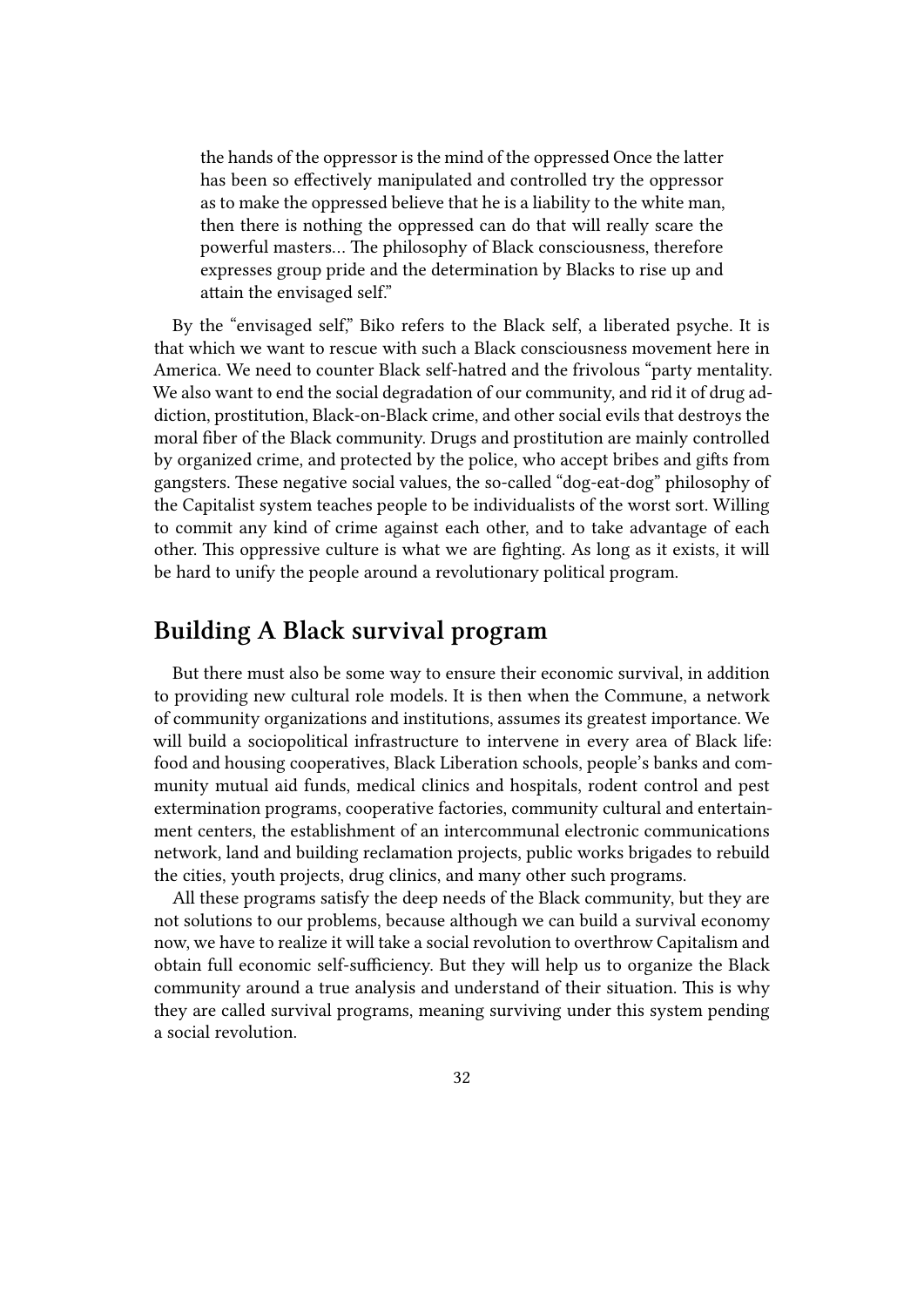Building consciousness and revolutionary culture means taking on realistic dayto-day issues, like hunger, the need for clothing and housing, joblessness, transportation and other issues. It means that the Commune must be in the vacuum where people are not being properly fed clothed, provided with adequate medical treatment or are otherwise being deprived of basic needs.

Contrary to the rhetoric of some leftist groups, this will not make people passive or just dependent on us. Rather than struggling against the government and demanding those things, it inspires confidence in the revolutionary forces and exposes the government as uncaring and incompetent. That is more of an incentive for the people to revolt and overthrown the government than balding political pep rallies, giving speeches, running for public office, and publishing manifestos and resolutions or party newspapers and other garbage (that no one reads but their own members), like most Black and radical groups do now.

We need a new way of confronting our oppressed situation. We need to unite out people to fight, and to do that we need to educate, agitate and organize. That's the only way we'll win a new world. What follows is an example of the and of survival program I mean:

- 1. We must have community control of all businesses and financial institutions located in our communities, and for those businesses not working in our best interests or not returning some of its revenue back to the community, we will seize said businesses and turn them into community cooperatives and mutual aid banking societies.
- 2. We must have community control of all housing and major input in all community planning of Black communities. If a piece of property or house is owned by a slumlord (either a private Realtor or government agency), we will seize it and turn it into community housing cooperatives. We oppose Urban Renewal, spatial decomposition, yuppie gentrification and other such racist schemes to drive us out of the cities. W must have complete control of all planning boards affecting and concerning the Black community. To enforce these demands, we should lead rent strikes, demonstrations, armed actions and urban squatting to drive landlords out and take over the property.
- 3. We must have an independent self-sustaining economy to guarantee full employment for all our people. We demand that the U.S. government provide massive economic aid to rebuild the cities. The government spends billions per year for the Pentagon killing machine. At least that amount should be redirected to meet the needs of America's oppressed communities. Ghetto housing must be rebuilt and turned over to the occupants. Adequate jobs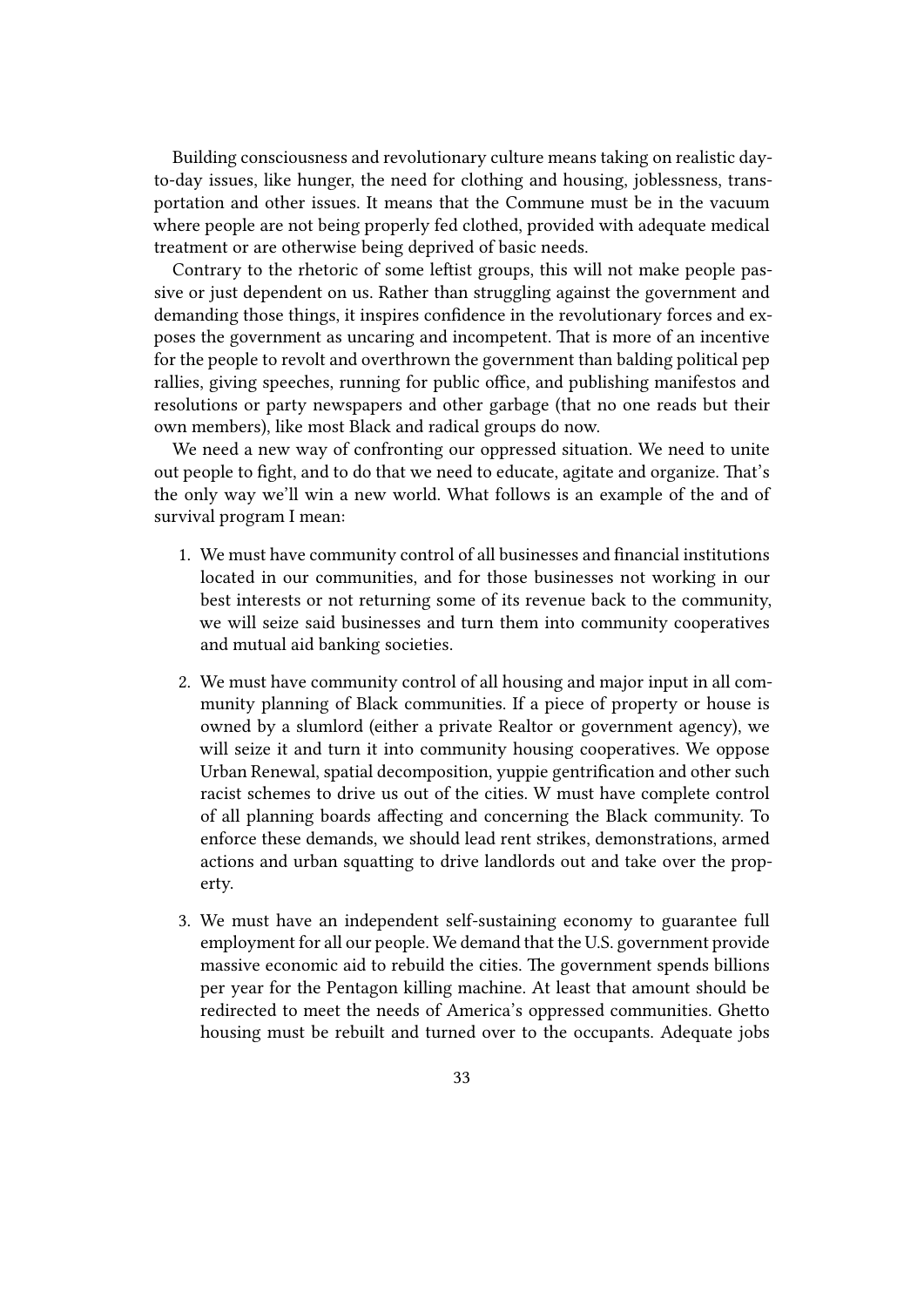and services must be provided to all community residents including first preference for all construction jobs in the Black community, when public works brigades are assigned to rebuild the cities. We must fight for Black grassroots control of all government funds allocated to the Black community through a network of mutual aid banking societies, community development corporations, and community development credit unions.

- 4. Reparations: the Big Payback. The United States government and the rich class of this country has stolen and oppressed Africans in this continent for decades. They worked our ancestors as slaves, and after slavery they continued to oppress, murder and exploit our people, on down to the present day. We must build a mass movement in our communities to compel the government and the rich to provide the means for our community redevelopment. They owe us for centuries of abuse and robbery! We must demand that reparations, in the form of community development money and other funds, be provided and placed in credit unions, cooperatives, and other mutual aid institutions in the Black community, so that we can start to obtain some measure of economic self sufficiency. Yet we know that they won't give the money to us. We must fight them for it, just like we must struggle to overturn the system of wage slavery today.
- 5. End police brutality. We must organize self-defense units to protect the Black community and its organizations, and remove the State's police farces. We demand criminal prosecution and jailing of all brutal or killer cops. No jurisdiction for the State's judicial system in Black liberated zones.
- 6. We must undertake a large-scale program to train Black people as doctors, nurses and medical paraprofessionals in order to make free quality medical and dental care available to Black people. We must demand that the government subsidize all such medical and dental training, as web as for the operation of clinics, but Black people themselves must establish and run the free medical clinics in all Black communities whether urban or rural. This would include community anti-drug programs and drug rehabilitation clinics.
- 7. We must establish a Black community-controlled food system for selfsufficiency and as a way of fighting to end hunger and malnutrition, including a trucking network, warehouses, communal farms, farmers' cooperatives, food cooperatives, agricultural unions, and other collective associations. This will include a protest campaign challenging the theft of Black farmland by agribusiness corporations and rich white "land barons" and reclaiming it for our projects. This is especially important now that the U.S.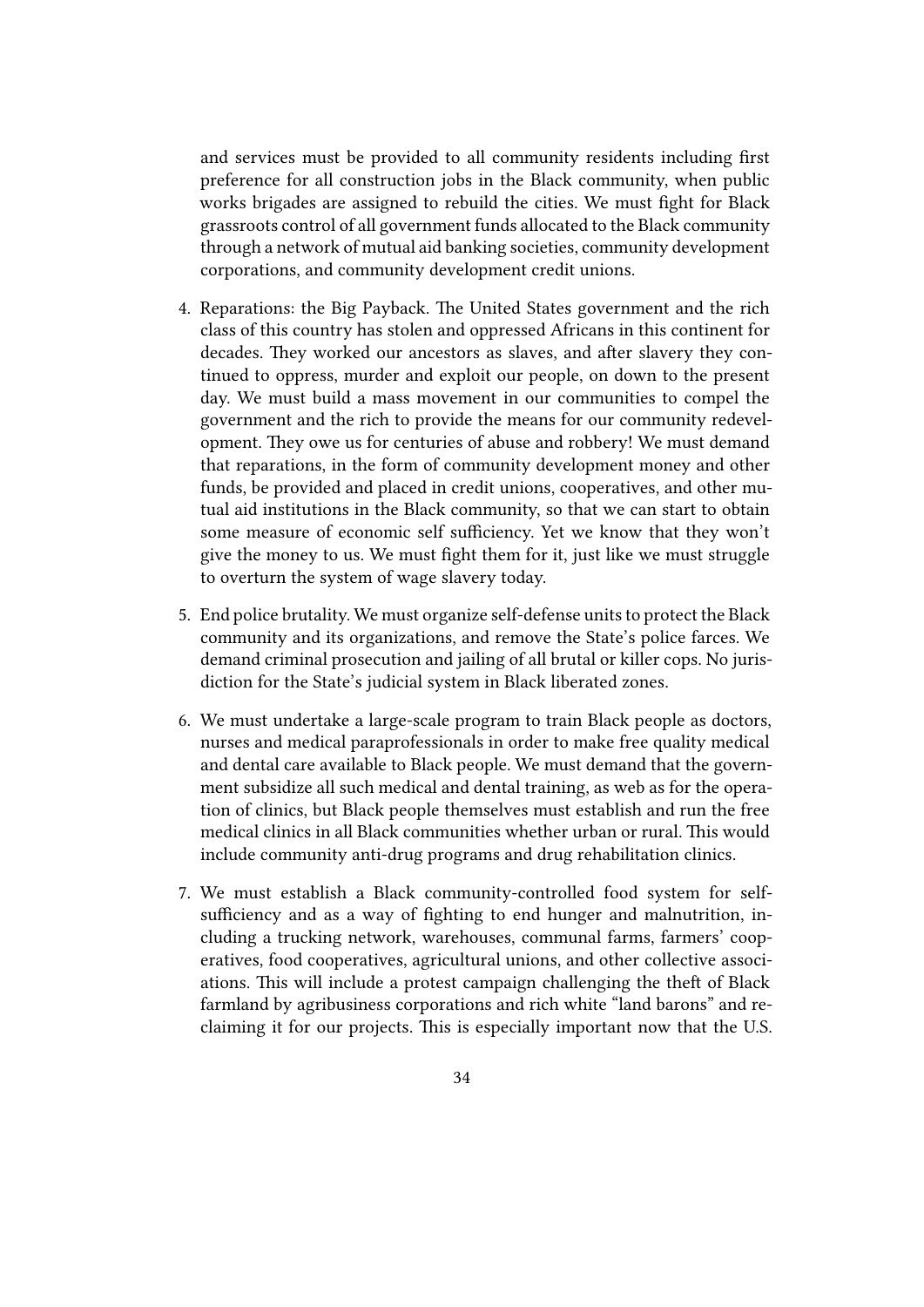has entered an economic crisis that will not be able to provide for our needs. We must force the government to provide the money for many of these projects, to be administered under our total control, instead of by a government agency.

- 8. The Black community must have control of its entire educational system from the nursery school through college. We must establish a Black Liberation educational system which meets the training needs of Black children, prepares them for job training and future economic security, service to their community, and gives them a knowledge of themselves and an understanding of the true history and culture of African people; as well as a program of adult education for community people whose earlier educational opportunities have been stunted We should demand free higher education for Blacks and other minorities at full government expense, including remedial training programs for all who wish to qualify.
- 9. We must demand and fight for the release of all Black political prisoners and victims of racial injustice, we must investigate and review the cases of all such prisoners who are the victims of government political repression and racist frame-ups, and lead a mass campaign for their release. Some of our best revolutionary organizers are rotting away in the prison houses of this land.
- 10. The central demand is for Black control of the Black community, it politics and economy. We have to take over the cities, establish municipal communes, and exercise self-government, as a vital step. We are the majority in many of the major cities of this country and we should be able to control our own affairs (or at least obtain some autonomy), but as we should now be aware we won't ever get this community social power by voting for some Black Capitalist politician, or from passively depending for "salvation" on leaders of one sort or another. We have to do it ourselves if we are to ever get on the road to freedom.

#### <span id="page-34-0"></span>**The Need for a Black Labor Federation**

The demand for Black labor has been the central economic factor in America; it was Black labor that built the foundations of this nation. Beginning with slave labor in the Old South on plantations, then with sharecropping and other farm labor after the Civil war, successive migration to the North and working mills, mine and factories during a 40 year period (1890–1920), and on down to the present day,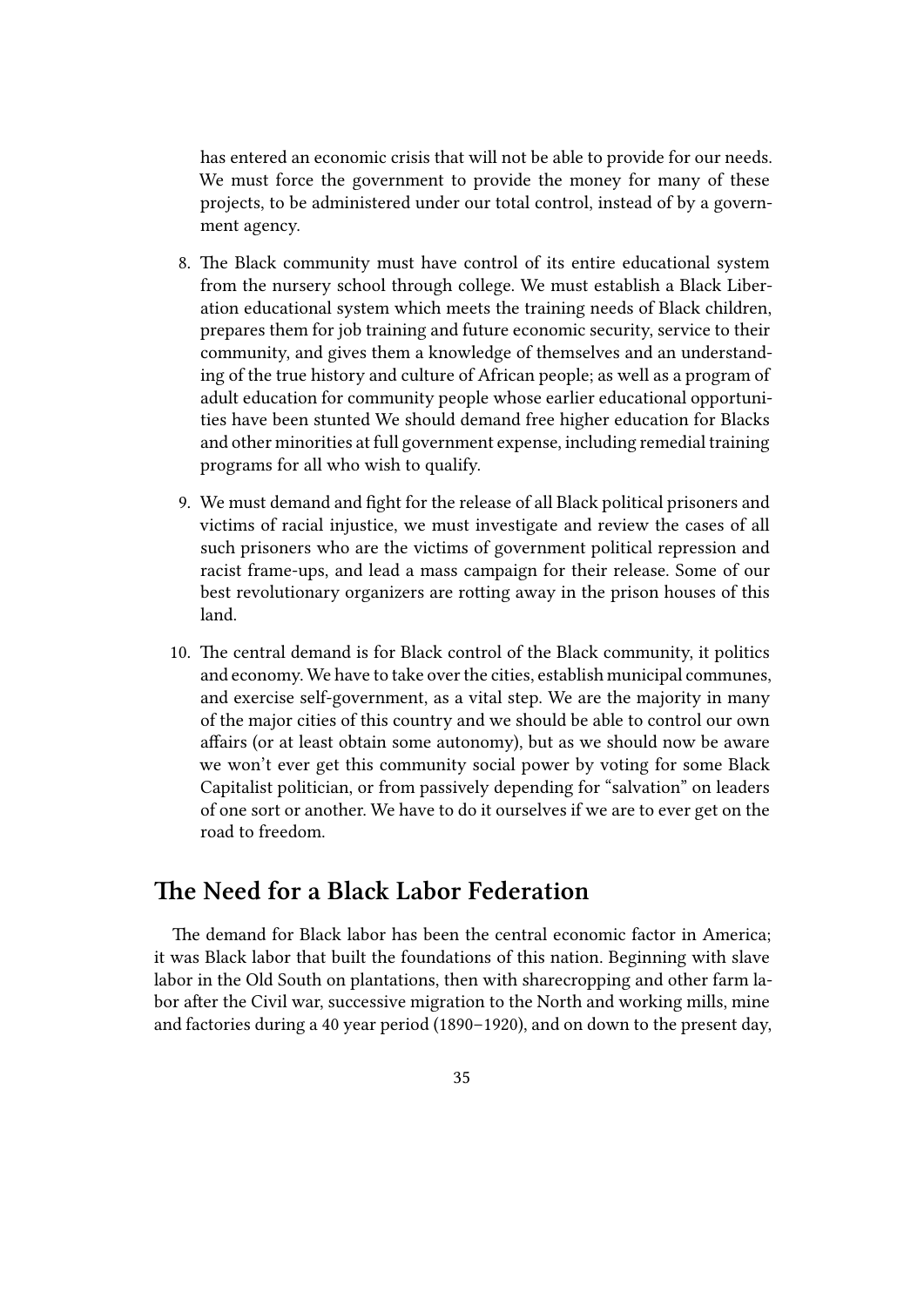Black labor is important to the functioning of the Capitalist economic order. Almost from the beginning, Black workers have organized their own Labor unions and worker's associations to represent their interests: the National Colored Labor Union in 1869, the national Colored Farmer's Alliance (Populist) in the same year, the Brotherhood of Sleeping Car Porters in the 1940s, the league of Black Revolutionary Workers in the 1960s; the United Construction Workers Association and the Black and Puerto Rican Coalition of Construction Workers in the 1970s, and on down to the present day with such unions or associations as the Black Workers for Justice and the Coalition for Black Trade Unionists. Some of these were unions, some were just associations of Black workers in existing unions. (Note: In addition to Black organized or led labor federations in the 1870s, there were 90,600 Black workers in the Knights of Labor in the 1880s and at least 100,000 in the Industrial Workers of the World (IWW) in the 1900s.)

In fact, the trade unions would not even exist today if it were not for the assistance and support of the Black worker. Trade unionism was born as an effective national movement amid the great convulsions of the Civil War and the fight to end slavery, yet Black workers were routinely excluded from unions like the American Federation of Labor. Only militant associations like the Knights, IWW and the Anarchist-initiated International Working People's Association (IWPA) would accept their memberships at all. This continued for many years, until the founding of the Congress of Industrial Organizations (CIO) began its campaign of strikes, sit-downs, and other protest actions to organize the unskilled industrial workers. Black labor was pivotal in these battles, yet has never fully reaped the benefits. In fact, the Labor bosses betrayed them when the CIO was beaten down in the 1950s.

You would think that American labor movement would see it as criminal or racist to ignore these fellow workers today in that fashion. But even now there is no labor organization in the U. S. which gives full representation and equal treatment to Black workers. The fact is that even with some Black Labor officials in office, Black workers receive far fewer union benefits than white workers, and are trapped in the most low-paid, tedious and dangerous jobs, even though they made substantial economic gains during the 1960s.

The majority of the Black masses are in the working class. Because of the role they play in production, Black industrial and clerical workers are potentially the most powerful sector of the Black community in the struggle for Black liberation. As the victims of inequality in the economy, Black workers have already begun to organize for their interests and protect their rights on the job, even if the union is conservative and won't fight the boss. They have formed union caucuses and even independent labor unions where necessary. Of course, the unity of Black and white workers is indispensable to combat and overthrow Capitalism. But where white workers are now privileged and Black workers are penalized, Black unity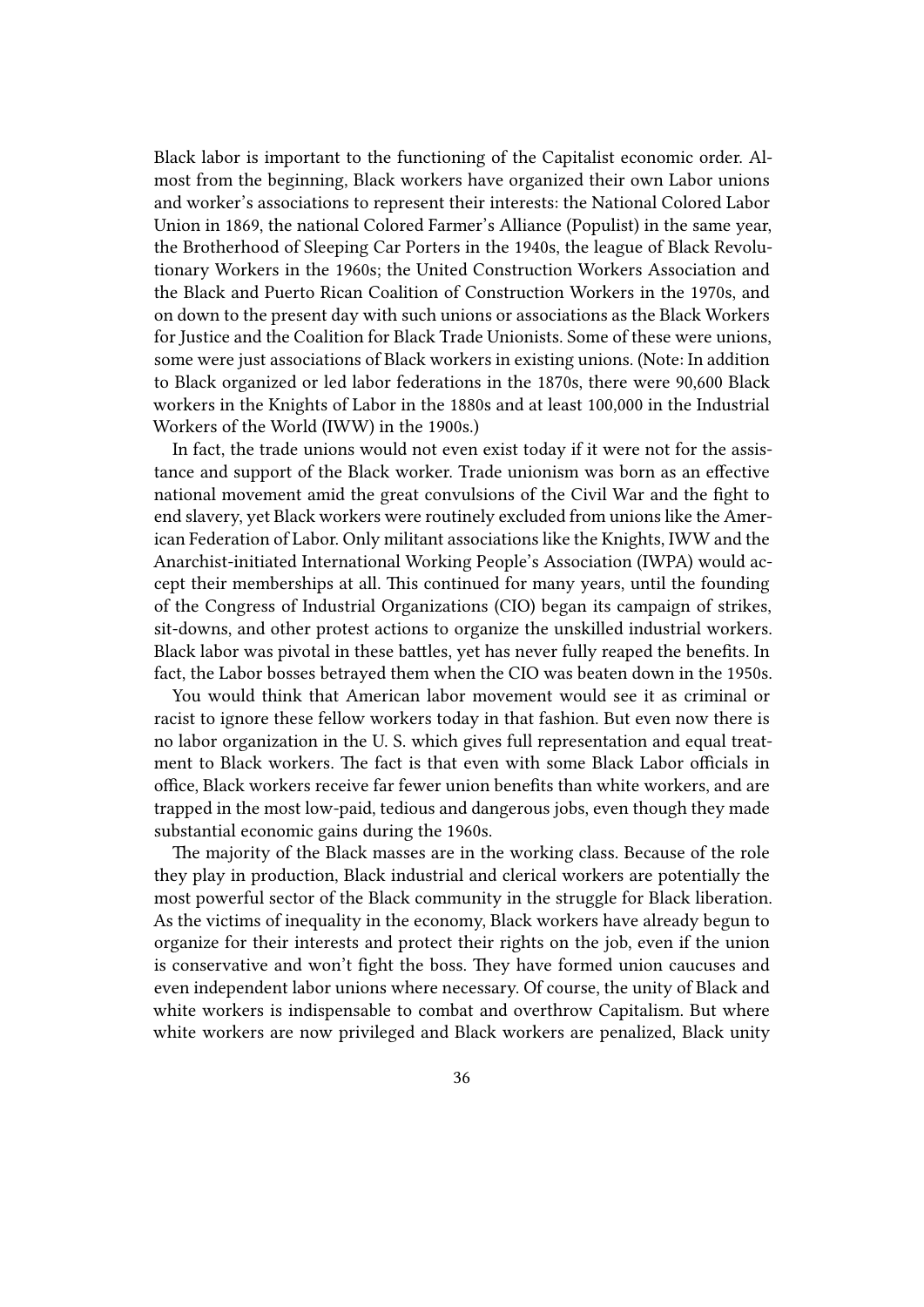and struggle must precede and prepare the ground for any Black-white unity on a broad scale. Black caucuses in the Unions can fight against discrimination in hiring, firing, and upgrading, and for equality of treatment in the unions, now, while white workers still have yet to widely support democratic rights for Black and other oppressed nationalities. Black Caucuses are important. Where they are part of organized labor, they should strive to democratize the unions, regenerate their fighting spirits, and eliminate white job trust practices. These Black caucuses in the unions should demand:

- 1. Rank and file democratic control of the union.
- 2. Equal rights and treatment for all unionists; eliminate all racist practices in the labor movement.
- 3. Affirmative action programs to redress past racist employment practices, end racial discrimination based on seniority and other ploys.
- 4. Full employment for all Blacks, women, and other non-white workers.
- 5. A 20–30 hour workweek with no reduction in pay.
- 6. The right to strike, including wildcat strikes without union sanction.
- 7. Speedier and fair grievance procedures.
- 8. An escalator clause in all union contracts to ensure automatic wage adjustments to keep up with the rising cost of living.
- 9. Full payment of social security by employer and the government. Full unemployment compensation at 100 of base pay.
- 10. Minimum wages at union scale.
- 11. Prevent runaway shops, phony bankruptcy, or "strategic plant shutdowns" by companies without notice to union or to gain advantage in contract negotiations.
- 12. A public works program to rebuild the Black and other inner-city communities, and to provide work for Black workers.
- 13. Worker's self-management of industry by factory committees and worker's councils, elected by the workers themselves.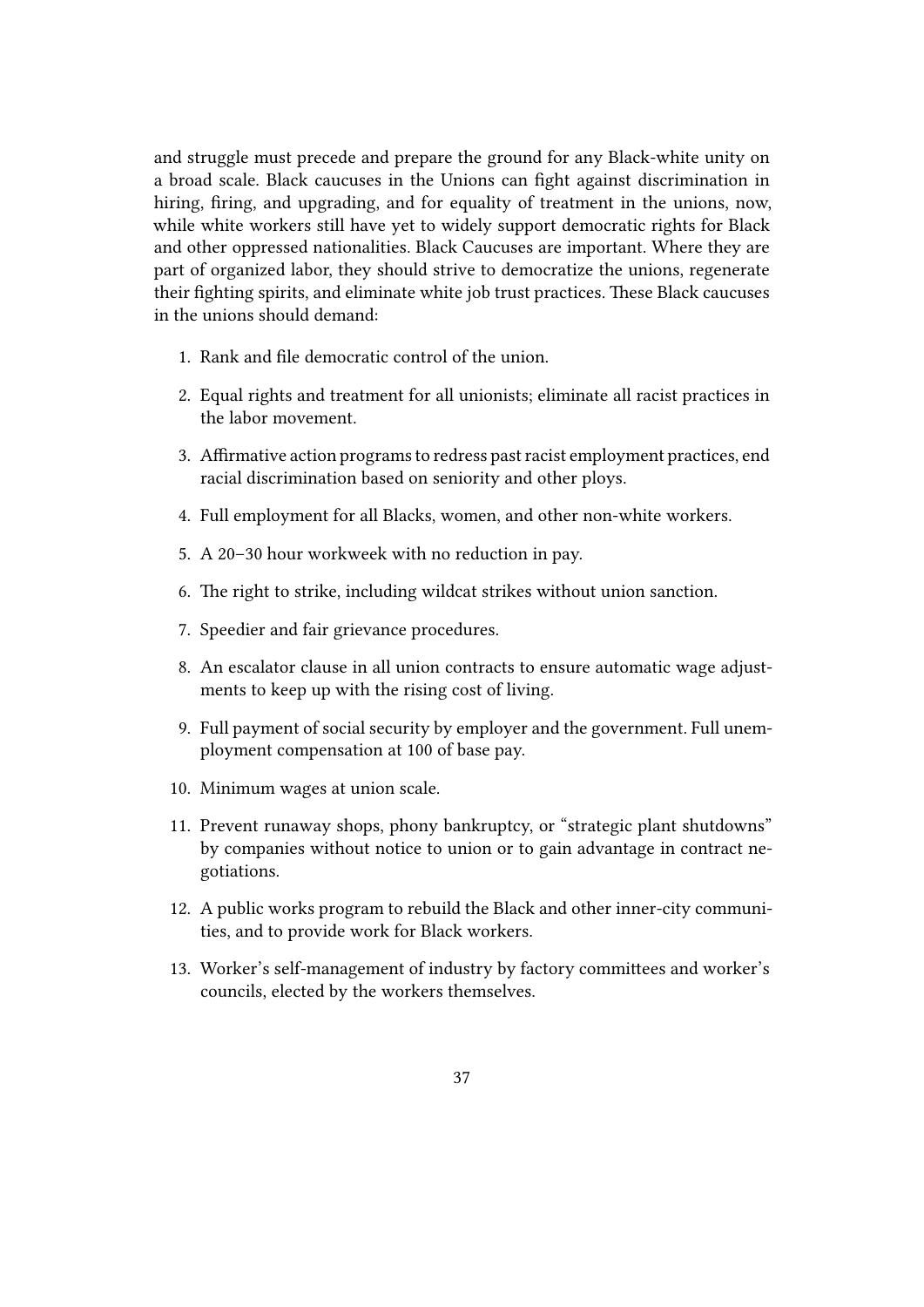In addition to the union caucuses, Black working people need a national Black workers association, which would be both a revolutionary union movement to do workplace organizing, but also would be a mass social movement for community organizing. Such a movement would combine the organizing tactics to both the labor and Black Liberation movements. It is not designed to drive Blacks out of those unions where they are already organized, but would rather serve as a tool to multiply their numbers and strength, and turn their unions into militant, class struggle instruments.

The League of Revolutionary Black Workers, which organized Black auto workers during the late 190s provides an example of the type of organization needed The League, which grew out of its major affiliate, the Dodge Revolutionary Movement (DRUM), was undoubtedly the most militant Black Labor movement in American history. It was a Black labor federation which existed as an organized alternative to the United Auto Workers, and was the inevitable step of taking the Black Liberation struggle to the industrial shop floor, the point of production, and Capitalism's most vulnerable area.

The League had wisely decided to organize in the Detroit automobile production industry. This was an industry where its workers were an important part of the workforce and also in the Detroit Black community, where the League united the struggle in the factories with that of the Black struggle as a whole. It quickly became a major force in the workplace and in the streets as many of its cadres organized on college campuses and in the Black inner-city areas. It had the potential to become a mass nationwide Black working class movement, but this potential was stifled through political faction fights among the leadership, lack of a solid organized base in the factories; company/UAW/and State repression, organized racism and lack of cooperation among white workers, and other such reasons. Eventually the League split into mutually hostile factions and died, after less than five years of existence.

Even though the League was at best a revolutionary syndicalism organization, and later a rigid Marxist-Leninist organization, (and their adoption of this later authoritarian ideology, with its ideas of purges and unquestioned leadership, directly lead to its demise), there is much that Anarchists and radical Black labor activists can learn from the League. The main thing is that Black workers can and should be organized into some sore of independent labor association, in addition to or even in lieu of, their membership in organized labor unions and especially where the unions are of the sellout type and discriminates against Blacks. Also it is much easier for Black workers to organize other Black workers and their community in support of strikes and workplace organizing. That is precisely why we need to establish a group like the League today, but as an Anarcho-Syndicalist organization, so as to avoid the past pitfalls and ideological squabbles of Marxism-Leninism. Sim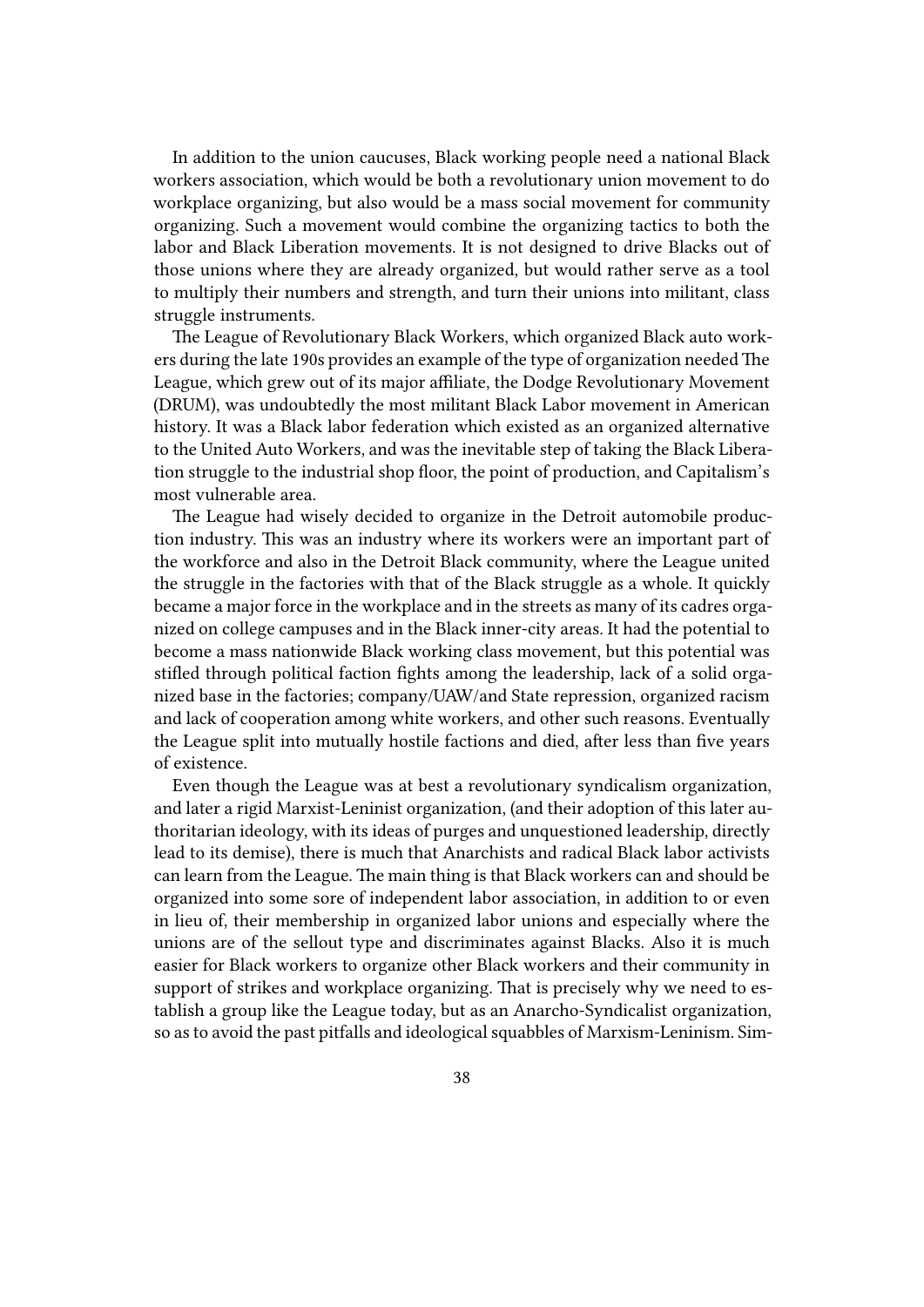ply stated what would be the program of a newly formed National Federation of Black Workers?

- 1. For class struggle against the bosses.
- 2. To organize the unorganized Black workers ignored by the trade unions.
- 3. For workers solidarity among all nationalities of workers.

It should be an International Black Labor Federation!

From Detroit, Michigan to Durban, South Africa, from the Caribbean to Australia, from Brazil to England, Black workers are universally oppressed and exploited. The Black working class needs its own world labor organization. There is no racial group more borne down by social restraint than Black workers; they are oppressed as workers and as a people. Because of these dual forms of oppression and the fact that most trade unions exclude or do not struggle for Black laborer's rights, we must organize for our own rights and liberation. Even though in many African and Caribbean countries there are "Black" labor federations, they are reformist or government-controlled. There is a large working class in many of these countries, but they have no militant labor organizations to lead the struggle. The building of a Black workers' movement for revolutionary industrial sabotage and a general strike, or organize the workers for self-management of production, and so undermine and overthrow the government is the number one priority.

What would an international Black labor federation stand for? Firstly, since many Black workers, farmers, and peasants are not organized at all in most countries, such an organization would be one big union of Black workers, representing every conceivable sill and vocation. Also such an organization means the worldwide unity of Black workers, and then, secondly, it means coordinated international labor revolts. Capital and Labor have nothing in common.

The real strength of workers against Capital and the imperialist countries is economic warfare. A revolutionary general strike and boycott of the multinational corporations and their goods by Black workers all over the globe is how they can be hurt. For instance, if we want to make Britain and the USA withdraw financial and military support from South Africa then we use the weight and power of Black Labor in those countries to wage strikes, sabotage, boycott and other forms of political and economic struggle against those countries and the multinational companies involved. It would be r power to be reckoned with. For instance, coordinated actions by trade unions and political action groups in that country have already causes major-policy changes, a full-fledged general strike would likely lead to the total economic collapse of the racist South African state, especially if such strikes were supported by Black workers in North America.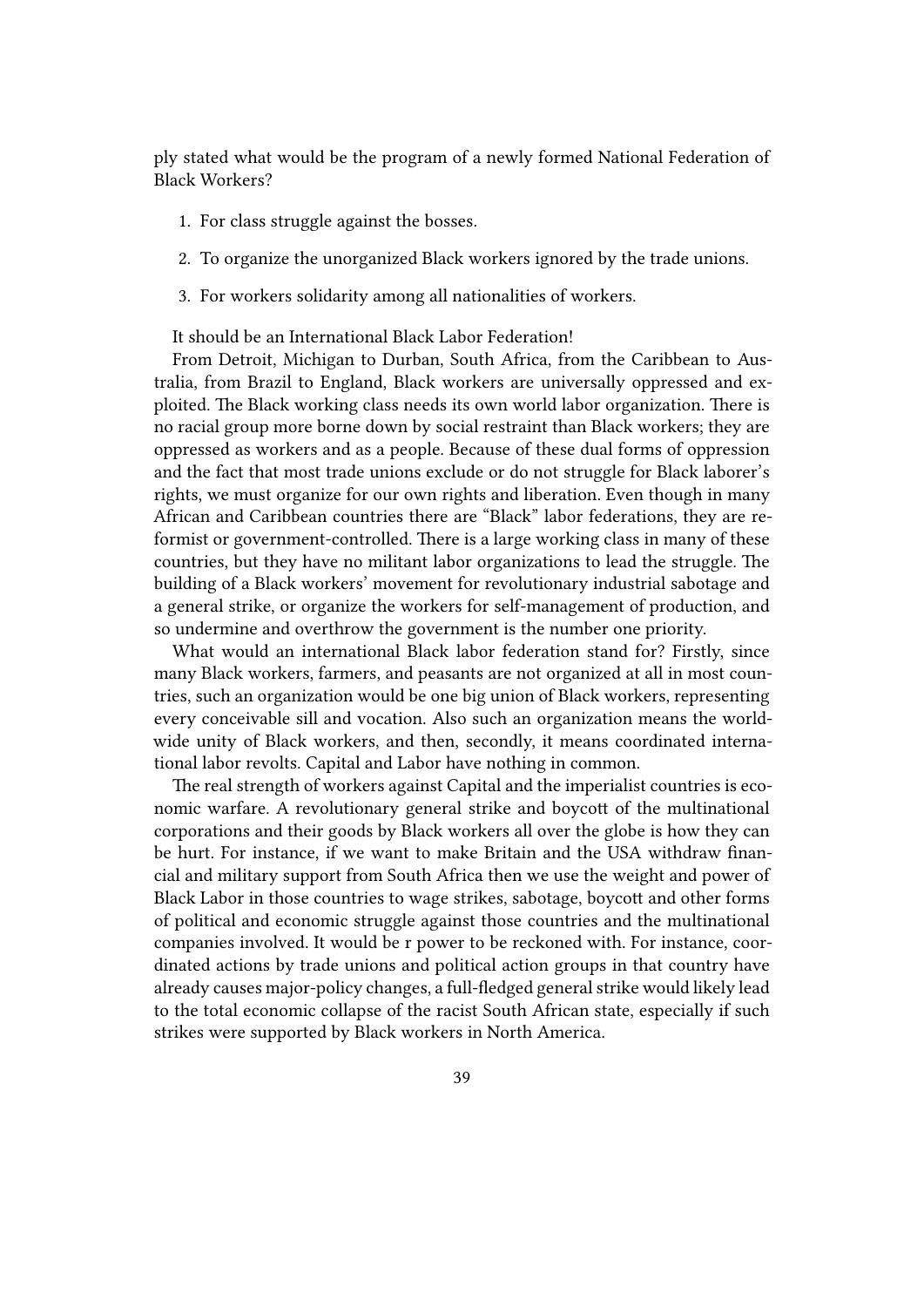In addition to asking the Black workers to form their own international labor federation and to organize rank-and-file committees within their existing trade unions to push them into a class struggle direction, we also invite Black workers to join Anarcho-Syndicalist labor organizations like the IWW and the Workers Solidarity Alliance, the American section of the International Workers' Association, which is based in Paris, France. But, of course, it is not intended to drive Black workers out of those unions where they are already active, but would rather serve as a tool to multiply their number and strength in such unions, and make them more militant.

#### **Unemployment and Homelessness**

In the first three months of 1993, the U.S. Labor Department's Bureau of labor Statistics listed official unemployment rates at about six million persons or just seven of the labor force. Under Capitalism half that figure is "normal" and nonsensically is considered by Capitalist economists as "full employment" even though this is millions of people consigned to economic poverty of the worst sort. But the government figures are intentionally conservative, and do not include those who have given up actively searching for jobs, the under employed (who can't make enough to live on), the part-time workers (who can't find a full time or steady job) and the homeless of which them are now between 3–5 million alone.

Of the 6 million people that the government does count as jobless now, less than 3 million are given any unemployment compensation or other federal or state aid; the rest are left to starve, steal or hustle for their survival. A person without a job under the Capitalist system is counted as nothing. Every worker has the human right to a job; yet under Capitalism, workers are dismissed form employment in times of business crisis, overproduction, depression or just to save labor costs through less workers and more speed-up. And some workers cannot find jobs in the Capitalist labor market because of lack of skills, or racial or social discrimination.

But the government's figures lie, private researchers state that the total number of people who want full time jobs and thus cannot find them amounts to nearly 14.3 million persons. Clearly then this is a crisis situation of broad proportions, but all the government is doing is juggling and hiding figures. But the figures do show that Blacks, Latinos, and women are bearing the brunt of the current depression The National Urban League in its "Bidden Unemployment Index" (included as part of its annual "State of Black America" report) reports levels of 15–38 percent for Black adults 25 and older and incredible levels of 44–55% for teens and young adults 17–24 years. In fact, Black youth unemployment has not declined at all since the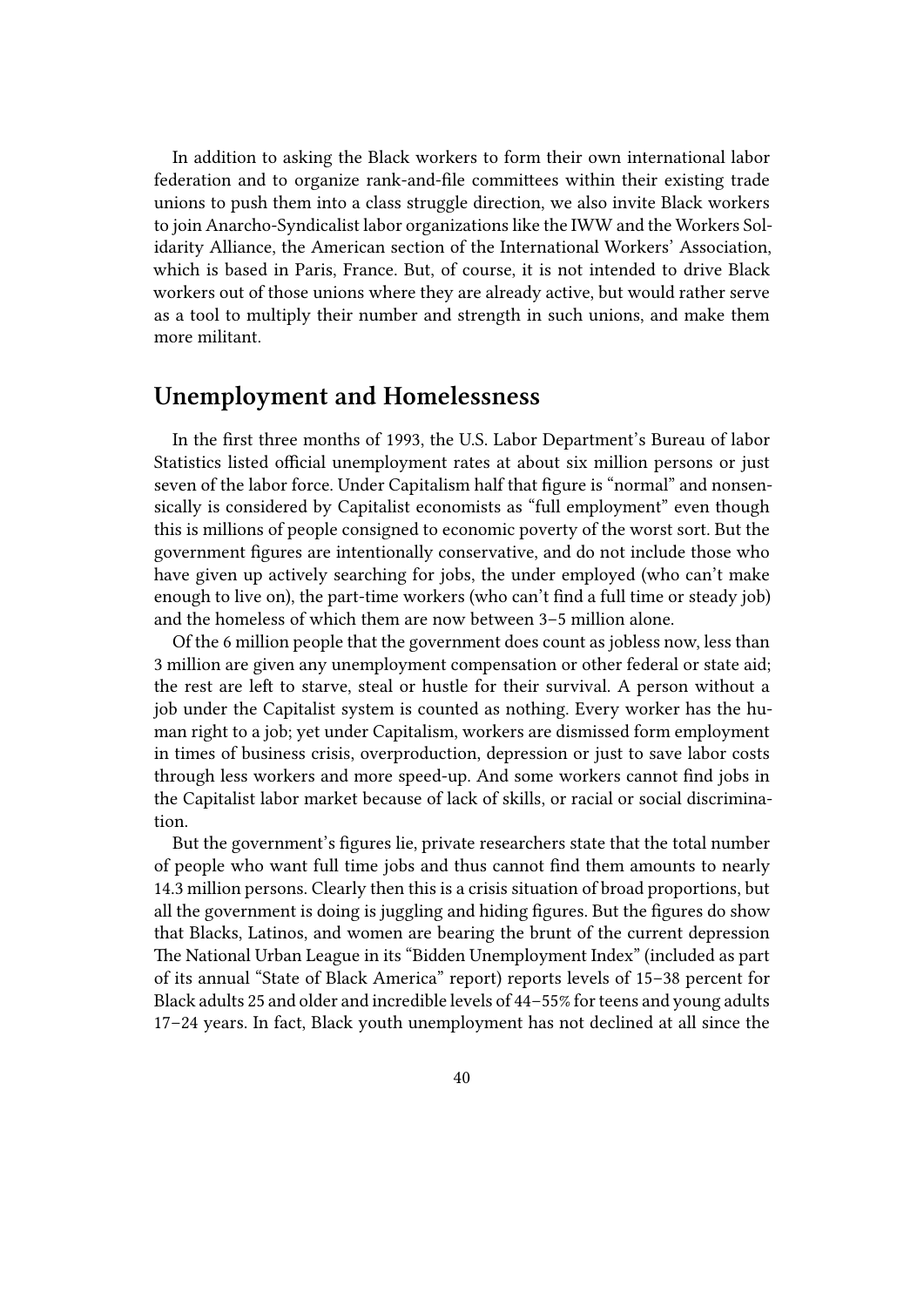1974–1975 recession. It has stayed at an official level of 35–40 percent, but in the major cities like Detroit, Chicago, Philadelphia, and Los Angeles, the real unemployment rate is more like 70 percent. For Black youth the unemployment rate is three to five times higher than that of white youth. Capitalism is making economic exiles of Black people as a whole. The fact is that unemployment is concentrated in the Black and Hispanic communities, and is greatly responsible for the most destructive tendencies inhuman relations and deteriorating neighborhoods. Crime, prostitution, suicide, drug addiction, gang fighting, mental illness, alcoholism, and the break up of the Black family, and other social ills — all are rooted in the lack of jobs and the denial of essential social services in their communities. It is actually racial genocide in the form of social neglect.

Unemployment is profitable for the bosses because it drives down the wages of workers and helps the employers to keep the workforce under control through this "reserve army of labor," which are allegedly always ready to scab. Because of pervasive discrimination against Blacks, Latinos and other nationally oppressed workers, including higher levels unemployment — the jobs they do get art generally on the bottom rung. This is also profitable for the boss, and divides the working class.

Homelessness is just the most intensified form of unemployment, where in addition to loss of job or income, there is loss of housing and lack of access to social services. There are now millions of people homeless since the last 15 years, because of the Capitalist offensive to destroy the unions, beat back the gains of the civil rights struggle, and do away with the affordable housing sector in favor of yuppie gentrification in the cities. You see them in cities, big and small, and what this reflects is a total breakdown in the Capitalist State's social services system, in addition to the heating up of the class war waged by government and the major corporations, It shows, more than anything, that Capitalism worldwide is undergoing an international financial panic, and is really in the beginning stages of a world depression. In addition to the 90 million persons who live below the poverty line and three to five million homeless in the U.S.; there are another 2.7 million homeless in the twelve nations of the European community, and 80 million people am living in poverty there, with millions more in the Capitalist countries of Japan, Korea and other parts of Asia. So although Black workers must organize and fight against homeless and unemployment in the U.S., clearly there must be an international movement of workers to fight this economic deprivation, as part of the overall class struggle. In every city in North America, the Black workers movement should organize unemployment councils to fight for unemployment benefits and jobs for the jobless, the building of decent, affordable low-income housing and an end to homelessness, as well as against racial discrimination in jobs and housing. Such councils would be democratic organizations, organized on a neighborhood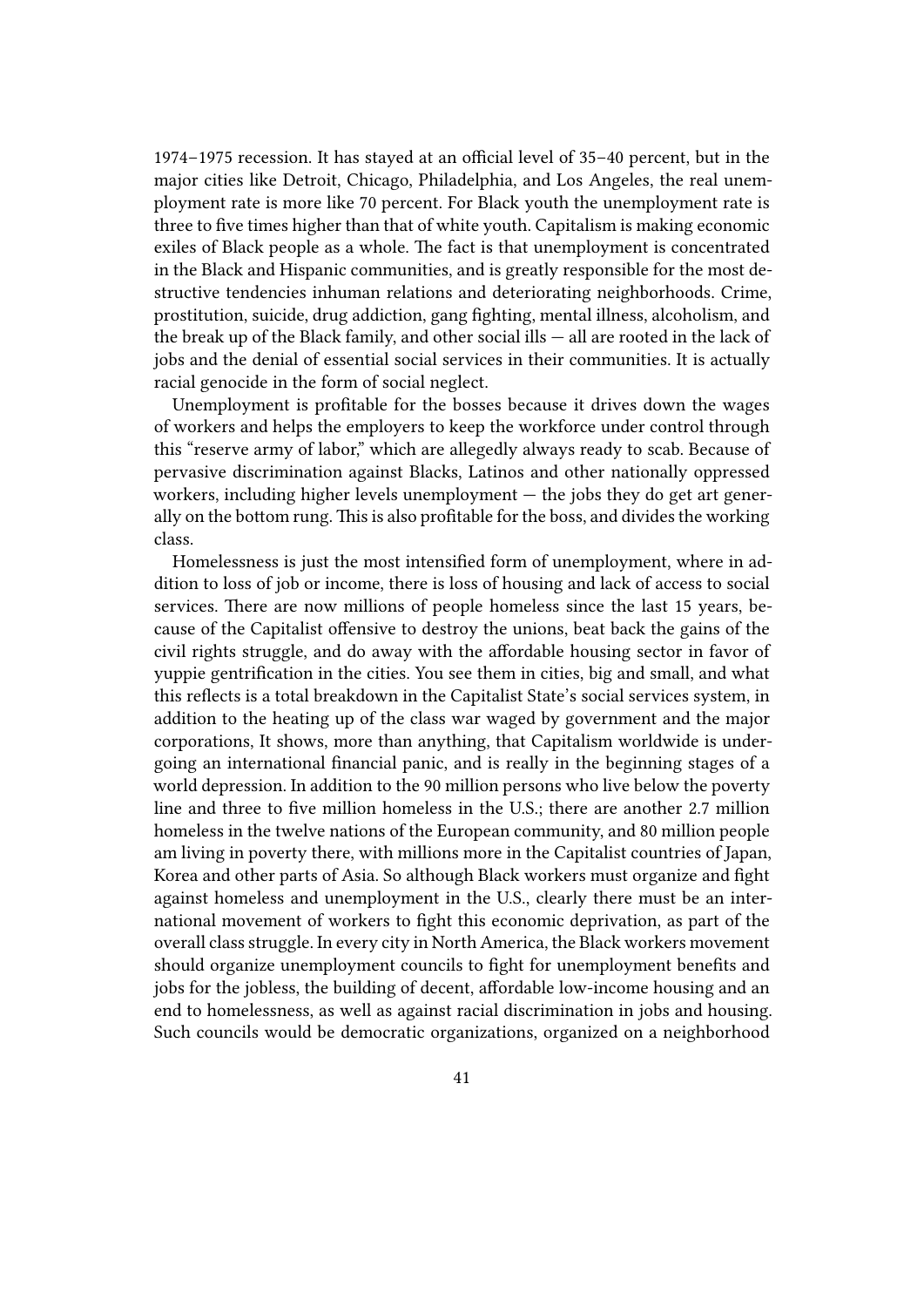basis, (to ensure that it would be under the control of the people, and against infiltration and takeover by liberal or "radical" political parties, or co-optation by the government), which would be federated into a citywide, regional, and national organization. That organization would be a national Black unemployment league, to create a mass fight back movement in this depression. It would be made up of Black community unemployed councils from all over the country, with delegates elected from all the local groups. Such a national organization could meet to map out a large-scale attack on unemployment, as well as serve as a national clearinghouse on Black unemployment conditions.

On the local level in the Black neighborhoods, it would be the community unemployment councils which would establish food and housing cooperatives, lead rent strikes and squatting, initiate land and building reclamation projects, establish producer and consumer cooperatives, distribute food and clothing, and provide for other services: they would establish neighborhood medical clinics for free treatment of the homeless and unemployed, rodent control programs, etc., and they would deal with community social problems (brought on by unemployment), and other issues of interest They would build hunger marches and other demonstrations and carry the people's wrath to various government offices and to the businesses of the rich. Not only would the unemployment councils be a way of fighting for jobs and unemployment benefits, but also the councils would a way to a obtain a great deal of community self-sufficiency and direct democracy, instead of totally depending on city hall, Congress or the President, and helps lead to the kind of confidence among the masses that a Black municipal commune becomes a serious possibility.

One of the most important functions of an unemployment movement is to obtain unity between the employed and unemployed or homeless, and workers solidarity across race lines. The employed and unemployed must work together to struggle against the Boss class if they are to obtain any serious gains during this period of economic crisis. Workers who are on strike or protesting against the boss would be supported by the unemployed, who would even man the picket lines with them and refuse to scab. In turn the workers would form unemployed caucus in their trade unions to allow union representation of these workers and also force such unions to provide food and other necessities, make funds and training available to the unemployed, as well as throw the weight of the unions in the fight for decent jobs and housing for all workers. The Capitalist bosses will not be moved otherwise. *Make the bosses pay for their economic crisis!*

Here is what a united movement of workers and homeless must demand:

1. Full employment (zero unemployment) for all workers at union wage.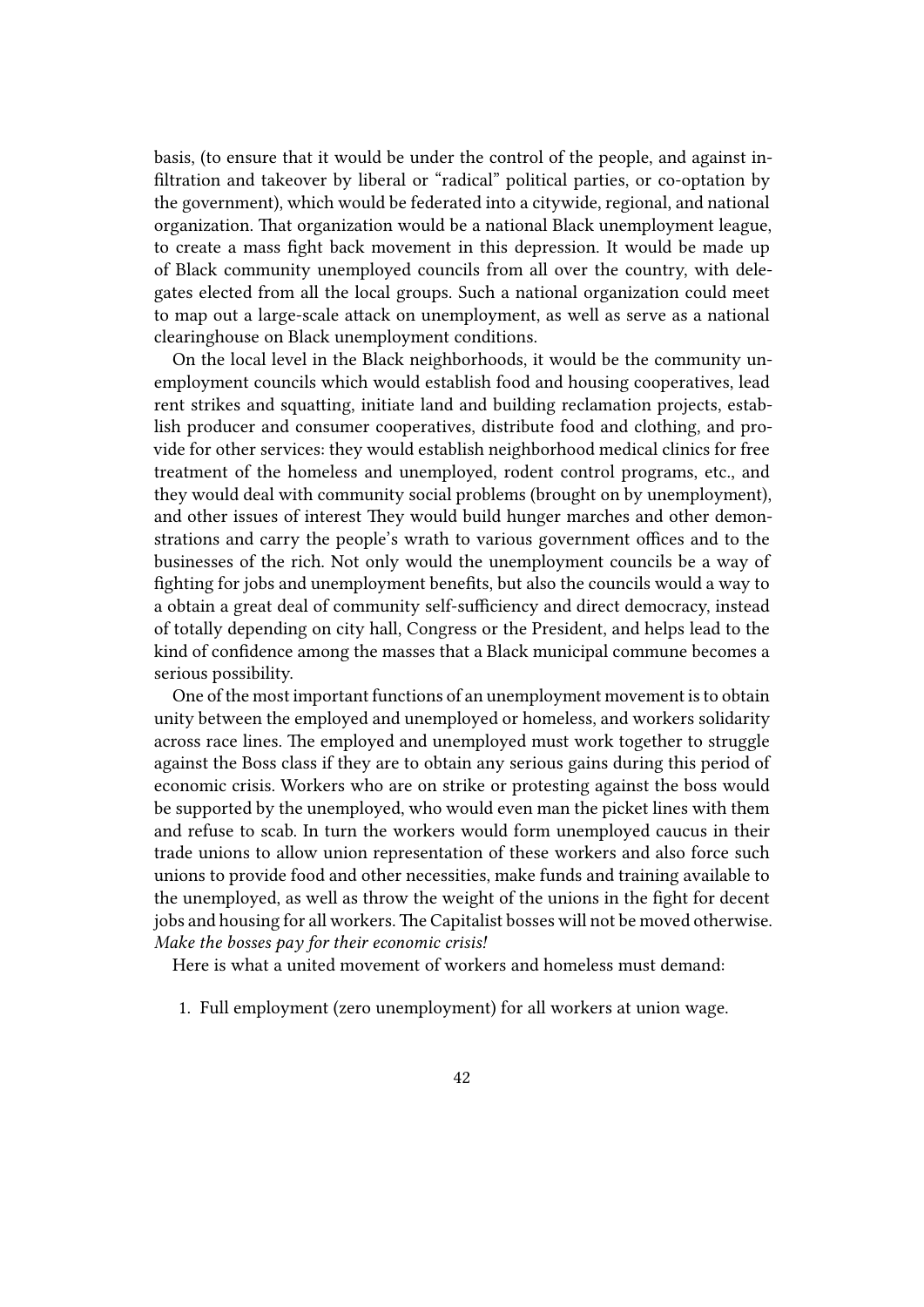- 2. Establishment of a shorter workweek, so that workers would be paid at the rate for 40 hours of work for 20–30 hours a week on the job.
- 3. End homelessness, build and make available decent affordable housing for all. Repeal all loitering, anti-panhandling and other laws against the homeless.
- 4. End the war budget, and use those funds for decent, low-income housing, better schools, hospitals and clinics, libraries, parks and public transportation.
- 5. End racism and sexism in job opportunities and relief benefits.
- 6. Jobs or a guaranteed income for all.
- 7. Full federal and state benefits for unemployed workers and their families, including corporate and government funds to pay the bills, rents and debts for any laid off worker, and unemployment compensation at 100% of regular paid wage, lasting the full length of a worker's period of unemployment.
- 8. National minimum wage set at prevailing union entry wage.
- 9. Government and corporate funds to establish a public works program to provide jobs (with full union rights and wage scale) to rebuild the inner cities and provide needed social services. The program and its funds should be under the control of committees democratically elected from poor and Black neighborhoods, so as to avoid "poverty pimps" and rip off job agencies, or government bureaucrats.
- 10. Free all persons in prison for crimes of economic survival.

These, and the demands previously mentioned, are merely a survival program and agenda for unemployed workers; the real answer is Social revolution the elimination of Capitalism, and workers' self-management of the economy and society. This is a vital first step however. Them would be no unemployment or social need for wage labor in an Anarchist-Communist society.

## **Crimes Against the People**

It is the rich who decide what is or is not a crime; it is not a neutral designation. The laws are written to protect the rich and those who act as agents of the State. But most personal crimes art not committed against the rich, they are usually inaccessible. It is poor and working class Black people who are the major victims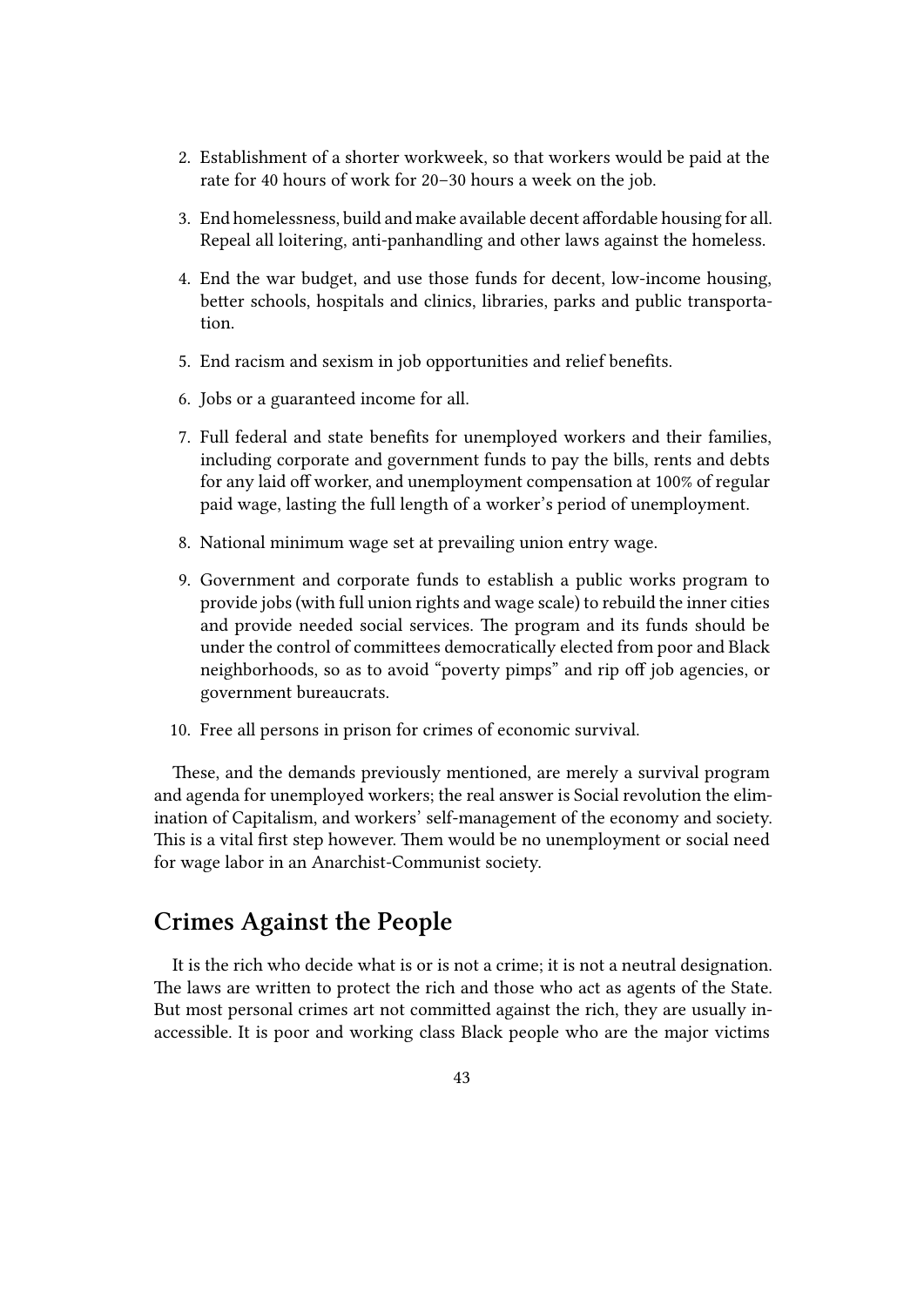of violent crime. The Black female is the primary victim of rape and abuse by the Black male in this country. The Black male himself is the leading homicide victim in the U.S. by another Black man like himself, and sadly our children are among the leading victims of child abuse, many times by his or her own parents. We do not like to think of these things in the Black community, but we are battering and killing ourselves at an alarming rate. This is not to deny that the Capitalist social system has created frustrating, degrading conditions of life that contribute to this brutality and fratricide, but we would be lax in our humane and revolutionary duty if we did not try to correct this problem on the short-term, and also make Black people assume responsibility for our actions. I am not talking some Black conservative or "law and order" garbage here, but rather recognition of fact that we have a problem.

We have an external and an internal crisis situation facing us in our community. The external crisis is racism and colonialism, which works to systematically oppress us and is responsible for whatever internal crisis there is. The internal crisis is the result of an environment where drugs and violence (both social and physical) are rampant, and life is sometimes considered cheap. Black-on-Black crimes and internal violence are destroying our community. It is undoubtedly self-hatred and the desperate economic and social conditions we live under which makes us prey on each other. Drugs, frustrated rage, prostitution and other vices are symptoms of oppression.

We kill, beat, rape and brutalize each other because we are in pain ourselves. Thus we are acting out anti-social roles defined for us by someone else, not ourselves. In our pain and confusion we strike out at convenient and familiar victims; those like ourselves Them are ordinary Black people who steal and rob just to survive under this system, because of that unequal distribution of wealth. Further, for same of us, in our desire to "make it" in Capitalist society we will stop at nothing, including murder. And finally, there are those who do whatever they do because of drug addiction or mental sickness.

Whatever the reasons, we have a serious problem that we must remedy because it is tearing away at the moral and social fabric of our community. It will be impassible to unite Black people if they are in fear and hatred of one another. It is also obvious that the police and government rectify this problem and that only the Black community can do so. The courts and prison prevent the situation from recurring. Therefore what can we do?

It is the community, through its own organizations of concern, which will have to deal with this problem. Community self-managed programs to work with Black youth gang members, (a source of much violence in the community), rather than the military approach of calling in the cops, empower the community rather than the racist prison bureaucracy and the cops. Also, the community-run drug rehabil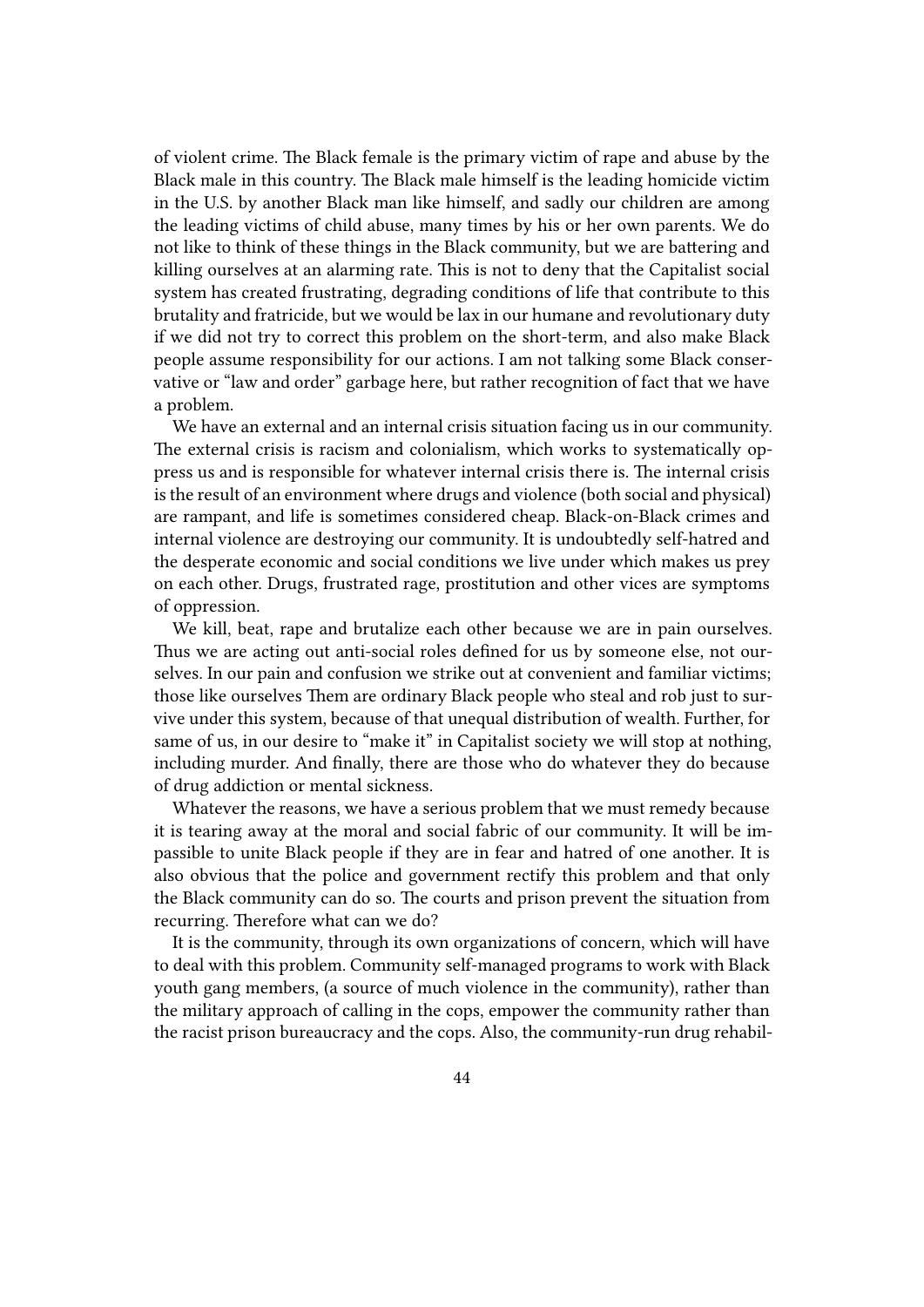itation groups, therapy and counseling groups, and other neighborhood organizing help us to effectively deal with the problem of internal violence and hopefully defuse it. Most importantly it involves the community in the effort.

But we cannot totally depend upon counseling or rehabilitation techniques, especially where them is an immediate threat of violence or where it has occurred. So, to insure peace and public security, a Black community guard service would be organized for this purpose, as well as to protect against the white Power structure. This security force would be elected by local residents, and would work with the help of people in neighborhoods. This is the only way it would work. It would not be an auxiliary of the current colonial occupation army in our community, and would not threaten or intimidate the community with violence against our youth. Nor would such a community guard protect vice and organized crime. This community guard would only represent the community that elected it, instead of city hall. Similar such units would be organized all over the city on a block-by-block basis.

Yet the Anarchists go further, and say that after a municipal commune is set up, the existing courts must be replaced by voluntary community tribunals of arbitration, and in cases of grave crimes, connected with murder, or offenses against liberty and equality, a special communal court of a non-permanent nature would be set up. Anarchists believe that antisocial crime, meaning anything that oppresses, robs, or does violence to the working class must be vigorously opposed. We cannot wait until after the revolution to oppose such dangerous enemies of the people. But since such antisocial crimes are a direct expression of Capitalism, there would be a real attempt to socialize, politically educate and rehabilitate offenders. Not by throwing them into the white Capitalist prisons to suffer like animals and where, because of their torture and humiliation, they will declare war on all society, but by involving them in the life of the community and giving them social and vocational training. Since all the "criminology experts" agree that crime is a social problem, and since we know that 88 percent of all crimes are against property and are committed in order to survive in an economically unjust society, we must recognize that only full employment, equal economic opportunity, decent housing and other aspects of social justice will ensure an end to crime. In short, we must have radical social change to eradicate the social conditions that cause crime. An unequal unfair society like Capitalism creates its own criminal class. The real thieves and murderers, businessmen and politicians, are protected under today's legal system, while the poor are punished. That is class justice, and that is what Social revolution would abolish.

But understandably, many persons want to end the rape, murder, and violence in our communities today, and wind up strengthening the hands of the State and its police agents. They will not get rid of crime, but the cops will militarily patrol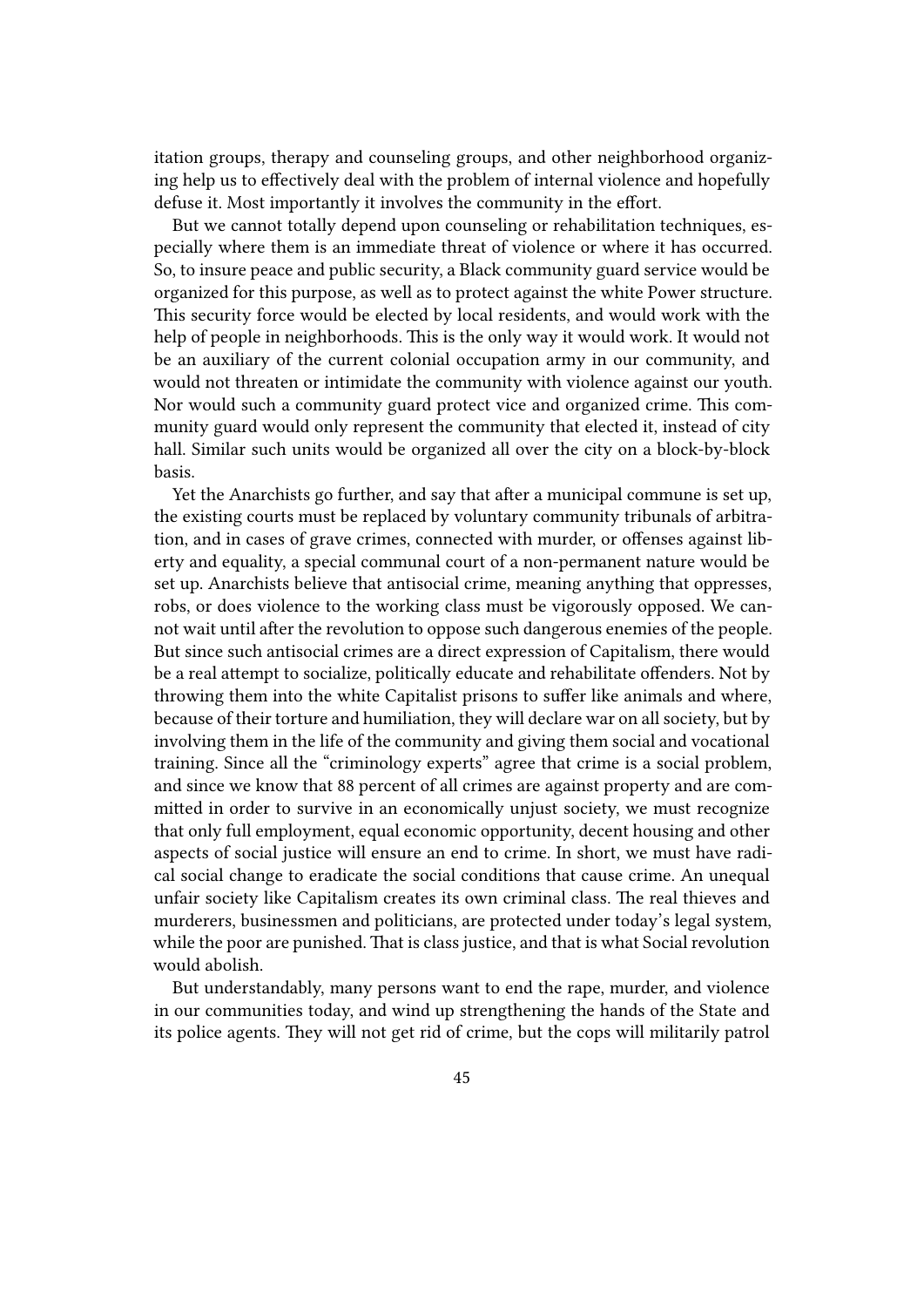our communities, and further turn us against one another. We must stay away from that trap. Frustrated and confused, Black people may attack one another, but instead of condemning them to a slow death in prison or shooting them down in the streets for revenge, we must deal with the underlying social causes behind the act.

Anarchists should begin to have community forums on the cause and manifestations of crime in the Black community. We have to seriously examine the social institutions: family, schools, prisons, jobs, etc. that cause us to fuss, fight, rob and kill each other, rather than the enemy who is causing all our misery. While we should mobilize to restrain offenders, we must begin to realize that only the community will effectively deal with the mater. Not the racist Capitalist system, with its repressive police, courts and prisons. Only we have psychology and understanding to deal with it; now we must develop the will. No one else cares.

Instead of eye-for-eye punishment, there should be restitution to the victims, their families or society. No revenge, such as the death penalty will bring a murder victim back, nor will long-term imprisonment serve either justice or the protection of society. After all, prisons are only human trashcans for those that society has discarded as worthless. No sane and just society would adopt such a course. Society makes criminals and must be responsible for their treatment. White capitalist society is itself a crime, and is the greatest teacher of corruption and violence.

In an Anarchist society, prisons would be done away with, along with courts and police (except for the exceptions I have alluded to), and be replaced with community-run programs and centers interested solely with human regeneration and social training, rather than custodial supervision in a inhuman lockup. The fact is that if a person is so violent or dangerous, he is probably mentally warped or has some physical defect anyway, which causes him to commit violent acts after social justice has been won. If such people are mentally defective, then they should be placed in a mental health facility, rather than a prison. Human rights should never be stripped and he should not be punished. Schools, hospitals, doctors and above all social equality, public welfare and liberty might prove the safest means to get rid of crimes and criminals together. If a special category such as "criminal" or "enemy" is created, then these persons may forever feel an outcast and never change. Even if he or she is a class enemy, they should retain all civil and human rights in society, even though they of course would be restrained if they led a counter-revolution; the difference is we want to defeat them ideologically, not militarily or by consigning them to a so-called reeducation camp or to be shot like the Bolsheviks did when assuming power in Russia in 1917.

There are two major reasons why activists in the Black community as we move to change society, its values and conditions, must immediately take a serious look and act to change the political debate around crime, prisons and the so-called crim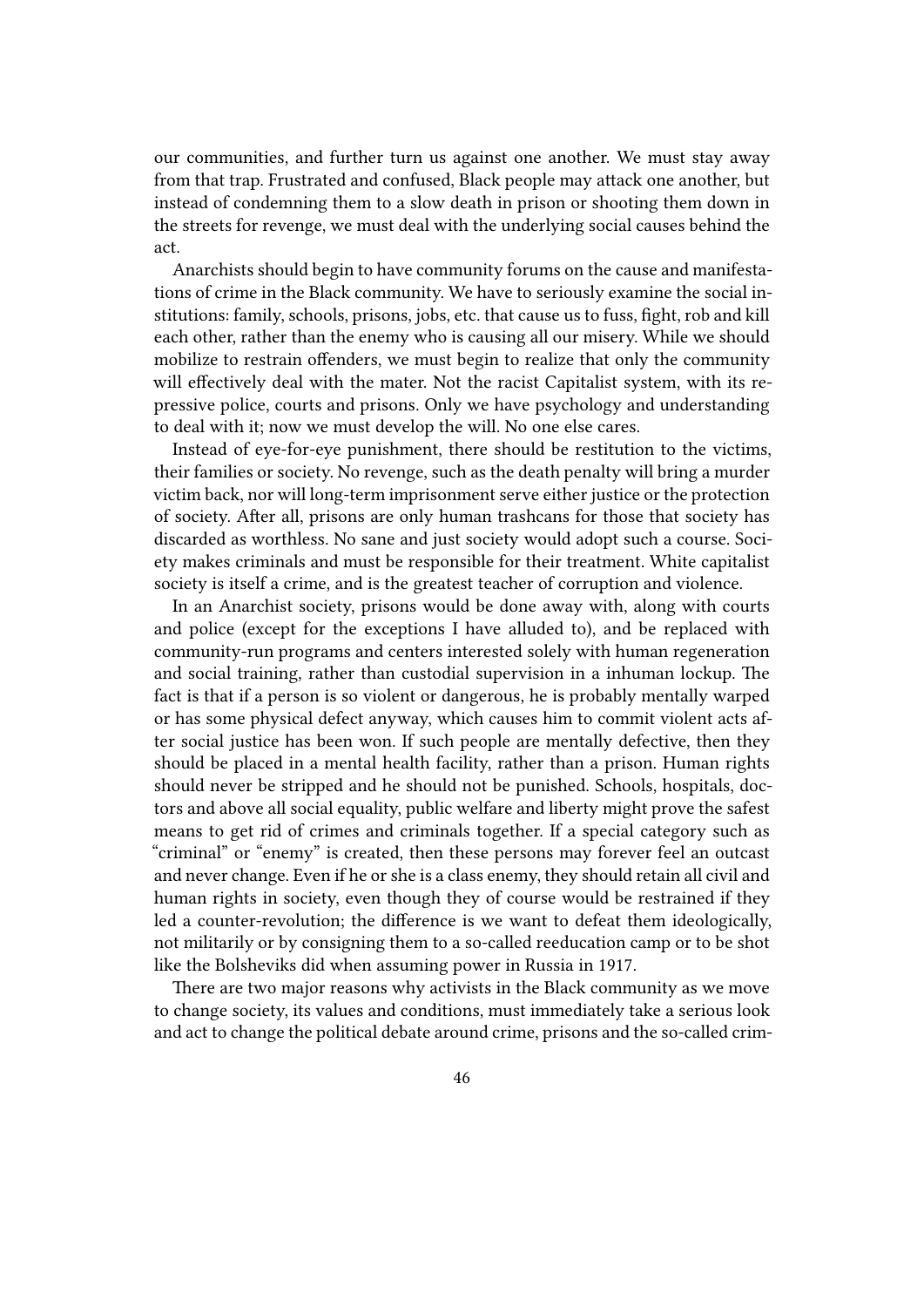inal justice system. Those two reasons hit right home! One is because during any given year, one out of four Black men in this country is in prison, in jail on parole, or probation, compared to just one of every fifteen white men. In fact Blacks make up 50–85 percent of most prison populations around the U.S., making a truism of the radical phraseology that "Prisons are concentration camp for the Black and poor." It may be your brother, sister, husband, wife, daughter or son in prison, but I guarantee you we all know someone in prison at this very minute! The other primary reason Blacks have a vested interest in crime and penal institutions is because by far, most Blacks and other non-whites are in prison for committing offenses against their own community.

Prisons are compact duplicates of the Black community, in that many of the same negative and destructive elements that are allowed to exist in our community and cause crime, especially drugs, are in poison in a more blatant and concentrated form To call such places 'correctional" or "rehabilitative" institutions is a gross misnomer. Death camps are more like it. These prisons do not exist to punish everyone equally, but to protect the existing Capitalist system from you and I, the poor and working class.

The high rate or recidivism proves, and the so-called authorities all agree, that the prison system is a total failure. About 70 percent of those entering prison are repeat offenders who commit increasingly serious crimes. The brutality or prison experience and the "ex-con" stigma when they are finally released make them worse. Basic to solving these crucial problems is organization. The Black community and the Black Liberation movement must support the prisoners in their fight for prisoners human rights They should fight far the release of political prisoners and victims of racial injustice. They should also form coalitions of groups in the Black community to fight against the racist penal and judicial system, and especially the unequal application of the death penalty, which is just another form of genocide against the Black race. And finally, and maybe most importantly, local community groups must begin programs of re-education with brothers and sisters in prison because only through planned, regular, and constant contact can we begin to resolve this problem that so directly touches our lives. Abolish prisons.

#### **The Drug Epidemic: A New Form of Black Genocide?**

One of the worst forms of criminality is drug dealing, and it deserves same separate comments all its own. There is a negative drug subculture in the Black community that glorifies, or at least makes acceptable, drug use, even though it is killing us and destroying our community. In fact, every day we read of some junkie in our communities dying over an overdose of drugs, or of some street corner drug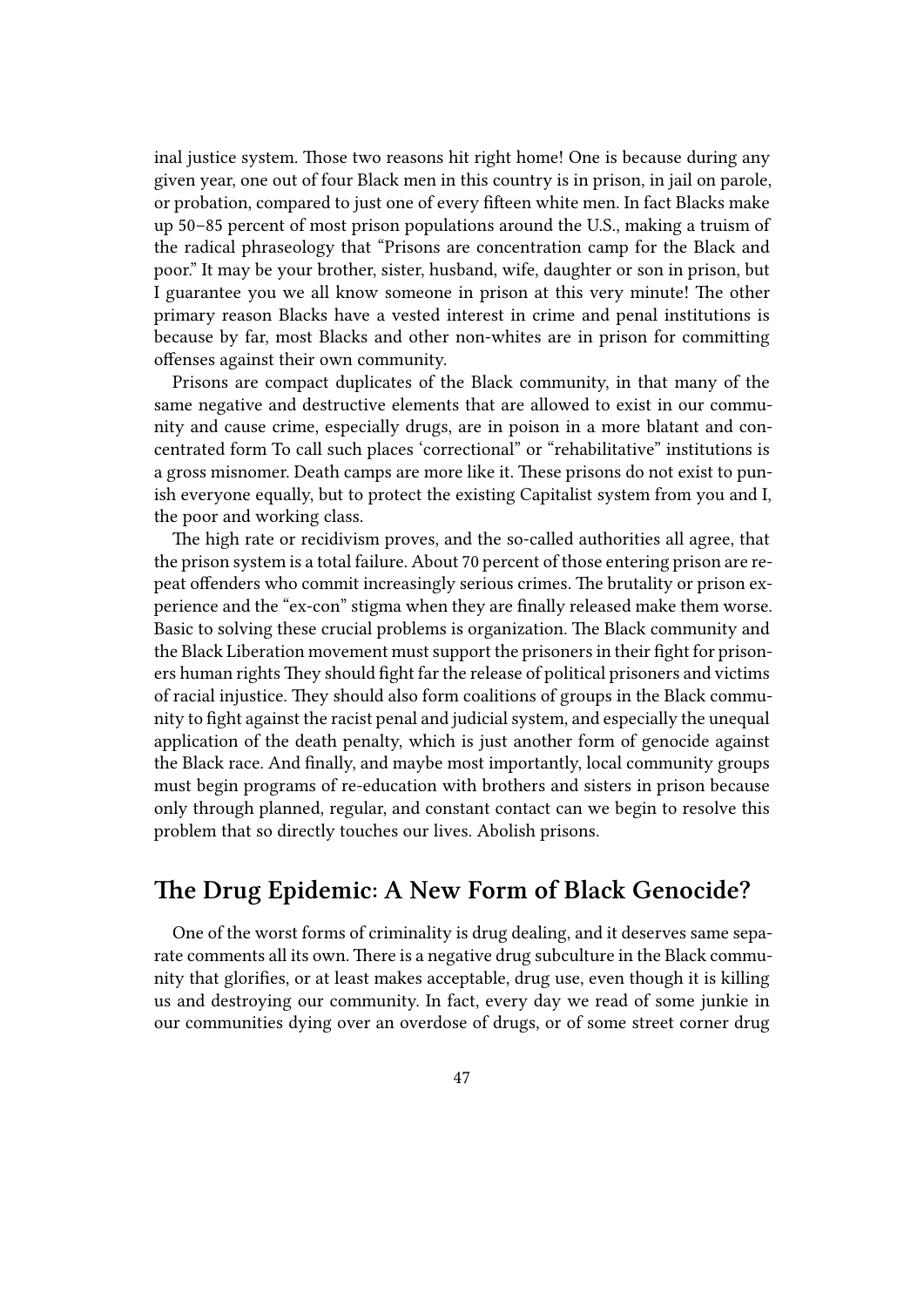dealer dying from a shootout over a dispute or tip-off during a drug deal "gone sour." The tragedy of the latter is that, these days, innocent victims — children or elderly people — have also been gunned down in the crossfire. The drug addict (the new term seems to be "crack-head") is another tragic figure; he was a human being just like anyone else, but because of his oppressed social environment, sought drugs to ease the pain or to escape temporarily from the "concrete jungles" we are forced live in the urban ghettos of America.

With the introduction of crack, a more powerful derivative of cocaine, which made its appearance in the 1980s, even more problems and tragedies of this sort had developed — more addicts, more street gang killings, and more deterioration of our community. In the major urban areas there have almost always been drug uses, what is new is the depth of geographical penetration of crack to Black communities in all areas of the country. But the spread of crack is just a follow-up to massive government drug peddling that began at the end of the decade of the 1960s. The white House is the "rock house," meaning the U.S. political administration is behind the whole drug trade. The U.S. government has actually been smuggling drugs into this country for many years aboard CIA and military planes to use as a chemical warfare weapon against Black America. These drugs were mostly heroin imported from the so-called "Golden Triangle" of Southeast Asia during the Vietnam War. But with the introduction of crack cocaine, there was no need to import drugs into the country at the same extent as before, because it could be chemically prepared in a mainland lab, and then distributed immediately. Crack created a whole new generation of drug clients and customers for the drug dealers; it was cheap and highly addictive.

Crack and other drugs are a huge source of profits for the government, and it keeps the Black community passive and politically indifferent. That is the main reason why we cannot depend upon the police force and or the government to stop the drug traffic or help the victims hooked on drugs. They are pushing the drugs to beat us down, on the one hand, but the State is also made more powerful because of the phony "war on drugs" which allows police state measures in Black and oppressed communities, and because of millions of dollars in government monetary appropriations made of "law enforcement" agencies, who supposedly are putting down the traffic in drugs. But they never go after the bankers or the big business pharmaceutical companies who fund the drug trade, just the street level dealers, who are usually poor Blacks.

Unemployment is another reason that drug trafficking is so prevalent in our communities. Poor people will desperately look for anything to make money with, even the very drugs that are destroying out communities. But if people have no jobs or income, drugs look very lucrative and the best way out of the situation. In fact, the drug economy has become the only income in many poor Black communities,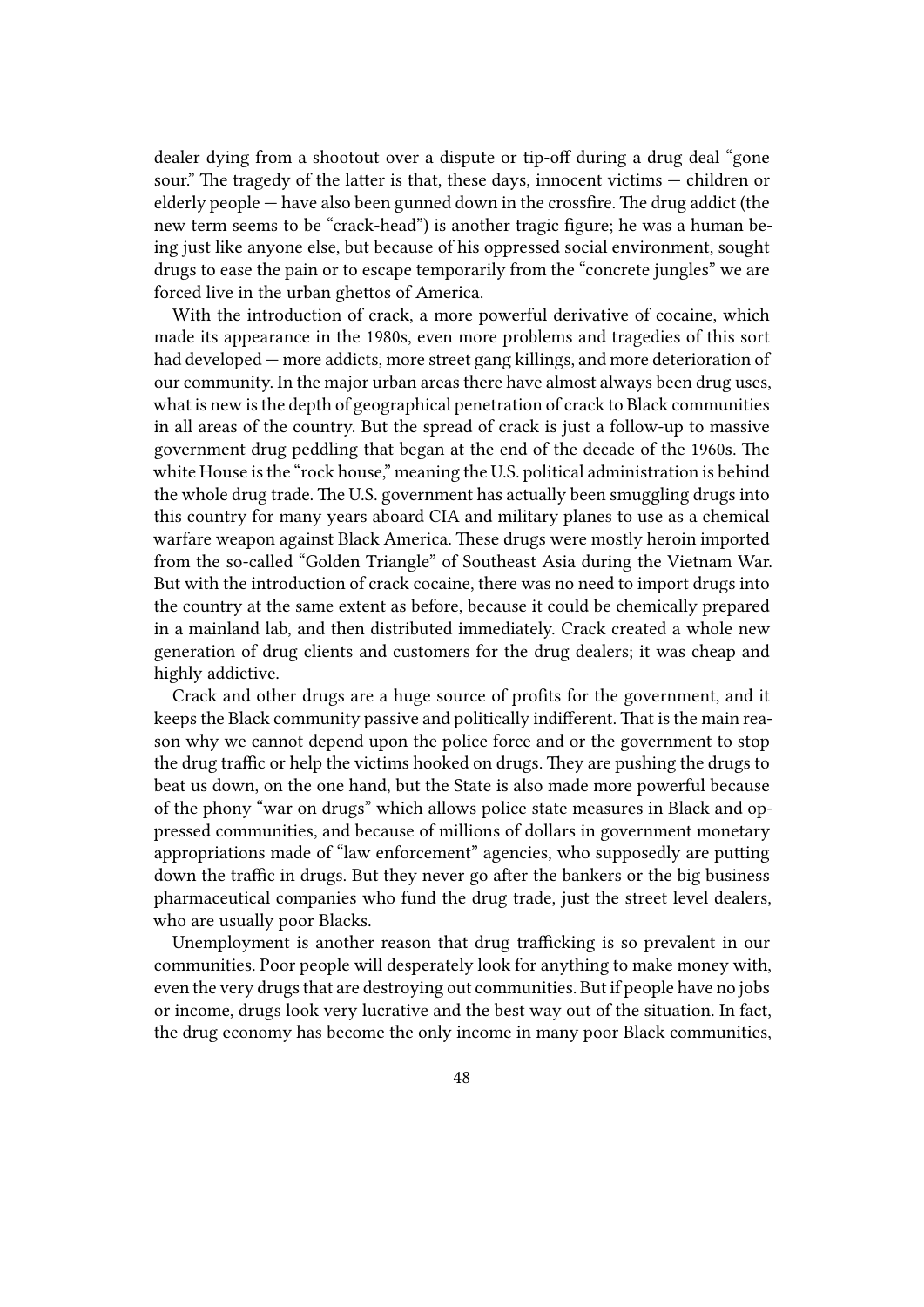and the only thing that some people perceive will lift them out of lives of desperate poverty. Clearly, decent jobs at a union wage are part of the answer to ending drug trafficking in our community, rather than a dependence on police, courts and the State. The cops are not our friends or ally, and must be exposed for their part in protecting the trade, rather than suppressing it.

Only the community can stop drug trafficking, and it is our responsibility however you look at it. After all, those junkies are our brothers and sisters, mothers and fathers, neighbors and friends; they are no strangers. We must organize to save their lives and the life of our community. We must establish anti-dope programs in Black communities all over the country. We must expose and counter the government's role as pusher of dope, along with that of the police as protector of the drug trade. But also we must be prepared to help the drug victims with street counseling, street clinics (where they cab clean-up and learn a trade and the sociopolitical reasons for drug use), propaganda against drug use, and other activities.

Junkies are the victims of the drug society, which thinks its cool to use drugs. Children are some of the biggest victims of drug dealing, when they are tricked or forced (by economic necessity) into using or selling it. The users and dealers both are victims, but the dealers are something else than entirely innocent Even though that Black on the corner selling dope bags is a victim himself of the economic and political system which makes him do it, dope dealers are a corrupt, dangerous breed who must be stopped Many people have been killed or seriously injured for naively trying to oppose dope dealers, and make them leave their neighborhoods. Therefore, whereas the policy with junkies would be more benevolent and understanding, with dope dealers we must be cautious, and even ruthless when it is called for. We need to try to win them over first with an economic and political program to draw them away from the (hug trade, but many of the dealers are so violence prone, especially the "big shots" (who are also protected by the cops) they must be opposed by both military and political means.

We are not advocating the summary murder of people, but we are saying if it takes death to bring about a change in the community, so be it! The issue of death is essentially an issue of who is doing the dying. It can be direct and exercised against the death merchant, or it can be indirect and exercised against our youth — if we let it. To be aware of a dangerous situation and not move to change it is to be as responsible for that dangerous situation as those who created it in the first place.

Listen, I don't want to simplify this problem by saying that just kill a few streetlevel dealers and that will end it. No it won't, *and we don't want to do that anyway!* They are just poor people trying to survive this system, just pawns in the drug game whose lives don't matter to the big Capitalists or government. When they say so these street level dealers will be killed or imprisoned, but the drug peddling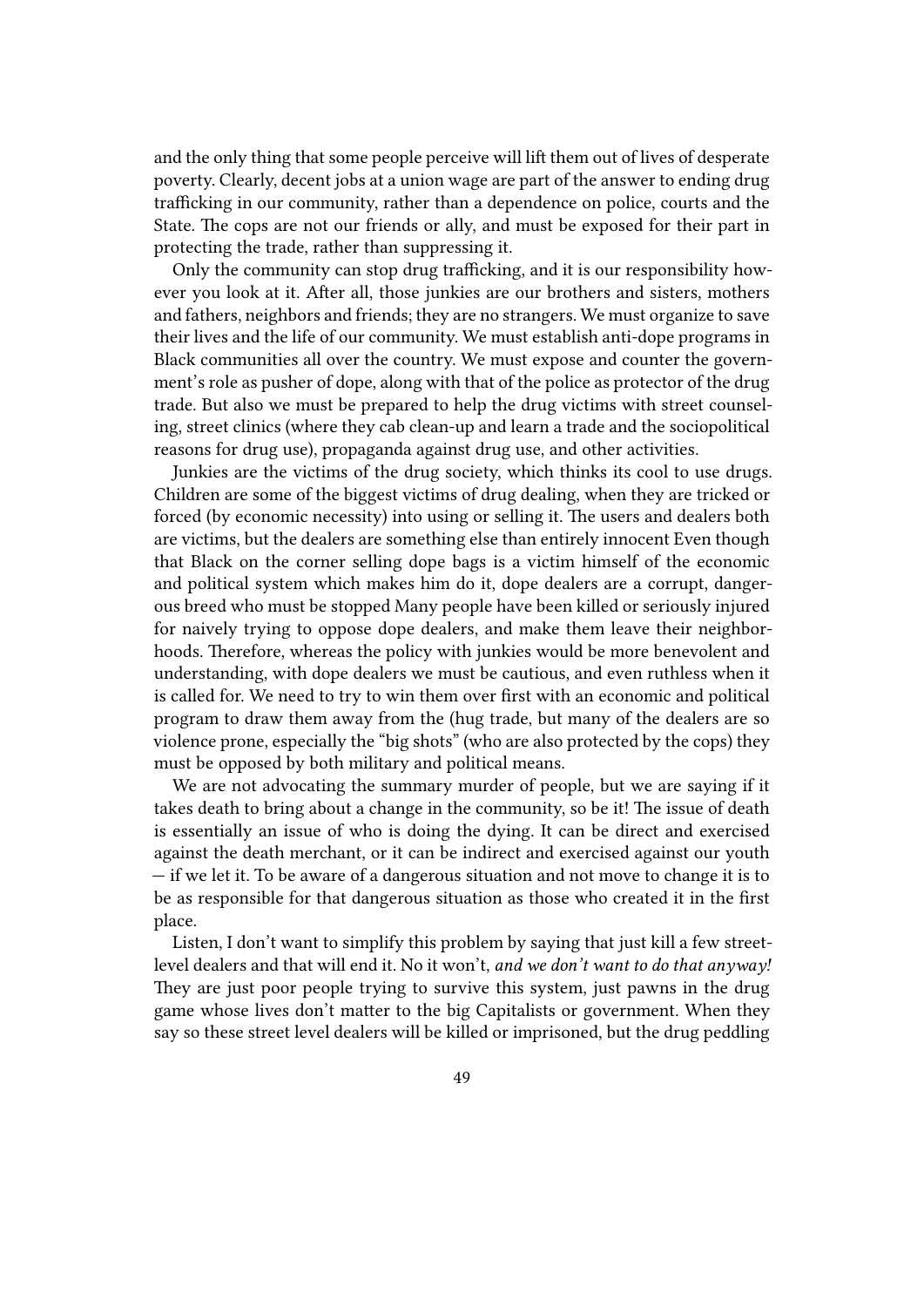system will go on. This is a sociopolitical problem, which can best be addressed by grassroots organizations. But it's the corporate and industrial backers of the drug trade (not just the comer dealer) that not only must not only be exposed, but must be moved on. In addition to educational, agitation and other action, there must be military action by revolutionary cells.

The underground actions which we are asking people to move an can be carried out by a relatively small group of dedicated people, a revolutionary cell of armed fighters, who have been trained in guerilla tactics But even these small groups of people must have the support of the neighborhoods in order to function, otherwise people will not know it from another violent gang. Once this social cohesiveness exists among the community, then we can begin to put this proposal into action against the most violent, high-level drug dealers. We are addressing ourselves to what can be more or less be considered to be guidelines for dealing with the problem on a neighborhood or community-wide level then at a national level:

- 1. Set up drug education classes in the community, for the youth especially, to expose the nature of the drug trade, who it hurts, and how the government, banks, and pharmaceutical companies are behind it all.
- 2. Exposure of the death merchants and their police protectors. (Photos, posters, fliers, newsletters, etc.)
- 3. Harassment of the dealers; i.e., threatening phone calls, knocking the drug "product," have citizens marching inside their "place of business," and other tactics.
- 4. Set up drug rehabilitation clinics so that junkies can be treated, can study the nature of their oppression, and can be wan over to revolutionary politics. We must win people away from drug use and to the revolution.
- 5. Physical elimination of the dealer; intimidation driving him out a neighborhood or out of town, beatings, and assassination, where necessary.

*Dope is death! We must fight dope addiction by any means necessary! Do all you can to help your people in the anti-dope war!*

#### **African Intercommunalism**

The Anarchist ideals lead logically to internationalism or more precisely transnationalism, which means beyond the nation-state. Anarchists foresee a time when the nation-state will cease to have any positive value at all for most people, and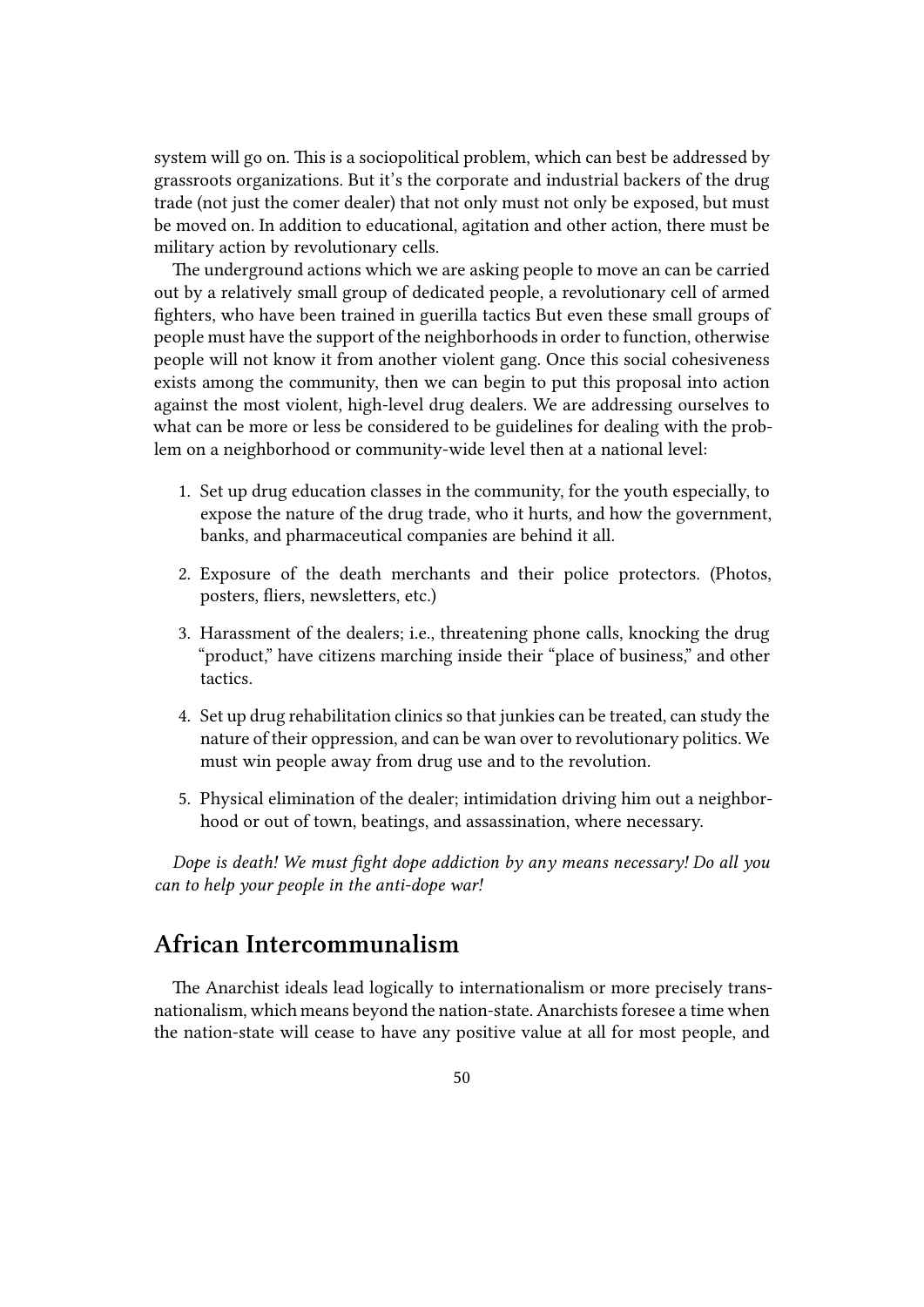will in fact be junked. But that time is not yet here, and until it is, we must organize for intercommunalism, or world relations between African people and their revolutionary social movements, instead of their governments and heads of state.

The Black Panther Party first put forward the concept of intercommunalism in the 1960s and, although slightly different, is very much a libertarian concept at its core. (This used to be called "Pan Africanism," but included mainly "revolutionary" governments and colonial or independence movements as allies). Because of the legacy of slavery and continuing economic neocolonialism, which has dispersed Blacks to every continent, it is feasible to speak of Black international revolutionary solidarity.

Here is how Anarchists see the world: the world is presently organized into competing nation-states, which though the Capitalist Western nations have been responsible for most of the world's famine, imperialism and exploitation of the nonwhite peoples of the earth. In fact, all states are instruments of oppression. Even though there are governments that claim to be "workers states," "Socialist countries" or so-called "Revolutionary governments," in essence they all have the same function: dictatorship and oppression of the many over the few. The bankruptcy of the state is further proven when one looks at the millions of dead over two world wars, sparked by European Imperialism, (1914–198 and 1939–1945), and hundreds of "brush wars" incited by the superpowers of the West or Russia in the 1950s and continuing to this day. This includes "workers' states" like China-Russia, Vietnam-China, Vietnam-Cambodia. Somalia- Ethiopia, Russia-Czechoslovakia and others who have gone to war over border disputes, political intrigue, invasion or other hostile action. As long as there are nation-states, there will be war, tension and national enmity.

In fact, the sad part about the decolonization of Africa in the 1960s was that the countries were organized into the Eurocentric ideal of the nation-state, instead of some sort of other formation more applicable to the continent, such as a continental federation. This, of course, was a reflection of the fact that although the Africans were obtaining "flag independence" and all the trappings of the sovereign European state, they in fed were not obtaining freedom. The Europeans still controlled the economies of the African continent, and the nationalist leaders who came to the fore were for the mast part the most pliable and conservative possible. Tire countries of Africa were like a dog with a leash around its neck; although the Europeans could not longer rules the continent directly thorough colonial rule, it now did so through puppets it controlled and defended, like Mobutu in the Congo, Selassie in Ethiopia, and Kenyatta in Kenya. Many of these men were dictators of the worst sort and their regimes existed strictly because of European finance capital In addition, there were white settler communities in the Portuguese colonies, South Africa, and Zimbabwe, who oppressed the African peoples even worse than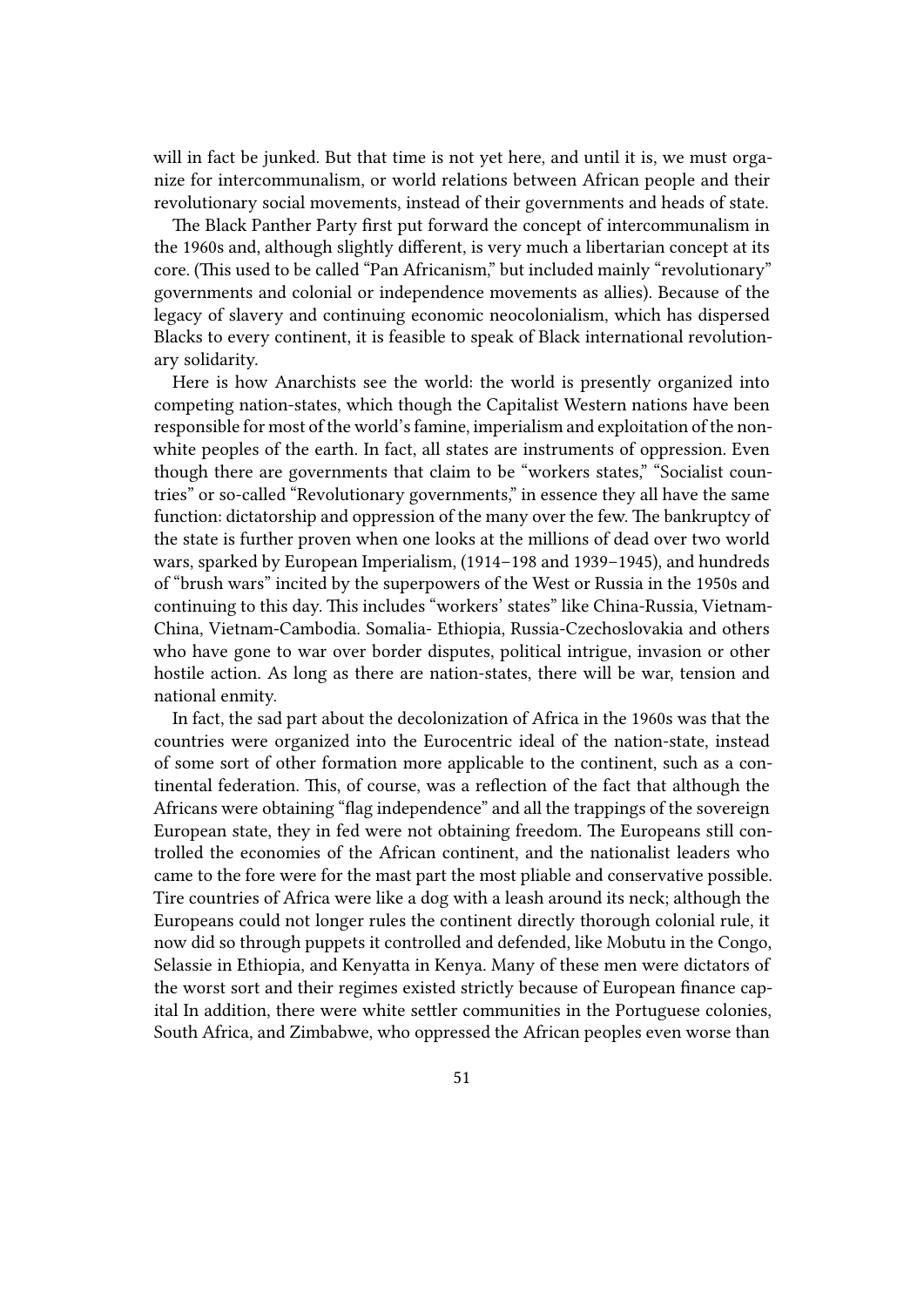the old colonial system. This is why the national liberation movements made their appearances in the 1960s and 70s.

Anarchists support national liberation movements to the degree that they struggle against a colonial or imperialist power; but also note that in almost every instance where such liberation fronts have assumed state power, they have become "State Communist" parties and new dictators over the masses of the people. These include same who had engaged in the mast epic struggles, but also include many based on the most obvious military dictatorship from the start. They are not progressive and they tolerate no dissent For instance, no sooner had the MPLA government been in power in Angola, than it began to arrest all its left-wing ideological opponents (Maoists, Trotskyites, Anarchists, and others) and to forcibly to quell strikes by workers for higher pay and better working conditions, calling such job actions "blackmail" and 'economic sabotage." And with the Nito Alves affair and his alleged coup attempt, (Alves was a hero of the revolution and a popular military leader), there was the first party purge of opponents in the new government. Something similar to this also took place when the Sandinista National Liberation movement took over in Nicaragua in the 1980s. None of this should seem strange or uncharacteristic to Anarchists, when we consider that the Bolshevik party did the same thing when it consolidated state power during the Russian Revolution (1917–1921).

Countries such as Benin, Ethiopia, the People's Republic of the Congo and other "revolutionary" governments in Africa, are not in power as the result of a popular social revolution, but rather because of a military coup or being installed by one of the major world powers Further; many of the national liberation movements were not independent social movements, but were rather under the influence or control of Russia or China as part of their geopolitical struggle against Western imperialism and each other. This is not to say that revolutionary movements should not accept weapons and other material support from an outside power, as long as they remain independent politically and determine their own policies, without such aid being conditional on the political dictates and the "party line" of another country.

But even though we may differ with them politically and tactically in many areas, and even with all their flaws after assuming State power, the revolutionary liberation fighters are our comrades and allies in common struggle against the common enemy  $-$  the U.S. imperialist ruling class, while the fight goes on. Their struggle releases the death grip of U.S. and western imperialism or as Anarchists more precisely call it Capitalist world power), and while the fight goes on we are bound together in comradeship and solidarity. Yet we still cannot overlook atrocities committed by movements like the Khmer Rouge, a Marxist-Leninist guerilla movement in Cambodia, which just massacred millions of people to carry out rigid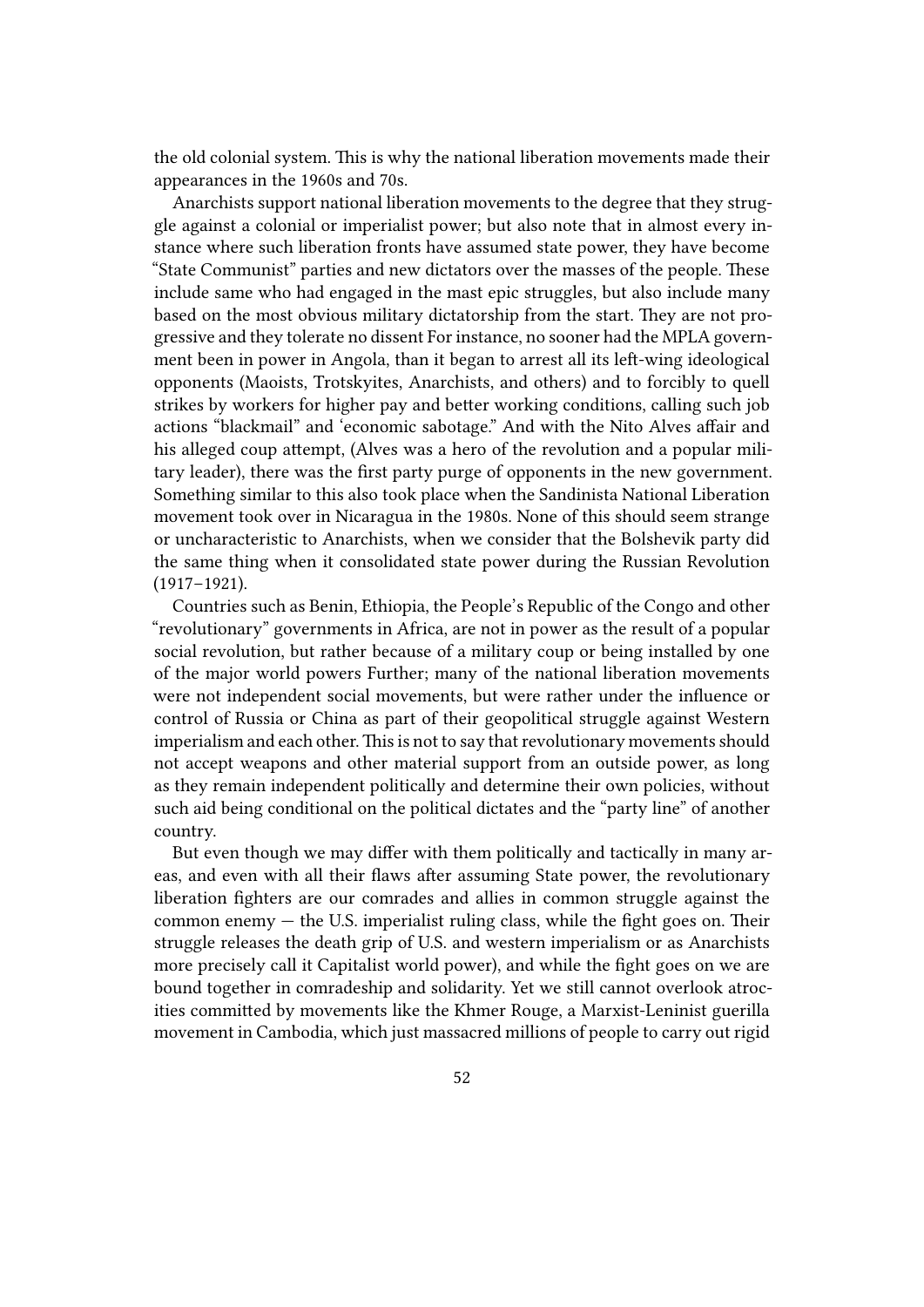Stalinist political policies and to consolidate the country. We must lay this butchery and other crimes committed by State Communism bate for all to see. We do not favor this kind of revolution, which is just sheer power seeking and terrorism against the people. This is why Anarchism has always disagreed with how the Bolsheviks seized power in Soviet Russia; and Stalin's butchery of the Russian people seems to have set a model for the State Communist movements to follow over the years.

The national liberation fronts make one basic mistake of many nationalist movements of oppressed peoples, and that is to organize in a fashion that class distinctions are obliterated This happened in America, where in the fight for democratic rights, the civil rights movement included Black middle class preachers, teachers and others, and every Black persons was a "brother" or" sister," as long as they were Black. But this simplistic analysis and social reality did not hold for long, because when the Civil rights phase of the American Black struggle had spent itself, class distinctions and class struggle came to the fore. They have been getting sharper ever since. Although them are Black mayors and other bureaucrats, they merely serve as pacification agents of the State, "Black faces in high places." This neocolonial system is similar to the type of neocolonialism which took place in the 3rd World, after many countries had obtained their "independence" in the 1960s. Europe still maintained control through puppet politicians and a command of petty bourgeois class, who were willing to barter the freedom of the people for personal gains. These people merely preside over the misery of the masses. They are not a serious concession to our struggle. They are put in office to co-opt the struggle and deaden the people to their pain.

So while Black revolutionaries generally favor the ideas of African intercommunalism, they want principled revolutionary unity. Of course, the greatest service we can render the peoples of the so-called "Third World" of Africa, Asia and Latin America, is to make a revolution hem in North America — in the belly of the beast. For in freeing ourselves, we get the U.S. imperialist ruling class off both out backs. We wish to build an international Black organization against Capitalism, racism, colonialism, imperialism, and military dictatorship, which could more effectively fight the Capitalist powers and create a world federation of Black peoples. We want to unite a brother or sister in North America with the Black peoples of Australia and Oceania, Africa, the Caribbean and South America, Asia, the Middle East, and those millions of our people Living in Britain and other Western European countries. We want to unite tribes, nations and Black cultures into an international body of grassroots and struggling forces.

All over the world, Black people are being oppressed by their national governments. Some are colonial subjects in European countries, and one or another of the African States exploits some. Only a Social revolution will lead to Black unity and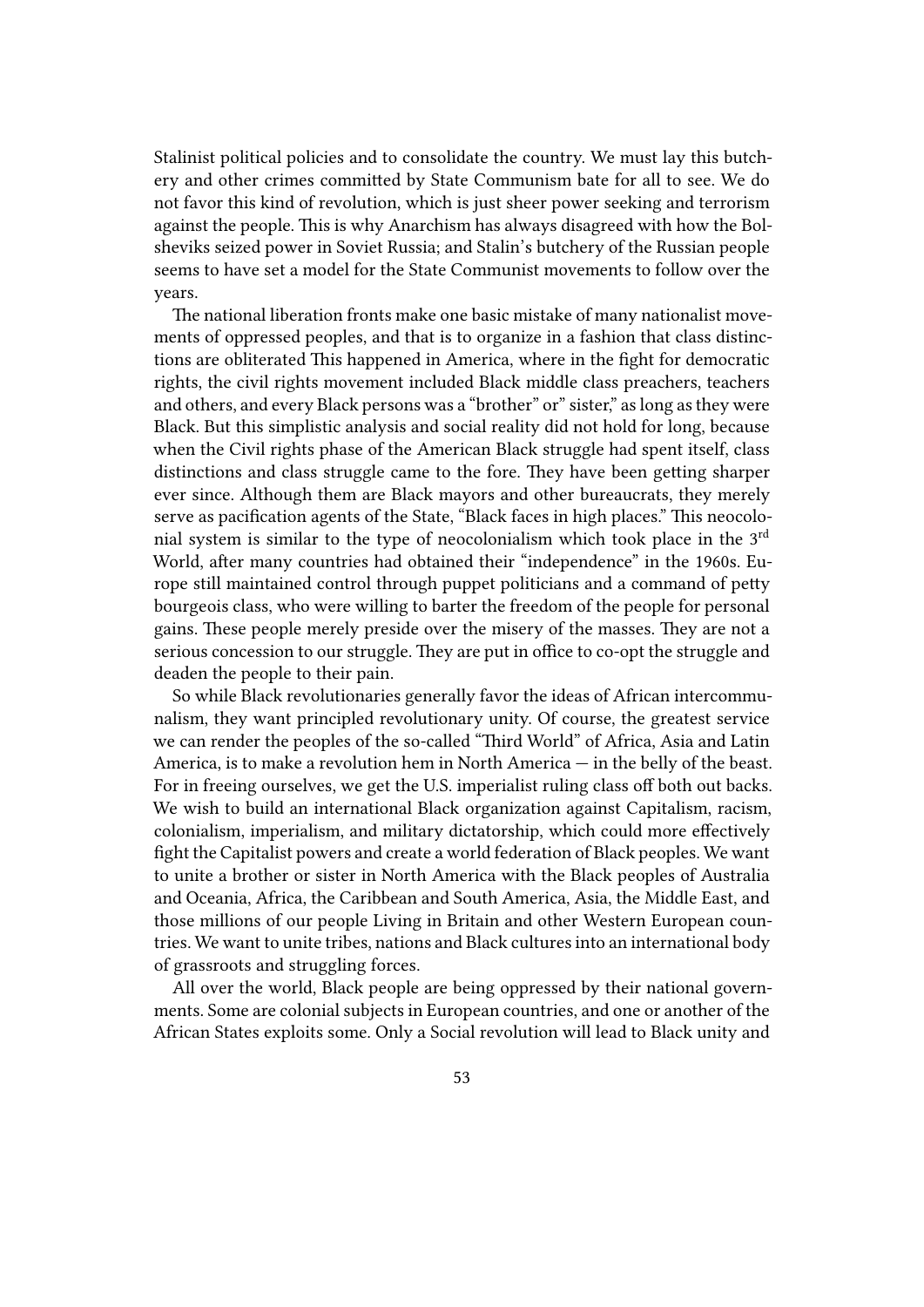freedom. However this will only be possible when there exists an international Black revolutionary organization and social movement. An organization which can coordinate the resistance struggles everywhere of African peoples; actually a network of such organizations, resistance movements, which are spread all over the world based on a consensus for revolutionary struggle. This concept accepts any level of violence that will be necessary to enforce the demands of the people and workers. In those countries where an open Black revolutionary movement would be subjected to fierce repression by the state, such as in South Africa and in same Black puppet dictatorships in other parts of Africa, the Caribbean, and Asia, it would be necessary to wage an underground resistance struggle. Further, the state has grown more and more violent, with widespread torture and executions, prisons and maximum police controls, spying and deprivation of democratic rights, police brutality and murder. Clearly such governments — and all governments must be overthrown. They will not fall due to internal economic or political problems, but must be defeated and dismantled. So we call for an international resistance movement to overthrow governments and the system of Capitalist world government.

But even in the Western imperialist countries, we must recognize the legitimacy of revolutionary violence. When such forms of revolutionary action are required, however, a clear difference should be seen among revolutionaries between simple terrorism without popular support and coherent political program and guerilla warfare arising out of the collectively felt frustrations of the common people and workers. The use of military methods would be necessary in a case where the violence of the state made it imperative for Black revolutionaries to defend themselves by taking the armed offensive against the state and the ruling class, and to expropriate the wealth of the Capitalist class during the Social revolution.

The Black liberation movement needs an organization capable of international coordination of the Black liberation struggle, a world federation of African peoples. Although this would not just be an Anarchist movement a federation like this would be made effective than any group of states, whether the United Nation or the Organization of African Unity, in freeing the Black masses. It would involve the masses of people themselves, not just national leaders or nation states. The military dictators and government bureaucrats have only proven that they know how to spend money on pomp and circumstance, but not how to dismantle the last vestiges of colonialism in South Africa or defeat Western neocolonialist intrigues. Africa is still the poorest of the World's continents, while materially the richest. The contrast is clear: millions of people are starving in much of Equatorial Africa, but the tribal chiefs, politicians and military dictators, are driving around in Mercedes and living in luxury villas, while they do the bidding of West European and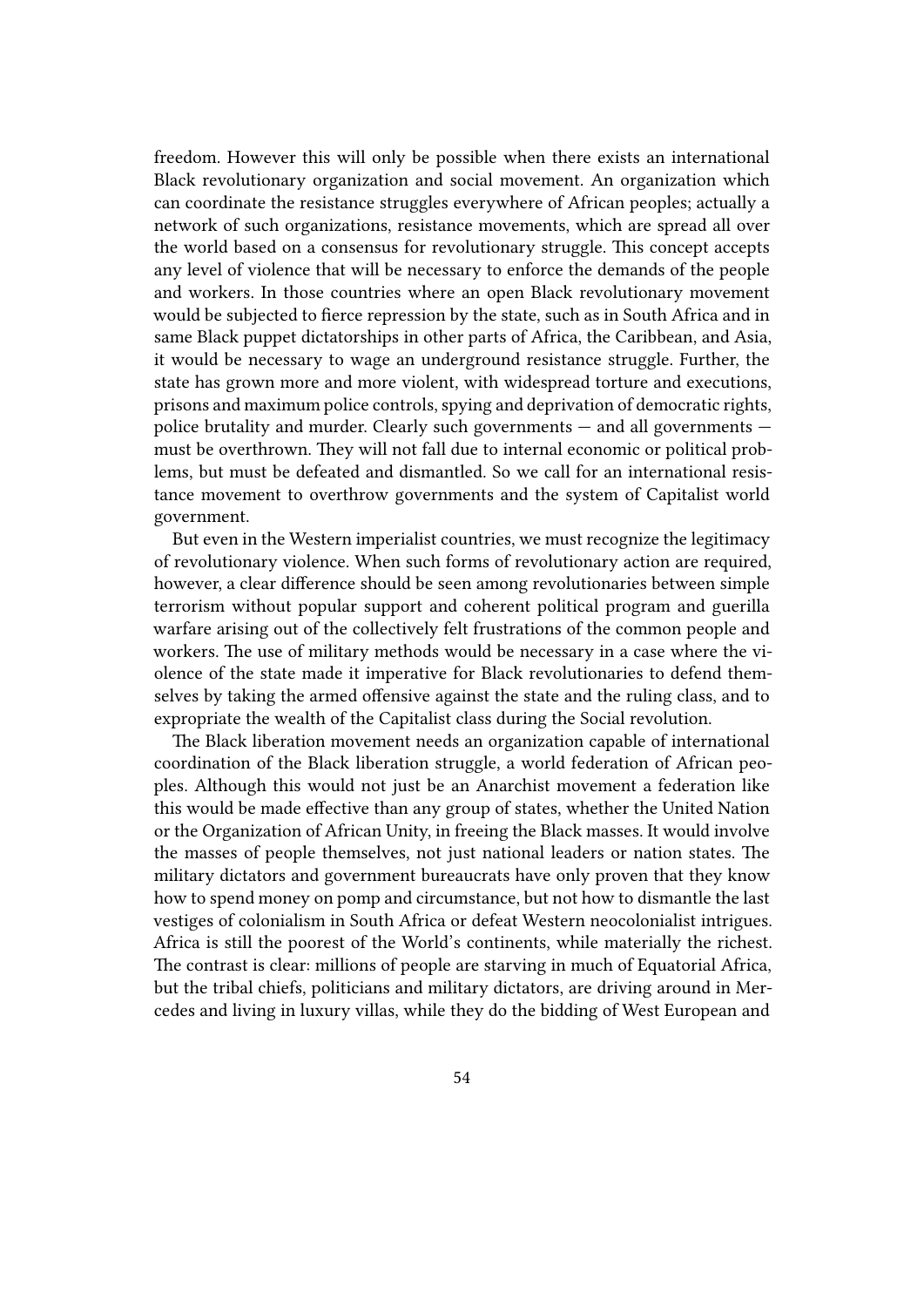American bankers through the International Monetary Fund. They are part of the problem, not part of the solution!

Our ideas about the importance of intercommunalism am based an a firm belief that only a federation of free peoples will bring true Black power to the masses "Power to the people" does not mean a government or political party to rule in their name, but social and political power in the hands of the people themselves. The only real "people's power" is the power to make their decisions on matters of importance, and to merely elect someone else to do so, or to have a dictatorship forced down their throats. True freedom is to have full self-determination about one's social economic and cultural development. The future is Anarchist Communism, not the nation-state, bloody dictators, Capitalism or wage slavery.

# **Armed Defense of the Black Commune**

"Our insistence on military action, defensive and retaliatory, has nothing to do with romanticism or precipitous idealist fervor. We want to be effective. We want to live. Our history teaches us that the successful liberation struggles require an armed people, a whole people, actively participating in the struggle for their liberty!"

— George Jackson, quoted in *Blood in my Eye*

We must organize self-defense units to protect the Black community and its organizations. It is the police and the government who are the main perpetrators of violence against Black people. Every day we read of the police murdering and maiming the people in our community, all in the name of "law and order." This police brutality has included the use of deadly force against children as young as five years old and elderly persons over 75 years old! We must disarm and demilitarize the police, and force them to leave our community. Perhaps this can be done after a rebellion or insurrection drives them out, or perhaps they will have to be driven out by a street guerilla force, like the Black Liberation Army tried to do in the 1970s. I have no way of knowing. I just know that they have to go. They are an oppressive occupying army, are not of our community, cannot understand its problems, and do not identify with its people and their needs. Further, it is the corruption of the cops that protects organized crime and vice in our community, and Capitalism with its exploitative economic conditions which is responsible for all crime.

Existing police forces should be replaced with the Black community's own selfdefense force, made up of members of our community elected or appointed by their neighbors to that position, or from an existing street guerilla force or polit-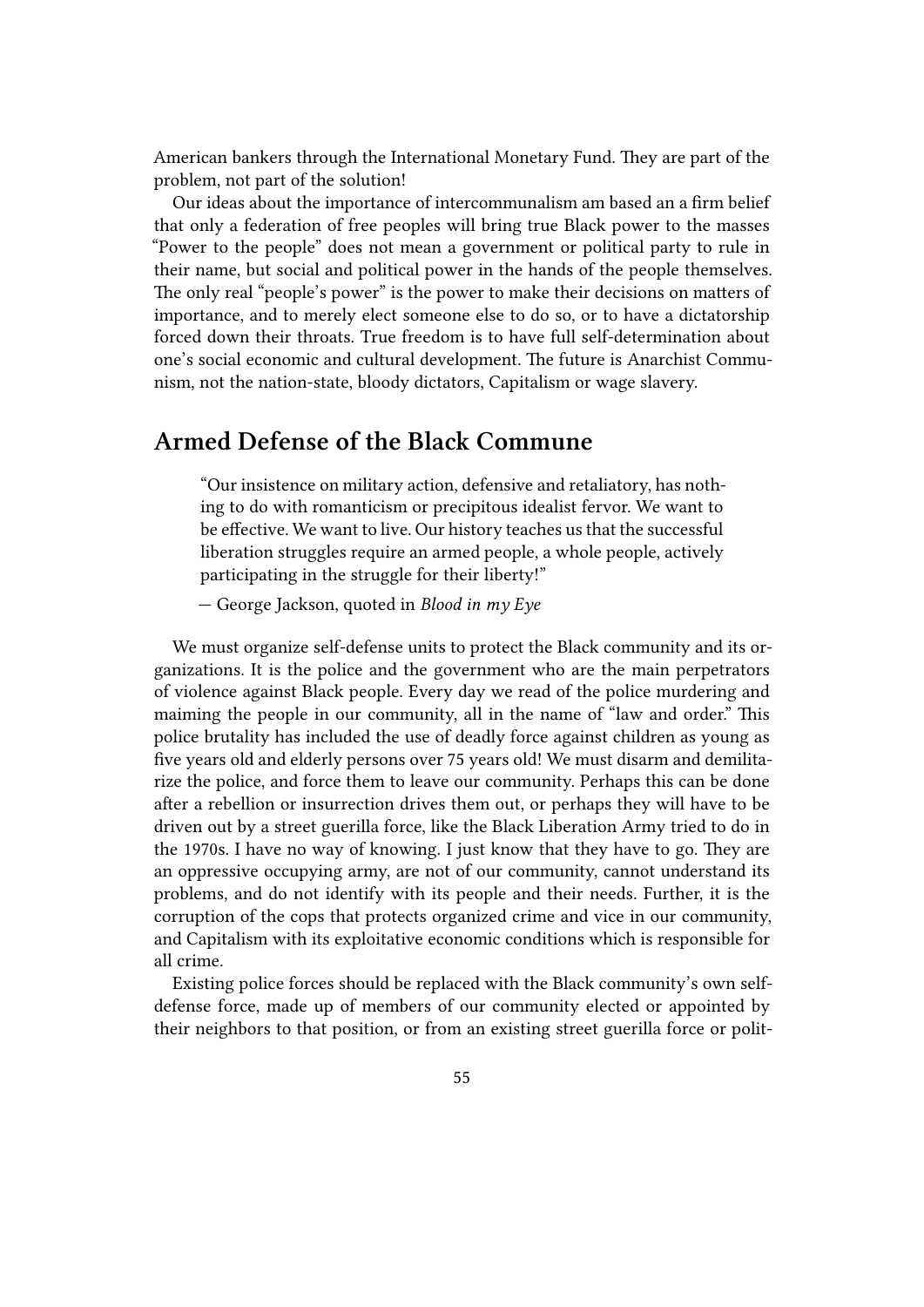ical organization if the people agree. They would be subject to immediate recall and dismissal by the Community Control boards of an area. This is only so that we will have community control of the self-defense farce, begin to deal with fratricidal Black-on-Black crime, and be able to defend ourselves from white racist or police attacks. With the increase of white racist violence today, and the possibility of white mob action in the future, usually in the name of "law and order," this community self-defense force is most important. The only question is: can we do this now?

We exist now under conditions of nominal legality and civil rights, but at some stage in the process of building up our farces, his inevitable that the white power structure will recognize the danger to itself represented by such a free Black commune, and will then try to forcibly repress it. We must have the self-defense capability to resist. This concept of organizing a self-defense force accepts any level of violence that will be necessary to enforce the demands of the people and workers. Yet these self-defense forces would not a 'party vanguard," a police force, or even a standing army in the Statist or usually thought of sense; they would be a Black Peoples' militia, self-managed by the workers and community itself: in other words, the people-in-arms. These militia organizations will allow us to engage in offensive or defensive actions, either in general community defense, or as part of an insurrection or underground resistance.

But what do we do right now in conditions of legality, to reclaim our community from violent racist cops? Do we sit around and debate the appropriateness of military preparation, when the enemy is our community now, committing rape and murder of Black people or do we hit back? How do we even get the idea across to our people and start to train them for paramilitary operations? On a mass scale, I advocate the immediate formation of defense and survival skills study groups, under the guise of gun clubs, martial arts societies, wilderness survival clubs or whatever we need to call them. A thorough understanding of marksmanship, ammunition fabrication, demolition and weapon manufacturing is minimal for everyone. In addition, we should study first aid pertaining to the rather traumatic injuries sustained from gunfire and explosives, combat communications, combat weapons, combat tactics for the small group, combat strategy for the region or nation, combat intelligence of police and military activities among other subjects. These subjects are indispensable if am live underground or during a general insurrection.

We should put emphasis on the purchase, collection, duplication and dissemination of military manuals, gunsmithing textbooks, explosive and improvised demolitions manuals, police and government technical manuals, and pirated editions of right-wing manuals on the subject (since they seem to write the best material in this area), and also begin the study of how to build intelligence networks to collect information on the rapidly growing Skinhead and other totalitarian racist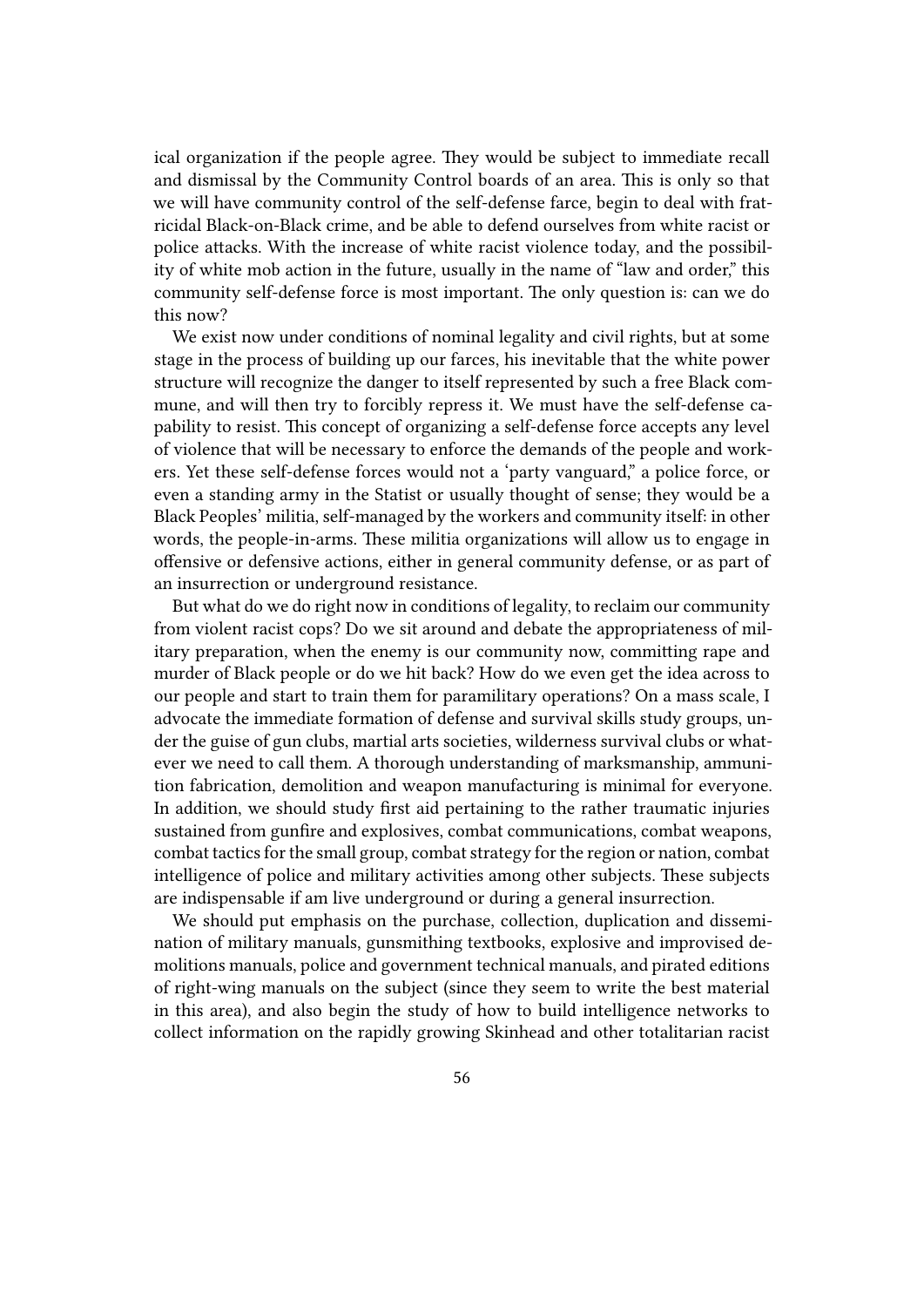organizations, along with intelligence and counter-intelligence information on the government secret police and law enforcement agencies, like the FBI, CIA, ATF, etc., and on any and every other subject which could be of use to us in the coming struggle.

Even though in the United States, development of military skills and self defense is simpler than many other countries because arms and ammunition are widely available, it is logical to assume that the arms situation will soon be so tight so as to make firearms virtually unobtainable, except through an expensive Black market because of the government's "war an drugs" and other proposed gun control legislation to prevent street violence," or so they say (Do you think the sporting goods stores will be open during an insurrection?) Therefore we should learn to use machine tool technology to produce our own weapons. Perfectly adequate firearms may be produced using a minimum of machine teals, providing the individual or group is willing to do the necessary studying and preparation. It is not enough to know a little about these subjects; it is a matter of future survival  $-$  of life and death that one be highly proficient.

I am not advocating the immediate waging of urban guerilla warfare, especially where there is no mass base for such activities. What I am advocating at this stage is armed self-defense and the knowledge of tactics to resist military aggression against the Black community. It is a foolish and unfortunate trait among Anarchists, the white left and sections of the Black movement to condemn the study of military tactics as premature or adventuristic, or an the other hand, to cast oneself into a blind fury of bank expropriations, kidnappings, bombings or plane hijackings. Too many people in the movement have a death trip approach to guns — they assume if you are not "fooling around," then you should prove your convictions via a suicidal shootout in the streets. It doesn't have to be that way.

But the Black movement doesn't even have the luxury of such tepid debates, and must have an armed defense policy because America has a long tradition of government political repression and vigilante paramilitary violence. Although such attacks have been directed primarily at Blacks and other oppressed nationalities in the past, they have also been directed at labor unions and dissident political groups. Such violence makes it absolutely necessary to acquire familiarity with firearms and military tactics. In fact, the Black Resistance movement that I spoke of earlier should think of itself as a paramilitary movement, rather than a strict political association.

We must assert our rights to armed self-defense and revolution, even though it is true that there is a lot of loose talk about guns, self defense, revolution, "urban guerilla warfare," etc., in the Black and radical movements, but with very little study and practice in handling and using weapons. Some of the same folks think "picking up the gun" means that you pick one up for the first time on the day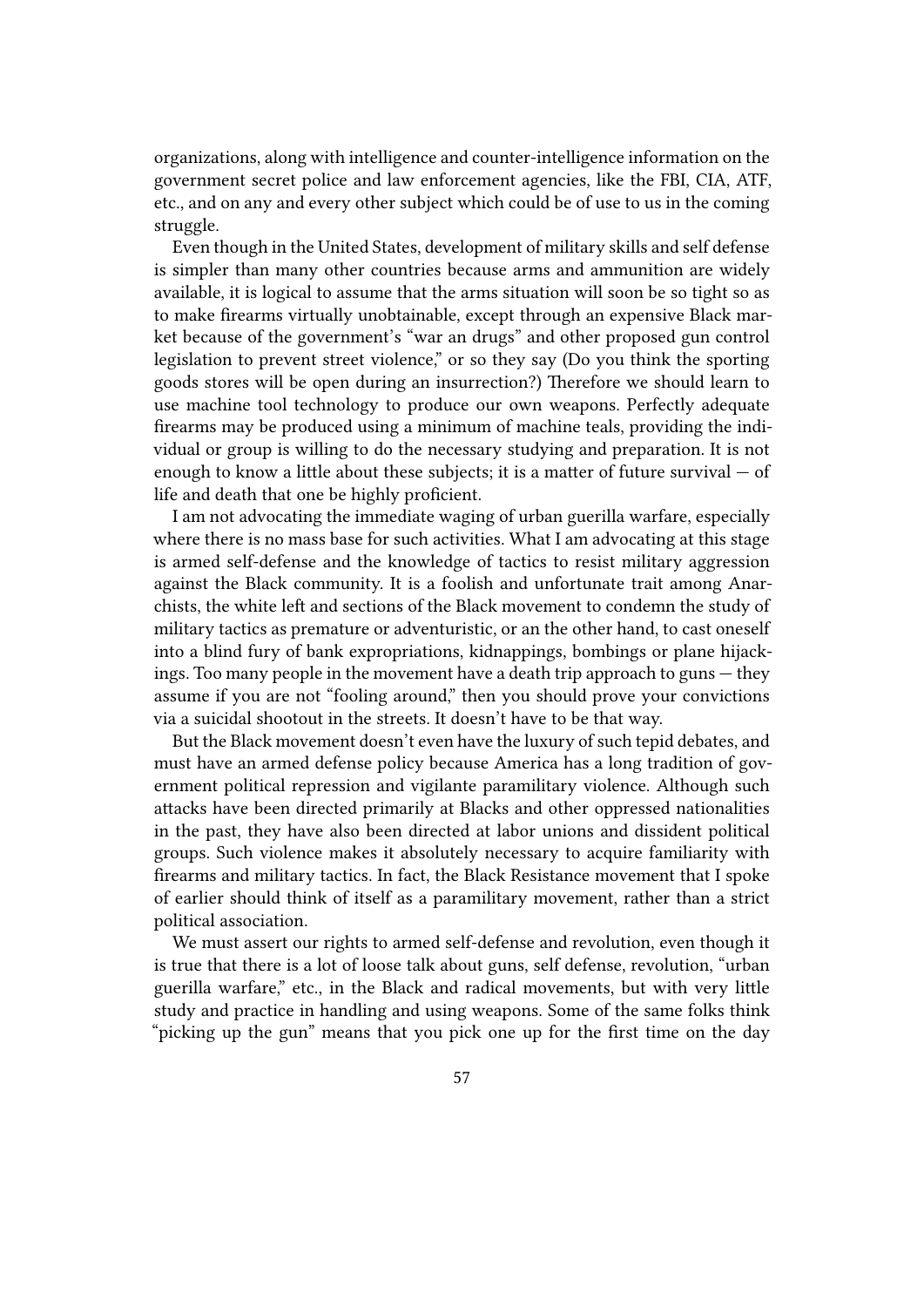of an insurrection or confrontation with police. This is nonsense and is the real "revolutionary suicide," you could get led not knowing what you are doing. But many instances attest to the fact that armed community self defense can be carried out successfully, such as the MOVE resistance in Philadelphia, the Republic of New Africa armed resistance in Detroit and Mississippi and the Black Panther cases. Even as important as the act of defense itself is, is the fact that these instances of successful self-defense have made a tremendous impact on the Black community, encouraging other acts of resistance.

#### **Insurrection**

But what is a rebellion and how does it differ from an insurrection? An insurrection is a general uprising against the power structure. It is usually a sustained rebellion over the course of days, weeks, months or even years. It is a type of class war that involves a whole population in an act of armed or semi-armed resistance. Sometimes mistakenly called a rebellion, its character is far more combative and revolutionary. Rebellions are almost totally spontaneous, short-term affairs. An insurrection is also not the revolution, *since revolution is a social process, rather than a single event*, but it can be an important part of the revolution, maybe its final phase. An insurrection is a planned violent protest campaign which takes the spontaneous revolt of the masses to a higher level Revolutionaries intervene to push rebellions to insurrectionary stage, and the insurrection an to a social revolution. It is not small, isolated pockets of urban guerillas taking actions, unless those guerillas are part of a larger revolt.

The importance of recognizing the true differences of each level can define our strategy and tactics at that stage, and not lead us prematurely into a full offensive, when the enemy is not yet weakened enough by mass action or political attacks. The importance of also recognizing the true causes of the revolt cannot be understated Anarchist revolutionaries intervene in such struggles to show people how to resist and the possibilities of winning freedom. We want to take the people's rebellions against the state and use them to weaken the rule of Capital We want to create resistance on a longer term and to win liberated zones To disconnect these communities from the state means that these rebellions will assume a conscious political character like the Palestinian Intifada in the occupied territories controlled by Israel in the Middle East. Creating the possibility of a Black insurrection means popularizing and spreading the various rebellions to other cities, towns and even countries, and increasing them in number and frequency. It also means consciously nullifying the power of the state, instead of temporary revolts against it, which ultimately preserves its power. There must be a deliberate attempt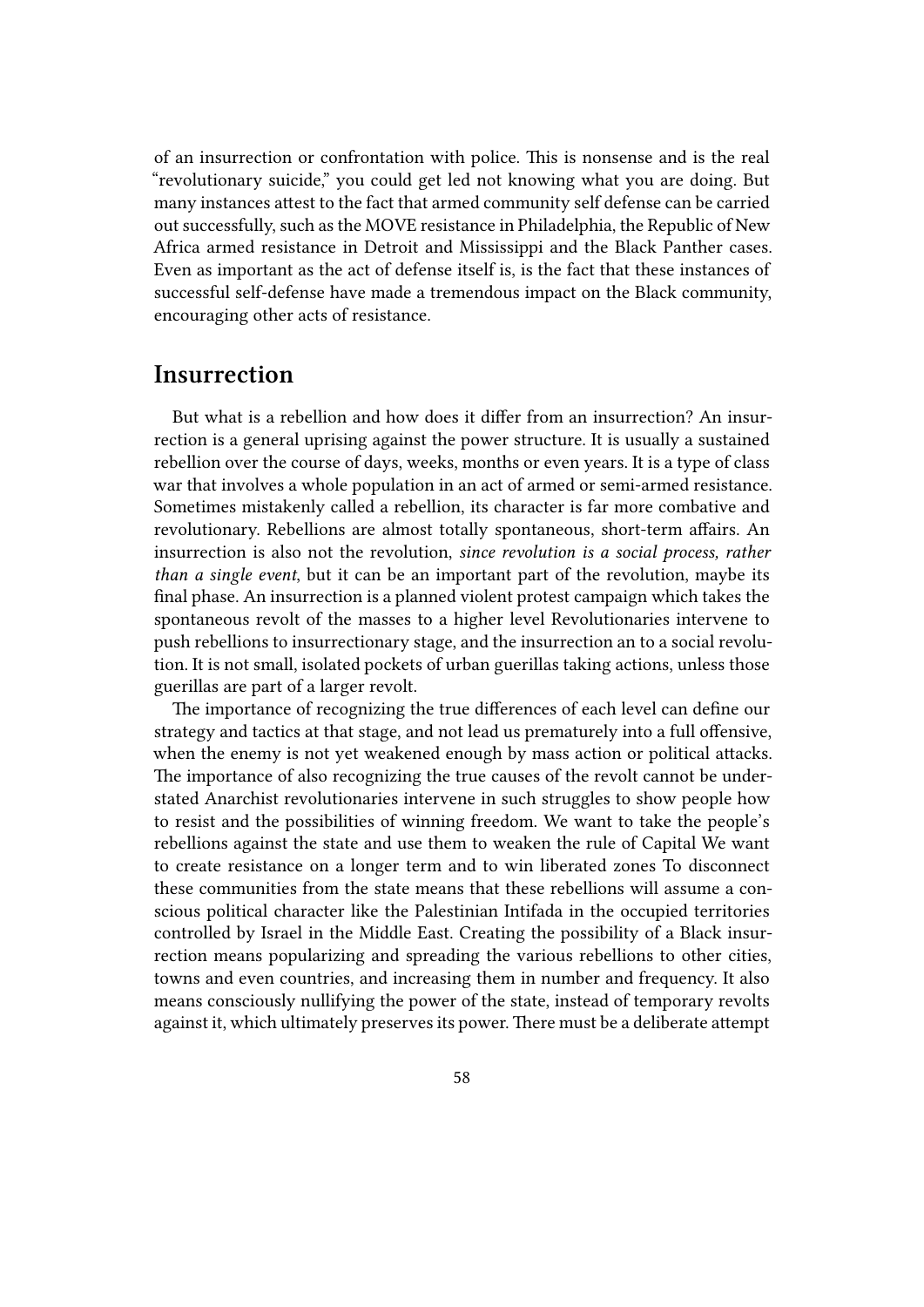to push the government out of existence, and establish People's Power. This has not yet happened with the various Black revolts we have seen since 1964, when the first such modern revolt erupted in Harlem, NY.

In the 1960s, the Black communities all over the U.S. rose up angrily with massive rebellions against the state demanding racial justice. After the Harlem revolt, for the next four years major rebellions shook the U.S. in the Watts section of Los Angeles, Detroit, Chicago, and hundreds of other North American cities. Isolated acts of police brutality, racial discrimination substandard housing, economic exploitation, "the hoodlum element," a breakdown in family values, and a host of other "explanations" have been put forward by liberal and conservative sociologist and others commissioned by the state to whitewash the true causes. Yet none of these revealed this as a protest against the Capitalist system and colonial rule, even though the social scientists "warned" of the possibility of a new outbreak of violence.

Once again in the Spring, 1992, we saw a massive revolt in Los Angeles, whose immediate causes were related to the outrageous acquittal of 1 Angeles policemen who had brutally beaten Rodney King. But there again this was just an immediate cause acting as a trigger; this revolt was not a sympathy revolt on behalf of Rodney King personally. The cause of this rebellion was widespread social inequality in the Capitalist system and police terrorism. This time the rebellion spread to 40 cities and four foreign countries. And it was not just a so-called "race riot," but rather a class revolt that included a large number of Latinos, whites and even Asians. But it was undeniably a revolt for racial injustice first and foremost, even if it was not just directed against white people in general but the Capitalist system and the rich. It was not limited to just even the inner city in the Las Angeles area but spread even to white upper crust areas in Hollywood, Ventura, and beyond This was the beginning stage of class warfare.

If an underground military force existed or a militia was assembled, it could have entered the filed of battle with more weaponry and advanced tactics. As it was the gangs played that role, and played it very well. Their participation is why it took so long to put the rebellion down, but even they could not prevent the reestablishment of white power in South Central Los Angeles. Not just because of being militarily out gunned, but because they had no revolutionary political program despite all their rhetoric of having been radicalized Also the state came down extremely hard on the rebels. Over 20,000 persons were jailed, 50 were killed and hundreds wounded.

Could a liberated zone have been won, so that dual power could have been established? That possibility existed and still does exist if the people are properly armed and educated Mass resistance with heavy military weaponry may have won serious concessions, one of which is to pull back the cops. We don't know that, this is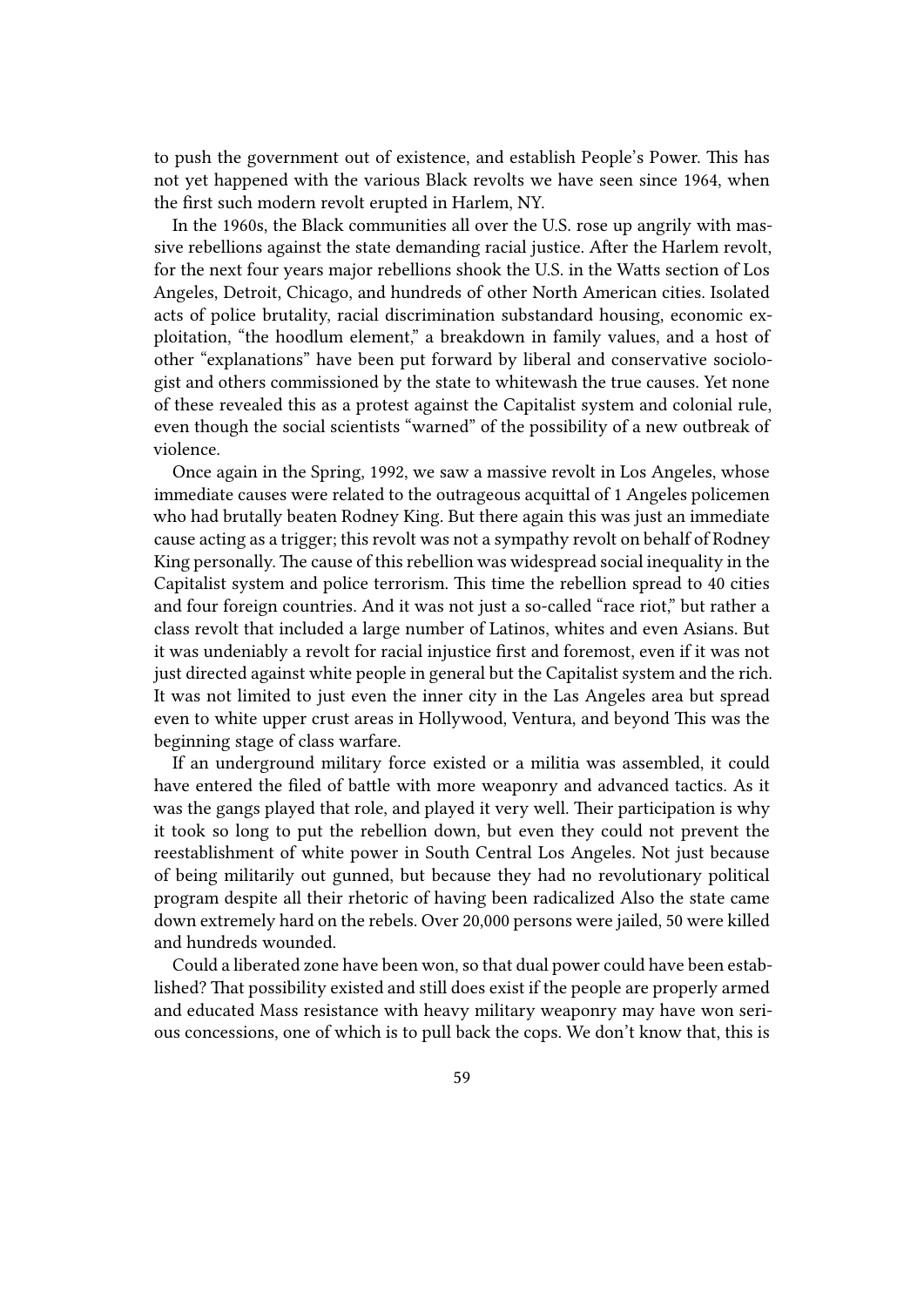purely speculation. We do know that this is not the last rebellion in L.A. and other cities. They may come much quicker now that the genie of urban revolution of the bag again. We can only hope and prepare. *Onward to the black revolution!*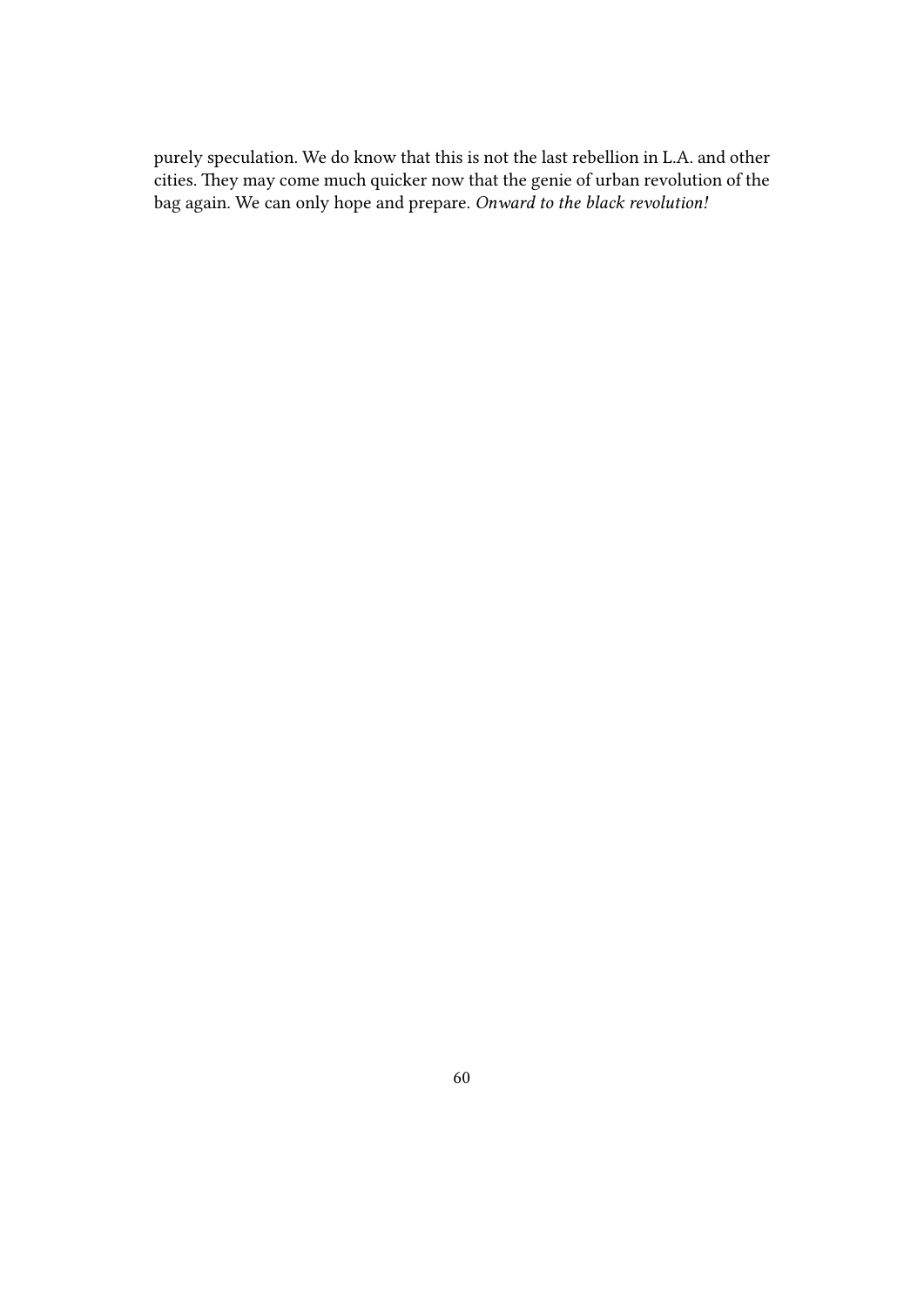# **Chapter 3. Anarchist Theory and Practice**

The major aim of this chapter is to list the major elements of Anarchist thought and to give examples of what some Anarchists think about them. Unlike other streams of political thought, Anarchists do not elevate certain texts or individuals above others. There are different types of Anarchists with many points of disagreement. The primary areas of debate among Anarchists relate to what form of organization should be struggled for and what tactics we should use. For instance, some of their most significant differences concern the economic organization of future society. Some Anarchists reject money, and substitute a system of trade in which work is exchanged for goods and services. Others reject all forms of trade or barter or private ownership as Capitalism, and feel that all major property should be owned in common.

There are Anarchists who believe in guerilla warfare, including assassination, bombings, bank expropriations, etc., as one means of revolutionary attacks on the State. But there also are Anarchists who believe almost exclusively in organizational, labor or community work. There is no single type, nor do they all agree on strategy and tactics. Some are opposed to violence; some accept it only in selfdefense or during a revolutionary insurrection.

Anarchists and Anarchism have historically been misrepresented to the world. The popular impression of an Anarchist as an uncontrollably emotional, violent person who is only interested in destruction for its own sake, and who is opposed to all forms of organization, still persists to this day. Further, the mistaken belief that Anarchy is chaos and confusion, a reign of rape, murder and mindless-total disorder and insanity is widely believed by the general public.

This false impression primarily is still widely believed because people from across the political spectrum have consciously been promoting this lie for years. All who strive to oppress and exploit the working class, and gain power far themselves, whether they come from the right or the left, will always be threatened by Anarchism. This is because Anarchists hold that all authority and coercion must be struggled against. In fact, Anarchists want to get rid of the greatest perpetrator of violence throughout history: governments. To Anarchists, a Capitalist "democratic" government is no better than a fascist or Communist regime, because the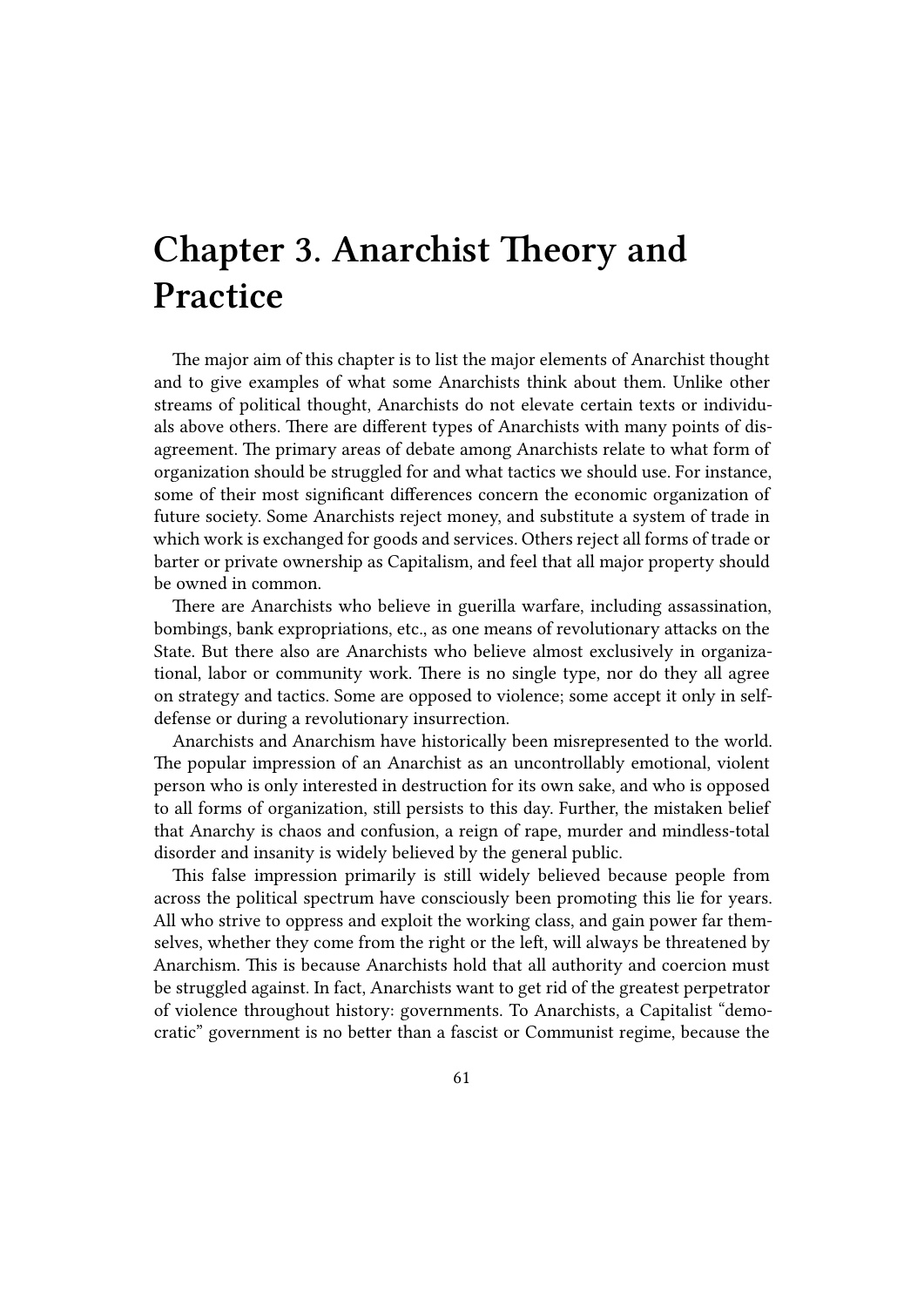ruling class only differs in the amount of violence they authorize their police and army to use and the degree of rights they will allow, if any. Through war, police repression, social neglect, and political repression. Governments have killed millions of persons, whether trying to defend or overthrow a government. Anarchists want to end this slaughter, and build a society based on peace and freedom.

What is Anarchism? Anarchism is free or Libertarian Socialism. Anarchists are opposed to government, the state and Capitalism. Therefore, simply speaking, Anarchism is a no-government form of Socialism.

In common with all Socialists, the Anarchists hold that the private ownership of land, capital and machinery has had its time; that it is condemned to disappear, and that all requisites for production must and will, become the common property of society, and be managed in common by the producers of wealth Peter Kropotkin, in his Anarchist-Communism: Its Basis and Principles.

Though there are several different "schools" of Anarchist though, revolutionary Anarchist or Anarchist-Communism is based upon the class struggle, but it does not take a mechanist view of the class struggle taken by the Marxist-Leninists. For instance, it does not take the view that only the industrial proletariat can achieve Socialism, and that the victory of this class, led by a "communist working class party" represent the final victory over Capitalism. Nor do we accept the idea of a "worker's state." Anarchists believe that only the peasants, workers and farmers can liberate themselves and that they should manage industrial and economic production through workers' councils, factory committees, and farm cooperatives, rather than with the interference of a patty or government.

Anarchists are social revolutionaries, and feel that the Social revolution is the process through which a free society will be created. Self-management will be established in all areas of social life, including the right of all oppressed races of people to self-determination. As I have stated, self-determination is the right to self-government. By their own initiative, individuals will implement their own management of social life through voluntary associations. They will refuse to surrender their self-direction to the State, political parties, vanguard sects since each of these merely aid in establishing or reestablishing domination. Anarchists believe the state and capitalist authority will be abolished by the means of direct actionwildcat strikes, slowdowns, boycotts, sabotage, and armed insurrection. We recognize our goals cannot be separated from the means used to achieve them. Hence our practice and the associations we create will reflect the society we seek.

Crucial attention will necessarily be paid to the area of economic organization, since it is here that the interests of everyone converge, Under Capitalism we all have to sell our labor to survive and to feed our families and ourselves. But after an Anarchist social revolution, the wage system and the institution of private and state property will be abolished and replaced with the production and distribution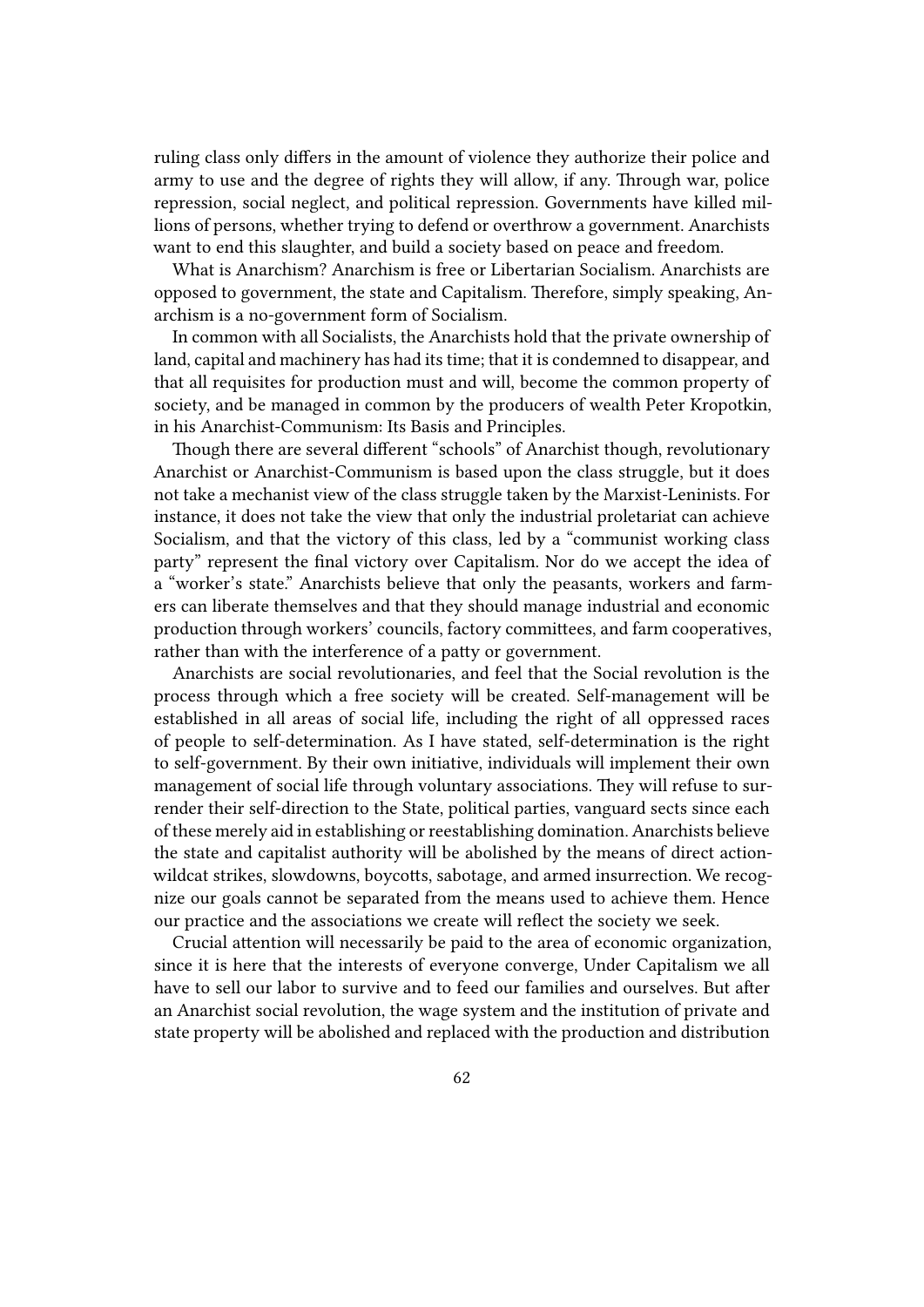of goods according to the communist principle of: "From each according to ability, to each according to need." Voluntary associations of producers and consumers will take common possession of the means of production and allow the free use of all resources to any voluntary group, provided that such use does not deprive others or does not entail the use of wage labor. These associations could be food and housing cooperatives, cooperative factories, community-run schools, hospitals, recreation facilities, and other important social services. These associations will federate with each other to facilitate their common goals on both a territorial and functional basis.

This federalism as a concept is a form of social organization in which selfdetermining groups freely agree to coordinate their activities. The only social system that can possibly meet the diverse needs of society, while still promoting solidarity on the widest scale, is one that allows people to freely associate on the basis of common needs and interests. Federalism emphasizes autonomy and decentralization, fosters solidarity and complements groups' efforts to be as self-sufficient as possible. Groups can then be expected to cooperate as long as they derive mutual benefit. Contrary to the Capitalist legal system and its contracts, if such benefits are not felt to be mutual in an Anarchist society, any group will have the freedom to dissociate. In this manner a flexible and self-regulating social organism will be created, always ready to meet new needs by new organizations and adjustments. Federalism is not a type of Anarchism, but it is an essential part of Anarchism. It is the joining of groups and peoples for political and economic survival and livelihood.

Anarchists have an enormous job ahead of them, and they must be able to work together for the benefit of the idea The Italian Anarchist Errico Malatesta said it best when he wrote:

"Our task is that of pushing the "people" to demand and to seize all the freedom they can to make themselves responsible for their own needs without waiting for orders from any kind of authority. Out task is that of demonstrating the uselessness and harmfulness of the government, or provoking and encouraging by propaganda and action all kinds of individual and collective initiatives." … "After the revolution, Anarchists will have a special mission of being the vigilant custodians of freedom, against the aspirants to power and possible tyranny of the majority…"

Quoted in *Malatesta: His Life and Times*, ed. by Vernon Richards

So, this is the job of the federation, but it does not end with the success of the revolution. There is much reconstruction work to be done, and the revolution must be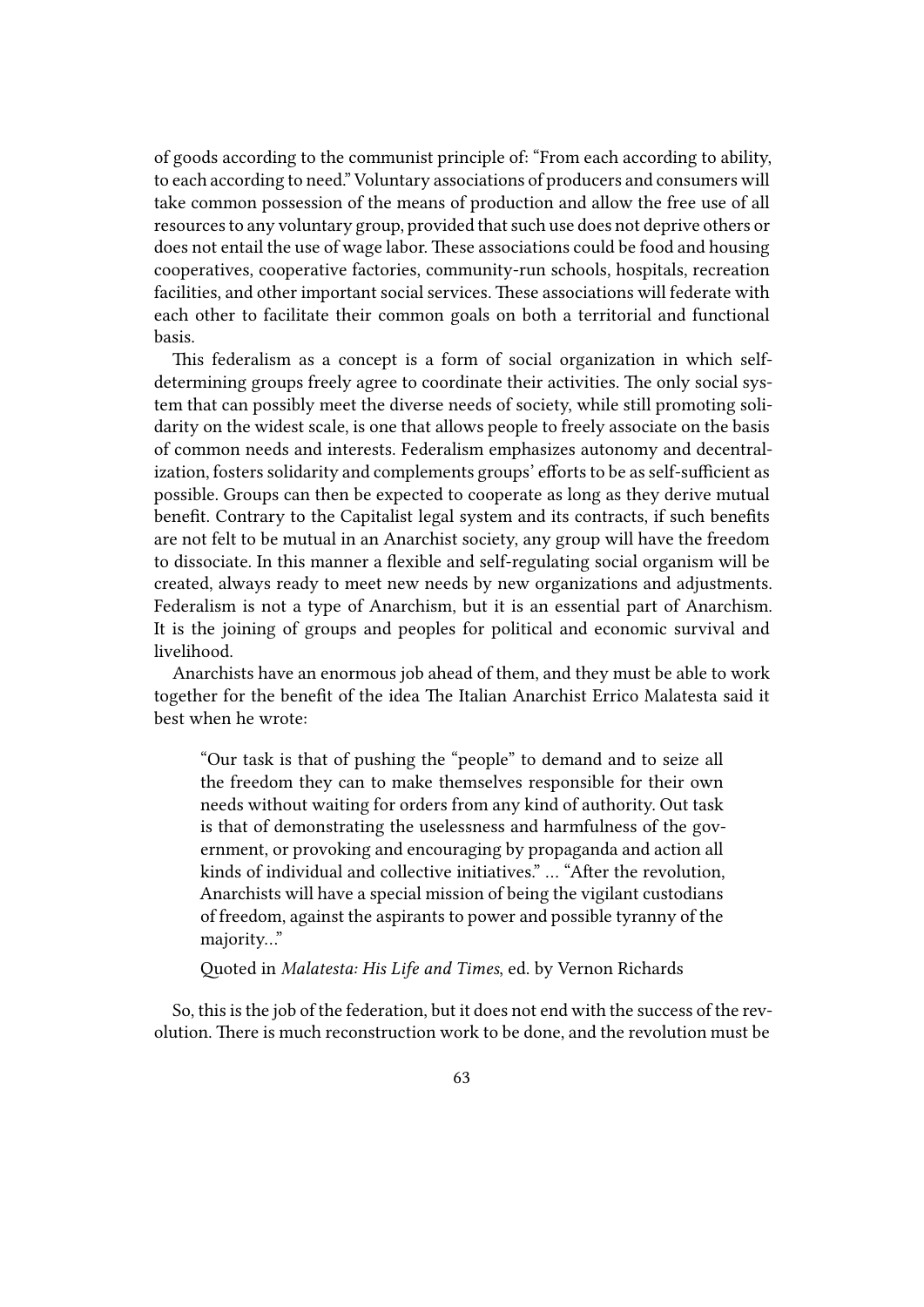defended to fulfill our tasks, Anarchists must have their own organizations. They must organize the past-revolutionary society, and this is why Anarchists federate themselves.

In a modern independent society, the process of federation must be extended to all humanity. The network of voluntary associations — the Commune — will know no borders. It could be the size of the city, state, or nation or a society much larger than the nation-state under Capitalism. It could be a mass commune that would encompass all the world's peoples in a number of continental Anarchist federations, say North America, Africa, or the Caribbean. Truly this would be a new world! Not a United Nations or "One World government," but a united humanity.

But our opposition is formidable  $-$  each of us has been taught to believe in the need for government, in the absolute necessity of experts, in taking orders, in authority — for some of us it is all new. But when we believe in ourselves and decide we can make a society based on free, caring individuals, that tendency within us will become the conscious choice of freedom-loving people. Anarchists see their job as strengthening that tendency, and show that there is no democracy or freedom under government — whether in the United States, China or Russia. Anarchists believe in direct democracy by the people as the only kind of freedom and self-rule.

### **Types of Anarchists**

But Anarchists can't be expected to agree on everything. Historically these differences have led to distinct tendencies in Anarchist theory and practice.

Individualist Anarchists hope for a future society in which free individuals do their duty and share resources "according to the dictates of abstract justice." Generally speaking, Individualists are mere philosophers rather than revolutionary activists. They are civil libertarians who want to reform the system to make it work 'fairly." They were prevalent in the past century, but are still seen in "countercultural" Anarchist formations, middle class philosophers, or right-wing Libertarians.

Mutualists are Anarchists associated with the ideas of 19<sup>th</sup> century Anarchist philosopher, Pierre-Joseph Proudhon, who based his future economy on "…a pattern of individuals and small groups possessing (but not awning) their means of production, and bound by contracts of mutual exchange and mutual credit (instead of money) which would insure to each individual the product of his own labor. This type of Anarchism appears when Individualists being to put their ideas in practice, and merely wish to reform Capitalism and make it "cooperative." This is also where the right wing Libertarians and advocates of a minimized role for the state get the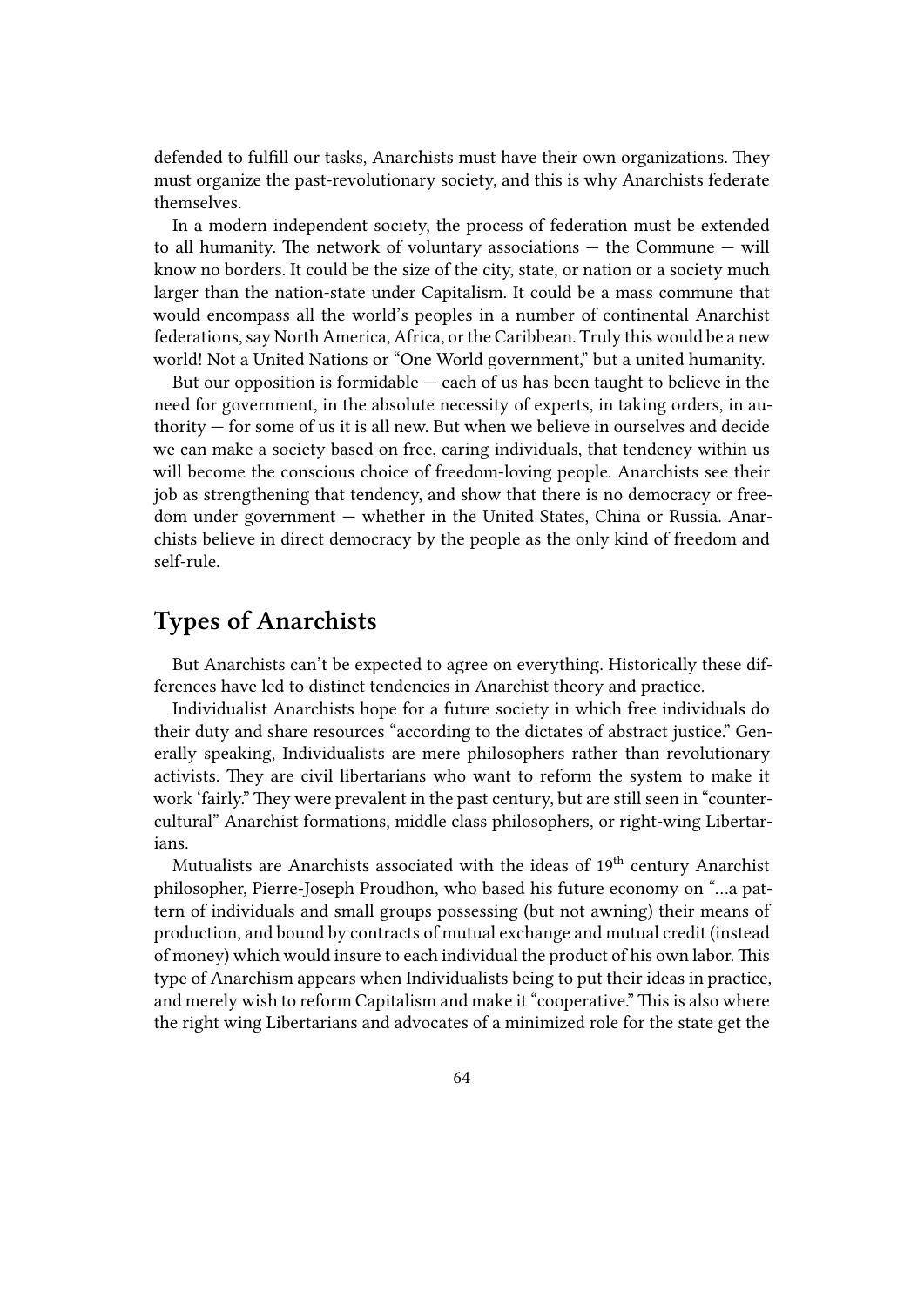ideas. Marx attacked Proudhon as an "idealist" and "utopian philosopher" for the Anarchist concept of Mutual Aid.

Collectivists are Anarchists based directly on the ideas of Michael Bakunin, the Russian Anarchist, the best-known advocate to the general public of Anarchist theory. Bakunin's collectivist form of Anarchism replaced Proudhon's insistence on individual possession with the idea of Socialist possession by voluntary institutions, and the right to the enjoyment of the individual product of his/her labor or its equivalent still assured to the individual worker. This type of Anarchism involves a direct threat to the class system and the Capitalist state, and is the view that society can only be reconstructed when the working class seizes control of the economy by a social revolution, destroys the State apparatus, and reorganizes production on the basis of common ownership and control by associations of working people. This farm of Anarchism is ideologically the basis of Anarchist-Syndicalism, or revolutionary labor unionism.

Anarcho-Syndicalists are Anarchists who are active in the labor and working class movements. Anarchist-Syndicalism is a farm of Anarchism for classconscious workers and peasants, for militants and activists in the labor movement, for libertarian Socialists who want equality as well as liberty. As pointed out, this philosophy is based heavily an the ideas of Bakunin, though its organizing techniques stem from the French and Spanish CNT trade union movements (called "Syndicates"), where Anarchists were heavily involved. This is the type of Anarchism that influenced the IWW in North America and which expresses the view that the Capitalist state must be toppled by a revolutionary form of economic warfare called the General Strike, and that the economy must be reorganized and based on industrial unions, which would be under the counsel of the working class. All political matters would be handled by either an Industrial Union Congress, while workplace matters would go to a factory committee, elected by the workers themselves and under their direct control. This type of Anarchism has great potential far organizing an Anarchist working class movement in North America, if it raises contemporary issues like the shortened workweek, factory councils, the current depression and a fight back against the bosses' offensive of the last 20 years against the working class world wide.

Anarchist-Communists are revolutionary Anarchists who believe in the philosophy of class struggle, an end to Capitalism, and all farms of oppression. Contrary to Anarchist-Syndicalism it does not limit itself to workplace organizing. The philosophy is based on the theories of Peter Kropotkin, another Russian Anarchist. Kropotkin and his fellow Anarchist-Communists not only envisaged the commune and workers' councils as the, proper guardians of production; they also attacked the wage system in all its forms, and revived the ideas of Libertarian communism. This type of Anarchism is known as Libertarian Socialism also, and includes Mast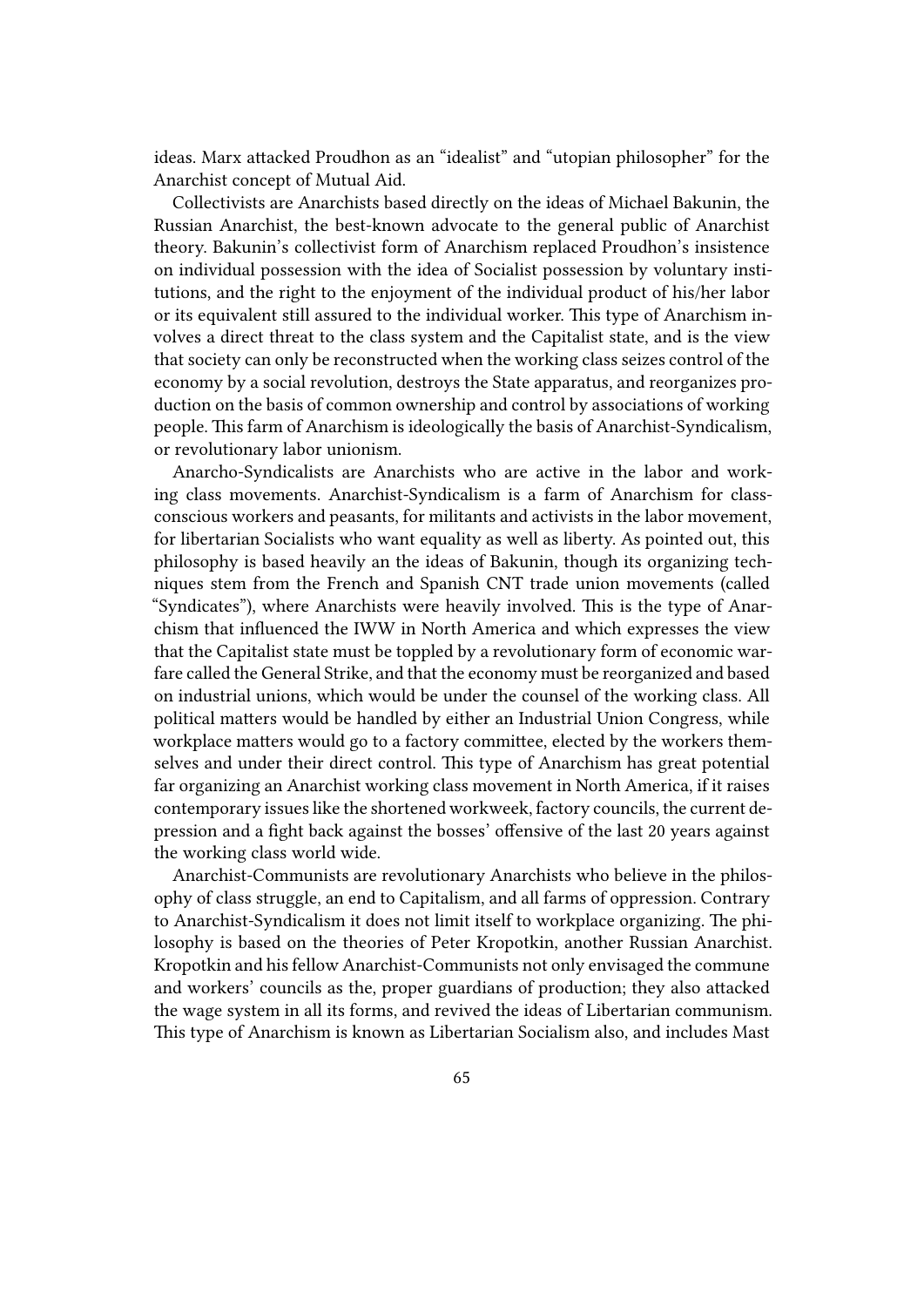Socialists who are also opposed to the State, dictatorship, and party rule, though they are not Anarchists.

Since the 1870s the principles of Anarchist-Communism have been accepted by most Anarchist organizations favoring revolution. This Anarchist or Libertarian Communism must, of course, not be confused with much better known communism of the Marxist-Leninists, the communism which is based on state ownership of the economy and control of the both production and distribution, and also on party dictatorship. That form of authoritarian communist society is based on oppression and slavery to the state, while we favor a free, voluntary communism of shared resources. Libertarian Communism is not Bolshevism and has no connection with or support for Lenin, Stalin, Trotsky or Mao Tse Tung. It is not state or private control over the essentials of life we seek, and we oppose all forms of dictatorship. Anarchist communists seek to foster the growth of a new society in which freedom to develop as one see t is integrated to the fullest extent with social responsibility to others.

Autonomists are a new tendency in the Anarchist movement This tendency arose in the mid 1980s in Germany and later spread to other countries in Europe and North America. Students, intellectuals, and disaffected workers made up this tendency originally, but there am also Anarchists who call themselves Autonomists to imply they are not linked with a federation, or are not doctrinaire or a purist. Like Liberating Socialism, they seem to draw their ideology from both Marxism and some tenets of Anarchist philosophy like Anarchist Communism, but they tend to be more independent and very meticulous about explaining their different identity.

In conclusion, this is one way to list the different tendencies in Anarchist thought and practice. Them may be many other ways to do it and describe the historical development of each tendency. That may be beyond the scope of this pamphlet But most Anarchists would agree on these general statements: Anarchists hope far, construct theories about, and act to promote the abolition of government, the State, and the principle of authority that is central to contemporary social forms, and to replace them with a social organization based on voluntary cooperation between free individuals. All Anarchist tendencies, except the Individualists (and to some extent, the Mutualists), see this future society based an organic network of mutual aid associations, workers' and consumers collectives, communes, and other voluntary alliances, organized into regional units and other non-authoritarian federations far the purpose of sharing ideas, information technical skills and large scale technological, cultural and recreational resources. All Anarchists believe in freedom from hunger and want and are against all forms of class, sexual and racial oppression, as well as all political manipulation by the State.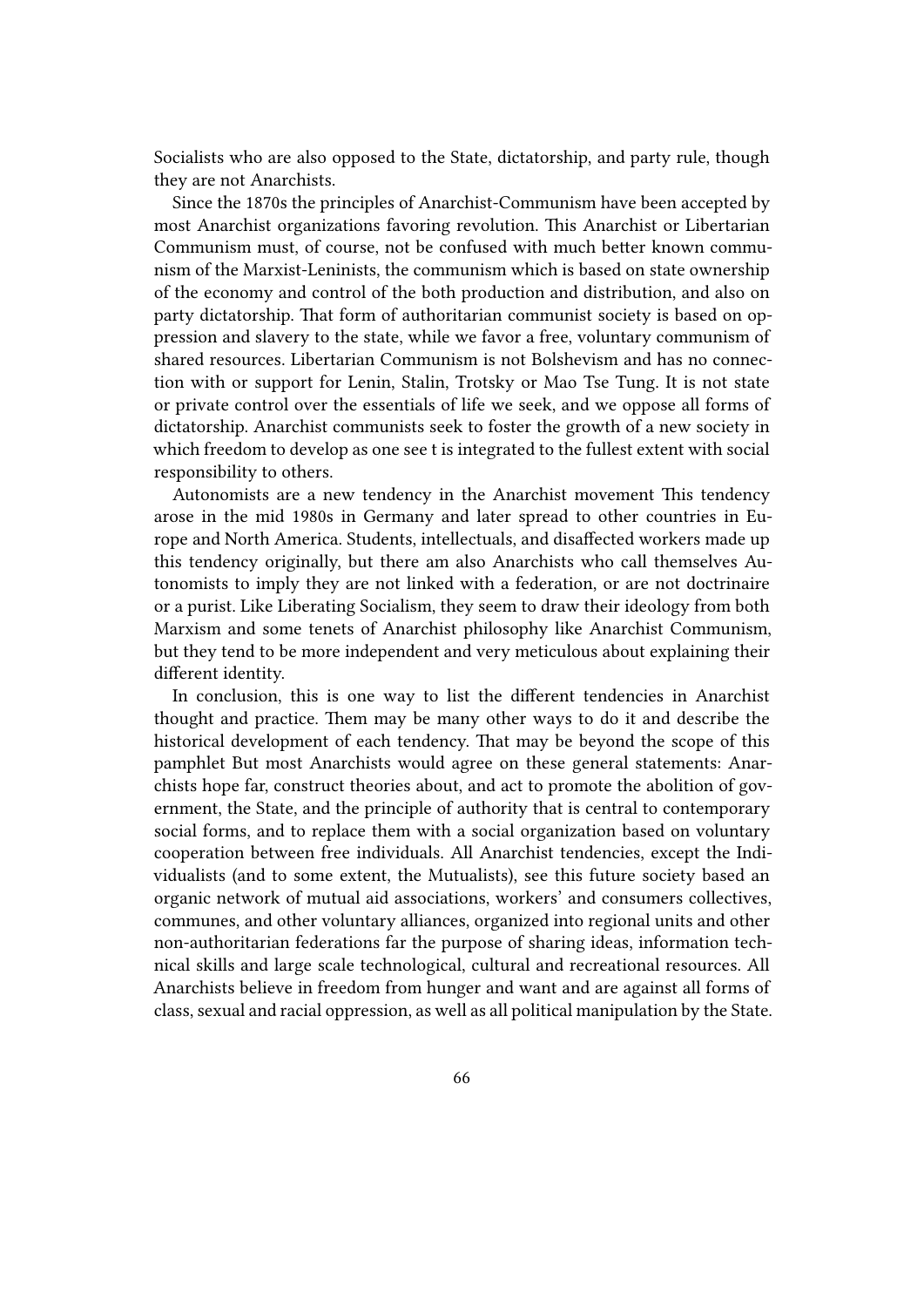The philosophy is an evolving ideal in which many individuals and social movements have influence. Feminism, Black Liberation, Gay rights, the ecology movement and others, are all additions to the awareness of the philosophy of Anarchism, and this influence has helped in the advancement of the ideal of Anarchism as a social force in modern society. These influences ensure that the Social revolution we all anticipate will be as all encompassing and democratic as all, and that all will be fully liberated, not just affluent straight, white males.

# **Anarchist Versus Marxist-Leninist Thought on Organization of Society**

Historically, there have been three major forms of socialism: Libertarian Socialism (Anarchism), Authoritarian Socialism (Marxist Communism), and Democratic Socialism (electoral social democracy). The non-Anarchist left has echoed the bourgeoisie's portrayal of Anarchism as an ideology of chaos and lunacy. But Anarchism and especially Anarchist-Communism has nothing in common with this image. It is false and made up by its ideological opponents, the Marxist-Leninists.

It is very difficult for the Marxist-Leninists to make an objective criticism of Anarchism as such, because by its nature it undermines all the suppositions basic to Marxism. If Marxism and Leninism, its variant which emerged during the Russian revolution, is held out to be the working class philosophy and the proletariat cannot owe its emancipation to anyone but itself, it is hard to go back on it and say that the working class is not yet ready to dispense with authority over it. Lenin came up with the idea of a transitional State, which would "wither away" over time, to go along with Marx's "dictatorship of the proletariat." The Anarchists expose this line as counter-revolutionary and sheer power grabbing. Over 75 years of Marxist-Leninist practice has proven us right. These so-called "Socialist States" produced by Marxist-Leninist doctrine have only produced Stalinist police states where workers have no rights, a new ruling class of technocrats and party politicians have emerged, and the class differential between those the state favored over those it didn't created widespread deprivation among the masses and another class struggle. But instead of meeting such criticisms head an, they have concentrated their attacks not on the doctrine of Anarchism, but on particular Anarchist historical figures, especially Bakunin, an ideological opponent of Marx in the First International of Socialist movements in the last century.

Anarchists are social revolutionaries, who seek a stateless, classless, voluntary, cooperative federation of decentralized communes-based upon social ownership, individual liberty and autonomous self-management of social and economic life.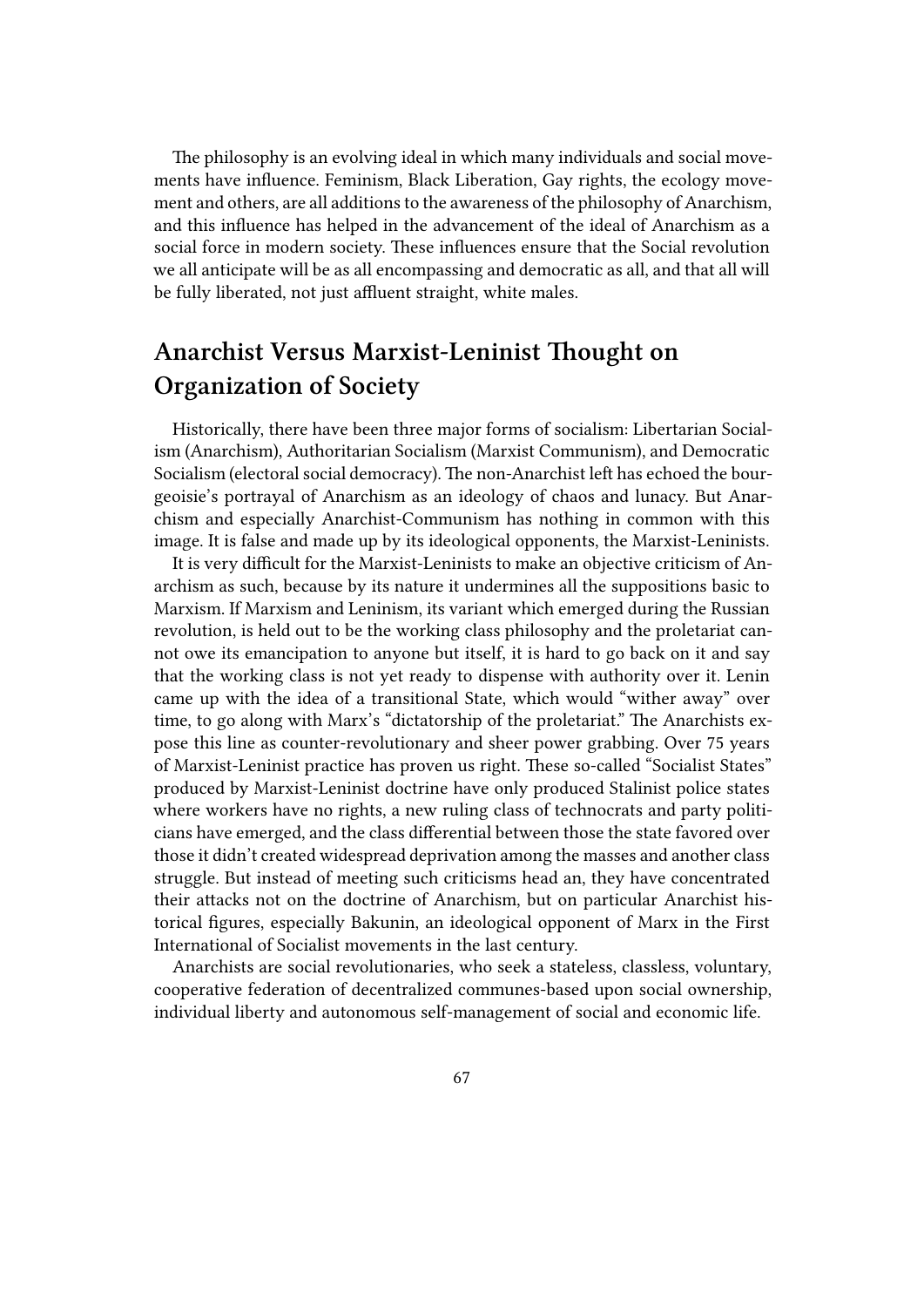The Anarchists differ with the Marxists-Leninists in many areas, but especially in organization building. They differ from the authoritarian socialists in primarily three ways: they reject the Marxist-Leninist notions of the "vanguard party," "democratic centralism," and the "dictatorship of the proletariat," and Anarchists have alternatives to each of them. The problem is that almost the entire left, including same Anarchists, is completely unaware of Anarchism's tangible structural alternatives of the Catalyst, Group, Anarchist Consensus, and the Mass Commune.

The Anarchist alternative to the vanguard party is the catalyst group. The catalyst group is merely an Anarchist-Communist federation of affinity groups in action. This Catalyst group or revolutionary anarchist federation would meet on a regular basis or only when there was a necessity, depending on the wishes of the membership and the urgency of social conditions. It would be made up of representatives from or the affinity group itself, with full voting rights, privileges, and responsibilities. It would set both policies and future actions to be performed. It will produce both Anarchist-Communist theory and social practice. It believes in the class struggle and the necessity to overthrow Capitalist rule. It organizes in the communities and workplaces. It is democratic and has no authority figures like a party boss or central committee.

In order to make a revolution large-scale, coordinated movements are necessary, and their formation is in no way counter to Anarchism What Anarchists are opposed to is hierarchical, power-tripping leadership which suppresses the creative urge of the bulk of those involved, and forces an agenda down their throats, Members of such groups are mere servants and worshippers of the party leadership. But although Anarchists reject this type of domineering leadership, they do recognize that some people are more experienced articulate, or skilled than others, and these people will play leadership action roles. These persons are not authority figures, and can be removed at the will of the body. There is also a conscious attempt to routinely rotate this responsibility and to pass on these skills to each other, especially to women and people of color, who would ordinarily not get the chance. The experiences of these persons, who are usually veteran activists or better qualified than most at the moment can help form and drive forward movements, and even help crystallize the potential for revolutionary change in the popular movement. What they cannot do is take over the initiative of the movement itself. The members of these groups reject hierarchical positions — anybody having more 'official" authority than others — and unlike the M-L vanguard parties, the Anarchist groups won't be allowed to perpetuate their leadership through a dictatorship after the revolution. Instead, the catalyst group itself will be dissolved and its members, when they are ready, will be absorbed into the new society's collective decisionmaking process Therefore these Anarchists are not leaders, but merely advisors and organizers for a mass movement.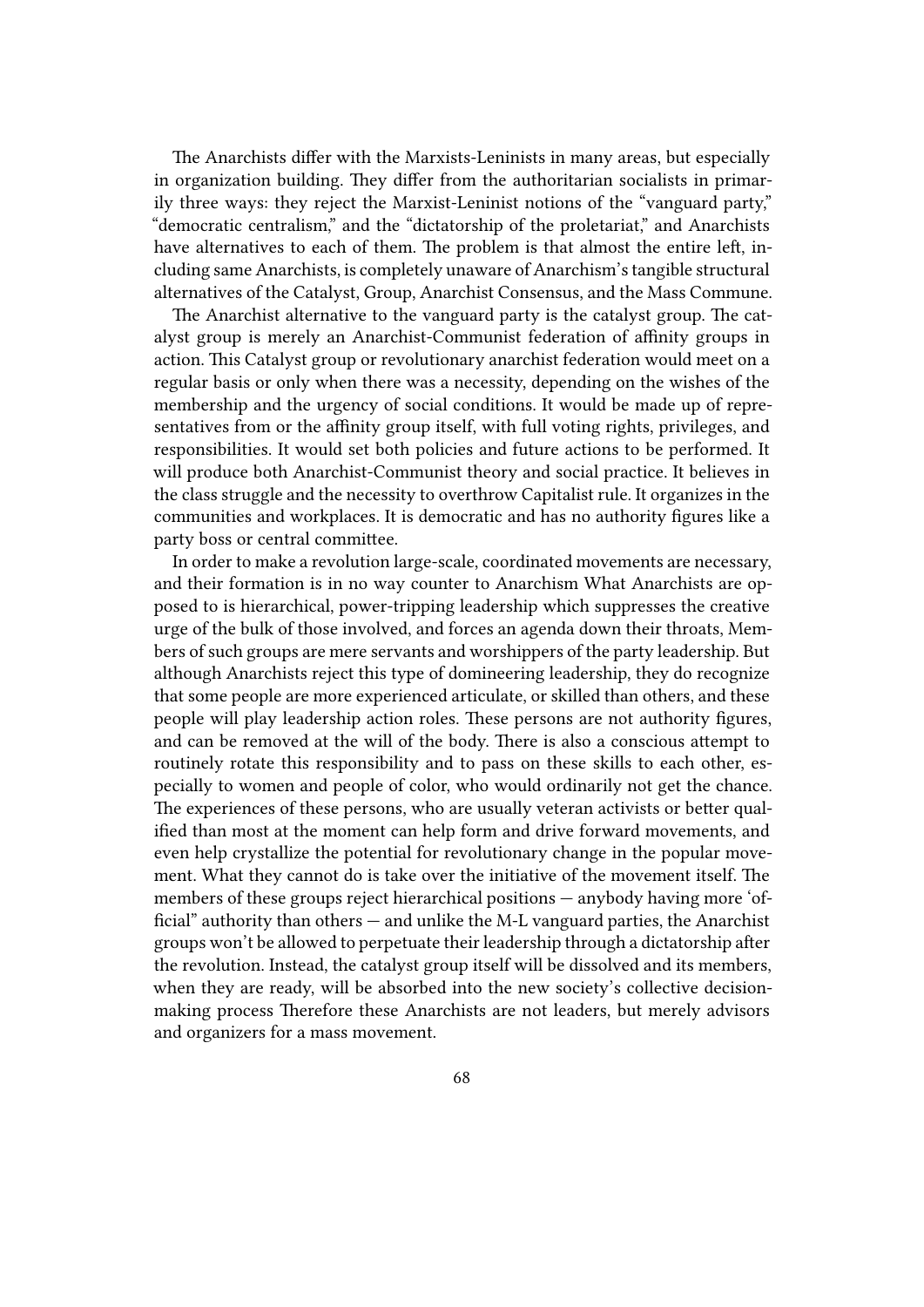What we don't want or need is a group of authoritarians leading the working class, and then establishing themselves as a centralized decision-making command, instead of "withering away"; Marxist-Leninist states have perpetuated authoritarian institutions (the secret police, labor bosses, and the communist party) to maintain their power. The apparent effectiveness of such organizations (we 're just as efficient as the Capitalists) masks the way that "revolutionaries" who pattern themselves after Capitalist institutions become absorbed by bourgeois values, and completely isolated from the real needs and desires of ordinary people.

The reluctance of Marxist-Leninists to accept to accept revolutionary social change is, however, above all seen in Lenin's conception of the party. It is a prescription to just nakedly seize power and put it in the hands of the Communist Party. The party that Leninists create today, they believe, should become the (only) "Party of the Proletariat" in which that class could organize and seize power. In practice, however, this meant personal and party dictatorship, which they felt gave them the right and duty to wipe out all other parties and political ideologies. Both Lenin and Stalin killed millions or workers and peasants, their left-wing ideological opponents, and even members of the Bolshevik party. This bloody and treacherous history is why them is so much rivalry and hostility between Marxist-Leninist and Trotskyite parties today, and it is why the "workers' states," whether in Cuba, China, Vietnam, or Korea are such oppressive bureaucracies over their people. It is also why most of the East European Stalinist countries had their government overthrown by the petty bourgeois and ordinary citizens in the 1980s. Maybe we are witnessing the eclipse of State communism entirely, since they have nothing new to say and will never get those governments-back again.

While Anarchist groups reach decisions through Anarchist consensus, the Marxist-Leninists organize through so-called democratic centralism. Democratic centralism poses as a form of inner party democracy, but is really just a hierarchy by which each member of a party  $-$  ultimately of a society  $-$  is subordinate to a "higher" member until one reaches the all-powerful party central committee and its Chairman. This is a totally undemocratic procedure, which puts the leadership above criticism, even if it is t above reproach. It is a bankrupt, corrupt method of internal operations for a political organization. You have no voice in such a party, and must be afraid to say any unflattering comments to or about the leaders.

In Anarchist groups, proposals are talked out by members (none of wham has authority over another), dissenting minorities are respected, and each individual's participation is voluntary. Everyone has the right to agree or disagree over policy and actions, and everyone's ideas are given equal weight and consideration. No decision may be made until each individual member or affiliated group that will be affected by that decision has had a chance to express their opinion on the issue. Individual members and affiliated groups shall retain the option to refuse support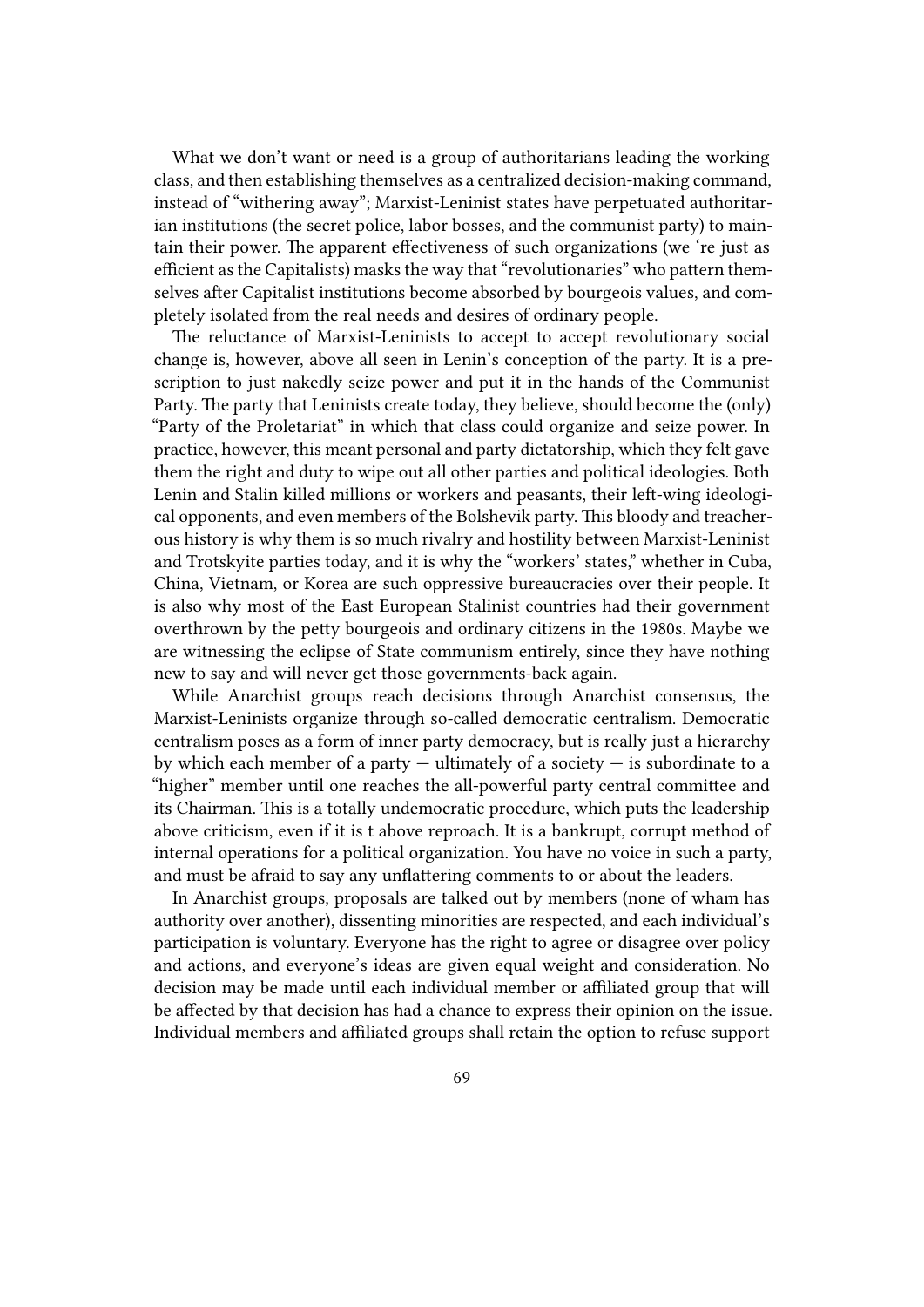to specific federation activities, but may not actively obstruct such activities. In true democratic fashion, decisions for the federation as a whole must be made by a majority of its members.

In most cases, there is no real need for formal meetings for the making of decisions, what is needed is coordination of the actions of the group. Of course, there are times when a decision has to be made, and sometimes very quickly. This will be rare, but sometimes it is unavoidable. The consensus, in that case, would then have to be among a much smaller circle than the general membership of hundreds or thousands. But ordinarily all that is needed is an exchange of information and trust among parties, and a decision reaffirming the original decision will be reached, if an emergency decision had to be made. Of course, during the discussion, there will be an endeavor to clarify any major differences and explore alternative courses of action. And there will be an attempt to arrive at a mutually agreed upon consensus between conflicting views As always, if there should be an impasse or dissatisfaction with the consensus, a vote would be taken and with a 2/3 majority, the matter would be accepted, rejected or rescinded.

This is all totally contrary to the practice of Marxist-Leninist parties where the Central Committee unilaterally sets policy for the entire organization, and arbitrary authority reigns. Anarchists reject centralization of authority and the concept of a Central Committee. All groups are free associations formed out of committees not revolutionaries disciplined by fear of authority. When the size of the workgroups (which could be fanned around Labor, fundraising, anti-racism, women's rights, food and housing, et.) becomes cumbersome, the organizations can be decentralized into two or several more autonomous organizations, still united in one large federation. This enables the group to expand limitlessly while maintaining its anarchic form of decentralized self-management. It is sort of like the scientific theory of a biological cell, dividing and redividing, but in a political sense.

However, Anarchist groups aren't even necessarily organized loosely; Anarchism is flexible and structure can be practically nonexistent or very tight, depending upon the type of organization demanded by the social conditions being faced. For instance, organization would tighten during military operations or heightened political repression.

Anarchist-Communists reject the Marxist-Leninist concept of the "dictatorship of the proletariat" and a so-called "workers' state," in favor of the mass commune. Unlike members of Leninist parties, whose daily lives are generally similar to present bourgeois lifestyles, Anarchist organizational structures and lifestyles, through communal living arrangements, urban tribes, affinity groups, squatting, etc., attempt to reflect the Liberated society of the future. Anarchists built all kinds of communes and collective during the Spanish Revolution of the 1930s, but were crushed by the fascists and the Communists. Since the Marxist-Leninists don't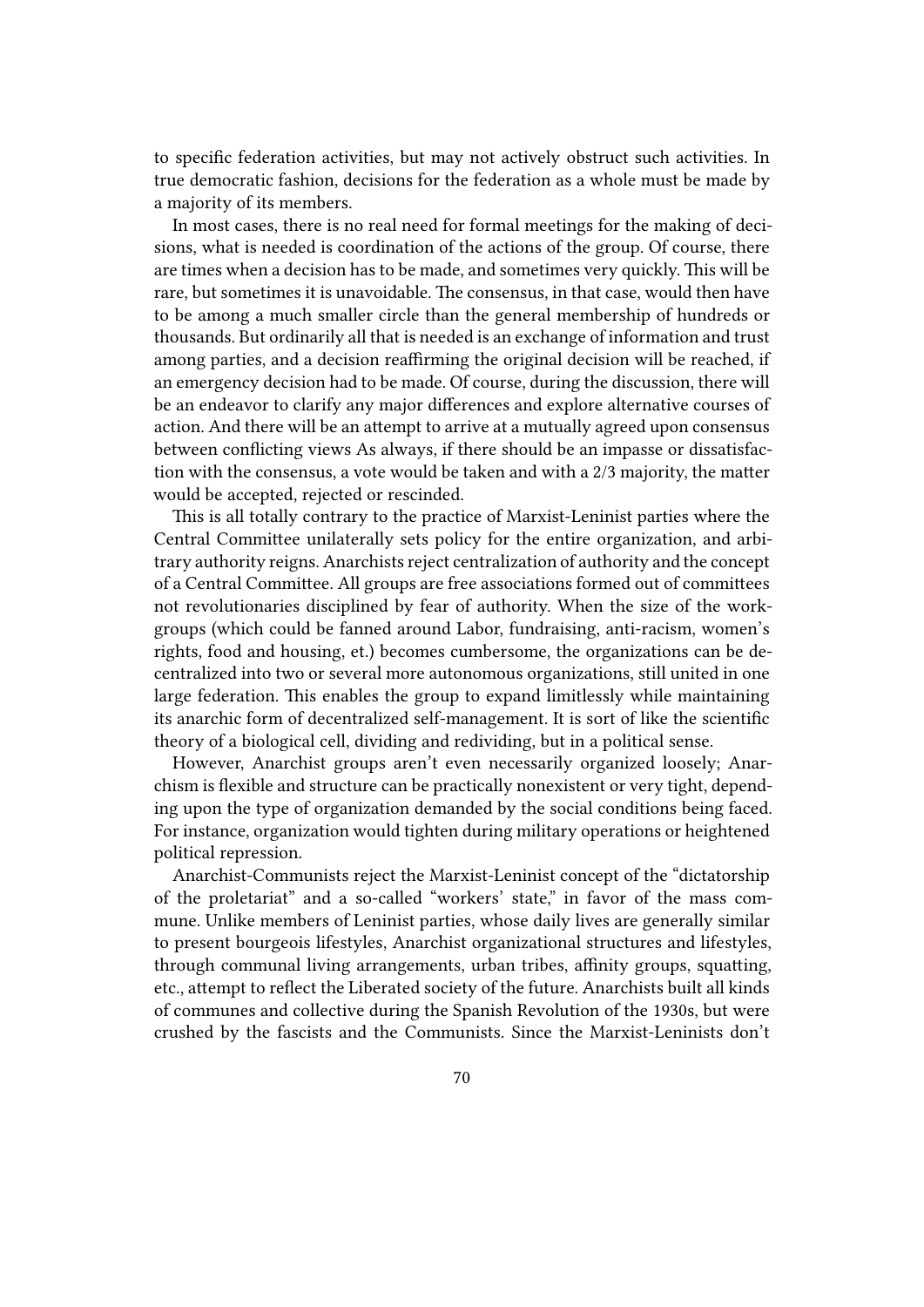build cooperative structures, the nucleus of the new society, they can only see the world in bourgeois political terms. They want to just seize State power and institute their own dictatorship over the people and the workers, instead of crushing State power and replacing it with a free, cooperative society.

Of course, the party, they insist, represents the proletariat, and there is no need for them to organize themselves outside of the party. Yet even in the former Soviet Union the Communist Party membership only represented five percent of the population. This is elitism of the worst sort and even makes the Capitalist parties look democratic by comparison. What the Communist Party was intended to represent in terms of workers power is never made clear, but in true 1984 "doublethink" fashion, the results are 75 years of political repression and State slavery, instead of an era of "glorious Communist rule." They must be held accountable politically for these crimes against the people, and revolutionary political theory and practice. They have slandered the names of Socialism and Communism.

We reject the dictatorship of the proletariat. It is unbridled oppression, and the Marxist-Leninists and Stalinists must be made to answer for it Millions have been murdered by Stalin in the name of fighting an internal class war, and millions more were murdered in China Poland, Afghanistan Cambodia, and other countries by Communist movements which followed Stalin's prescription for revolutionary terror. We reject State communism as the worst aberration and tyranny. We can do better than this with the mass commune.

The Anarchist mass commune (sometimes also called a Workers Council, although there are some differences) is a national continental or transnational federation of economic and political cooperatives and regional communal formations. Anarchists look to a world and a society in which real decision-making involves everyone who lives in it  $-$  a mass commune  $-$  not a few discipline freaks pulling the strings in a so-called "proletarian dictatorship." Any and all dictatorship is bad, it has no deeming social features, yet that is what the Leninists tell us will protect us from counterrevolution. While Marxist-Leninists claim that this dictatorship is necessary in order to crush any bourgeois counterrevolutions led by the Capitalist class or right- wing reactionaries, Anarchists feel that this is itself part of the Stalinist school of falsification. A centralized apparatus, such as a state, is a much easier target for opponents of the revolution than is an array of decentralized communes. And these communes would remain armed and prepared to defend the revolution against anyone who militarily moves against it. The key is to mobilize the people into defense guards, militias and other military preparedness units.

This position by the Leninists of the necessity for a dictatorship to protect the revolution was not proven in the Civil War which followed the Russian revolution; in fact without support of the Anarchists and other left-wing forces, along with the Russian people, the Bolshevik government would have been defeated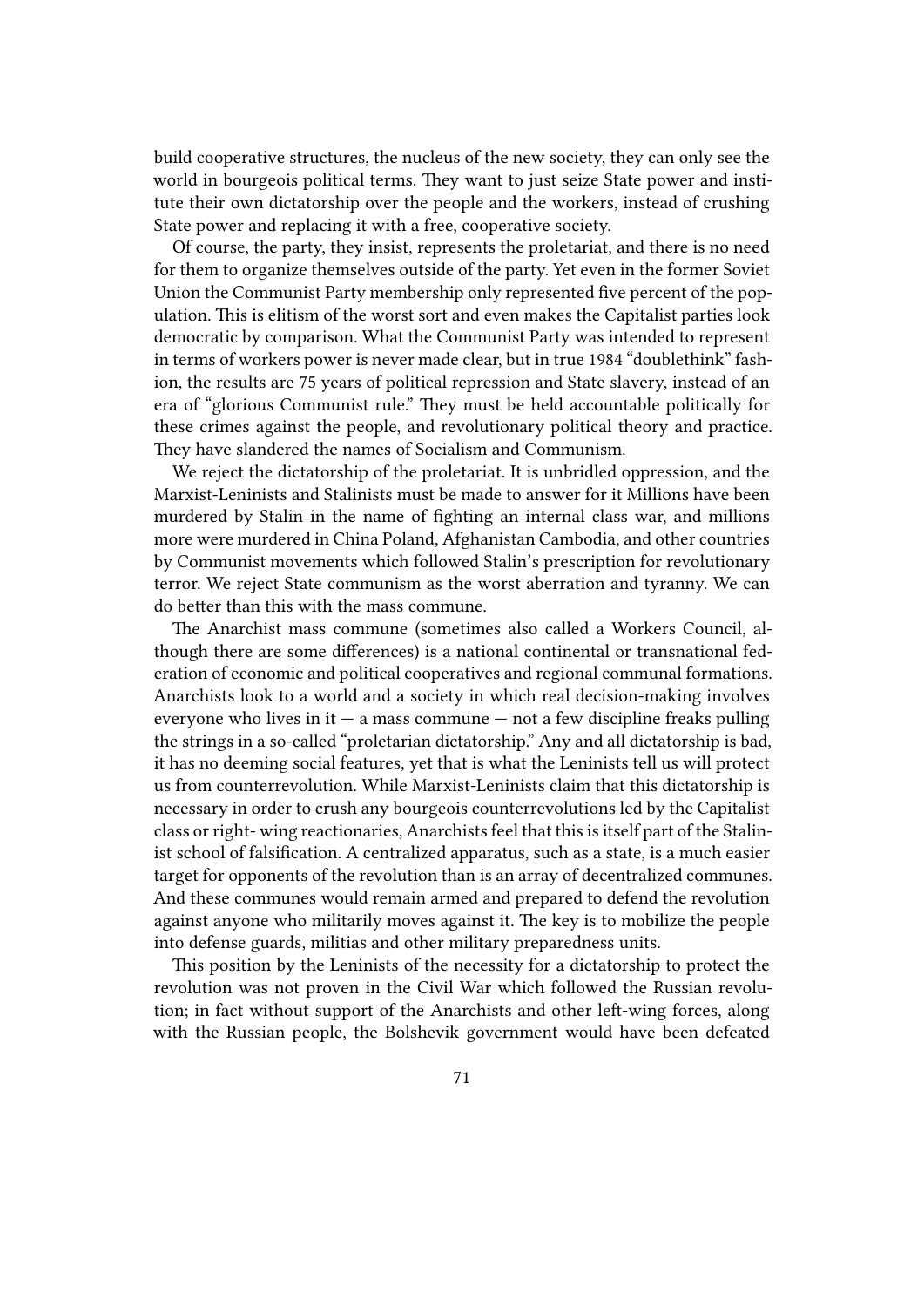And then true to any dictatorship, it turned around and wiped out the Russian and Ukrainian Anarchist movements, along with their left-wing opponents like the Mensheviks and Social revolutionaries. Even ideological opponents in the Bolshevik party were imprisoned and put to death. Lenin and Trotsky killed millions of Russian citizens right after the Civil War, when they were consolidating State power, which preceded Stalin's bloody rule. The lesson is that we should not be tricked into surrendering the grassroots people's power to dictators who pose as our friends or leaders.

We don't need the Marxist-Leninists' solutions, they art dangerous and deluding. There is another way, but, too much of the left and to many ordinary people, the choice has appeared to be Anarchic "chaos" or the Maoist "Communist" parties, however dogmatic and dictatorial. This is primarily the result of misunderstanding and propaganda. But Anarchism as an ideology provides feasible organizational structures, as well as valid alternative revolutionary theory, which, if utilized could be the basis for organization just as solid as the Marxist-Leninists (or even more so). Only these organizations will be egalitarian and really for the benefit of people, rather than for the Communist leaders.

Anarchism is not confined to the ideas of a single theoretician, and it allows individual creativity to develop in collective groupings, instead of the characteristic dogmatism of the Marxist-Leninists. Therefore, not being cultist, it encourages a great deal of innovation and experimentation, prompting its adherents to respond realistically to contemporary conditions. It is the concept of making ideology fit the demands of life, rather than trying to make life fit the demands of ideology.

Therefore Anarchists build organizations in order to build a new world, not to perpetuate our domination over the masses of people. We mild build an organized, coordinated international movement aimed at transforming the globe into a mass commune. Such would really be a great overleap in human evolution and a gigantic revolutionary stride. It would change the world as we know it and end the special problems long plaguing humankind. It would be a new era of freedom and fulfillment. *Lets get on with it, we've got a world to win!*

#### **General Principles of Anarchist-Communism**

Since Anarchist-Communism is currently still the most important and widely accepted form of Anarchism mote needs to be said about this dynamic revolutionary doctrine.

Anarchist-Communism is based on a conception of society that harmoniously unites individual self-interest and social well-being. Although Anarchist-Communists agree with Marx and many Marxist-Leninists that Capitalism must be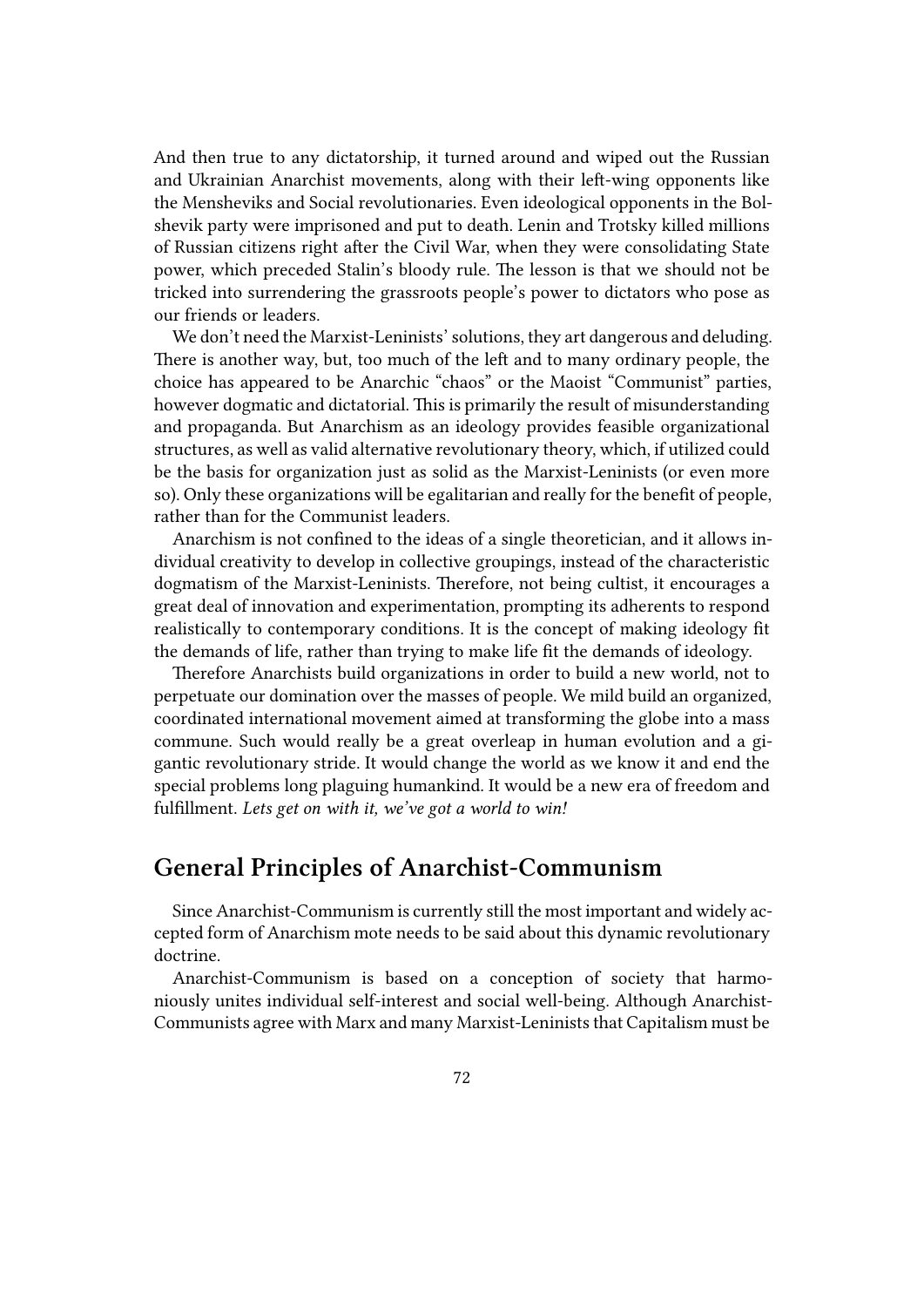abolished because of its crisis-ridden nature (here we reject the false term "anarchy of production") and its exploitation of the working class, they do not believe Capitalism is an indispensable, progressive precondition for the transition to a socially beneficial economy. Nor do they believe that the centralized economic planning of State Socialism can provide for the wide diversity of needs or desires. They reject the very idea of the need for a State or that it will just "wither away" of its own accord; or a party to "boss over" the workers or "stage manage" the revolution. In short, while accepting tenets of his economic critique of Capitalism, they do not worship Karl Marx as an infallible leader whose ideas can never be critiqued or revised, as the Marxist-Leninists do; and Anarchist-Communism is not based on Marxist theory.

These Anarchists believe the "personal is political, and the political is personal," meaning that one cannot divorce one's political life from one's personal life. We do not play bureaucratic political roles, and then have a separate life as another social being entirely. Anarchist-Communists recognize that people art capable of determining their own needs and of making the necessary arrangements to satisfy those needs, provided that they have free access to social resources. It is always a political decision whether those resources are to be freely provided to all, so Anarchist-Communists believe in the credo of "from each according to (their) means, to each according to their needs." This assures that all will be fed, clothed, and housed as normal social practice, not as demeaning welfare or that certain classes will be better provided for than others.

When not deformed by corrupt social institutions and practices, the interdependence and solidarity of human beings results in individuals who are responsible both for themselves and to the society that makes their well being and cultural development possible. Therefore, we seek to replace the State and Capitalism with a network of voluntary alliances embracing a of social life-production, consumption, health, culture, recreation, and other areas In this way all groups and associations reap the benefits of unity while expanding the range of their freedom Anarchists believe in free association and federating groups of collectives, workers' councils, food and housing cooperatives, political collectives, with others of all types.

As a practical matter, Anarchist-Communists believe that we should start to build the new society now, as well as fight to crush the old Capitalist am. They wish to create non-authoritarian mutual aid organizations (for food, clothing, housing, funding for community projects and others), neighborhood assemblies and cooperatives not affiliated with either government or business corporations, and not run far profit, but for social need Such organizations, if built now, will provide their members with a practical experience in self-management and self-sufficiency, and will decrease the dependency of people on welfare agencies and employers. In short, we can begin now to build the infrastructure far the communal society so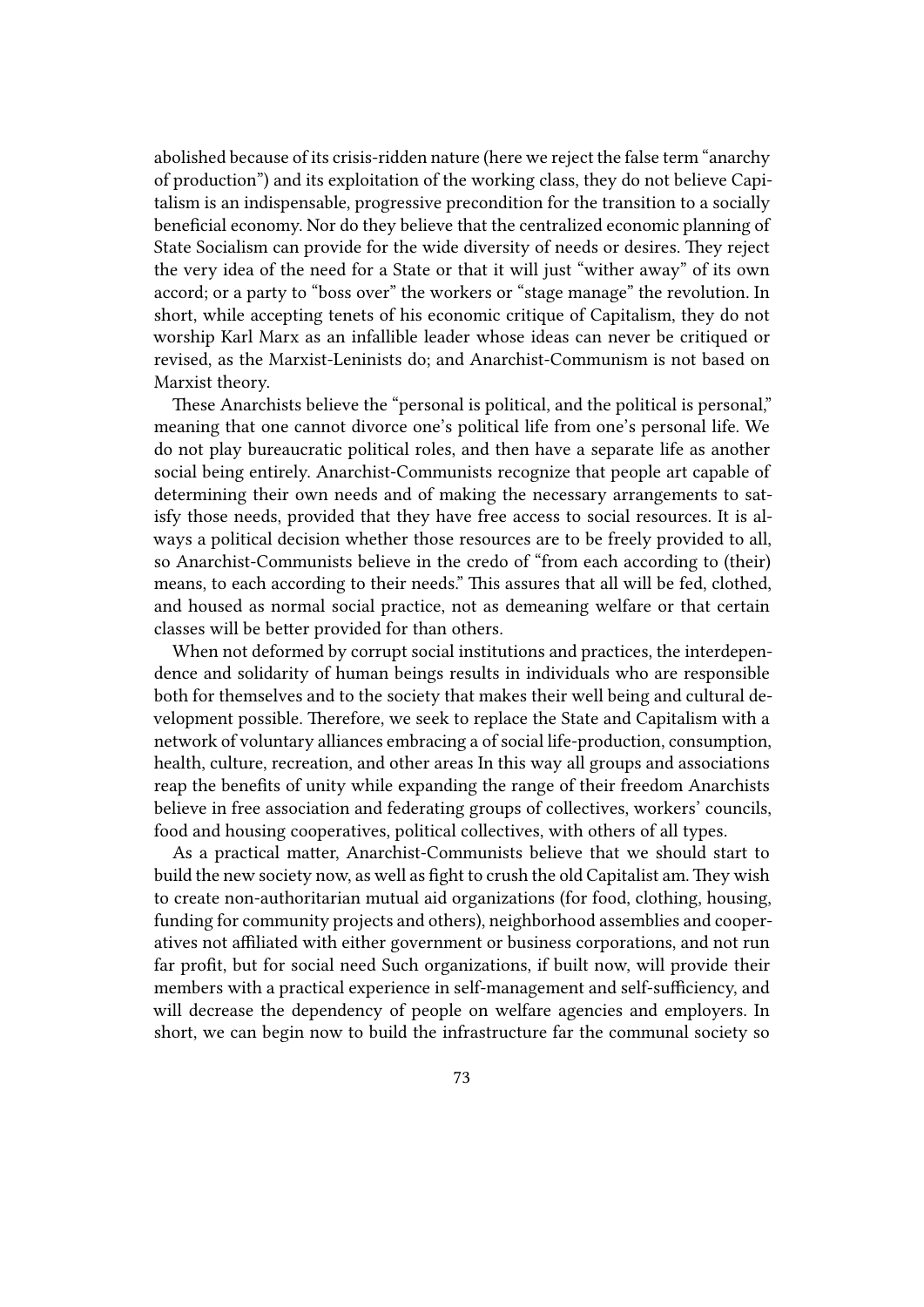that people can see what they are fighting for, not just the ideas in someone's head. That is the real way to freedom.

### **Capitalism, the State and Private Property**

The existence of the State and Capitalism a rationalized by their apologists as being a "necessary evil" due to the alleged inability of the greater part of the population to run their own affairs and those of society, as well as being their protection against crime and violence. Anarchists realize that quite to the contrary, the principal barriers to a free society are State and the institution of private property. It is the State which causes war, police repression, and other forms of violence, and it is private property  $-$  the lack of equal distribution of major social wealth  $-$  which causes crime and deprivation.

But what is the State? The State is a political abstraction, a hierarchical institution by which a privileged elite strives to dominate the vast majority of people. The State's mechanisms include a group of institutions containing legislative assemblies, the civil service bureaucracy, the military and police forces, the judiciary and prisons, and the subcentral State apparatus. The government is the administrative vehicle to run the State. (The purpose of this specific set of institutions which are the expressions of authority in capitalist societies (and so-called "Socialist states"), is the maintenance and extension of domination over the common people by a privileged class, the rich in Capitalist societies, the so-called Communist party in State Socialist or Communist societies like the former Union of Soviet Socialist Republics.

However, the State itself is always an elitist position structure between the rules and the ruled order-givers and order-takers, and economic haves and have-nets. The State's elite is not just the rich and the super-rich, but also those persons who assume State positions of authority — politicians and juridical officials. Thus the State bureaucracy itself, in terms of its relation to ideological property, can become an elite class in its own right. This administrative elite class of the State is developed not just the through dispensing of privileges by the economic elite, but as well by the separation of private and public life  $-$  the family unit and civil society respectively — and by the opposition between an individual family and the larger society. It is sheer opportunism, brought on by Capitalist competition and alienation. It is a breeding ground for agents of the State.

The existence of the State and a ruling classes, based on the exploitation and oppression of the working class am inseparable. Domination and exploitation go hand-in-hand and in fact this oppression is not possible without force and violent authority. This is why Anarchist-Communists argue that any attempt to use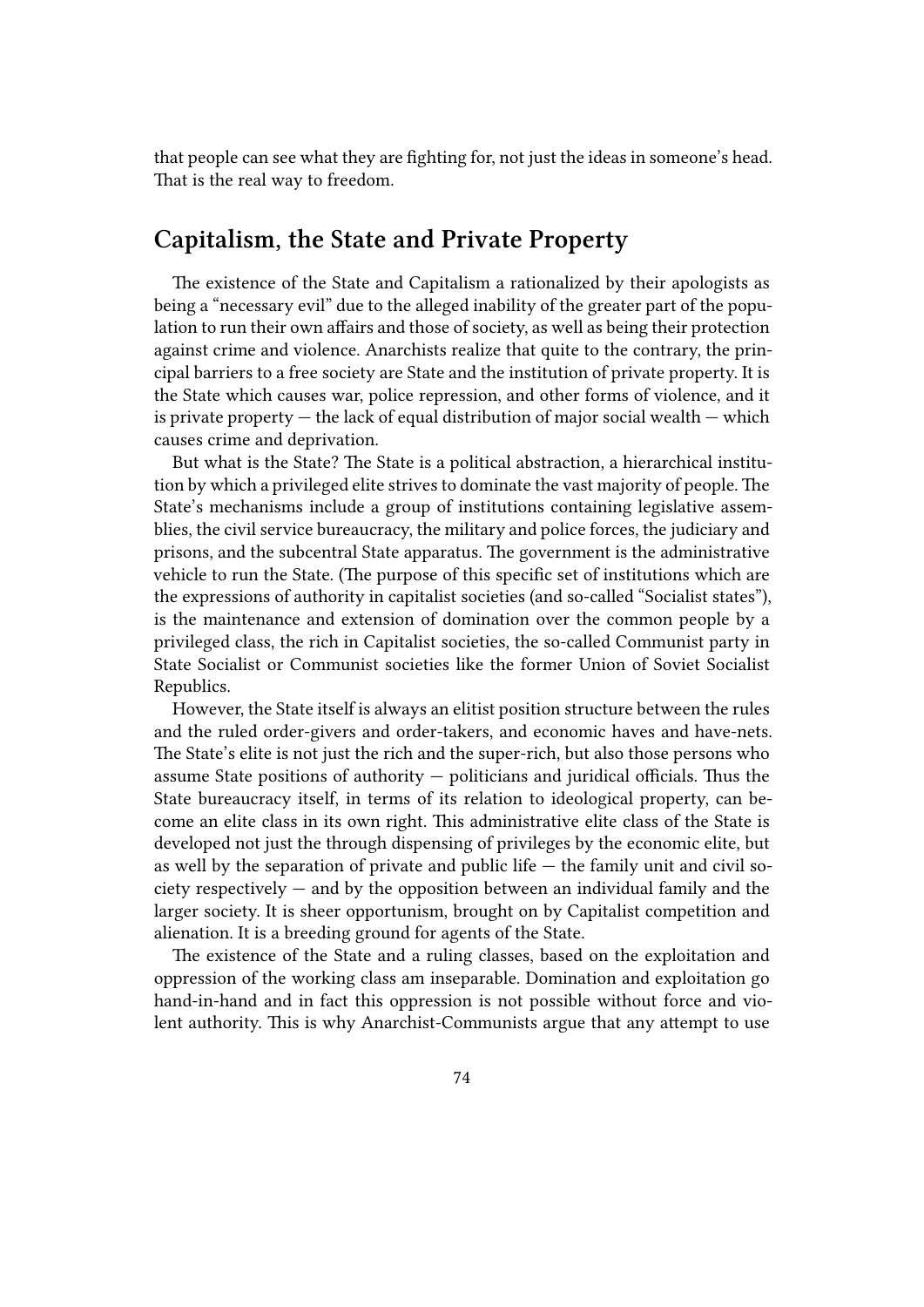State power as a means of establishing a free, egalitarian society can only be selfdefeating, because the habits of commanding and exploiting become ends in themselves. This was proven with the Bolshevik in the Russian Revolution (1917–1921). The fact is that officials of the "Communist" State accumulate political power much as the Capitalist class accumulates economic wealth. Those who govern form a distinct group whose only interest is the retention of political control by any means at their disposal. But the institution of Capitalist property, moreover, permits a minority of the population to control and to regulate access to, and the use of all socially produced wealth and natural resources. You have to pay for the land, water, and the fresh air to some giant utility company or real estate firm.

This controlling group may be a separate economic class or the State itself, but in either case the institution of property leads to a set of social and economic relations, Capitalism, in which a small sector of society reaps enormous benefits and privileges at the expense of the laboring minority. The Capitalist economy is based, not upon fulfilling the needs of everyone, but on amassing profit for a few, Both Capitalism and the State must be attacked and overthrown, not one or the other, or one then the other, because the fall of either will not ensure the fall of both. Down with Capitalism and the State!

No doubt, some workers will mistake what I am speaking of as a threat to their personal accumulated property. No, Anarchists recognize the distinction between personal possessions and major Capitalistic property. Capitalistic Property is that which has as its basic characteristic and purpose the command of other people's labor power became of its exchange value. The institution of property conditions the development of a set of social and economic relations, which has established Capitalism, and this situation allows a small minority within society to reap enormous benefits and privileges at the expense of the laboring minority. This is the classic scenario of Capital exploiting labor.

Where there is a high social division of labor and complex industrial organization, money is necessary to perform transactions. It is not simply that this money is legal tender, and it is used in place of direct barter of goods. That is not what we art limited to here: Capital is money, but money as a process, which reproduces and increases its value. Capital arises only when the owner of the means of production finds workers on the market as sellers of their own labor power. Capitalism developed as the form of private property that shifted from the rural agricultural style to the urban, factory style of labor. Capitalism centralizes the instruments of production and brings individuals closely alongside of others in a disciplined work force. Capitalism is industrialized commodity production, which makes goods for profit, not for social needs. This is a special distinction of capital and capital alone.

We may understand Capitalism and the basis of our observations, as Capital endowed with will and consciousness. That is, as those people who acquire capital,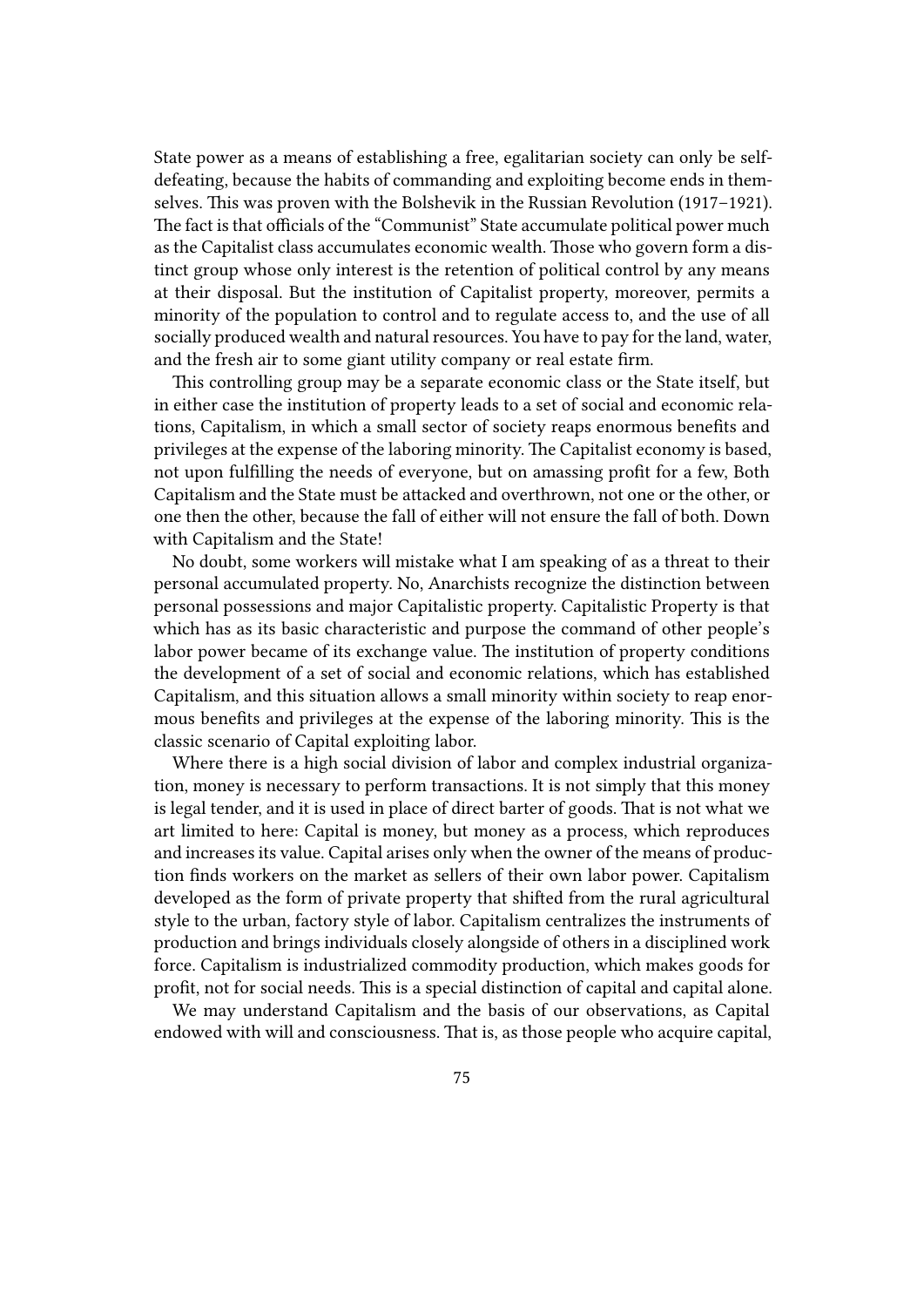and function as an elite, moneyed class with enough national and political power to rule society. Further, that accumulated capital is money, and with money they control the means of production that is defined as the mills, mines, factories, land, water, energy and other natural resources, and the rich know that this is their property. They don't need ideological pretensions, and are under no illusions about "public property".

An economy, such as the one we have briefly sketched, is not based on fulfilling the needs of everyone in society, but instead is based on the accumulation of profits for the few, who live in palatial luxury as a leisure class, while the workers live in either poverty or one or two paychecks removed. You see, therefore, that doing away with government also signifies the abolition of monopoly and personal ownership of the means of production and distribution.

#### **Anarchism, Violence and Authority**

One of the biggest lies about Anarchists is that they are mindless bomb throwers, cutthroats, and assassins. People spread these lies for their own reasons: governments, because they am afraid of being overthrown by Social revolution; Marxist-Leninists, because it is a competing ideology with a totally different concept of social organization and revolutionary struggle; and the Church, because Anarchism does not believe in deities and its rationalism might sway workers away from superstition. It is true that these lies and propaganda are able to sway many people primarily because they never hear the other side. Anarchists receive bad press and suffer a scapegoat of every politician, right or left wing.

Because a Social revolution is an Anarchist revolution, which not only abolishes one exploiting class for another, but all exploiters and the instrument of exploitation, the State. Because it is a revolution for people's power, instead of political power; because it abolishes both money and wage slavery; because Anarchists am for total democracy and freedom instead of politicians to represent the masses in Parliament, Congress, or the Communist Party; because Anarchists are for workers' self-management of industry, instead of government regulation; because Anarchists are for full sexual, racial, cultural and intellectual diversity, instead of sexual chauvinism, cultural repression, censorship, and racial oppression; lies have had to be told that the Anarchists are killers, rapists, robbers, mad bombers, unsavory elements, the worst of the worst.

But let's look at the real world and set who is causing all this violence and repression of human rights. The wholesale murder by standing armies in World Wars I and II, the pillage and tape of former colonial counties, military invasions or socalled "police operations" in Korea and Vietnam — all of these have been done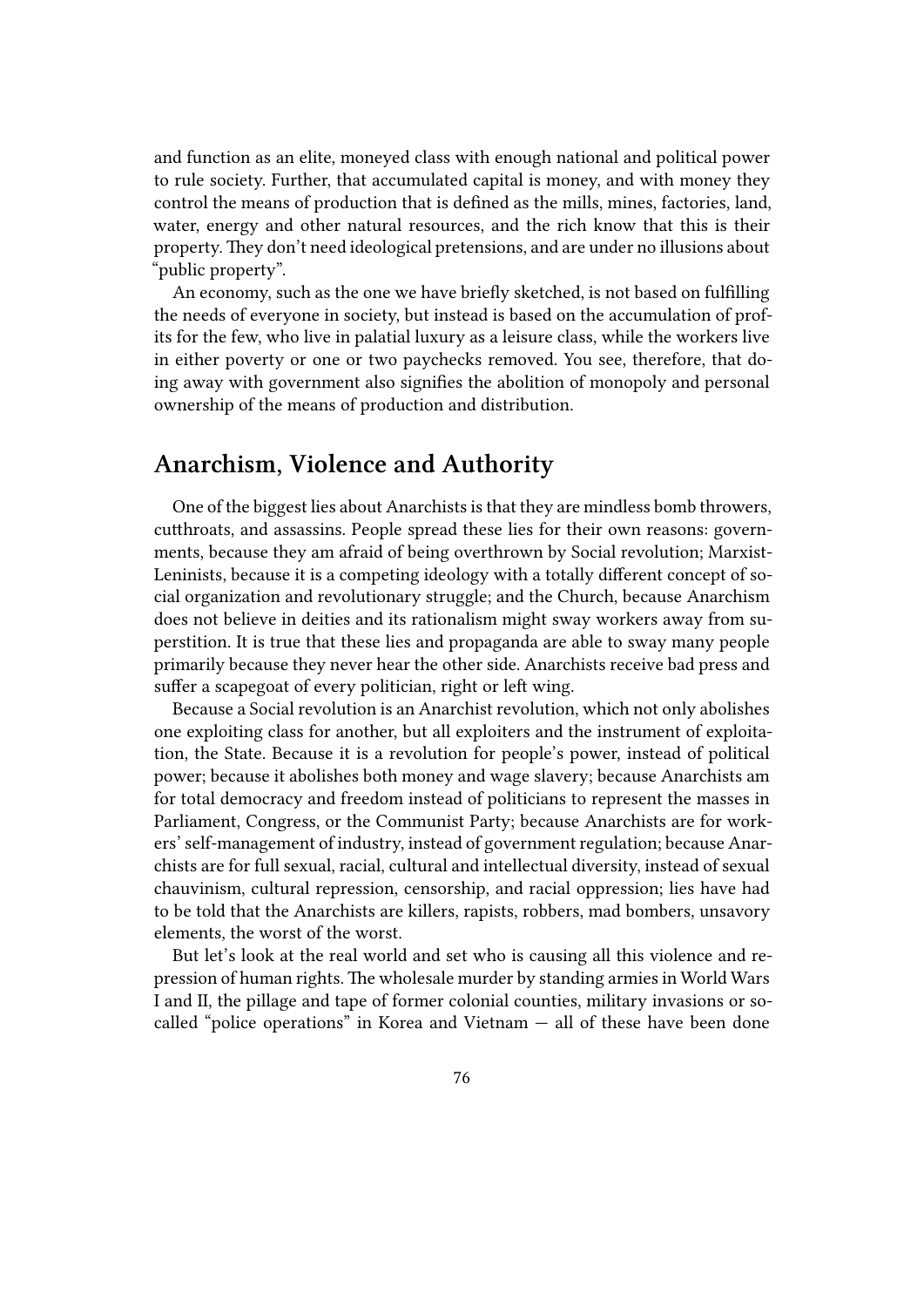by governments. It is government and state/class rule, which is the source of all violence. This includes all governments. The so-called "Communist" world is not communist and the "Free" world is not free. East and West, Capitalism, private or state remains an inhuman type of society where the vast majority is bossed at work, at home, and in the community. Propaganda (news and literary), policemen and soldiers, prisons and schools, traditional values and morality all serve to reinforce the power of the few and to convince or correct the many into passive acceptance of a brutal degrading and irrational system. This is what Anarchists mean by authority being oppression, and it is just such authoritarian rule which is at work in the United States of America, as well as the "Communist" governments of China or Cuba.

"What is the thing we call government? Is it anything but organized violence? The law orders you to obey, and if you don't obey, it will compel you by force — all governments, all law and authority finally rest enforce and violence, on punishment or fear of punishment.

— Alexander Berkman, in *ABC of Anarchism*

There are revolutionaries, including many Anarchists, who advocate armed overthrow of the capitalist State. They do not advocate or practice mass murder, like the governments of the modern world with their stockpiles of nuclear bombs, poison gas and chemical weapons, huge air forces, navies and armies and who are hostile to one another. It was not the Anarchists who provoked two World Wars where over 100 million persons were slaughtered; nor was it the Anarchists who invaded and butchered the peoples of Korea, Panama, Somalia, Iraq, Indonesia, and other countries who have sustained imperialist military snack. It was not the Anarchists who sent armies of spies all over the world to murder, corrupt, subvert, overthrow and meddle into the internal affairs of other countries like the CIA, KGB, MI6 or other national spy agencies, nor use them as secret police to uphold the home governments in various countries, no matter how repressive and unpopular the regime. Further, if your government makes you a policeman or soldier, you kill and repress people in the name of "freedom" or "law and order".

"You don't question the right of the government to kill, to confiscate and imprison. If a private person should be guilty of the things that the government is doing all the time, you'd brand him a murderer, thief and scoundrel. Bur as long as the violence committed is "lawful" you approve of it and submit to it. So it is not real violence that you object to, but people using violence unlawfully" — Alexander Berkman, in *ABC of Anarchism*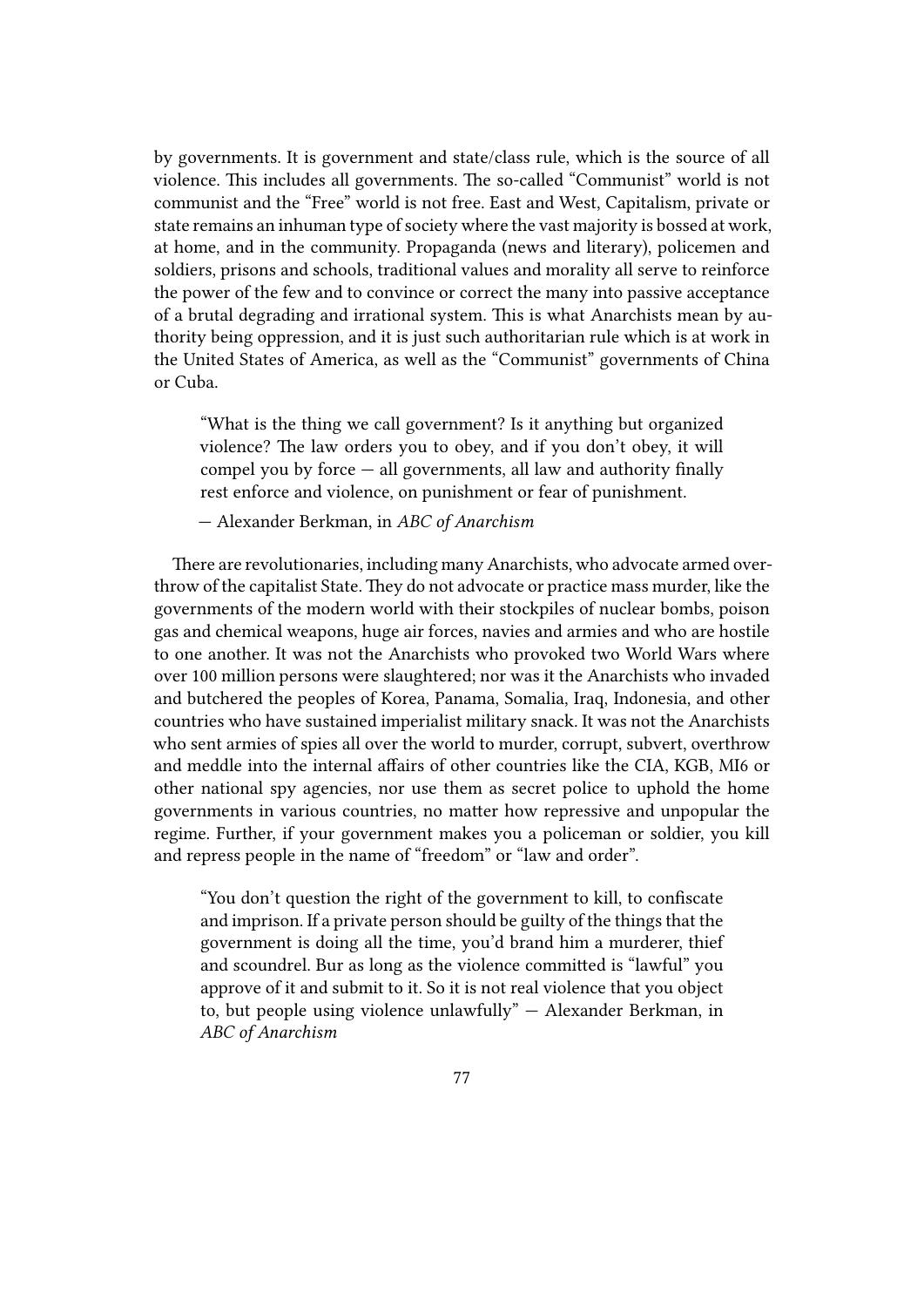If we speak honestly we must admit that everyone believes in violence and practices it, however they may condemn it in others. Either they do it themselves or they have the police or army to do it on their behalf as agents of the state. In fact, all of the governmental institutions we presently support and the entire life of present society are based on violence. In fact America is the most violent country on earth, or as one SNCC comrade, H. Rap Brown, was quoted as saying: "violence is as American as apple pie (!)" The United States goes all over the world committing violence, it assassinates heads of State, overthrows governments, slaughters civilians in the hundreds of thousands, and makes a prison out of captive nations, such as it is doing in Iraq and Somalia, at the present time. We are expected to passively submit to these crimes of conquest, that is the hallmark of a good citizen.

So Anarchists have no monopoly and violence, and when it was used in so-called "propaganda of the deed" attacks, it was against tyrants and dictators, rather than against the common people. These individual reprisals — bombings, assassinations, sabotage  $-$  have been efforts at making those in power personally responsible for their unjust acts and repressive authority. But in fact, Anarchists, Socialists, Communists and other revolutionaries, as well as patriots and nationalists, and even reactionaries and racists like the Ku Klux Klan or Nazis have all used violence for a variety of reasons. Who would not have rejoiced if a dictator like Hitler had been slain by assassins, and thus spared the world racial genocide and the Second World War? Further, all revolutions are violent because the oppressing class will not give up power and privileges without a bloody fight. So we have no choice anyway.

Basically, we would all choose to be pacifists. And like Dr. Martin Luther King Jr. counseled, we would rather resolve our differences with understanding, love and moral reasoning. We will attempt these solutions first, whenever possible. In the insanity that reigns, however, out movement acknowledge the utility of preparedness. It is too dangerous a world to be ignorant of the ways to defend ourselves so that we can continue our revolutionary work. Bring acquainted with a weapon and its uses does not mean that you must immediately go out and use that weapon, but that if you need to use it, you can use it wed. We art forced o acknowledge that the American progressive and radical movements have been too pacifist to be truly effective. We also realize that open groups that proposed cooperative change and were basically nonviolent like the IWW, were crushed violently by the government and finally we have unfortunate example of Dr. King, Jr. himself, who was assassinated in 1968 by a conspiracy of agents of the State, most likely the FBI.

Understand that the more we succeed at our work, the mote dangerous will our situation become, because we will then be recognized as a threat to the State. And, make no mistake, the insurrection is coming. An American Intifada that will destabilize the state. So we art talking about a spontaneous, prolonged, rising of the vast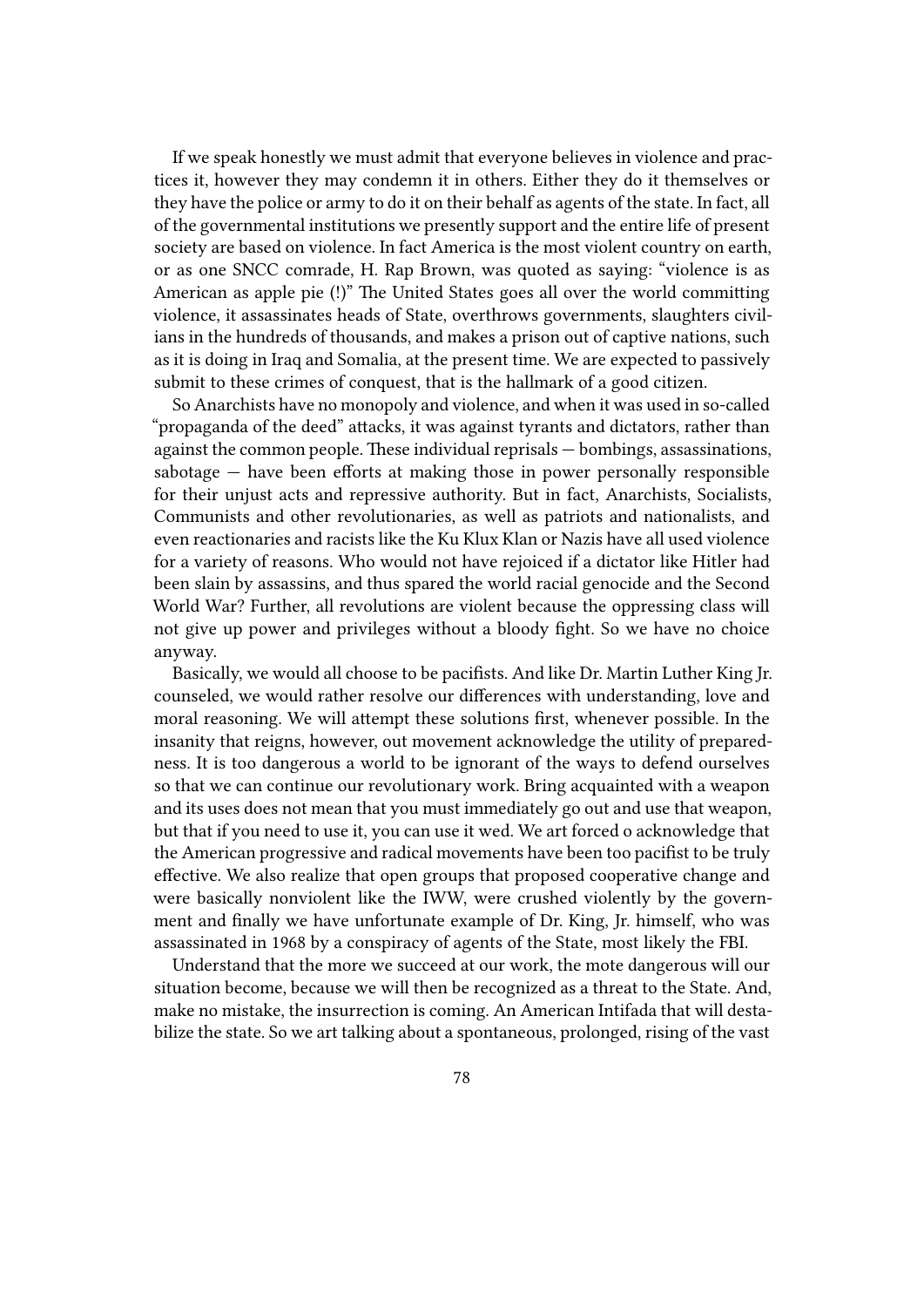majority of the people, and the necessity to defend our Social revolution. Although we recognize the importance of defensive paramilitary violence, and even urban guerilla attacks, we do not depend upon war to achieve our liberation, for our struggle cannot be won by the force of arms alone. No, the people must be armed beforehand with understanding and agreement of our objectives, as well as trust and love of the revolution, and our military weapons are only an expression of our organic spirit and solidarity. Perfect love for the people, perfect hate for the enemy. As the Cuban revolutionary, Che Guevara, said: "When one falls, another must take (their) place, and the rage of each death renews the reason for the fight"

The governments of the world commit much of their violence in repressing any attempt to overthrow the State. Crimes of repression against the people have usually benefited those in power, especially if the government is powerful Look what happened in the United States when the Black revolution of the 1960s was repressed. Many protesting injustice were jailed, murdered, injured, or blacklisted — all of which was set up by the State's secret police agencies. The movement was beaten down for decades as a result. So we cannot just depend on mass mobilizations alone, or just engage in underground offensives, if we want to defeat the state and its repression; some mid-place between the two must be found. For the future, our work will include development of collective techniques of self-defense, as well as underground work while we work towards social revolution.

#### **Anarchists and Revolutionary Organization**

Another lie about Anarchism is that they are nihilistic and don't believe in any organizational structure. Anarchists are not opposed to organization In fact, Anarchism is primarily concerned about analyzing the way in which society is presently organized, i.e., government.

Anarchism is all about organization, but it is about alternative forms of organization to what now exists. Anarchism's opposition to authority leads to the view that organization should be non-hierarchical and that membership would be voluntary. Anarchist revolution is a process of organization building and rebuilding. This does not mean the same thing as the Marxist-Leninist concept of "party building, which is just about strengthening the role of party leaders and driving out those members those who have an independent position. These purges are methods of domination that the ML's use to beat all democracy out of their movements, yet they facetiously call this "democratic centralism".

What organization means within Anarchism is to organize the needs of the people into non-authoritarian social organizations so that they can take care of their own business on an equal basis. It also means the coming together of like-minded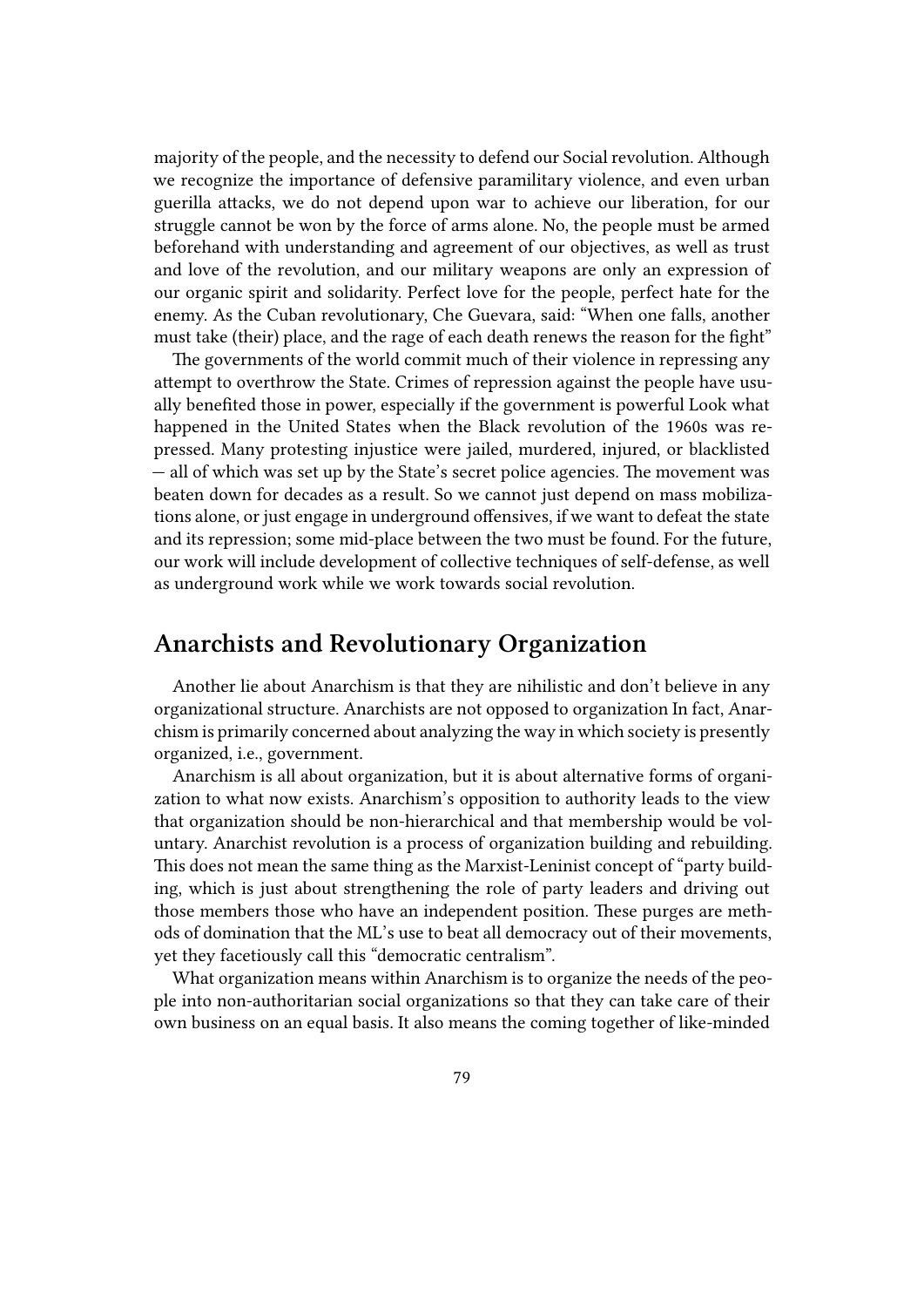people for the purpose of coordinating the work that both groups and individuals feel necessary for their survival, well being, and livelihood. So because Anarchism involves people who would come together an the basis of mutual needs and interests cooperation is a key element A primary aim is that the individuals should speak for themselves, and that all in the group be equally responsible for the group's decisions; no leaders or bosses here!

Many Anarchists would even envisage large scale organizational needs in terms of small local groups organized in the workplace, collectives, neighborhoods, and other areas, who would send delegates to larger committees who would make decisions on matters of wider concern. The job of delegate would not be fulltime; it would be rotated. Although their out-of-pocket expenses would be paid, the delegate would be unpaid, recallable and would only voice the group's decisions. The various schools of Anarchism differ in emphasis concerning organization. For example, Anarcho-Syndicalists stress the revolutionary labor union and other workplace formations as the basic unit of organization, while the Anarchist-Communists recognize the commune as the highest form of social organization. Others may recognize other formations as most important, but they all recognize and support free, independent organizations of the people as the way forward.

The nucleus of Anarchist-Communist organization is the Affinity Group. The affinity group is a revolutionary circle or "cell" of friends and comrades who are in tune with each other both in ideology and as individuals. The affinity group exists to coordinate the needs of the group, as expressed by individuals and by the cell as a body. The group becomes an extended family; the well being of all becomes the responsibility of all.

"Autonomous, communal, and directly democratic, the group combines revolutionary theory with revolutionary lifestyle in its everyday behavior. It creates a free space in which revolutionaries can remake themselves individually, and also as social beings."

— Murray Bookchin, in *Post Scarcity Anarchism*

We could also refer to these affinity formations as "groups for living revolution" because they live the revolution now, even though only in seed form. Because the groups are small  $-$  from three to fifteen  $-$  they can start from a stronger basis of solidarity than mere political strategy alone. The groups would be the number one means of political activity of each member. There are four areas of involvement where affinity groups work:

1. Mutual Aid: this means giving support and solidarity between members, as well as collective work and responsibility.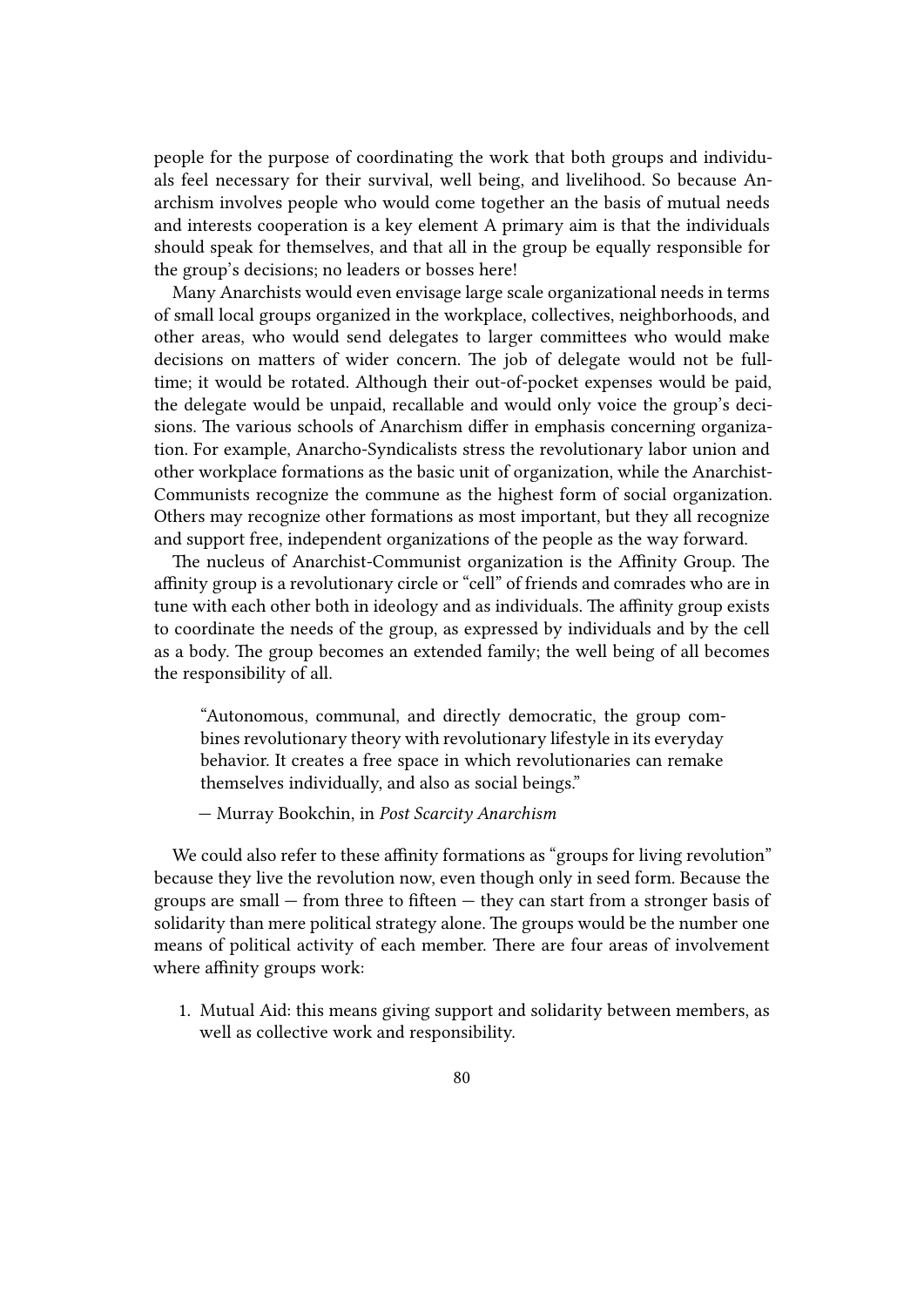- 2. Education: in addition to educating the society at-large to Anarchist ideals, this includes study by members to advance the ideology of the groups, as well as to increase their political, economic, scientific and technical knowledge.
- 3. Action: this means the actual organizing, and political work of the group outside the collective, where all members art expected to contribute.
- 4. Unity: the group is a form of family, a gathering of friends and comrades, people who care for the well-being of one another, who love and support each other, who strive to live in the spirit of cooperation and freedom; void of distrust, jealousy, hate, competition and other forms of negative social ideas and behavior. In short, affinity groups allow a collective to live a revolutionary lifestyle.

A big advantage of affinity groups is that they art highly resistant to police infiltration Because the group members are so intimate, the groups are very difficult to infiltrate agents into them, and even if a group is penetrated, there is no 'central office" which would give an agent information about the movement as a whole. Each cell has its own politics, agenda, and objectives. Therefore he would have to infiltrate hundreds, maybe thousands, of similar groups Further, since the members all know each other, he could not lead disruptions without risk of immediate exposure, which would blunt an operation like the COINTELPRO used by the FBI against the Black and progressive movements ring the 1960s. Further, because there are no leaders in the movement, there is no one to target and destroy the group.

Because they can grow as biological cells grow, by division, they can proliferate rapidly. There could be hundreds in one large city or region. They prepare for the emergence of a mass movement; they will organize large numbers of people in order to coordinate activities as their needs become apparent and as social conditions dictate. Affinity groups function as a catalyst within the mass movement, pushing it to higher and higher levels of resistance to the authorities. But they are ready-made for underground work in the event of open political repression or mass insurrection.

This leads us to the next level of Anarchist organizations, the area and regional federation. Federations are the networks of affinity groups who come together out of common needs, which include mutual aid education, action, and any other work deemed to be needed for the transformation of current society from the authoritarian state to Anarchist-Communism The following is an example of how Anarchist-Communist federations could be structured. First, then is the area organization, which could cover a large city or county. All like-minded affinity groups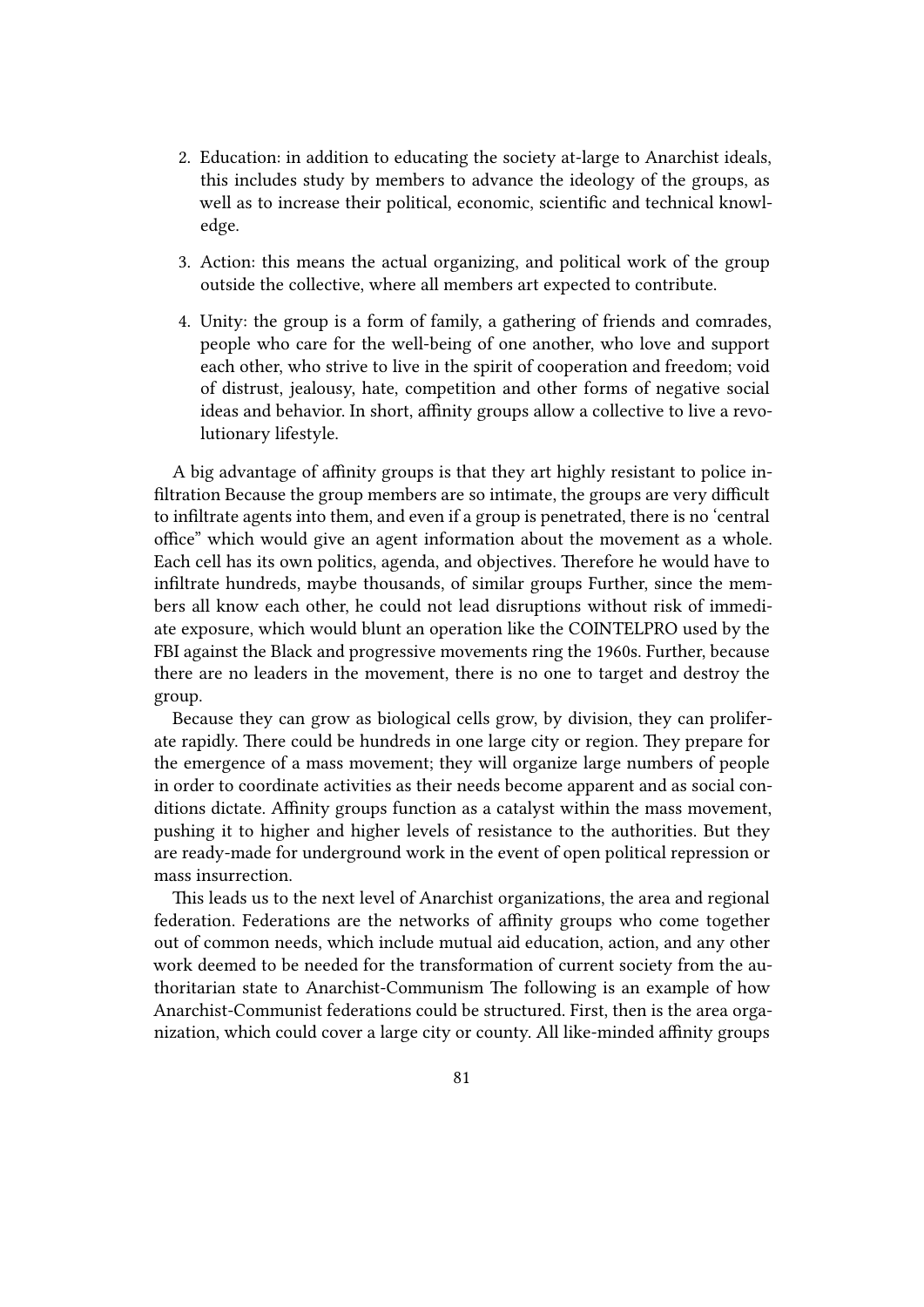in the area would associate themselves in a local federation. Agreements on ideology, mutual aid, and action to be undertaken would be made at meetings in which all can come and have equal voice.

When the local area organization reaches a size where it is deemed to be too big, the area federation would initiate a Coordinating Consensus Council. The purpose of the Council is to coordinate the needs and actions defined by all the groups, including the possibility of splitting and creating another federation. Each local area's affinity group would be invited to send representatives to the council with all the viewpoints of their group, and as a delegate they could vote and join in making policy on behalf of the group at the council.

Our next federation would be on a regional basis, say the entire South or Midwest This organization would take care of the whole region with the same principles of consensus and representation. Next would come a national federation to cover the U.S.A, and the continental federation, the latter of which would cover the continent of North America. Last would be the global organizations, which would be the networking of all federations worldwide. As for the latter because Anarchists do not recognize national borders and wish to replace the nation-state, they thus federate with all other like-minded people wherever they are living on the planet earth.

But for Anarchism to really work, the needs of the people must be fulfilled. So the first priority of Anarchists is the well being of all; thus we must organize the means to fully and equally fulfill the needs of the people. First, the means of production, transportation, and distribution must be organized into revolutionary organizations that the workers and the community run and control themselves. The second priority of the Anarchists is to deal with community need organizations, in addition to industrial organizing. Whatever the community needs are, then they must be dealt with. This means organization. It includes cooperative groups to fulfill such needs as health, energy, jobs, childcare, housing, alternative schools, food, entertainment, and other social areas.These community groups would form a cooperative community, which would be a network of community needs organizations and serve as an Anarchistic sociopolitical infrastructure. These groups should network with those in other areas for mutual aid education, and action, and become a federation on a regional scale.

Third, Anarchists would have to deal with social illness. Not only do we organize for the physical needs of the people, but must also work and propagandize to cure the ills sprouted by the State, which has warped the human personality under Capitalism. For instance, the oppression of women must be addressed. No one can be free if 51 percent of society is oppressed, dominated and abused. Not only must we form an organization to deal with the harmful effects of sexism, but work to ensure patriarchy is dead by educating society about its harmful effects .The same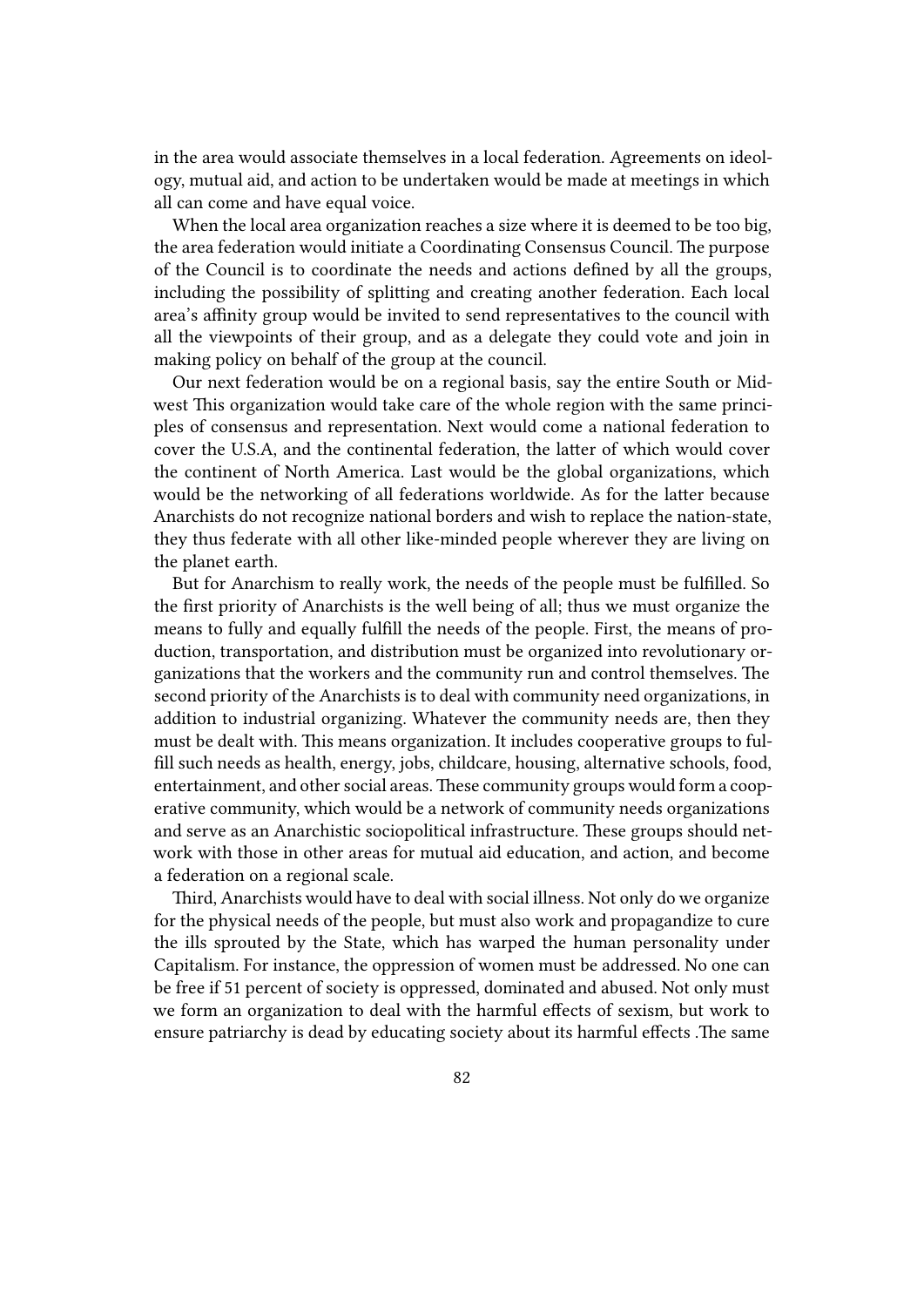must be done with racism, but in addition to reeducation of society, we work to alleviate the social and economic oppression of Black and other nonwhite peoples, and empower them for self-determination to lead free lives. Anarchists need to form groups to expose and combat racial prejudice and Capitalist exploitation, and extend full support and solidarity to the Black liberation movement.

Finally, Anarchism would deal with a number of areas too numerous to mention here — science, technology, ecology, disarmament, human rights and so on. We must harness the social sciences and make them serve the people, while we coexist with nature. Authoritarians foolishly believe that it is possible to "conquer" nature, but that is not the issue. We are just one of a number of species which inhabit this planet even if we are the most intelligent. But then other species have not created nuclear weapons, started wars where millions have been killed, or engaged in discrimination against the races of their sub-species, all of which humankind has done. So who is to say which one is the most "intelligent?"

#### **Why Am I An Anarchist?**

The Anarchist movement in North America is overwhelmingly white, middle class, and for the most part, pacifist so the question arises: why am I a part of the Anarchist movement, since I am none of those things? Well, although the movement may not now be what I think it should be in North America, I visualize a mass movement that will have hundreds of thousands, perhaps millions of Black, Hispanic and other non-white workers in it. It will not be an Anarchist movement that Black workers and the other oppressed will just "join" — it will be an independent movement which has its own social outlook, cultural imperative, and political agenda. It will be Anarchist at its care, but it will also extend Anarchism to a degree no previous European social or cultural group ever has done. I am certain that many of these workers will believe, as I do, that Anarchism is the most democratic, effective, and radical way to obtain our freedom, but that we must be free to design our own movements, whether it is understood or "approved" by North American Anarchists or not. We must fight for our freedom, no one else can free us, but they can help us.

I wrote the pamphlet to:

- 1. inspire a national anti-racist and anti-cop brutality federation, which would be Anarchist-initiated or at least be heavily participated in by Anarchists;
- 2. create a coalition between Anarchists and revolutionary Black organizations such as the new Black Panther movement of the 1990s; and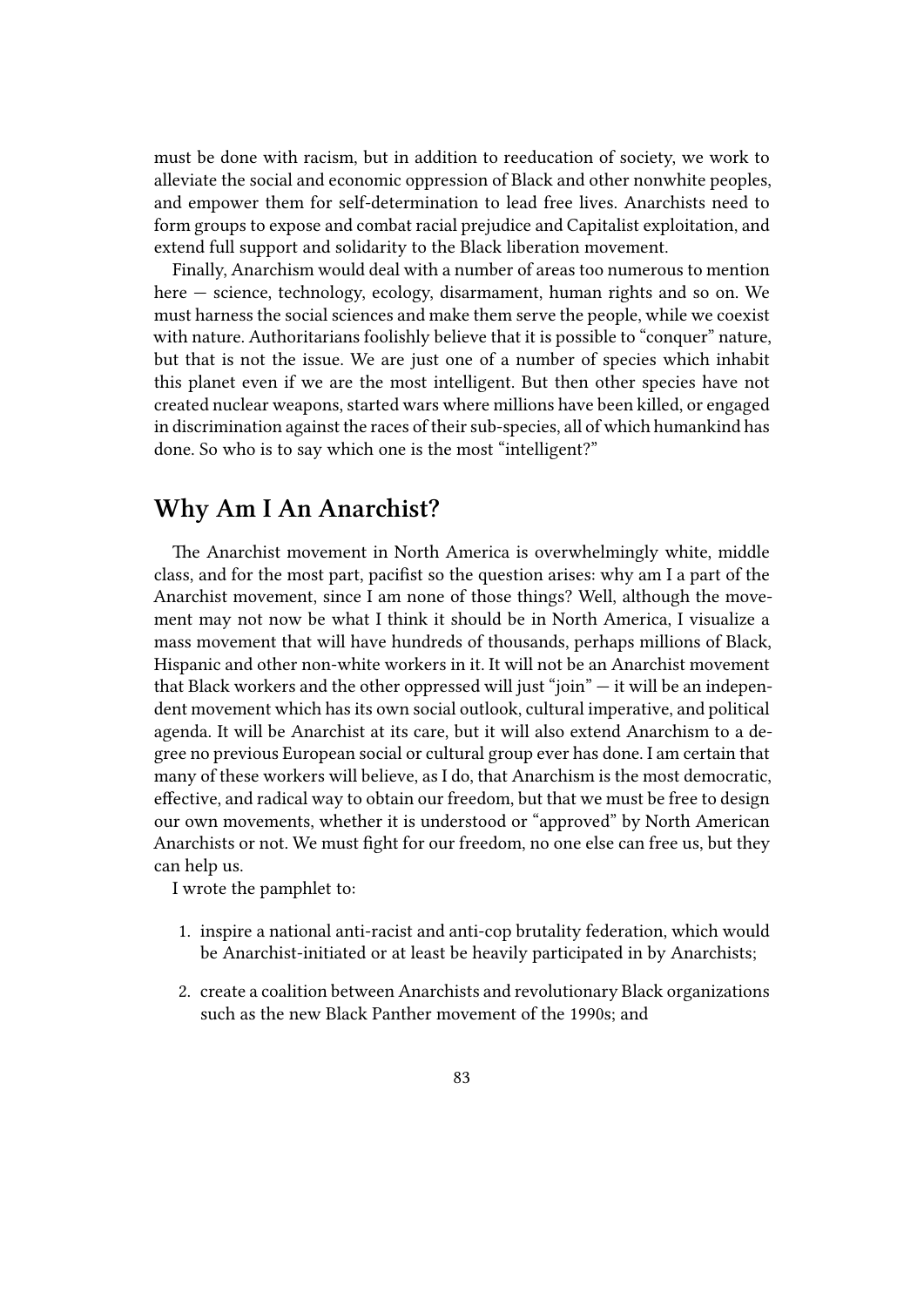3. to spark a new revolutionary ferment sad organizations in the African-American and other oppressed communities, where Anarchism is a curiosity, if that.

I thought that if a serious, respected libertarian revolutionary put these ideas forth they would be more likely to be considered than just by a white Anarchist, no matter how well motivated. I believe I am correct about that. So here is why I am an Anarchist.

In the 1960s I was part of a number of Black revolutionary movements, including the Black Panther Party, which I feel partially failed because of the authoritarian leadership style of Huey P. Newton, Bobby Scale and others on the Central Committee. This is not a recrimination against those individuals, but many errors were made because the national leadership was too divorced from the chapters in cities all over the country, and therefore engaged in "commandism" or forced work dictated by leaders. But many contradictions were also set up because of the structure of the organization as a Marxist-Leninist group. There was not a lot of inner-party democracy, and when contradictions came up, it was the leaders who decided on their resolution, not the members. Purges became commonplace, and many good people were expelled from the group simply because they disagreed with the leadership.

Because of the over-importance of central leadership, the national organization was ultimately liquidated entirely, packed up and shipped back to Oakland, California. Of course, many errors were made because the BPP was a young organization and was under intense attack by the state. I do not want to imply that the internal errors were the primary contradictions that destroyed the BPP. The police attacks on it did that, but, if it were better and more democratically organized, it may have weathered the storm. So this is no mindless criticism or backstabbing attack. I loved the party. And, anyway, not myself or anyone else who critique the party with hindsight, will ever take away from the tremendous talc that the BPP played in the Black Liberation movement of the 1960s. But we must look at a full picture of out organizations from that period, so that we do not repeat the same errors.

I think my brief period in the Panthers was very important because it taught me about the limits of  $-$  and even the bankruptcy of  $-$  leadership in a revolutionary movement. It was not a question of a personality defect on behalf of particular leader, but rather a realization that many times leaders have one agenda, followers have another.

I also learned this lesson during my association with the African People's Socialist Party during the 1980s when I had gotten out of the joint I had met Omali Yeshitela while I was confined in Leavenworth (KS.) federal pen, when he was invited to our annual Black Solidarity Bay festivities in 1979. This association con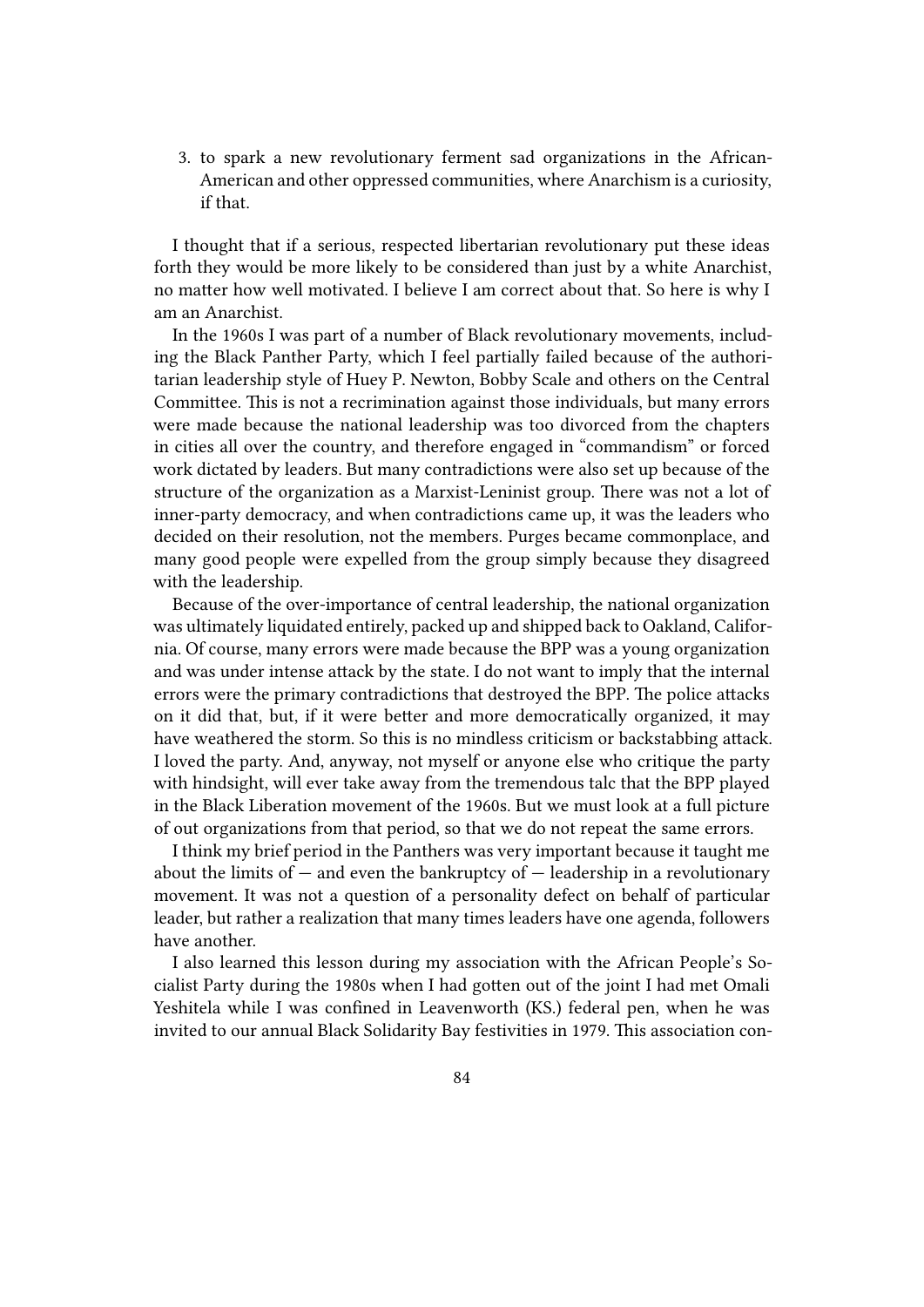tinued when they formed the Black prisoners' organization, the African National Prison Organization shortly thereafter. ANPO was definitely a good support organization, and along with News and Letters Committees the Kentucky branch of the National Alliance Against Racism and Political Repression, and the Social revolutionary Anarchist Federation (now defunct), they wrote letters and made phone calls to have me hospitalized after I had been infected with Tuberculosis, which saved my life. But the group folded when the proposed coalition of founding organizations collapsed due to sectarianism.

After I got out of prison, I lost contact with them as they had moved from Louisville to the West Coast. It was not until 1987 that I once again contacted them when we were having a mass demonstration against police brutality in my hometown. They were invited and came to the demo, along with NAPO and several left-wing forces, and for two years off and on, I had an association with them. But I felt APSP politically was always an authoritarian organization, and even though was never a member, I became more and more uncomfortable with their organizational policies In the Summer Of 1988, I went to Oakland, California to attend an "organizers' school," but I also wanted to satisfy myself about the internal workings of the group. For six weeks, I worked with them out of their national headquarters in the local community. I was able to determine for myself about internal matters and also abort the politics of the group itself. I found out that about a whole history of purges, factional fights, and the 'one man" dictatorial leadership style of the Party. While in Oakland, I was asked to attend a meeting in Philadelphia that Fall to reestablish ANPO.

I attended the Philly meeting, but was very concerned when I was automatically placed as part of a "slate" to be officers of the ANPO group, without any real democratic discussion among the proposed membership, or allowing others to put themselves forward as potential candidates. I was in fact made the highest-ranking officer in the group. Although I still believe that there should be a mass political prisoners' movement and especially a Black prisoners' movement, I became convinced that this was not it. I believe that it will take a true coalition of forces in the Black and progressive movements to build a mass base of support. I got to feeling that these folks just wanted to push the party and its politics, rather than free prisoners, and so I just dropped out and haven't dealt with them since. I was very disillusioned and depressed when I learned the truth. I won't be used by anybody — not for long.

The early stages of the Student Nonviolent Coordinating Committee was a contrast in many ways to any Black freedom group to come before or after, Part of the SNCC activists were middle class college intellectuals, with a small number of working class grassroots activists, but they developed a working style that was very anti-authoritarian and was unique to the Civil rights movement. Instead of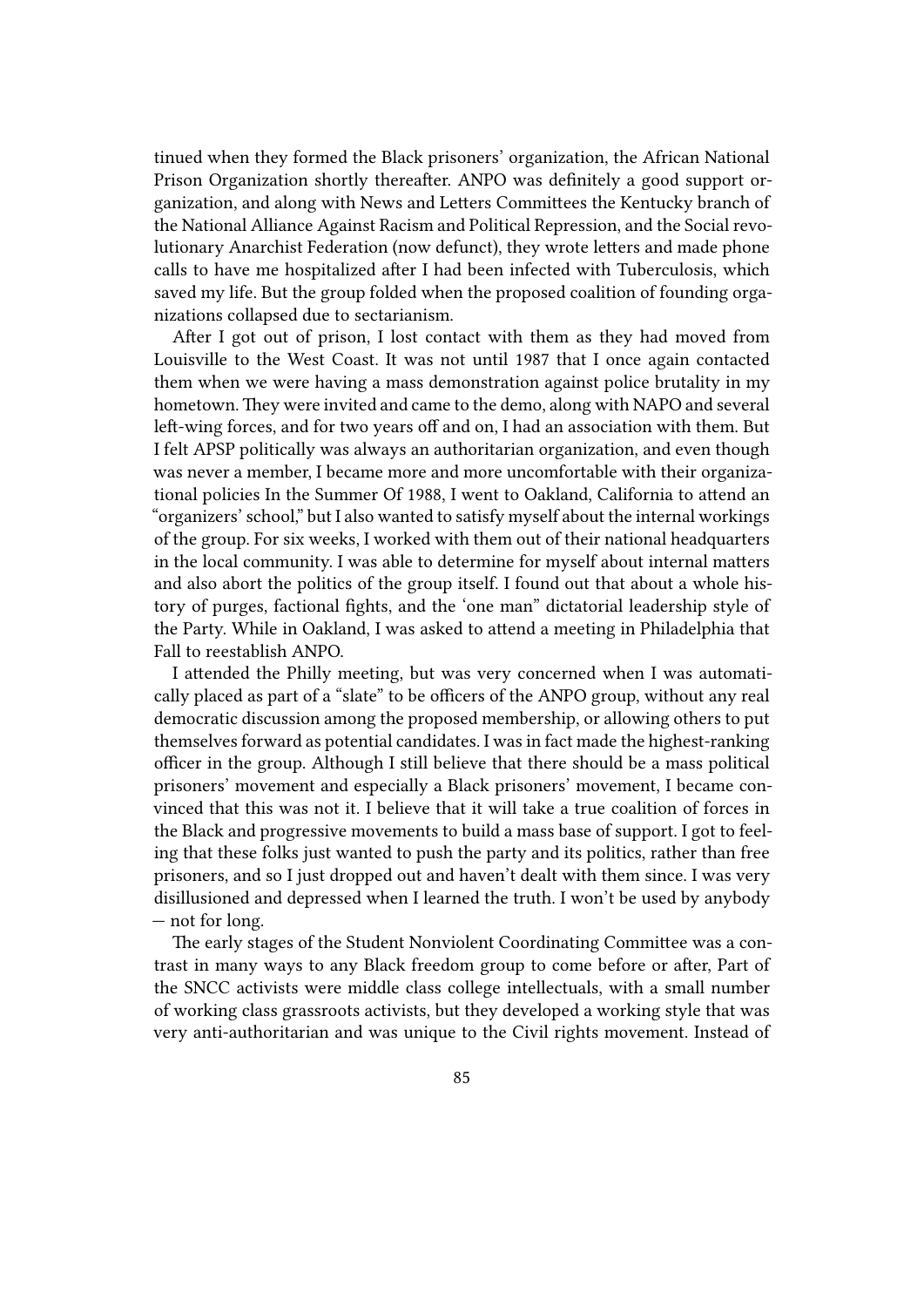bringing in a national leader to lead local struggles, like Dr, Martin Luther King Jr. and his group, the Southern Christian Leadership Council, was wont to do, SNCC sent in field organizers to work with the local people and develop indigenous leadership and help organize, but not take over local struggles. They placed their faith in the ability of the people to determine an agenda which would best serve them and lead themselves to obtain their goals rather than being inspired or told what to do by a leader SNCC itself had no strong leaders, even though it had persons in decision-making authority, but they were accountable to membership boards and the community in a way no other group in the civil rights movement was.

SNCC was also a non-secular organization, in contrast to SCLC, which was formed by Black preachers and had co-opted their style of organizing from the Black church, with a religious authority figure who gave orders to the troops. Today most political commentators or historians still do not want to give full credit to the effectiveness of SNCC, but many of the most powerful and successful struggles of the Civil rights movement were initiated and won by SNCC, including most of the voting rights struggles and the Mississippi phase of the freedom movement. I learned a lot about internal democracy by being a part of SNCC, how it could make or break an organization, and how it had so much to do with the morale of the members Everyone was given an opportunity to participate in decision-making, and felt part of a great historical mission, which would change their lives forever. They were right. Even though SNCC gave some lifelong lessons to all of us involved, even if it was destroyed by the rich and their own, who resorted to an authoritarian style in later years.

I also began to have a rethinking process after I was forced to leave de U.S. and go to Cuba, Czechoslovakia and other countries in the "Socialist bloc," as it was called then. It was cleat that these countries were essentially police states, even though they had brought many significant reforms and material advances to their peoples over what had existed before. I observed also that racism existed in those countries, along with the denial of basic democratic rights and poverty on a scale I would not have thought possible. I also saw a great deal of corruption by the Communist Party leaders and State administrators, who were well off, while the workers were mere wage slaves. I thought to myself, "there has to be a better way!" There is. It is Anarchism, which I started to read about when I was captured in East Germany and had heard more about when I was eventually thrown into prison in the United States.

Prison is a place where one continually thinks about his other past life, including the examination of new or contrary ideas, I began to think about what I had seen in the Black movement, slang with my mistreatment in Cuba, my capture and escape in Czechoslovakia, and my final capture in East Germany. I replayed all this over and over in my head. I was first introduced to Anarchism in 1969, immediately after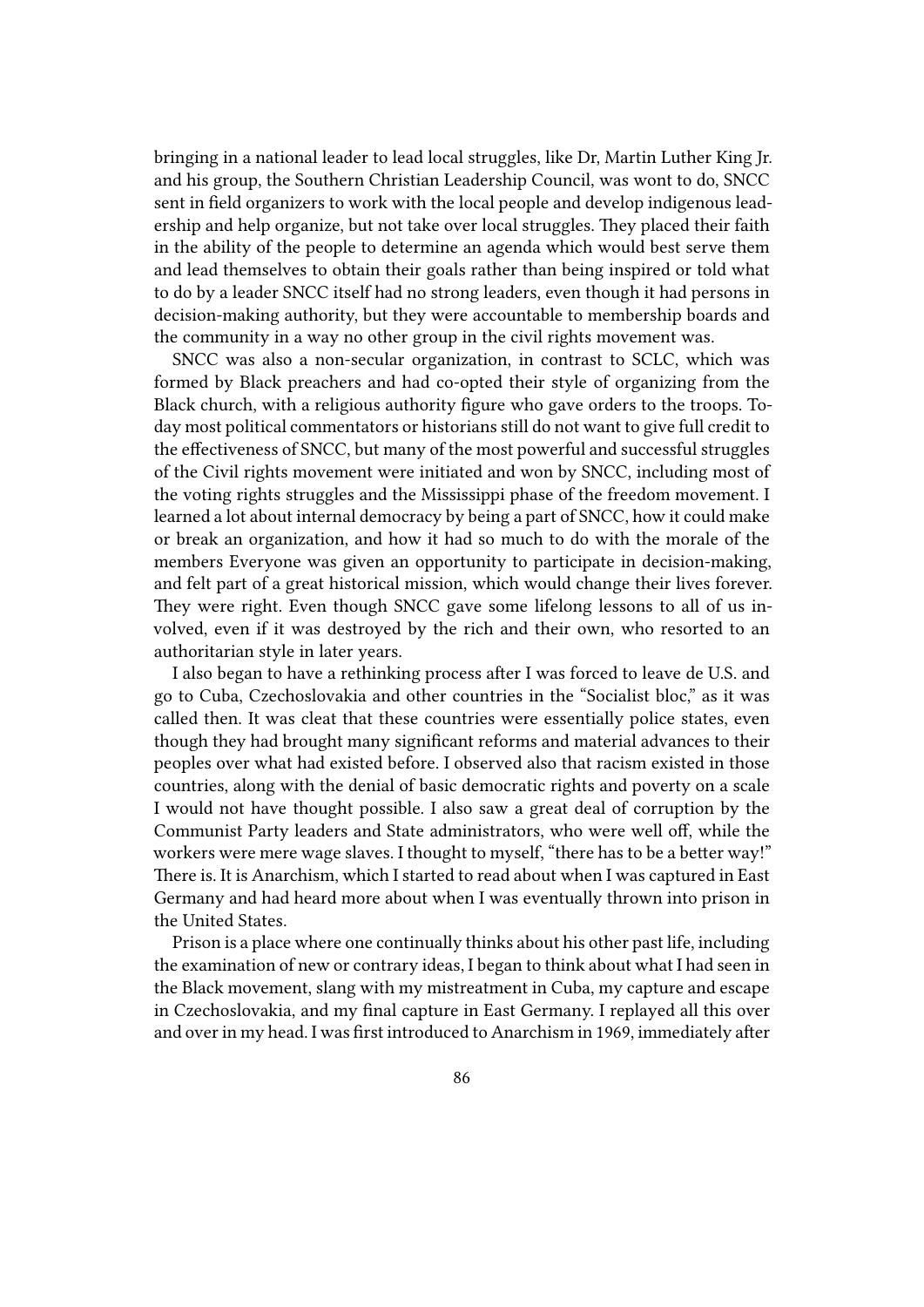I was brought back to the U.S. and was placed in the federal lockup in New York City, where I met Martin Sostre. Sostre told me about how to survive in prison, the importance of fighting for prisoners' democratic rights, and about Anarchism. This short course in Anarchism did not stick however, even though I greatly respected Sostre personally, because I did not understand the theoretical concepts.

Finally around 1973, after I had been locked up for about three years, I started receiving Anarchist literature and correspondence from Anarchists who had heard about my case. This began my slow metamorphosis to a confirmed Anarchist, and in fact it was not until a few years later that I came over. During the late 1970s, I was adopted by Anarchist Black Cross-England and also by a Dutch Anarchist group called HAPOTOC, (Help A Prisoner Oppose Torture Organizing Committee), which organized an instrumental defense campaign. This proved crucial in ultimately getting people all over the world to write the U. S. government to demand my release.

I wrote a succession of articles for the Anarchist press, and was a member of the Social revolutionary Anarchist Federation, the IWW, and a number of other Anarchist groups in the U.S. and around the world. But I became disheartened by the Anarchist movement's failure to fight white supremacy and its lack of class struggle politics. So, in 1979, I wrote a pamphlet called Anarchism and the Black Revolution, to act as a guide to the discussion of these matters by our movement. Finally, in 1983, I was released from prison, after having served almost 15 years.

For all these years, the pamphlet influenced a number of Anarchists who were opposed to racism and also wanted a more class struggle-oriented approach than the movement then afforded. Meanwhile I bad fallen away from the Anarchist movement in disgust, and it was not until 1992 when I was working in my hometown of Chattanooga, Tennessee, as an anti-racist community organizer, that I ran into an Anarchist named John Johnson and once again made contact. He gave me an issue of Love and Rage newspaper, and as a result, I contacted Chris Day of Love and Rage, and comrades in WSA in New York. The rest, as they say, is history. I have been back with a vengeance ever since!

All of a sudden, I see there are now others in the movement who understand the workings of white supremacy and they have encouraged me to rewrite this pamphlet I have gratefully done so. Why am I an Anarchist? I have an alternative vision for the revolutionary process. There is a better way. Let us get on with it!

#### **What I Believe**

All anarchists do not believe in the same things. There are differences and the field is broad enough that those differences can coexist and be respected. So I don't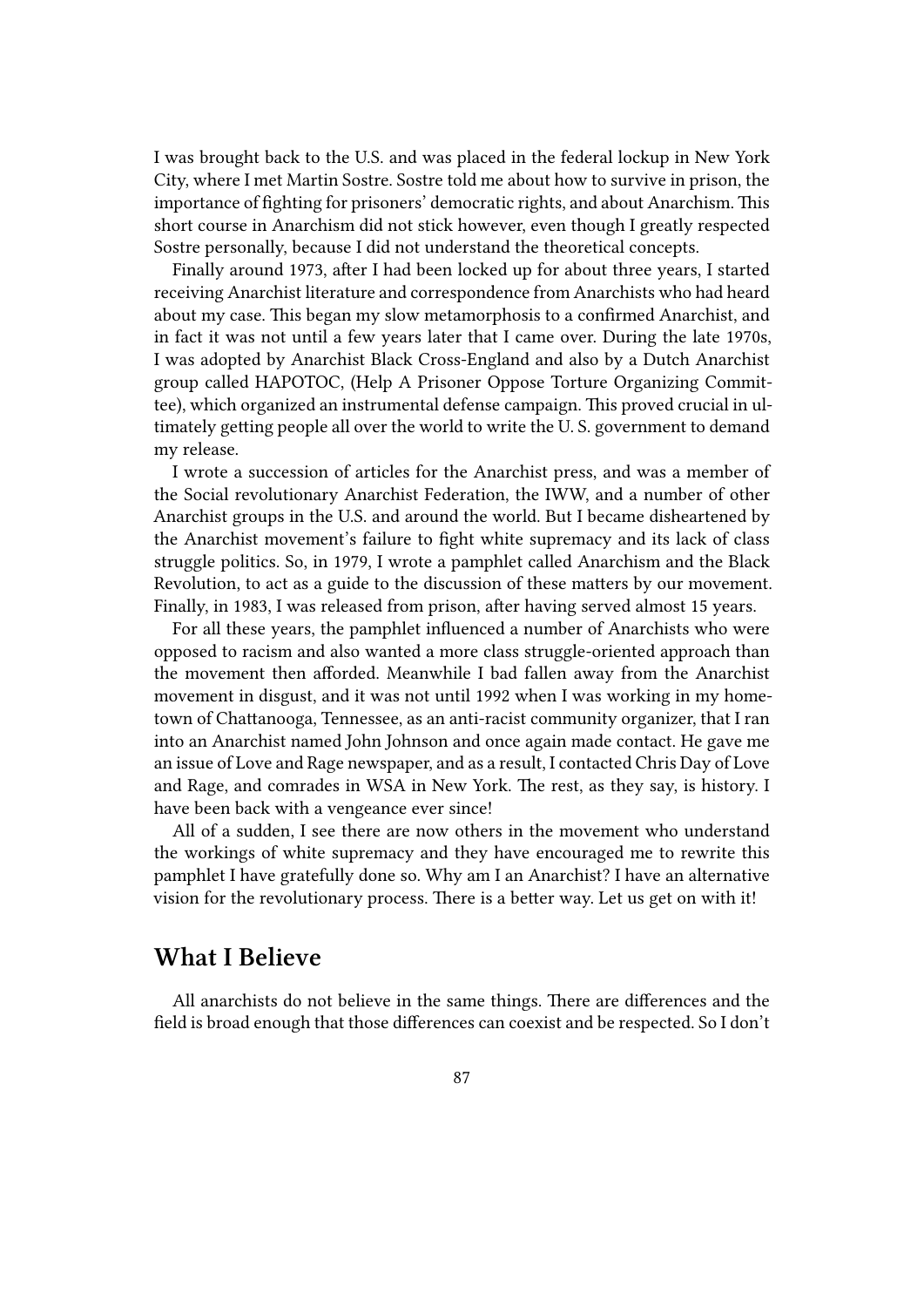know what others believe, I just know what I believe in and I will spell out it simply, but thoroughly.

I believe in Black liberation, so I am a Black revolutionary. I believe that Black people are oppressed both as workers and a distinct nationality, and will only be freed by a Black revolution, which is an intrinsic part of a Social revolution. I believe that Blacks and other oppressed nationalities must have their own agenda, distinct world-view, and organizations of struggle, even though they may decide to work with workers.

I believe in the destruction of the world Capitalist System, so I am an antiimperialist, As long as Capitalism is alive on the planet, there will be exploitation, oppression and nation-states. Capitalism is responsible for the major world wars, numerous brush wars, and millions of people starving for the profit motive of the rich countries in the West.

I believe in racial justice, so I am an anti-racist, The Capitalist system was mated by and is maintained by enslavement and colonial oppression of the African people, and before there will be a social revolution white supremacy must be defeated. I also believe that Africans in America are colonized and exist as an internal colonial of the U.S, white mother country. I believe that white workers must give up their privileged status, their "white identity," and must support racially oppressed workers in their fights for equality and national liberation Freedom cannot be bought by enslaving and exploiting others.

I believe in social justice and economic equality, so I am a Libertarian Socialist. I believe that society and all parties responsible for its production should share the economic products of labor. I do not believe in Capitalism or the state, and believe they both should be overthrown and abolished I accept the economic critique of Marxism, but not its model for political organizing. I accept the anti-authoritarian critique of Anarchism, but not its rejection of the class struggle.

I believe in workers control of society and industry, so I am an Anarcho-Syndicalist. Anarchist Syndicalism is revolutionary labor unionism, where direct action tactics are used to fight Capitalism and take over industry I believe that the factory committees workers' councils and other labor organizations should be the workplaces, and should take control from the Capitalists after a direct action campaign of sabotage, strikes, sitdowns, factory occupations and other actions.

I do not believe in government, and so I am an Anarchist. I believe that government is one of the worst forms of modern oppression, is the source of war and economic oppression, and must be overthrown. Anarchism means that we will have more democracy, social equality, and economic prosperity. I oppose all forms of oppression found in modern society: patriarchy, white supremacy, Capitalism, State Communism, religious dictates, gay discrimination, etc.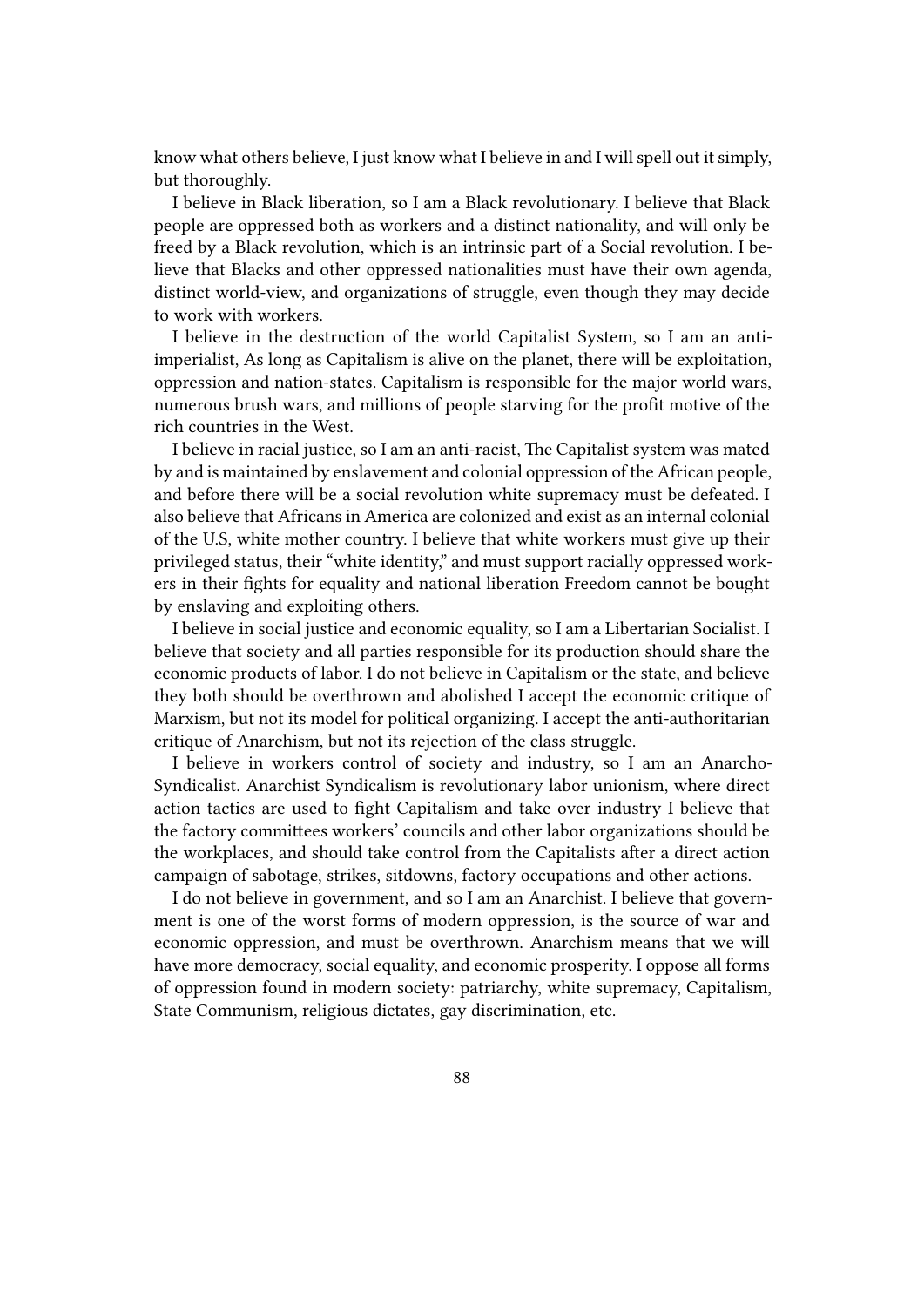# **Appendix**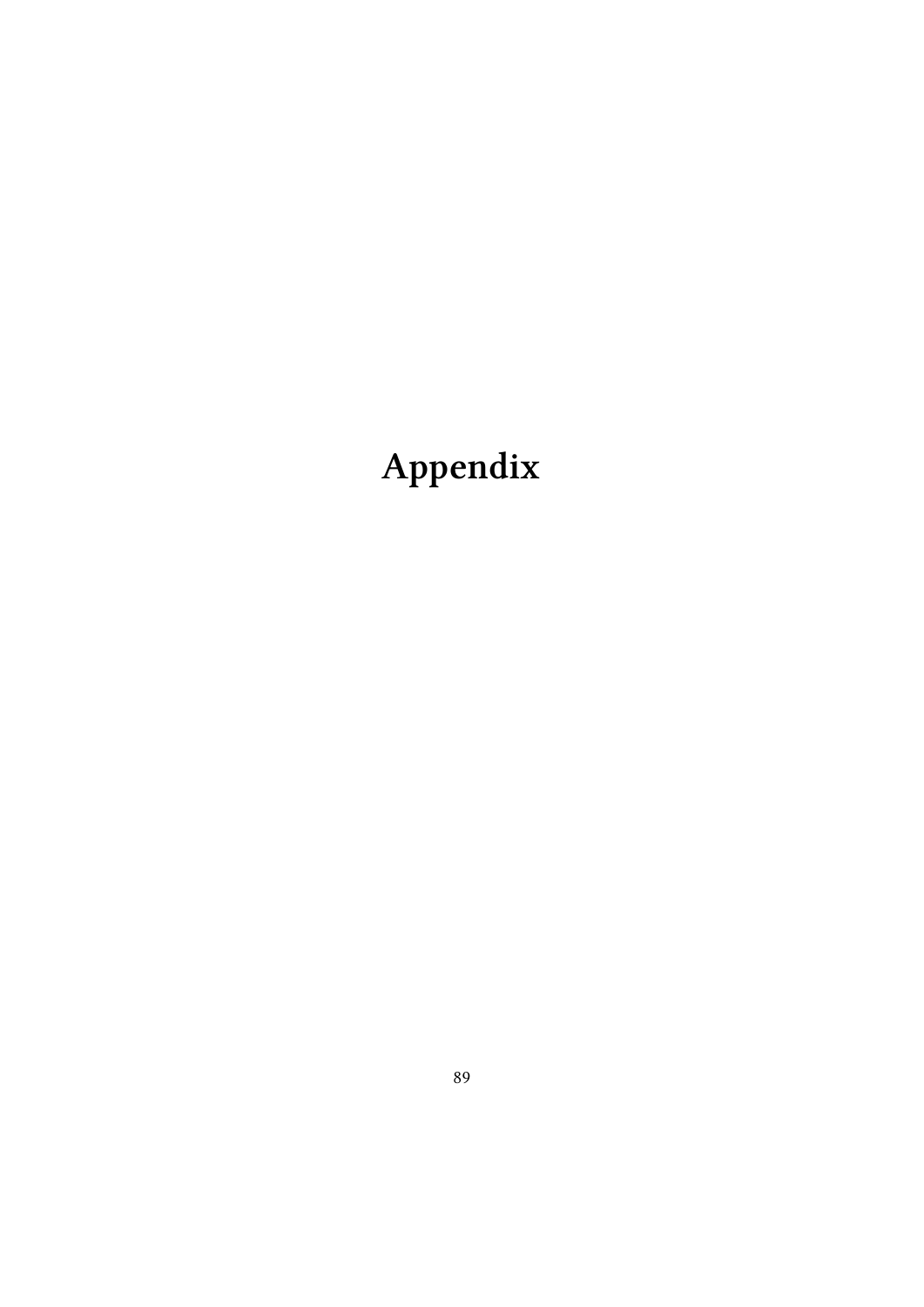## **A Short Biography of Lorenzo Kom'boa Ervin**

Lorenzo Kom'boa Ervin was born and raised in Chattanooga, Tennessee in 1947; what he calls the "…segregated South…" was an environment of violence, racism, poverty and rejection. A youth street gang member, Ervin joined the NAACP youth group when he was 12 years old and took part in the 1960 sit-in protests which changed racial discrimination in public accommodations in the city. After being drafted and after serving two years in the U.S. Army, (where he was a Vietnam anti-war organizer and was court-martialed), he joined the Student Non-violent Coordinating Committee in 1967 shortly before it merged (temporarily) with the more militant Black Panther Party.

In the wake of the urban Black rebellions that rocked the U.S. after the assassination of Dr. Martin Luther King in the Spring of 1968, an attempt was made to frame Ervin on weapons charges and for planning to kill a local Klan leader. In order to escape prosecution in these charges Ervin hijacked a plane to Cuba in February 1969. It was while in Cuba and later in the then-Republic of Czechoslovakia, that he first became disillusioned with state socialism, recognizing it as dictatorship period, not the "dictatorship of the proletariat" as various Communist governments claimed. In Prague (the Czechoslovak capital), Ervin was betrayed to U.S. officials by pro-CIA elements left over from the Dubcek regime shortly after the Soviet invasion of the country. Briefly captured and held at the American Consulate, he fled to East Berlin where he was kidnapped by a special team of by American and West German special agents sent to recapture him. He was drugged and tortured during interrogation in the basement of the U.S. Consulate for almost a week, and after almost dying from this mistreatment, he was illegally brought back to the USA where it was falsely announced by the State department and the FBI in a press conference that he had "turned himself in" at JFK airport.

After a farce of a trial in a small town in Georgia, where he faced the death penalty before an all-white judge, jury, prosecutor and defense attorneys (appointed by the court), he was sentenced to the rest of his life in prison. Ervin remained politically active in prison where he was first introduced to the ideals of Anarchism in the late 1970s. He read many books on the subject sent by prison book clubs, and the Anarchist Black Cross, an international prisoner support move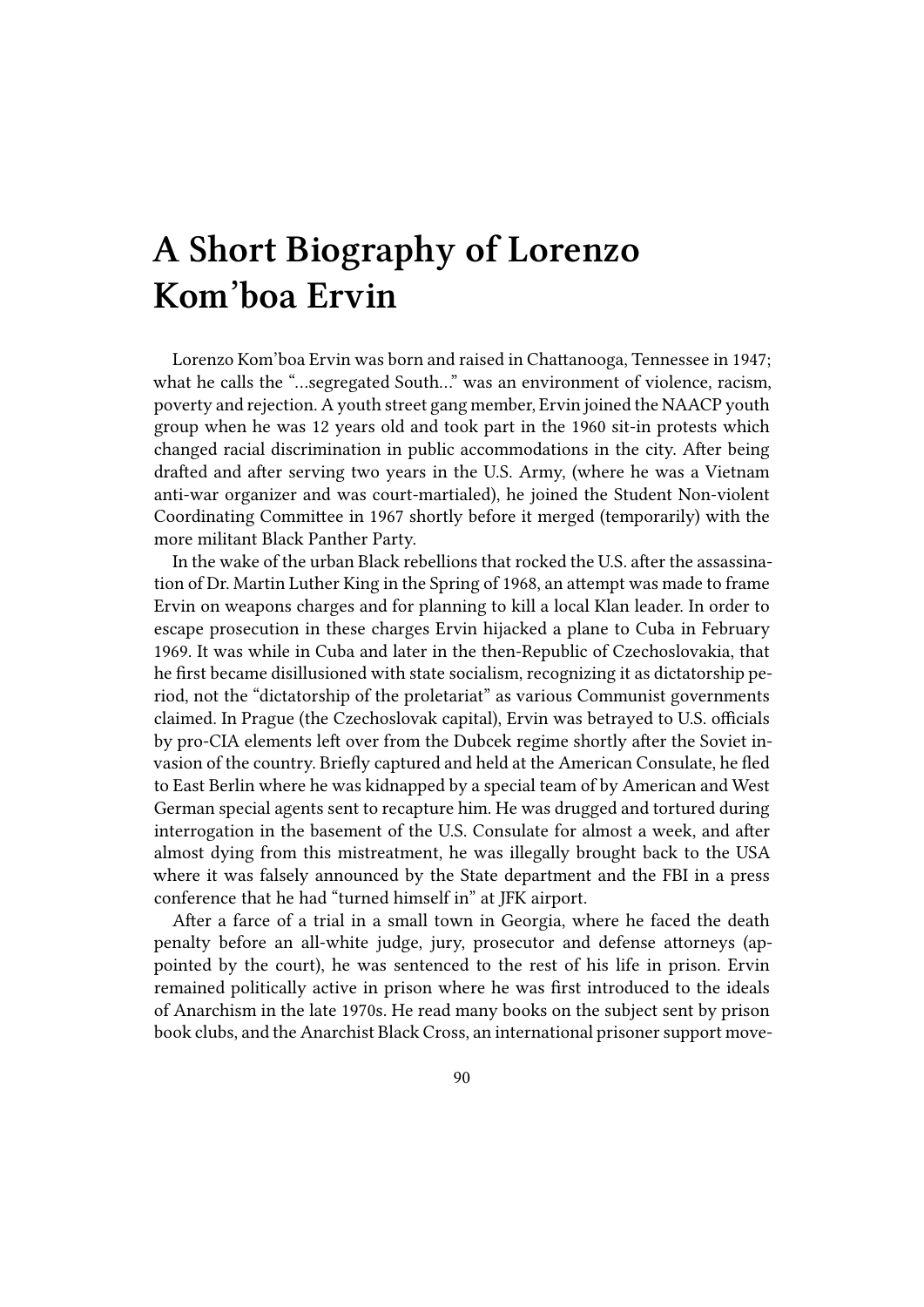ment, adopted his case. Also in prison, Ervin wrote several Anarchist pamphlets that are probably the most widely read writings on anarchism and the Black liberation movement. Anarchism and the Black Revolution is still popular, and has gone through several printings.

He was also involved in many prison struggles, the early 1970s prison union organizing campaigns and the Black prisoner movement or that period. Because of years of solitary confinement and prison mail censorship, his case was kept in obscurity, and it was not until he was one of the "Marion Brothels," a group of prisoners who became well known as they struggled against the first Control Unit at Marion Federal Penitentiary, that his case became a public concern. Ervin's own legal challenges and an international campaign eventually led to his release from prison after 15 years of incarceration.

After his release Ervin returned to Chattanooga, where for over ten years, he remained active with the Concerned Citizens for Justice, a local civil rights group, fighting police brutality and organizing against the Ku Klux Klan. In 1987 Ervin helped organize a major mobilization against the Klan that resulted in the Klan being run out of town. Also in 1987, Ervin was primarily responsible for the filing of a major civil rights lawsuit that successfully forced the city of Chattanooga to change its structure of governance on the basis that it systematically disempowered the Black community.

In retaliation for his activism, the white power structure has sought to frame Ervin up on a number of charges, the last being his arrest on misdemeanor charges in the "Chattanooga 3" case. In that case, Ervin was arrested with several other activists in the Ad Hoc Coalition Against Racism and Police Brutality (which succeeded the Concerned Citizens for Justice) for his participation in a demonstration against the failure of a grand jury to bring any criminal charges against policemen who choked a Black motorist, Larry Powell, to death in February 1993.